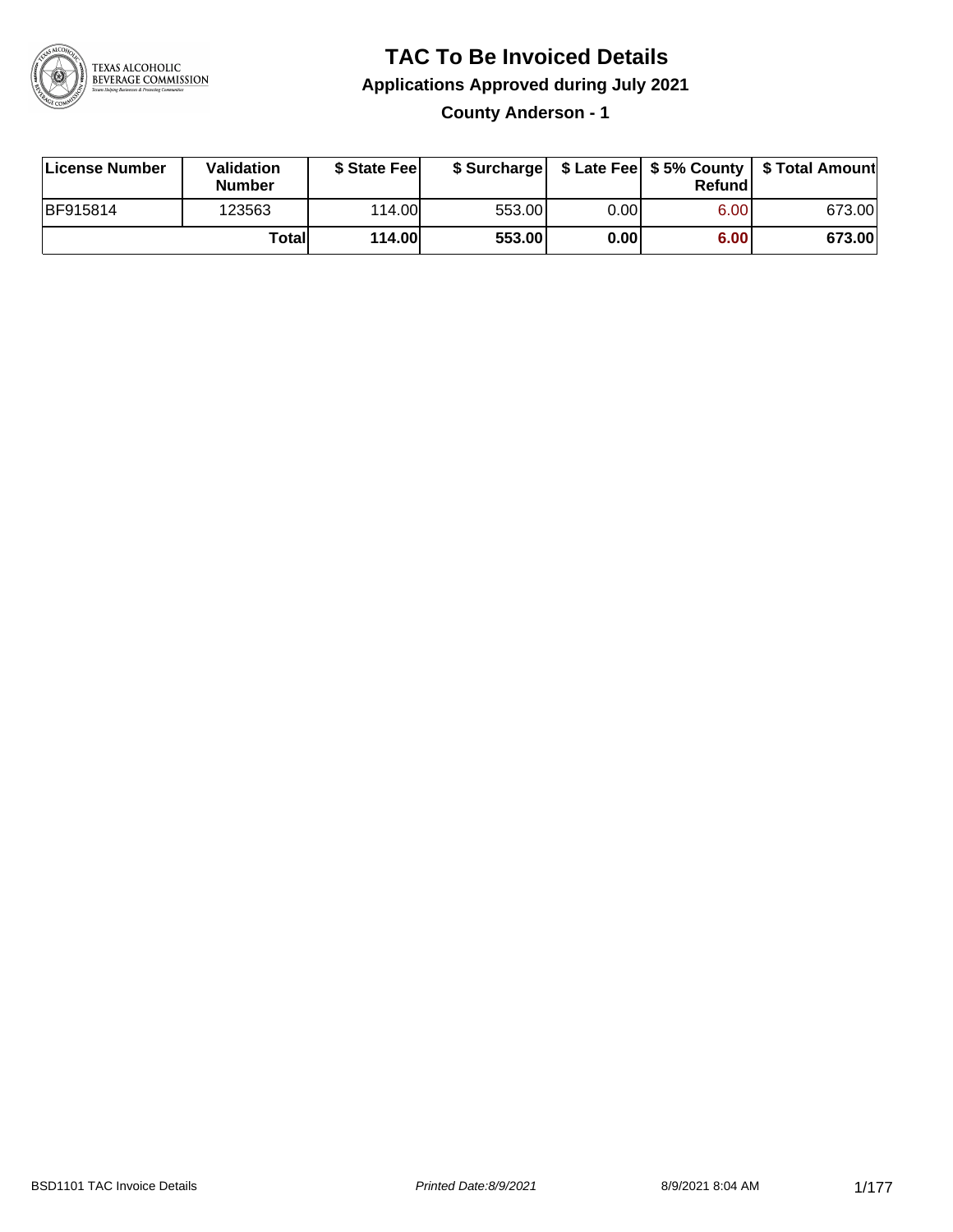

**County Aransas - 4**

| ∣License Number | Validation<br><b>Number</b> | \$ State Fee |          |       | Refundl | \$ Surcharge   \$ Late Fee   \$5% County   \$ Total Amount |
|-----------------|-----------------------------|--------------|----------|-------|---------|------------------------------------------------------------|
| BG1124637       | 8807                        | 332.50       | 553.00   | 0.001 | 17.50   | 903.00                                                     |
| BG1125940       | 9203                        | 332.50       | 553.00   | 0.00  | 17.50   | 903.00                                                     |
|                 | Totall                      | 665.00       | 1,106.00 | 0.00  | 35.00   | 1,806.00                                                   |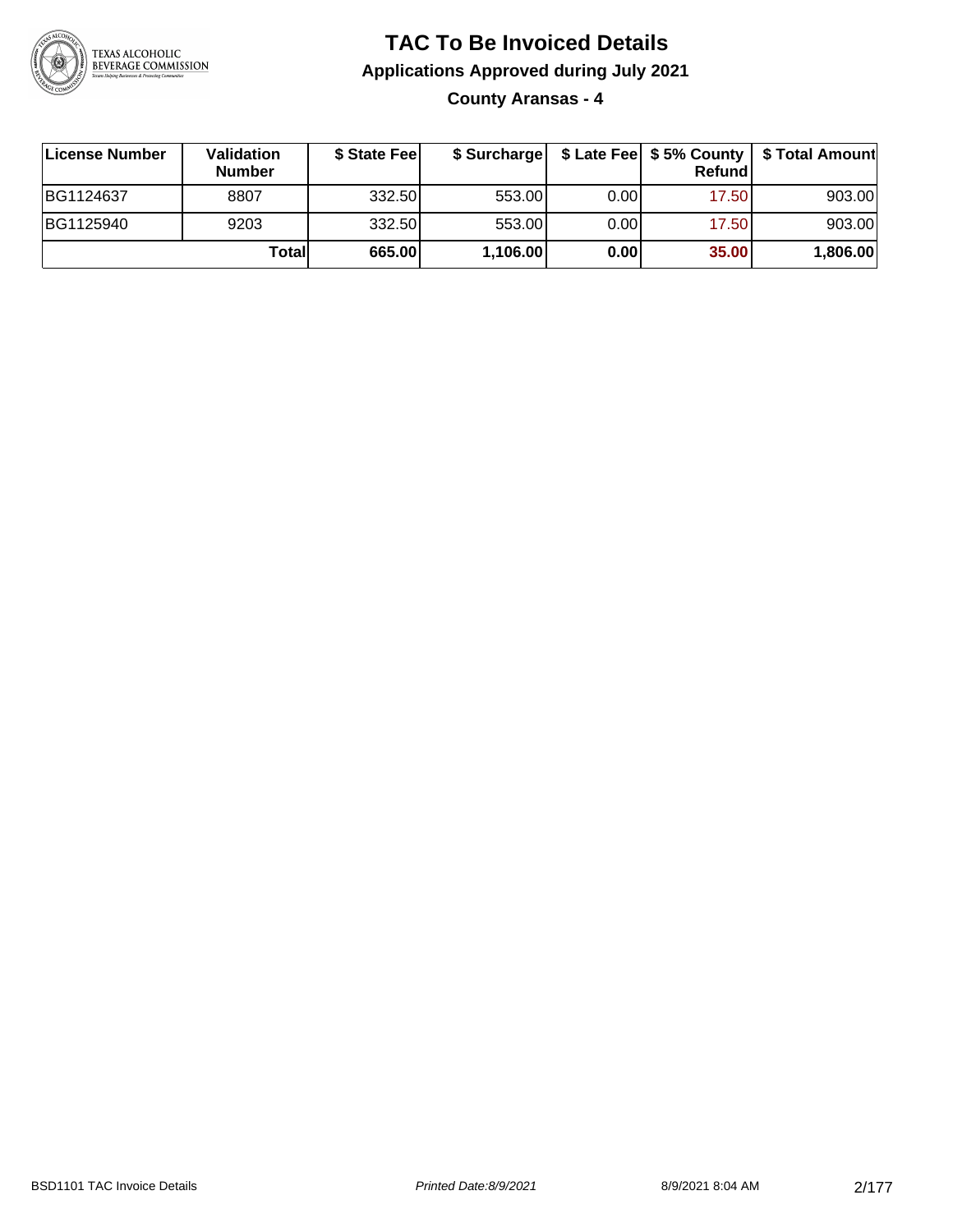

**County Armstrong - 6**

| License Number | Validation<br><b>Number</b> | \$ State Fee  | \$ Surcharge |      | Refundl | \$ Late Fee   \$5% County   \$ Total Amount |
|----------------|-----------------------------|---------------|--------------|------|---------|---------------------------------------------|
| BQ846429       | 122589                      | 114.00        | 553.00       | 0.00 | 6.00    | 673.00                                      |
|                | Totall                      | <b>114.00</b> | 553.00       | 0.00 | 6.00    | 673.00                                      |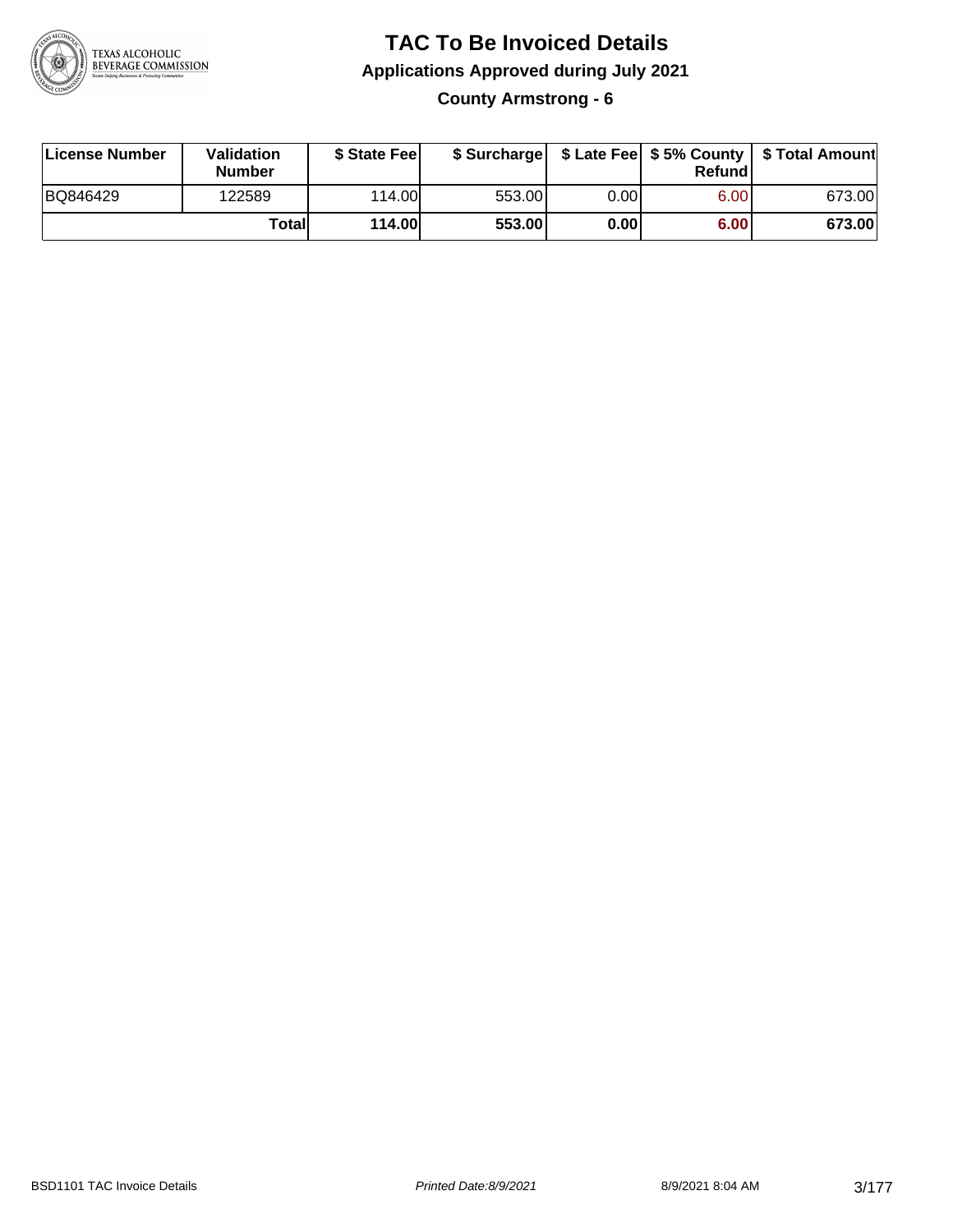

#### **TAC To Be Invoiced Details Applications Approved during July 2021 County Atascosa - 7**

**License Number Validation Number \$ State Fee \$ Surcharge \$ Late Fee \$ 5% County Refund \$ Total Amount** BQ1125428 8694 114.00 553.00 0.00 6.00 673.00 BG987830 | 122684 | 332.50| 553.00| 0.00| 17.50| 903.00 BQ915596 122778 114.00 553.00 0.00 6.00 673.00 **Total 560.50 1,659.00 0.00 29.50 2,249.00**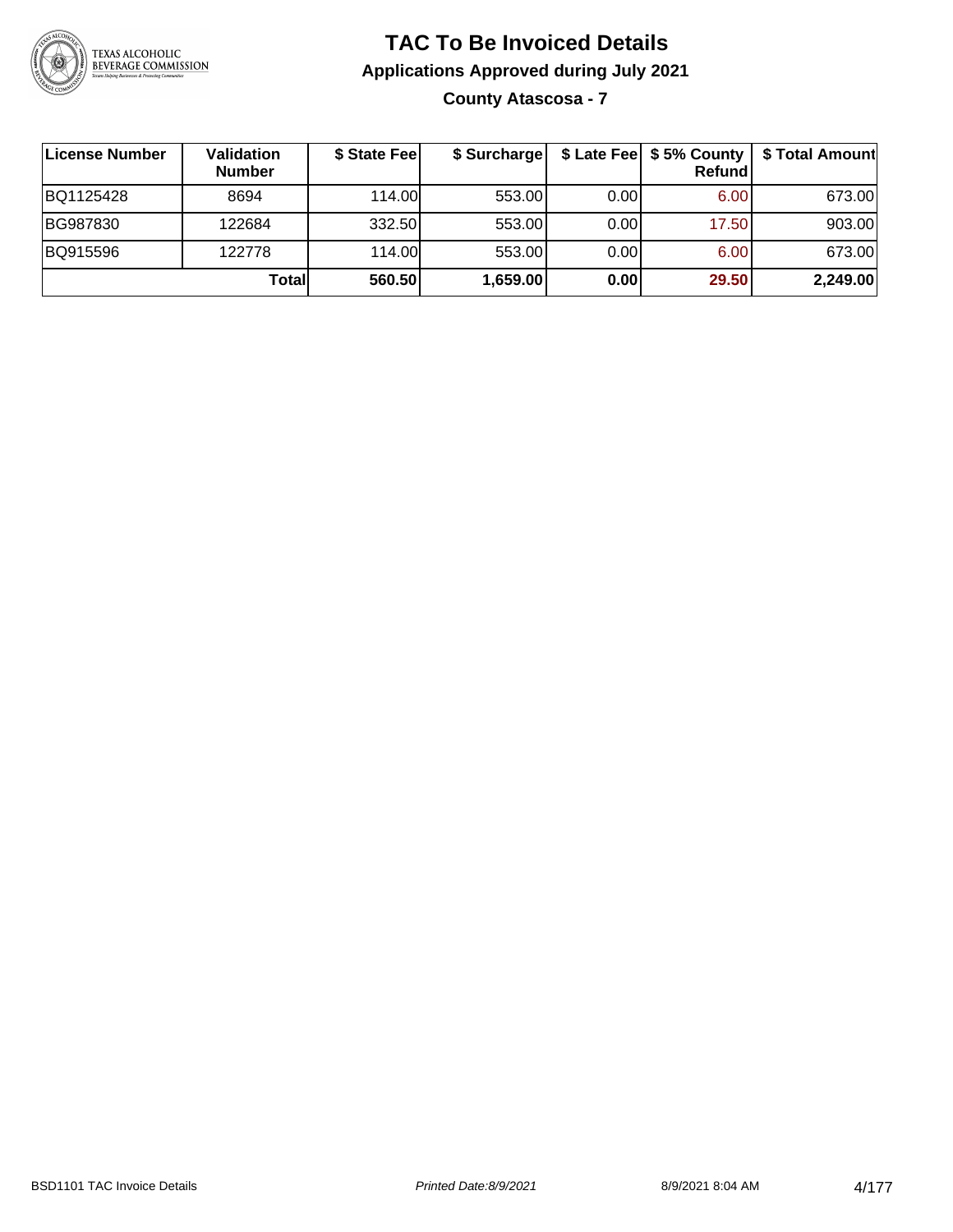

**County Austin - 8**

| ∣License Number | <b>Validation</b><br><b>Number</b> | \$ State Fee | \$ Surcharge | \$ Late Fee | \$5% County<br>Refundl | \$ Total Amount |
|-----------------|------------------------------------|--------------|--------------|-------------|------------------------|-----------------|
| BQ1125739       | 8883                               | 114.00       | 553.00       | 0.00        | 6.00                   | 673.00          |
| BG1125461       | 8895                               | 332.50       | 553.00       | 0.00        | 17.50                  | 903.00          |
| BQ848468        | 123785                             | 114.00L      | 553.00       | 0.00        | 6.00                   | 673.00          |
| BQ1055995       | 514054                             | 114.00       | 553.00       | 0.00        | 6.00                   | 673.00          |
|                 | Total                              | 674.50       | 2,212.00     | 0.00        | 35.50                  | 2,922.00        |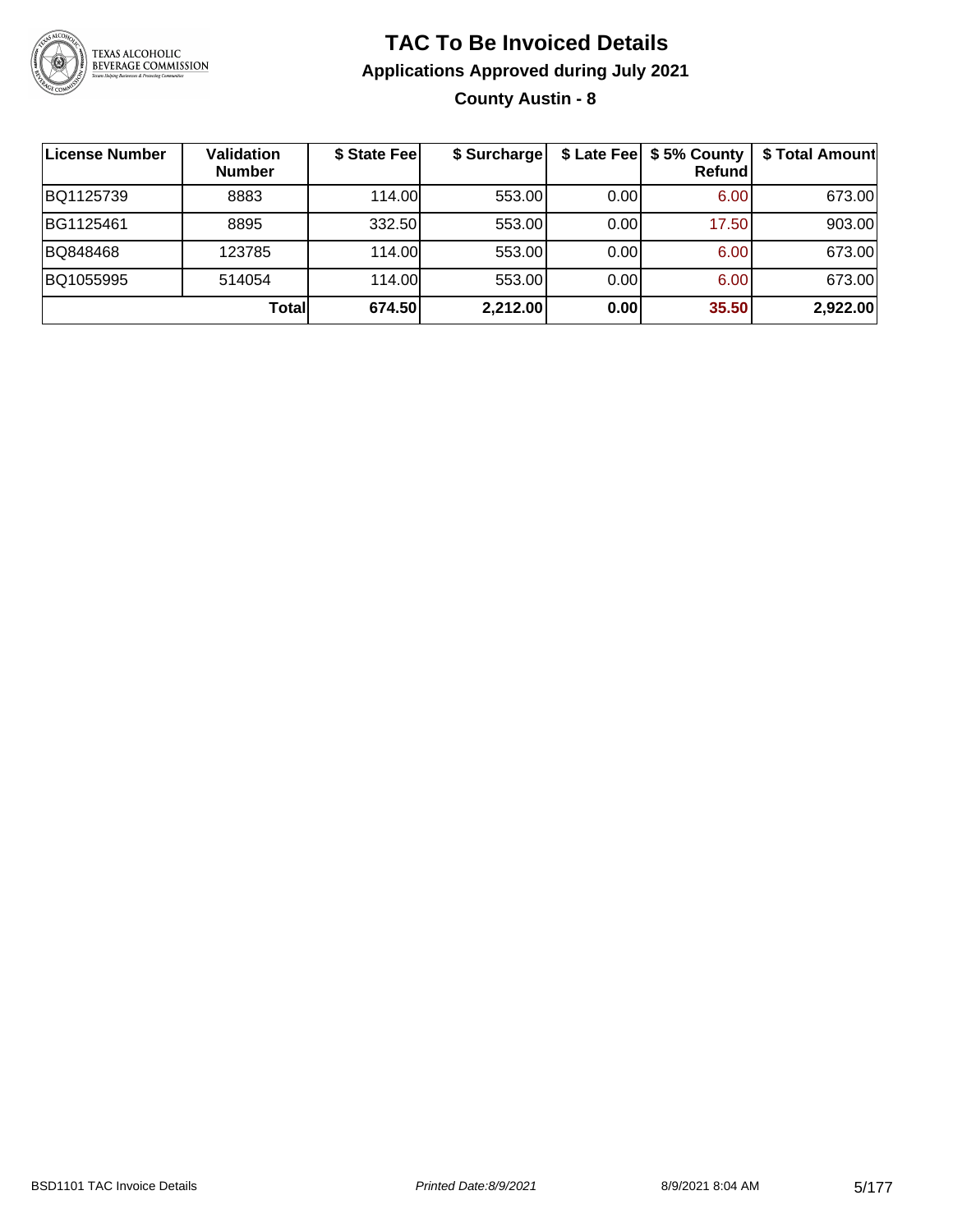

**County Bailey - 9**

| ∣License Number | Validation<br><b>Number</b> | \$ State Feel | \$ Surcharge |      | Refundl | \$ Late Fee   \$5% County   \$ Total Amount |
|-----------------|-----------------------------|---------------|--------------|------|---------|---------------------------------------------|
| BQ914099        | 122589                      | 114.00L       | 553.00       | 0.00 | 6.00    | 673.00                                      |
| BQ916193        | 123813                      | 114.00L       | 553.00       | 0.00 | 6.00    | 673.00                                      |
|                 | Totall                      | 228.00        | 1,106.00     | 0.00 | 12.00   | 1,346.00                                    |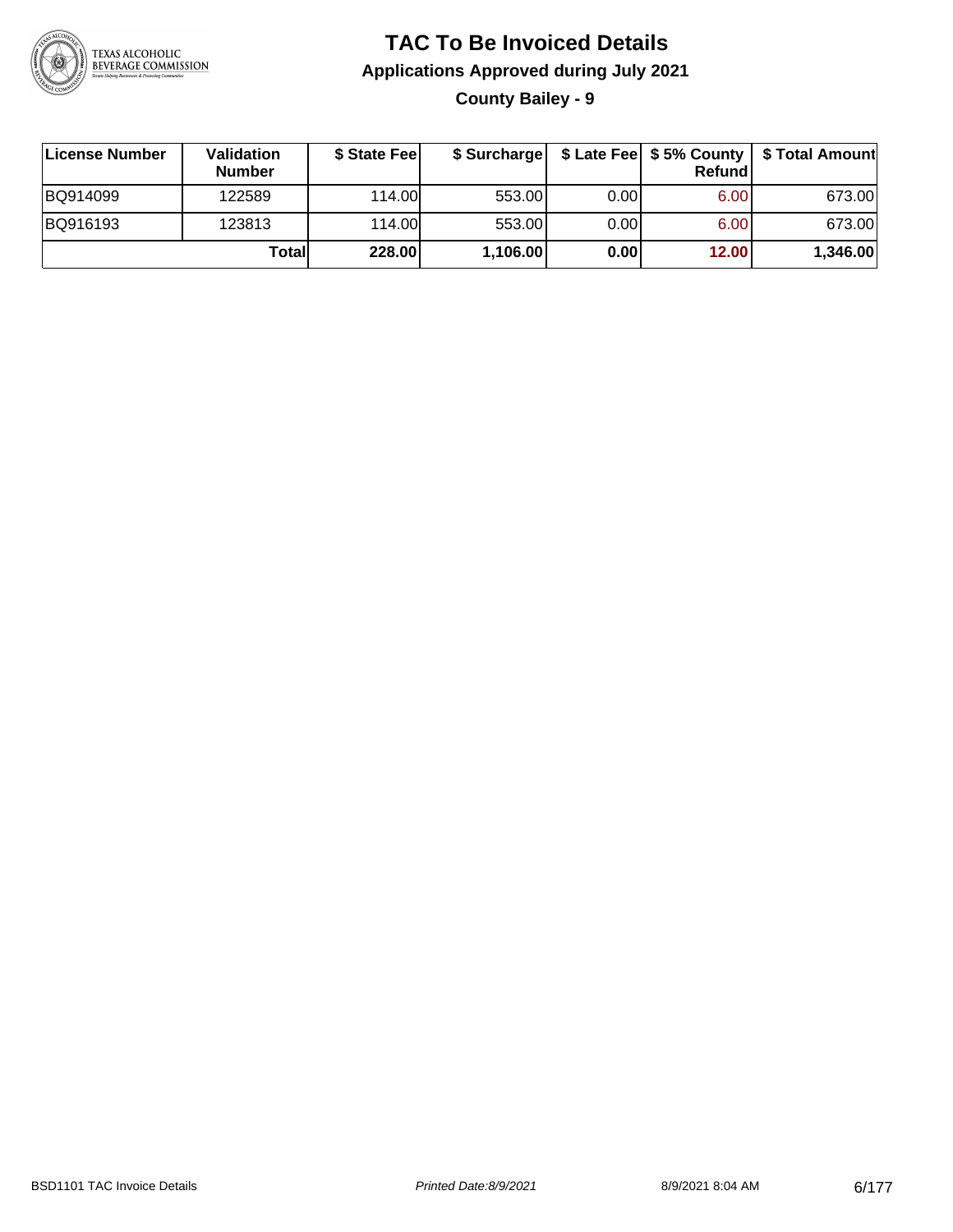

#### **TAC To Be Invoiced Details Applications Approved during July 2021 County Bandera - 10**

| License Number | <b>Validation</b><br><b>Number</b> | \$ State Fee | \$ Surcharge |      | \$ Late Fee   \$5% County<br>Refundl | \$ Total Amount |
|----------------|------------------------------------|--------------|--------------|------|--------------------------------------|-----------------|
| BG1126535      | 9120                               | 332.50       | 553.00       | 0.00 | 17.50                                | 903.00          |
| BG987765       | 123586                             | 332.50       | 553.00       | 0.00 | 17.50                                | 903.00          |
| BP987765       | 123586                             | 950.00       | 426.00       | 0.00 | 50.00                                | 1,426.00        |
| BF1061388      | 124061                             | 114.00L      | 553.00       | 0.00 | 6.00                                 | 673.00          |
|                | <b>Total</b>                       | 1,729.00     | 2,085.00     | 0.00 | 91.00                                | 3,905.00        |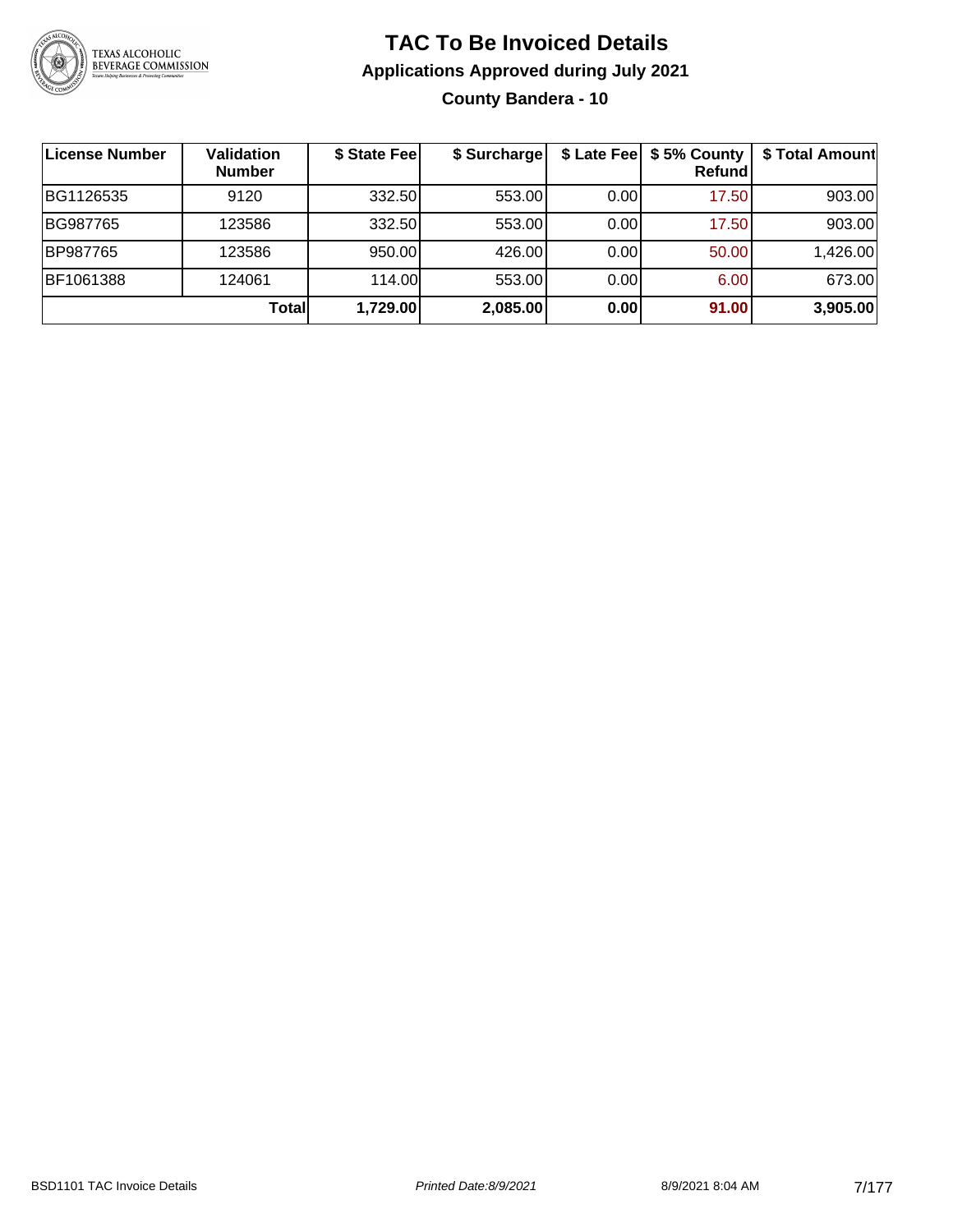

## **TAC To Be Invoiced Details Applications Approved during July 2021 County Bastrop - 11**

| <b>License Number</b> | <b>Validation</b><br><b>Number</b> | \$ State Fee | \$ Surcharge | \$ Late Fee | \$5% County<br>Refund | \$ Total Amount |
|-----------------------|------------------------------------|--------------|--------------|-------------|-----------------------|-----------------|
| BF1125322             | 8634                               | 114.00       | 553.00       | 0.00        | 6.00                  | 673.00          |
| BG1126252             | 8829                               | 332.50       | 553.00       | 0.00        | 17.50                 | 903.00          |
| BG1125463             | 9117                               | 332.50       | 553.00       | 0.00        | 17.50                 | 903.00          |
| BQ1061026             | 122389                             | 114.00       | 553.00       | 0.00        | 6.00                  | 673.00          |
| BG987529              | 123214                             | 332.50       | 553.00       | 0.00        | 17.50                 | 903.00          |
| BQ1063516             | 123670                             | 114.00       | 553.00       | 0.00        | 6.00                  | 673.00          |
|                       | <b>Total</b>                       | 1,339.50     | 3,318.00     | 0.00        | 70.50                 | 4,728.00        |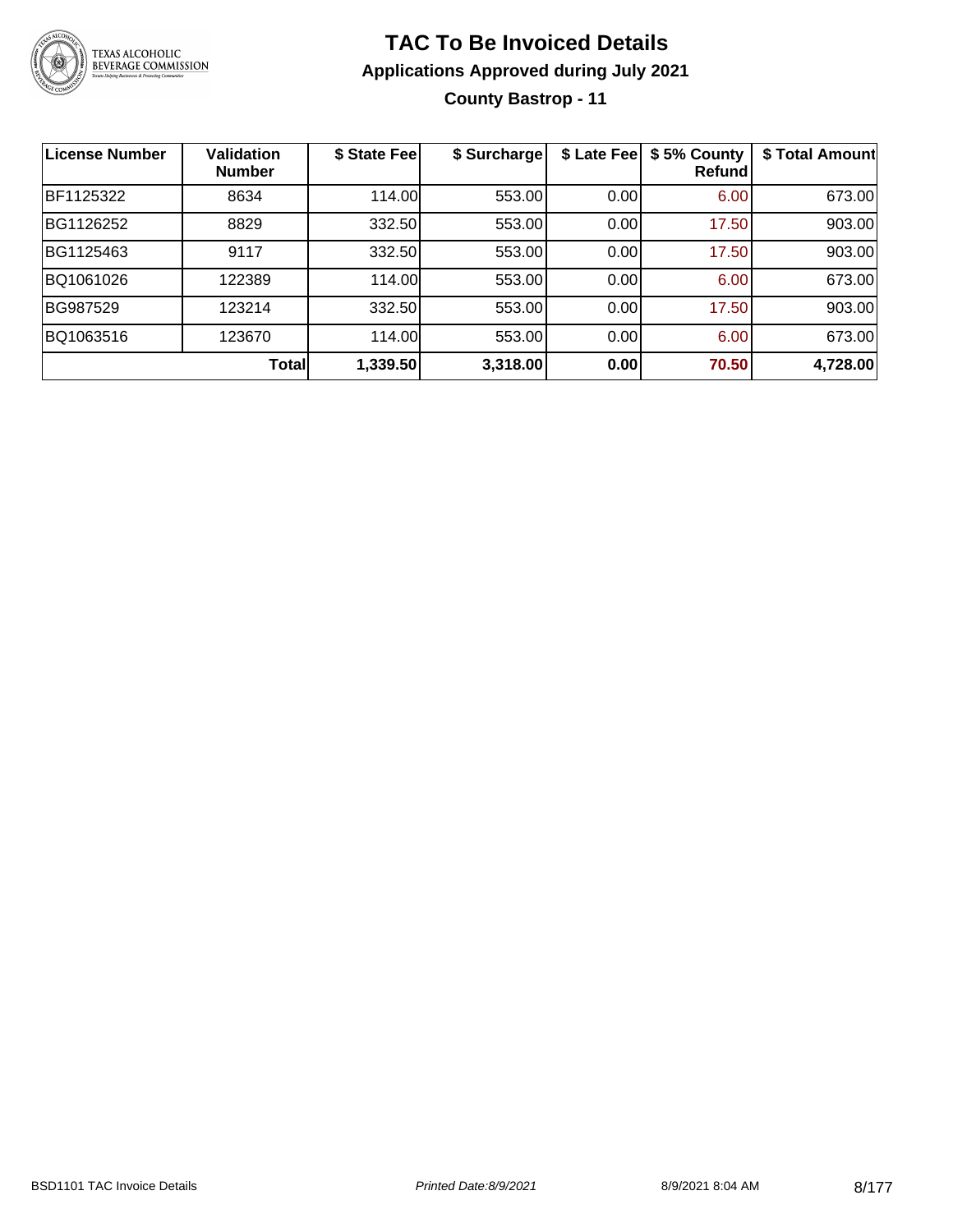

**County Bee - 13**

| License Number | <b>Validation</b><br><b>Number</b> | \$ State Fee | \$ Surcharge |      | \$ Late Fee   \$5% County  <br><b>Refund</b> | \$ Total Amount |
|----------------|------------------------------------|--------------|--------------|------|----------------------------------------------|-----------------|
| BG1125058      | 8695                               | 332.50       | 553.00       | 0.00 | 17.50                                        | 903.00          |
| BQ912642       | 122726                             | 114.00L      | 553.00       | 0.00 | 6.00                                         | 673.00          |
| BQ1060645      | 122746                             | 114.00L      | 553.00       | 0.00 | 6.00                                         | 673.00          |
| BQ848819       | 512488                             | 114.00       | 553.00       | 0.00 | 6.00                                         | 673.00          |
|                | Totall                             | 674.50       | 2,212.00     | 0.00 | 35.50                                        | 2,922.00        |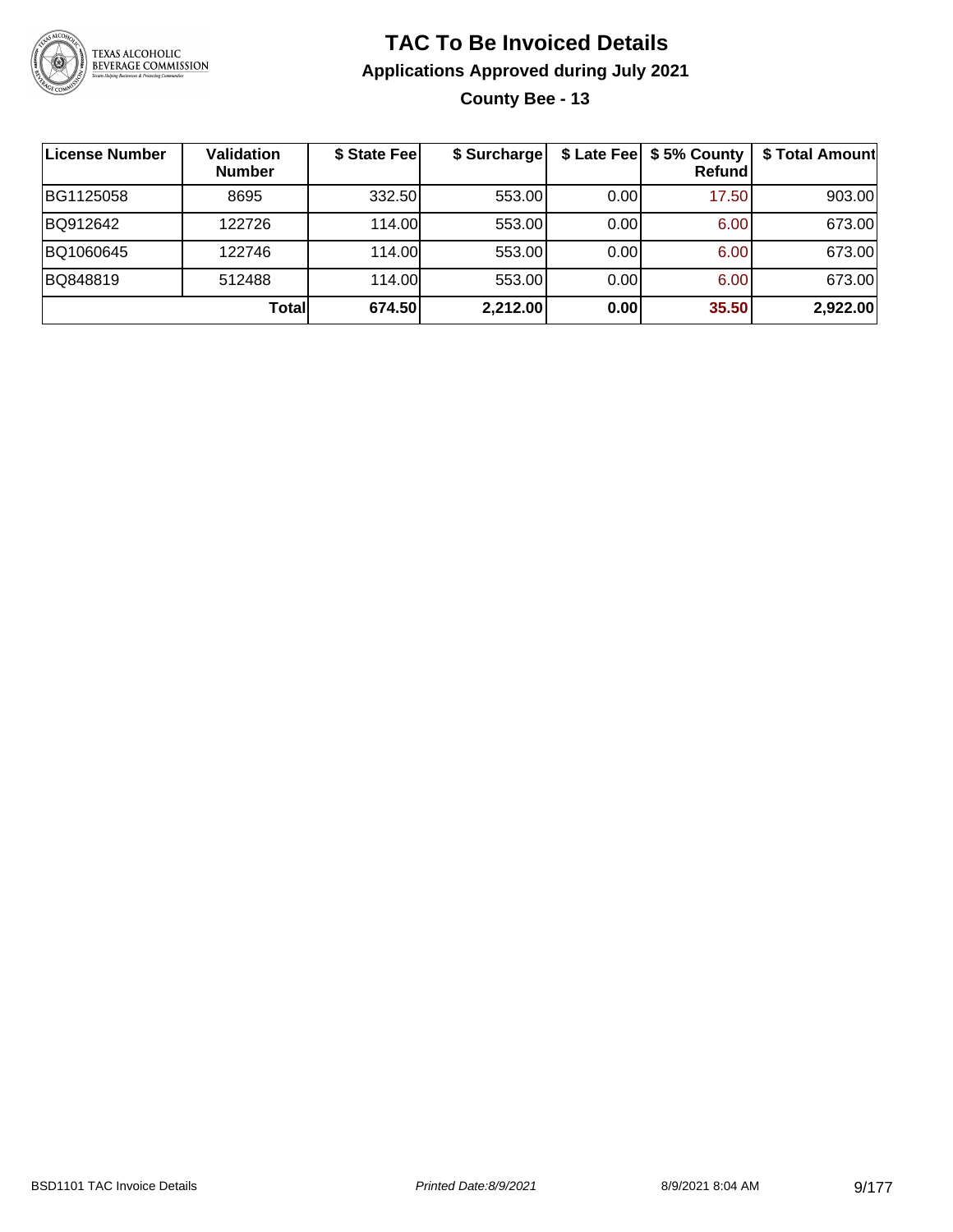

**County Bell - 14**

| <b>License Number</b> | Validation<br><b>Number</b> | \$ State Fee | \$ Surcharge | \$ Late Fee | \$5% County<br><b>Refund</b> | \$ Total Amount |
|-----------------------|-----------------------------|--------------|--------------|-------------|------------------------------|-----------------|
| BQ1125044             | 9091                        | 114.00       | 553.00       | 0.00        | 6.00                         | 673.00          |
| BG1124357             | 9108                        | 332.50       | 553.00       | 0.00        | 17.50                        | 903.00          |
| BF1125383             | 9132                        | 114.00       | 553.00       | 0.00        | 6.00                         | 673.00          |
| BQ985679              | 122398                      | 114.00       | 553.00       | 0.00        | 6.00                         | 673.00          |
| BG1062000             | 122743                      | 332.50       | 553.00       | 0.00        | 17.50                        | 903.00          |
| BL1062000             | 122743                      | 475.00       | 327.00       | 0.00        | 25.00                        | 827.00          |
| BQ915582              | 122786                      | 114.00       | 553.00       | 0.00        | 6.00                         | 673.00          |
| BQ1061083             | 123421                      | 114.00       | 553.00       | 0.00        | 6.00                         | 673.00          |
| BG989397              | 123869                      | 332.50       | 553.00       | 0.00        | 17.50                        | 903.00          |
| BQ915183              | 124209                      | 114.00       | 553.00       | 0.00        | 6.00                         | 673.00          |
|                       | <b>Total</b>                | 2,156.50     | 5,304.00     | 0.00        | 113.50                       | 7,574.00        |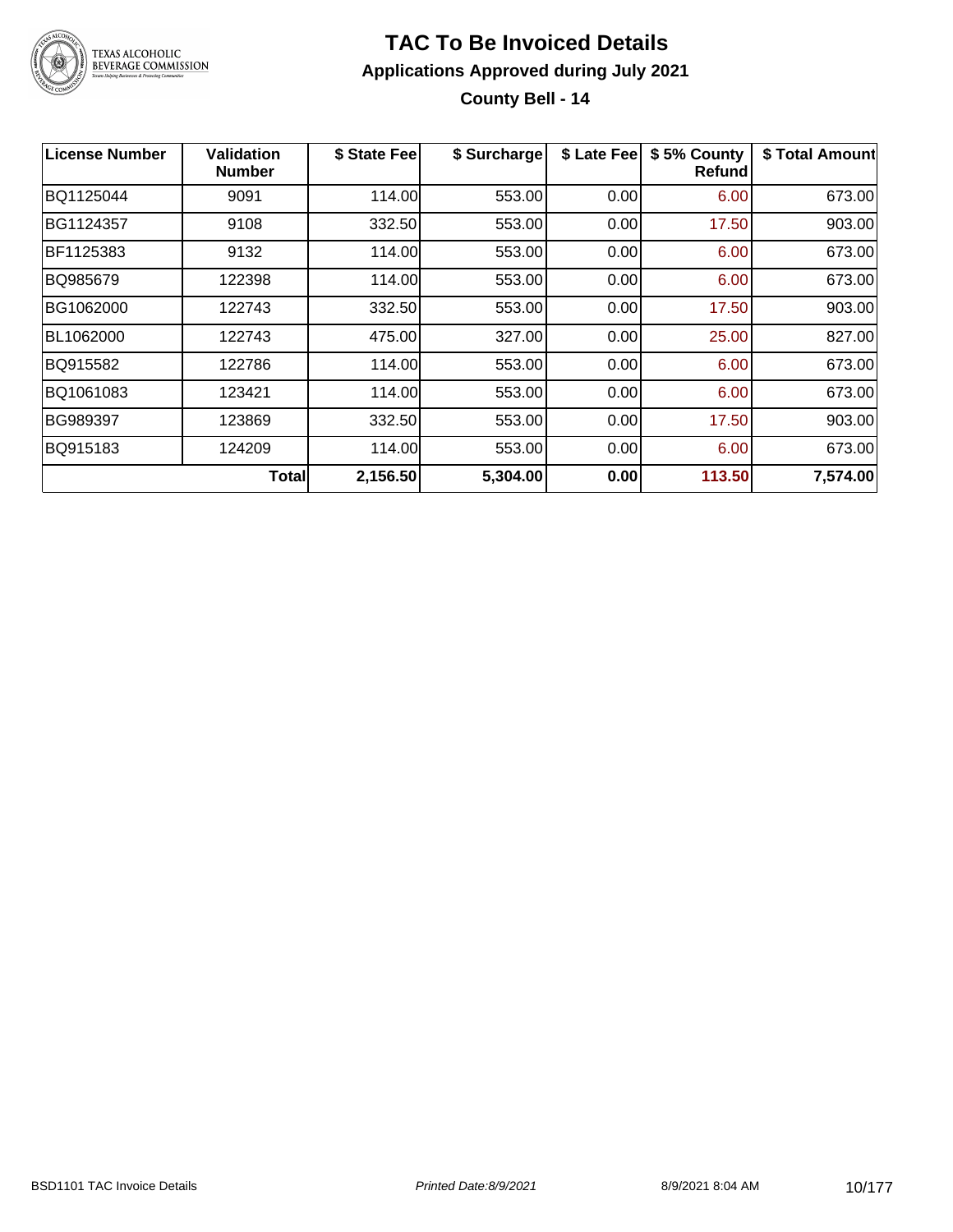

# TEXAS ALCOHOLIC<br>BEVERAGE COMMISSION

#### **TAC To Be Invoiced Details Applications Approved during July 2021 County Bexar - 15**

| <b>License Number</b> | Validation<br><b>Number</b> | \$ State Fee | \$ Surcharge |      | \$ Late Fee   \$5% County<br><b>Refund</b> | \$ Total Amount |
|-----------------------|-----------------------------|--------------|--------------|------|--------------------------------------------|-----------------|
| BG1124049             | 7574                        | 1,900.00     | 553.00       | 0.00 | 100.00                                     | 2,553.00        |
| BP1124049             | 7574                        | 950.00       | 426.00       | 0.00 | 50.00                                      | 1,426.00        |
| BG1123883             | 8247                        | 1,900.00     | 553.00       | 0.00 | 100.00                                     | 2,553.00        |
| BG1124979             | 8390                        | 1,900.00     | 553.00       | 0.00 | 100.00                                     | 2,553.00        |
| BG1123956             | 8406                        | 1,900.00     | 553.00       | 0.00 | 100.00                                     | 2,553.00        |
| BG1125011             | 8543                        | 1,900.00     | 553.00       | 0.00 | 100.00                                     | 2,553.00        |
| BG1124048             | 8613                        | 1,900.00     | 553.00       | 0.00 | 100.00                                     | 2,553.00        |
| BQ1125197             | 8706                        | 114.00       | 553.00       | 0.00 | 6.00                                       | 673.00          |
| BQ1124585             | 8768                        | 114.00       | 553.00       | 0.00 | 6.00                                       | 673.00          |
| BQ1124563             | 8769                        | 114.00       | 553.00       | 0.00 | 6.00                                       | 673.00          |
| BQ1124547             | 8770                        | 114.00       | 553.00       | 0.00 | 6.00                                       | 673.00          |
| BQ1124298             | 8771                        | 114.00       | 553.00       | 0.00 | 6.00                                       | 673.00          |
| BG1125491             | 8809                        | 1,900.00     | 553.00       | 0.00 | 100.00                                     | 2,553.00        |
| BF1124002             | 8826                        | 114.00       | 553.00       | 0.00 | 6.00                                       | 673.00          |
| BG1124748             | 8837                        | 1,900.00     | 553.00       | 0.00 | 100.00                                     | 2,553.00        |
| BF1124517             | 8845                        | 114.00       | 553.00       | 0.00 | 6.00                                       | 673.00          |
| BQ1124569             | 8846                        | 114.00       | 553.00       | 0.00 | 6.00                                       | 673.00          |
| BF1124310             | 8847                        | 114.00       | 553.00       | 0.00 | 6.00                                       | 673.00          |
| BQ1124329             | 8848                        | 114.00       | 553.00       | 0.00 | 6.00                                       | 673.00          |
| BQ1125921             | 8886                        | 114.00       | 553.00       | 0.00 | 6.00                                       | 673.00          |
| BQ1124818             | 8899                        | 114.00       | 553.00       | 0.00 | 6.00                                       | 673.00          |
| BG1124641             | 8917                        | 1,900.00     | 553.00       | 0.00 | 100.00                                     | 2,553.00        |
| BG1125364             | 8918                        | 1,900.00     | 553.00       | 0.00 | 100.00                                     | 2,553.00        |
| BL1125364             | 8918                        | 475.00       | 327.00       | 0.00 | 25.00                                      | 827.00          |
| BG1125937             | 8919                        | 1,900.00     | 553.00       | 0.00 | 100.00                                     | 2,553.00        |
| BQ1125359             | 9139                        | 114.00       | 553.00       | 0.00 | 6.00                                       | 673.00          |
| BQ1124521             | 9141                        | 114.00       | 553.00       | 0.00 | 6.00                                       | 673.00          |
| BG1125294             | 9143                        | 1,900.00     | 553.00       | 0.00 | 100.00                                     | 2,553.00        |
| BF1124725             | 9226                        | 114.00       | 553.00       | 0.00 | 6.00                                       | 673.00          |
| BF1126240             | 9246                        | 114.00       | 553.00       | 0.00 | 6.00                                       | 673.00          |
| BF1125720             | 9258                        | 114.00       | 553.00       | 0.00 | 6.00                                       | 673.00          |
| BG1126334             | 9283                        | 1,900.00     | 553.00       | 0.00 | 100.00                                     | 2,553.00        |
| BL1126334             | 9283                        | 475.00       | 327.00       | 0.00 | 25.00                                      | 827.00          |
| BG1126158             | 9363                        | 1,900.00     | 553.00       | 0.00 | 100.00                                     | 2,553.00        |
| BF1126502             | 9473                        | 114.00       | 553.00       | 0.00 | 6.00                                       | 673.00          |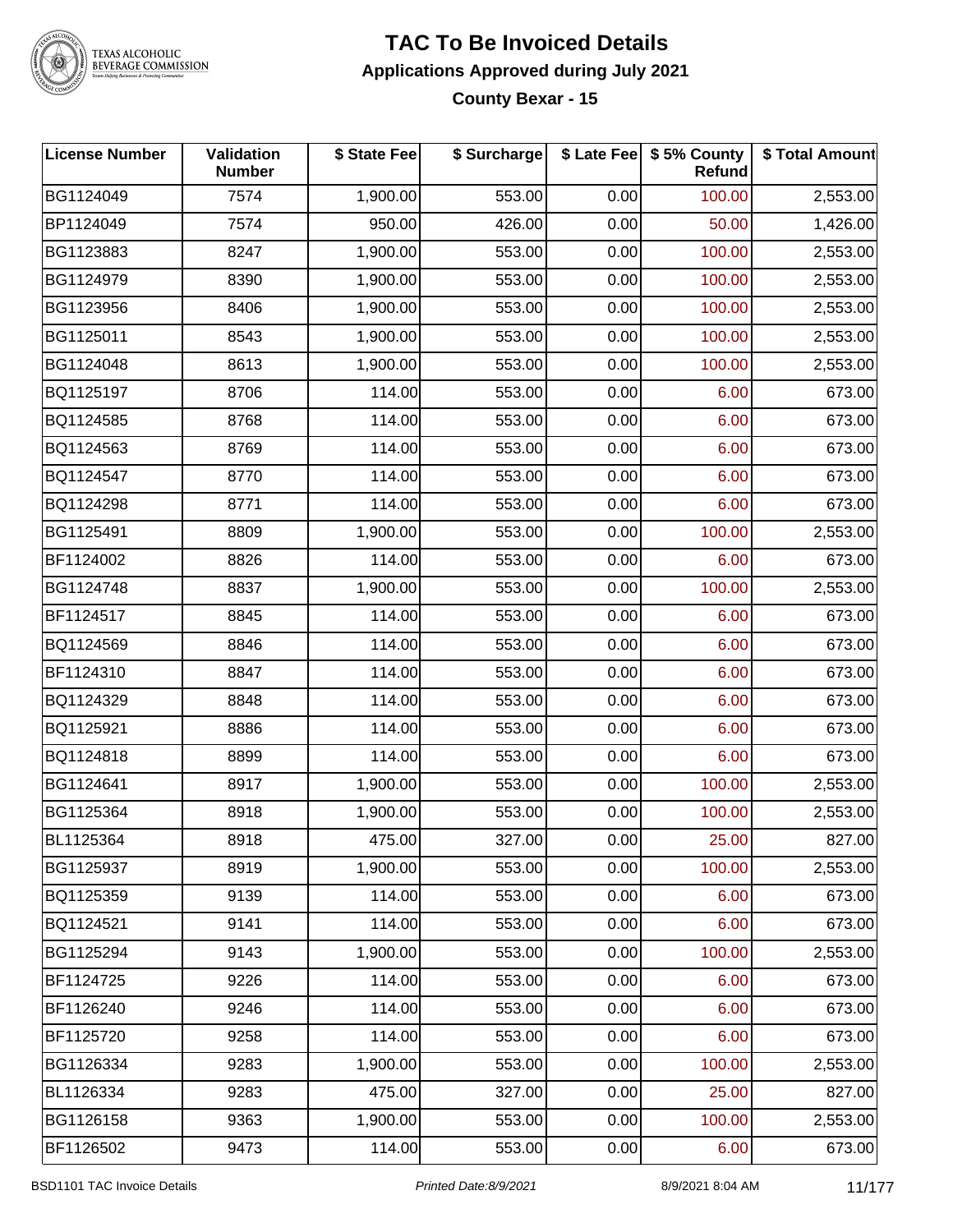| <b>License Number</b> | <b>Validation</b><br><b>Number</b> | \$ State Fee | \$ Surcharge |        | \$ Late Fee   \$5% County<br>Refund | \$ Total Amount |
|-----------------------|------------------------------------|--------------|--------------|--------|-------------------------------------|-----------------|
| BQ1126707             | 9603                               | 114.00       | 553.00       | 0.00   | 6.00                                | 673.00          |
| BQ1126709             | 9604                               | 114.00       | 553.00       | 0.00   | 6.00                                | 673.00          |
| BG911893              | 121576                             | 1,425.00     | 553.00       | 0.00   | 75.00                               | 2,053.00        |
| BG1059250             | 122307                             | 1,425.00     | 553.00       | 0.00   | 75.00                               | 2,053.00        |
| BP1059250             | 122307                             | 950.00       | 426.00       | 0.00   | 50.00                               | 1,426.00        |
| BG914267              | 122687                             | 1,425.00     | 553.00       | 0.00   | 75.00                               | 2,053.00        |
| BG779371              | 122694                             | 1,425.00     | 553.00       | 0.00   | 75.00                               | 2,053.00        |
| BQ1061920             | 122717                             | 114.00       | 553.00       | 0.00   | 6.00                                | 673.00          |
| BG1059492             | 122816                             | 1,425.00     | 553.00       | 0.00   | 75.00                               | 2,053.00        |
| BQ1062083             | 122852                             | 114.00       | 553.00       | 0.00   | 6.00                                | 673.00          |
| BQ1060974             | 122911                             | 114.00       | 553.00       | 0.00   | 6.00                                | 673.00          |
| BQ780246              | 122958                             | 114.00       | 553.00       | 0.00   | 6.00                                | 673.00          |
| BG989828              | 123042                             | 1,425.00     | 553.00       | 0.00   | 75.00                               | 2,053.00        |
| BF1060775             | 123087                             | 114.00       | 553.00       | 0.00   | 6.00                                | 673.00          |
| BF915884              | 123091                             | 114.00       | 553.00       | 0.00   | 6.00                                | 673.00          |
| BF915442              | 123267                             | 114.00       | 553.00       | 0.00   | 6.00                                | 673.00          |
| BG779370              | 123272                             | 1,425.00     | 553.00       | 0.00   | 75.00                               | 2,053.00        |
| BG777697              | 123343                             | 1,425.00     | 553.00       | 100.00 | 75.00                               | 2,153.00        |
| BG1060847             | 123603                             | 1,425.00     | 553.00       | 0.00   | 75.00                               | 2,053.00        |
| BQ987438              | 123619                             | 114.00       | 553.00       | 100.00 | 6.00                                | 773.00          |
| BQ781341              | 123723                             | 114.00       | 553.00       | 0.00   | 6.00                                | 673.00          |
| BG989508              | 123913                             | 1,425.00     | 553.00       | 0.00   | 75.00                               | 2,053.00        |
| BG1060926             | 123928                             | 1,425.00     | 553.00       | 0.00   | 75.00                               | 2,053.00        |
| BQ1061273             | 123936                             | 114.00       | 553.00       | 0.00   | 6.00                                | 673.00          |
| BQ1061306             | 123937                             | 114.00       | 553.00       | 0.00   | 6.00                                | 673.00          |
| BQ990521              | 123993                             | 114.00       | 553.00       | 0.00   | 6.00                                | 673.00          |
| BQ991195              | 124124                             | 114.00       | 553.00       | 0.00   | 6.00                                | 673.00          |
| BQ847488              | 124238                             | 114.00       | 553.00       | 0.00   | 6.00                                | 673.00          |
| BQ848406              | 124301                             | 114.00       | 553.00       | 0.00   | 6.00                                | 673.00          |
| BQ848862              | 124325                             | 114.00       | 553.00       | 0.00   | 6.00                                | 673.00          |
| BF1063609             | 124506                             | 114.00       | 553.00       | 0.00   | 6.00                                | 673.00          |
| BG197898              | 128741                             | 1,425.00     | 553.00       | 100.00 | 75.00                               | 2,153.00        |
| BL197898              | 128741                             | 475.00       | 327.00       | 100.00 | 25.00                               | 927.00          |
| BQ782848              | 512483                             | 114.00       | 553.00       | 0.00   | 6.00                                | 673.00          |
| BQ782860              | 512484                             | 114.00       | 553.00       | 0.00   | 6.00                                | 673.00          |
| BQ783846              | 512485                             | 114.00       | 553.00       | 0.00   | 6.00                                | 673.00          |
| BQ783809              | 512500                             | 114.00       | 553.00       | 0.00   | 6.00                                | 673.00          |
| BQ912016              | 514297                             | 114.00       | 553.00       | 0.00   | 6.00                                | 673.00          |
| BQ990179              | 514338                             | 114.00       | 553.00       | 0.00   | 6.00                                | 673.00          |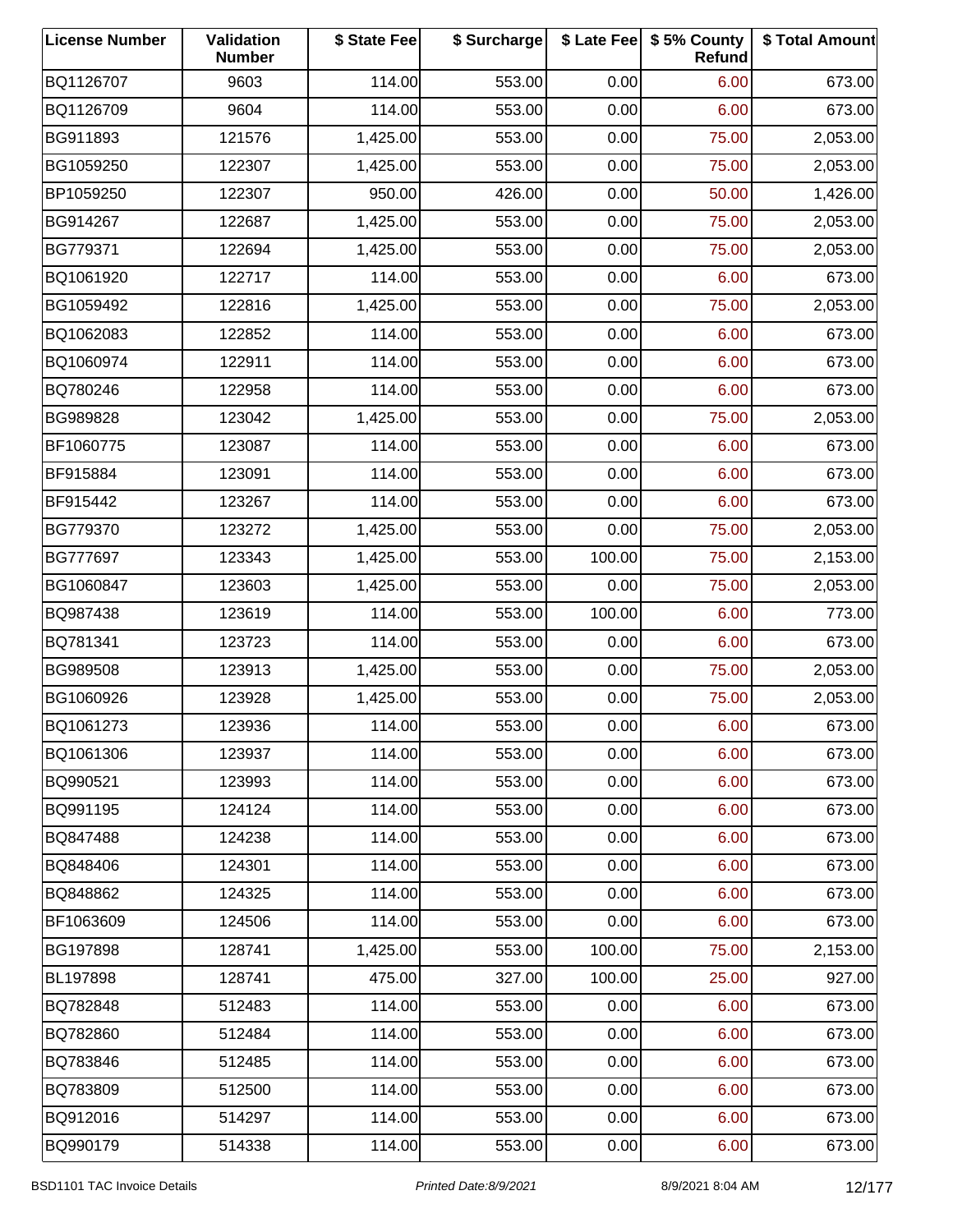| License Number | <b>Validation</b><br><b>Number</b> | \$ State Fee | \$ Surcharge | \$ Late Fee | \$5% County<br><b>Refund</b> | \$ Total Amount |
|----------------|------------------------------------|--------------|--------------|-------------|------------------------------|-----------------|
| BG991581       | 514524                             | 1,425.00     | 553.00       | 0.00        | 75.00                        | 2,053.00        |
| BQ1064232      | 514627                             | 114.00       | 553.00       | 0.00        | 6.00                         | 673.00          |
| BG989251       | 514733                             | 1,425.00     | 553.00       | 0.00        | 75.00                        | 2,053.00        |
| BG987435       | 514743                             | 1,425.00     | 553.00       | 0.00        | 75.00                        | 2,053.00        |
| BL987435       | 514743                             | 475.00       | 327.00       | 0.00        | 25.00                        | 827.00          |
| BQ1061136      | 514744                             | 114.00       | 553.00       | 0.00        | 6.00                         | 673.00          |
| BQ781357       | 514964                             | 114.00       | 553.00       | 0.00        | 6.00                         | 673.00          |
|                | <b>Total</b>                       | 57,019.00    | 43,635.00    | 400.00      | 3,001.00                     | 104,055.00      |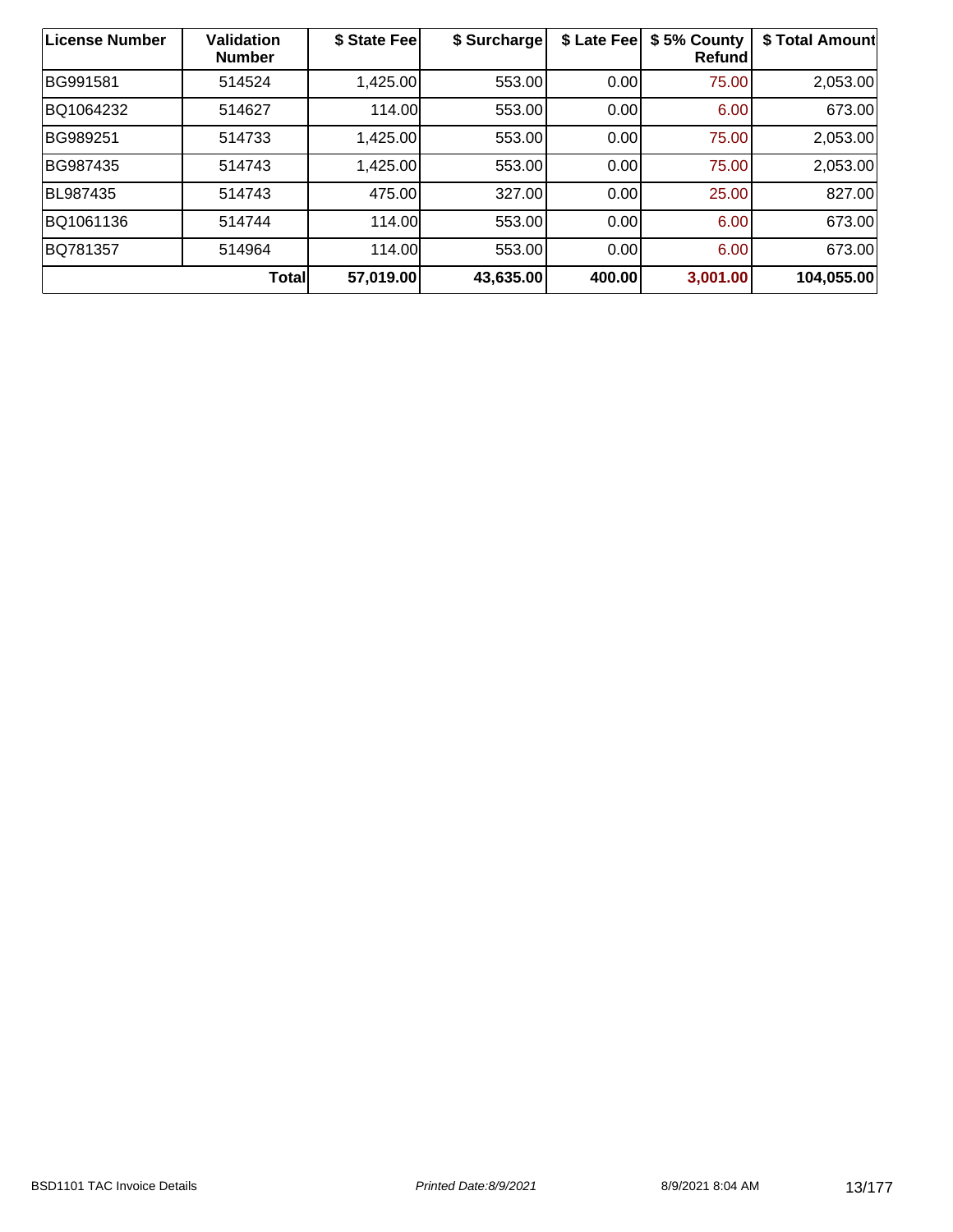

## **TAC To Be Invoiced Details Applications Approved during July 2021 County Bosque - 18**

| ∣License Number | <b>Validation</b><br><b>Number</b> | \$ State Fee | \$ Surcharge |      | \$ Late Fee   \$5% County<br>Refundl | \$ Total Amount |
|-----------------|------------------------------------|--------------|--------------|------|--------------------------------------|-----------------|
| BQ915419        | 123078                             | 114.00       | 553.00       | 0.00 | 6.00                                 | 673.00          |
| BQ915585        | 123082                             | 114.00       | 553.00       | 0.00 | 6.00                                 | 673.00          |
| BQ943604        | 513847                             | 114.00       | 553.00       | 0.00 | 6.00                                 | 673.00          |
|                 | Totall                             | 342.00       | 1,659.00     | 0.00 | 18.00                                | 2,019.00        |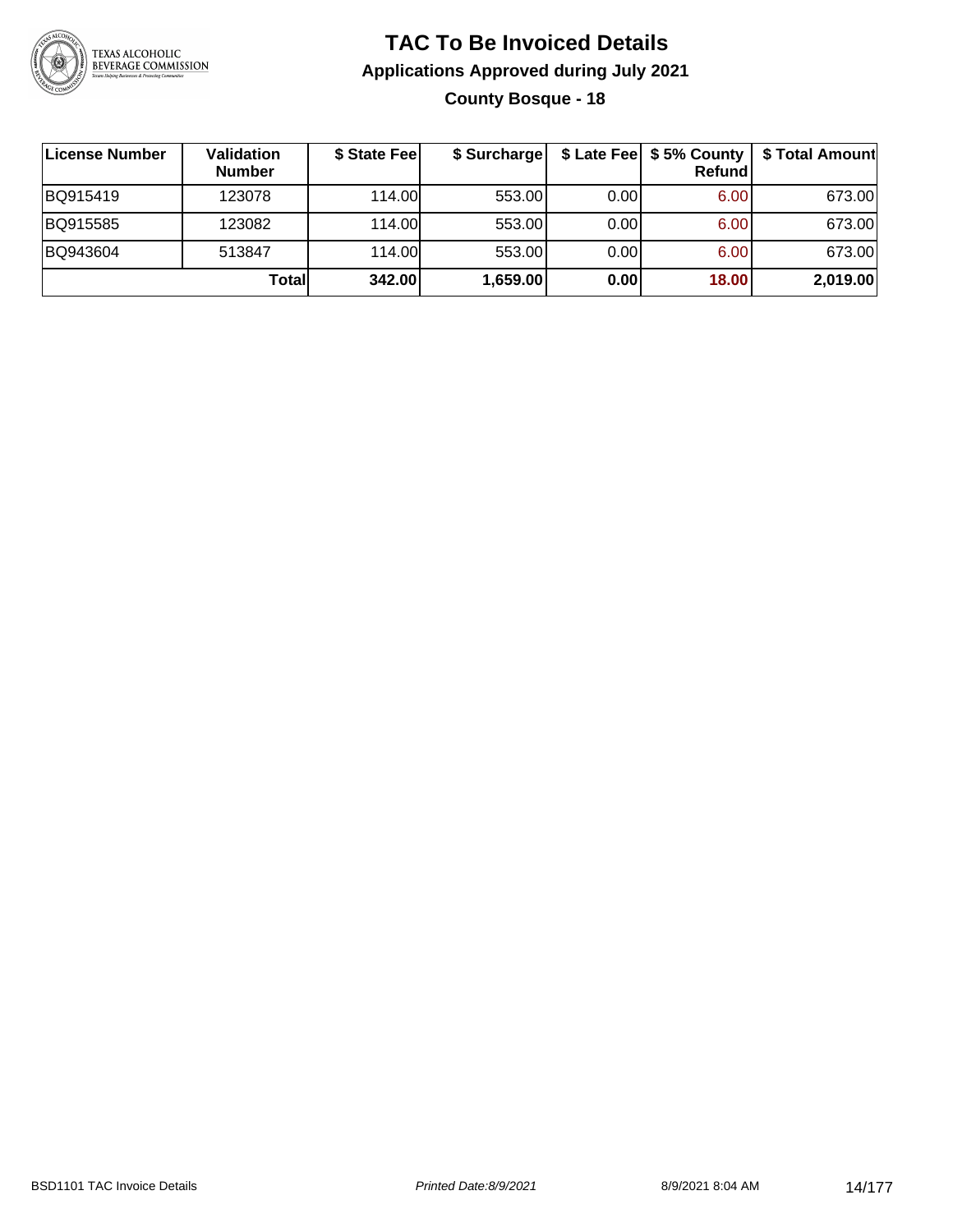

**County Bowie - 19**

| License Number | Validation<br><b>Number</b> | \$ State Feel |          |       | Refundl | \$ Surcharge   \$ Late Fee   \$5% County   \$ Total Amount |
|----------------|-----------------------------|---------------|----------|-------|---------|------------------------------------------------------------|
| BG1123577      | 7811                        | 332.50        | 553.00   | 0.001 | 17.50   | 903.00                                                     |
| BF1062155      | 122985                      | 114.00        | 553.00   | 0.001 | 6.00    | 673.00                                                     |
|                | Totall                      | 446.50        | 1,106.00 | 0.00  | 23.50   | 1,576.00                                                   |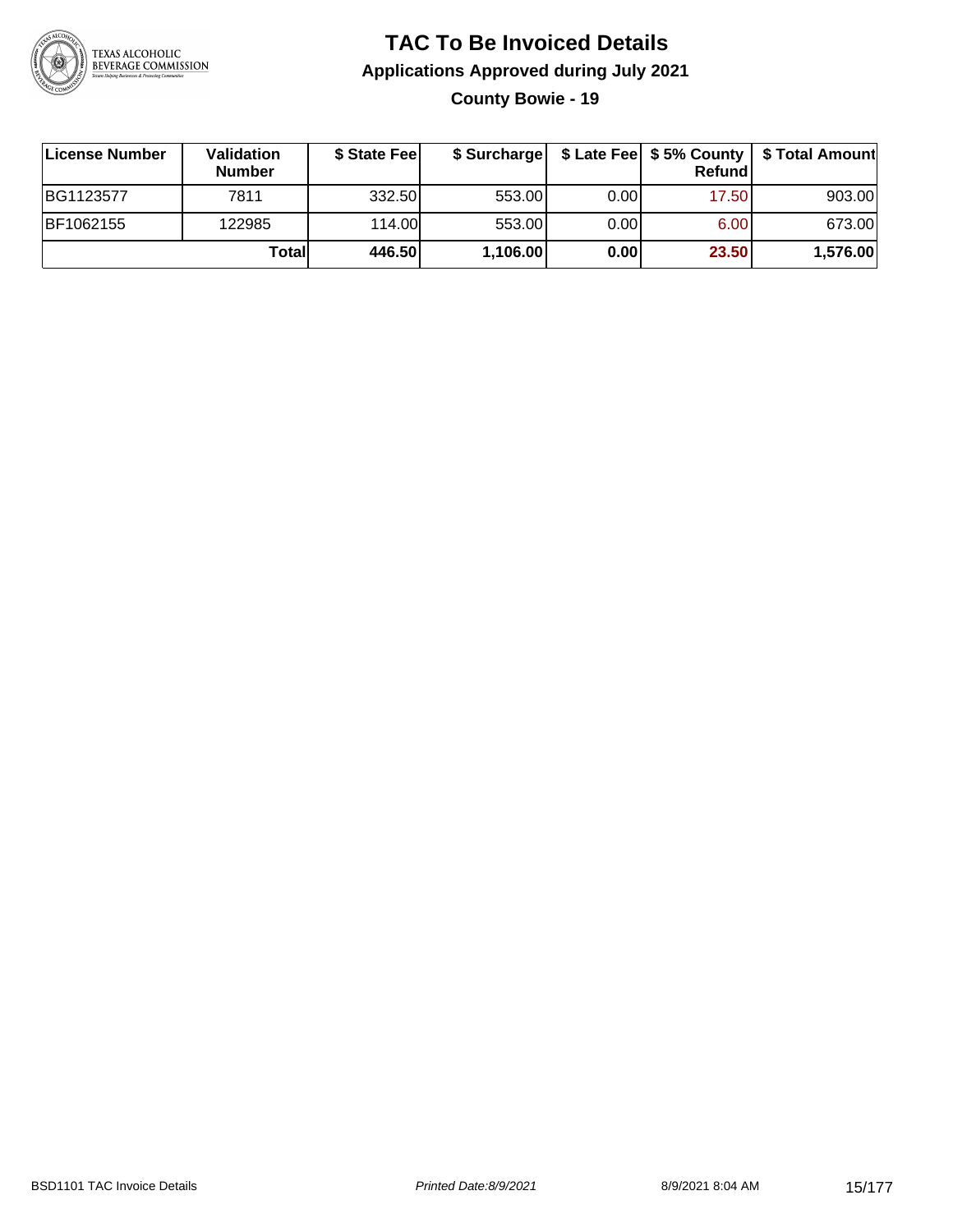

#### **TAC To Be Invoiced Details Applications Approved during July 2021 County Brazoria - 20**

| <b>License Number</b> | <b>Validation</b><br><b>Number</b> | \$ State Fee | \$ Surcharge | \$ Late Fee | \$5% County<br><b>Refund</b> | \$ Total Amount |
|-----------------------|------------------------------------|--------------|--------------|-------------|------------------------------|-----------------|
| BG1124475             | 8581                               | 332.50       | 553.00       | 0.00        | 17.50                        | 903.00          |
| BQ1126221             | 8761                               | 114.00       | 553.00       | 0.00        | 6.00                         | 673.00          |
| BG1126342             | 9204                               | 332.50       | 553.00       | 0.00        | 17.50                        | 903.00          |
| BF1060170             | 122321                             | 114.00       | 553.00       | 0.00        | 6.00                         | 673.00          |
| BF1061443             | 122372                             | 114.00       | 553.00       | 0.00        | 6.00                         | 673.00          |
| BQ911495              | 123279                             | 114.00       | 553.00       | 0.00        | 6.00                         | 673.00          |
| BQ1063258             | 123887                             | 114.00       | 553.00       | 0.00        | 6.00                         | 673.00          |
| BQ1062771             | 123969                             | 114.00       | 553.00       | 0.00        | 6.00                         | 673.00          |
| BG980784              | 511152                             | 332.50       | 553.00       | 0.00        | 17.50                        | 903.00          |
| BQ918106              | 512494                             | 114.00       | 553.00       | 0.00        | 6.00                         | 673.00          |
| BF988810              | 513883                             | 114.00       | 553.00       | 0.00        | 6.00                         | 673.00          |
| BG987681              | 514489                             | 332.50       | 553.00       | 0.00        | 17.50                        | 903.00          |
|                       | Total                              | 2,242.00     | 6,636.00     | 0.00        | 118.00                       | 8,996.00        |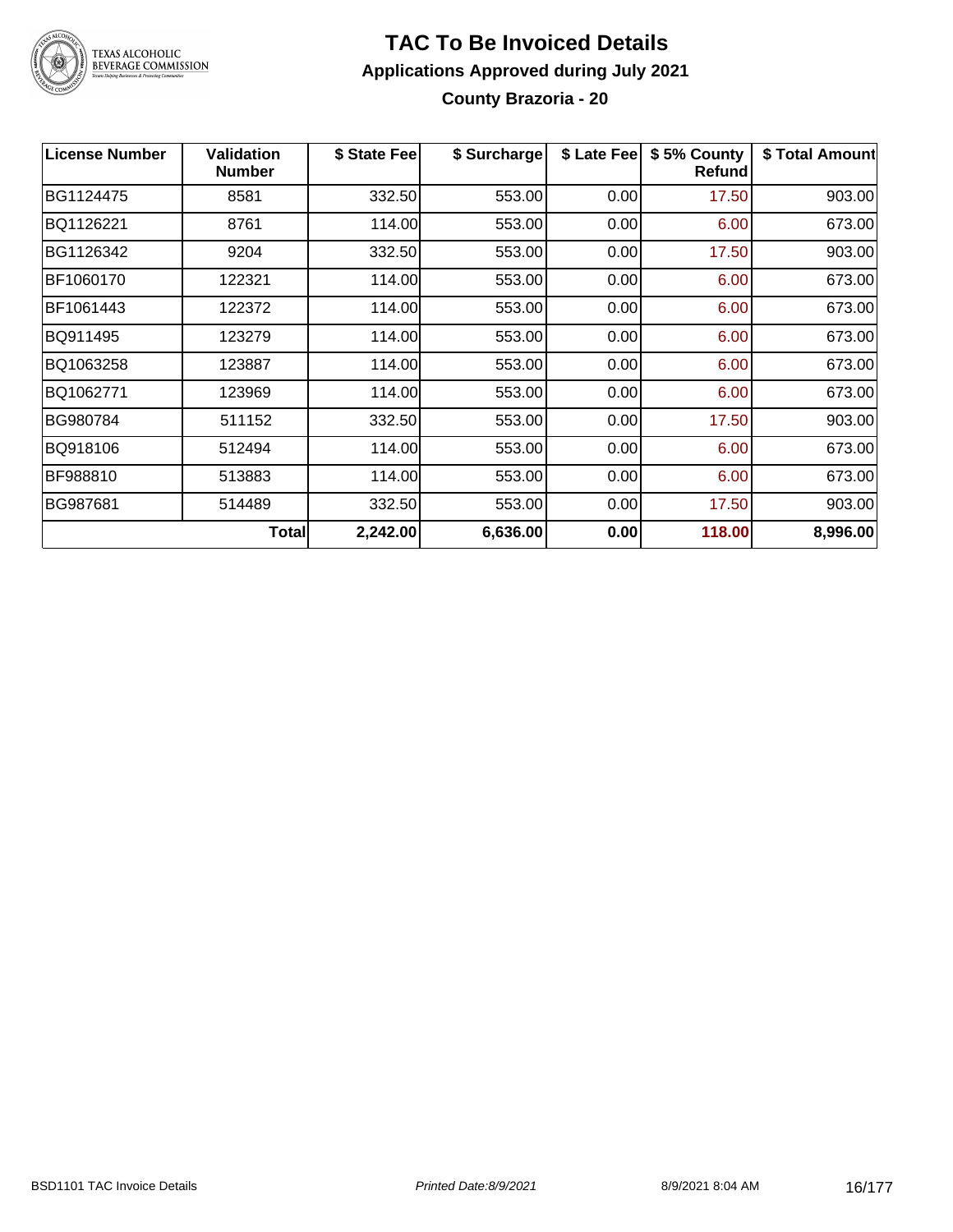

**County Brazos - 21**

| <b>License Number</b> | Validation<br><b>Number</b> | \$ State Feel | \$ Surcharge |       | Refundl | \$ Late Fee   \$5% County   \$ Total Amount |
|-----------------------|-----------------------------|---------------|--------------|-------|---------|---------------------------------------------|
| BG1123983             | 7908                        | 332.50        | 553.00       | 0.001 | 17.50   | 903.00                                      |
| BF1126119             | 9515                        | 114.00L       | 553.00       | 0.001 | 6.00    | 673.00                                      |
| BG847330              | 515214                      | 332.50        | 553.00       | 0.00  | 17.50   | 903.00                                      |
|                       | Totall                      | 779.00        | 1,659.00     | 0.00  | 41.00   | 2,479.00                                    |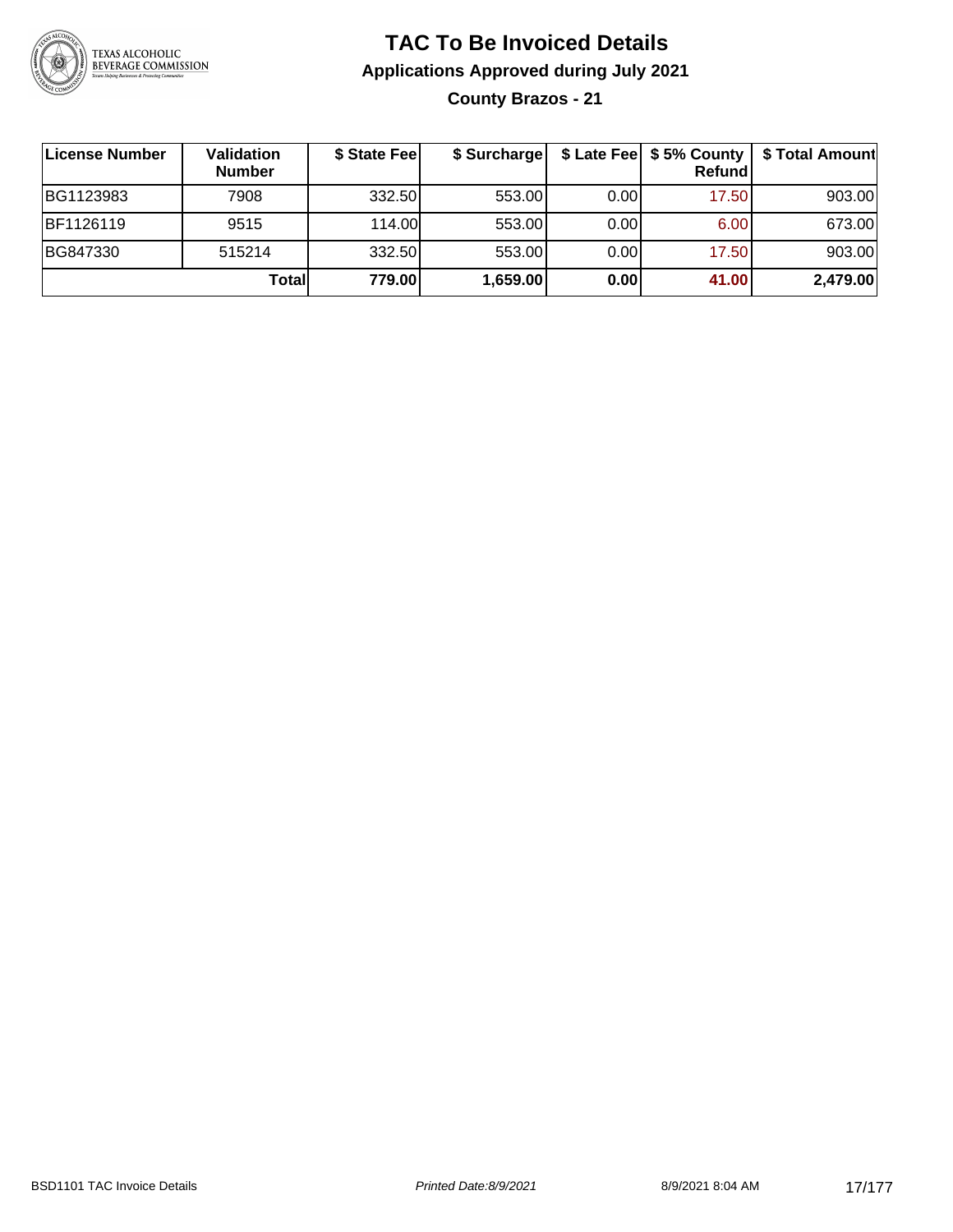

**County Brewster - 22**

| <b>License Number</b> | Validation<br><b>Number</b> | \$ State Feel | \$ Surcharge |       | \$ Late Fee   \$5% County  <br>Refundl | \$ Total Amount |
|-----------------------|-----------------------------|---------------|--------------|-------|----------------------------------------|-----------------|
| BG1125337             | 8331                        | 332.50        | 553.00       | 0.001 | 17.50                                  | 903.00          |
| BF1126508             | 9448                        | 114.00        | 553.00       | 0.00  | 6.00                                   | 673.00          |
| BG847864              | 124201                      | 332.50        | 553.00       | 0.00  | 17.50                                  | 903.00          |
|                       | Totall                      | 779.00        | 1,659.00     | 0.00  | 41.00                                  | 2,479.00        |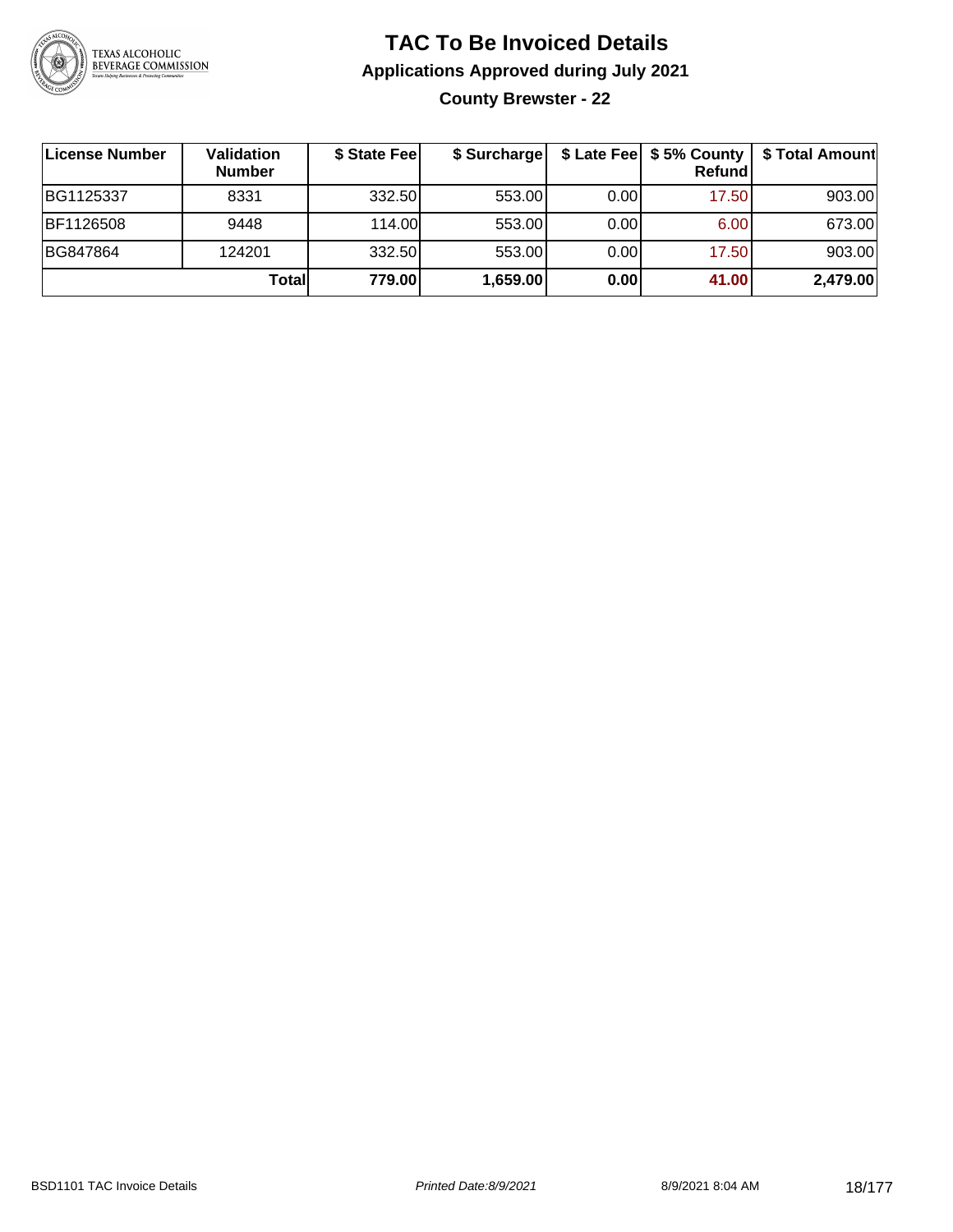

**County Brooks - 24**

| License Number | <b>Validation</b><br><b>Number</b> | \$ State Feel |        |      | Refundl | \$ Surcharge   \$ Late Fee   \$5% County   \$ Total Amount |
|----------------|------------------------------------|---------------|--------|------|---------|------------------------------------------------------------|
| BG1124106      | 8683                               | 332.50        | 553.00 | 0.00 | 17.50   | 903.00                                                     |
|                | Totall                             | 332.50        | 553.00 | 0.00 | 17.50   | 903.00                                                     |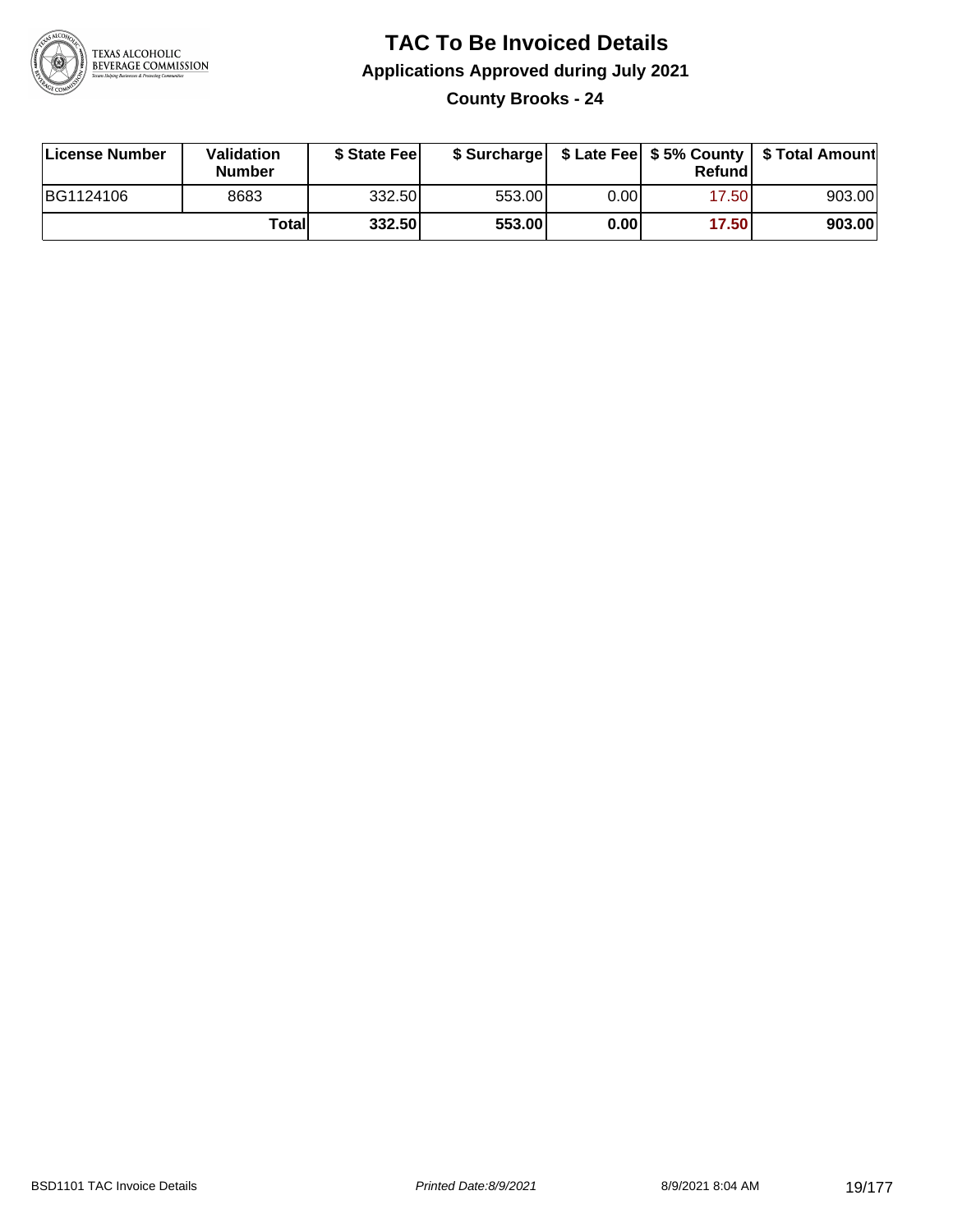

**County Brown - 25**

| License Number | Validation<br><b>Number</b> | \$ State Fee |          |      | Refundl | \$ Surcharge   \$ Late Fee   \$5% County   \$ Total Amount |
|----------------|-----------------------------|--------------|----------|------|---------|------------------------------------------------------------|
| BQ1126041      | 9252                        | 114.00       | 553.00   | 0.00 | 6.00    | 673.00                                                     |
| BG1062398      | 123674                      | 332.50       | 553.00   | 0.00 | 17.50   | 903.00                                                     |
|                | Totall                      | 446.50       | 1,106.00 | 0.00 | 23.50   | 1,576.00                                                   |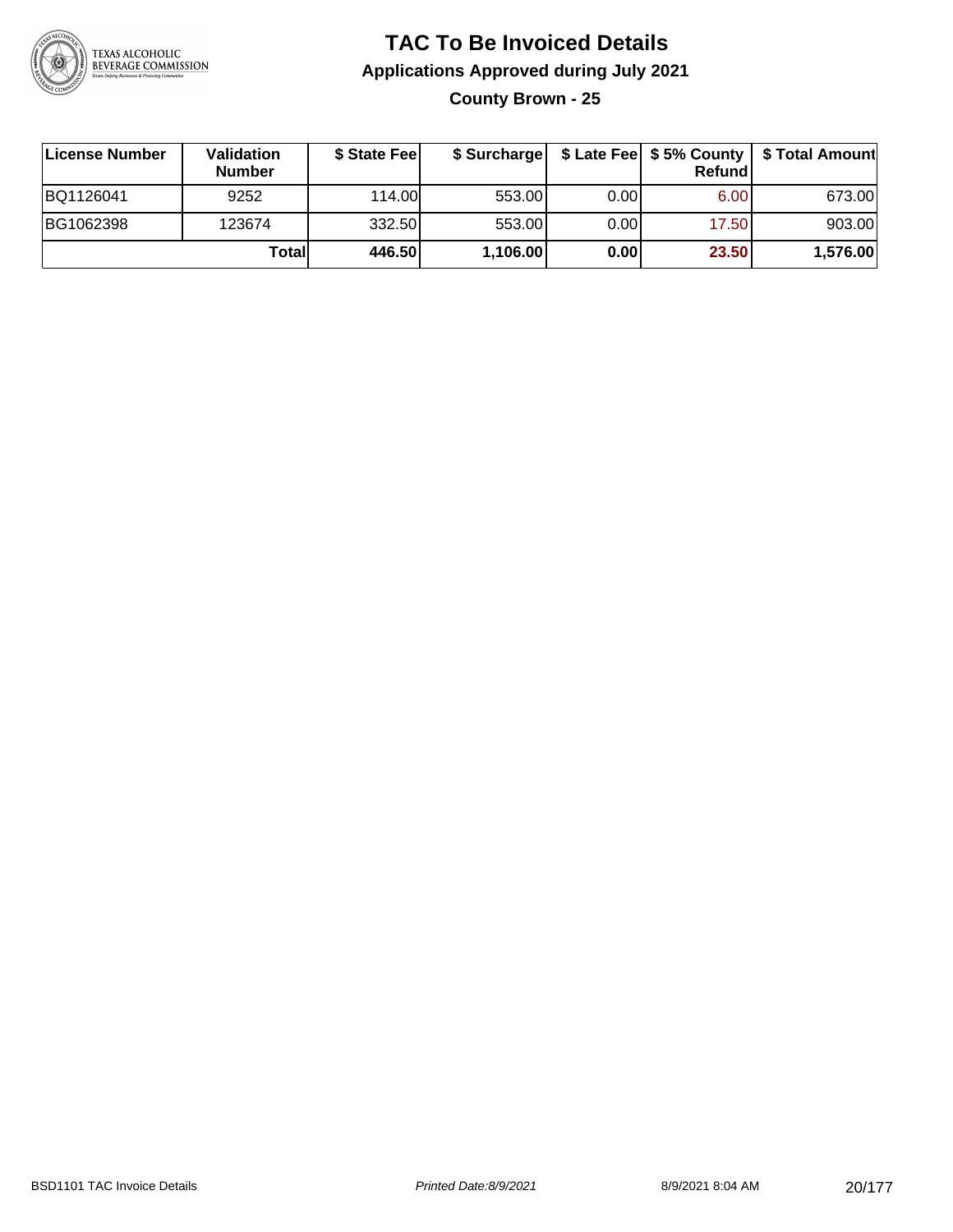

**County Burleson - 26**

| License Number | <b>Validation</b><br><b>Number</b> | \$ State Feel | \$ Surcharge |       | Refundl |        |
|----------------|------------------------------------|---------------|--------------|-------|---------|--------|
| BQ834363       | 506714                             | 114.00L       | 553.00       | 0.001 | 6.00    | 673.00 |
|                | Totall                             | <b>114.00</b> | 553.00       | 0.00  | 6.00    | 673.00 |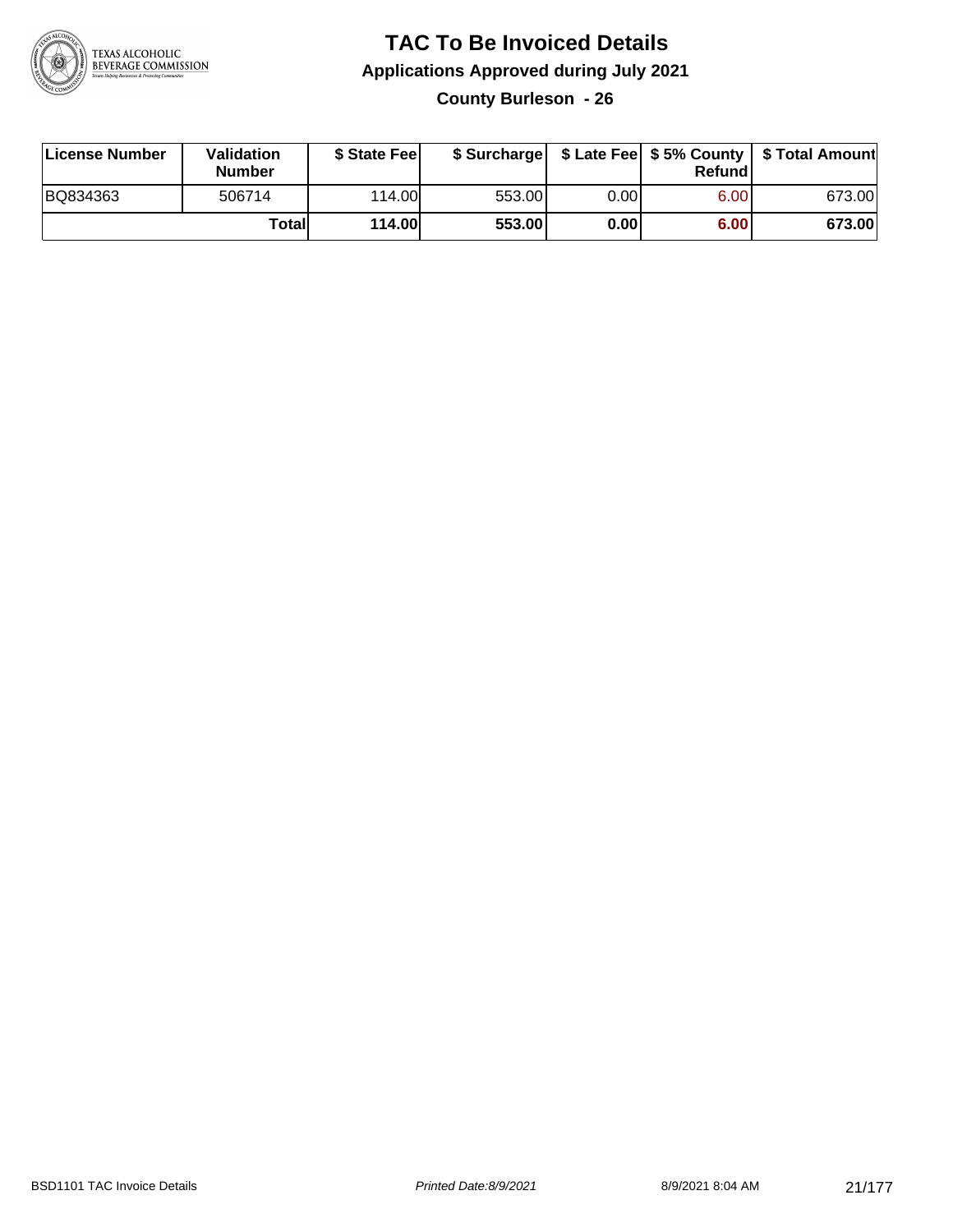

## **TAC To Be Invoiced Details Applications Approved during July 2021 County Burnet - 27**

| <b>License Number</b> | <b>Validation</b><br><b>Number</b> | \$ State Fee | \$ Surcharge | \$ Late Fee | \$5% County<br>Refund | \$ Total Amount |
|-----------------------|------------------------------------|--------------|--------------|-------------|-----------------------|-----------------|
| BQ1125361             | 8389                               | 114.00       | 553.00       | 0.00        | 6.00                  | 673.00          |
| BG1123612             | 8436                               | 332.50       | 553.00       | 0.00        | 17.50                 | 903.00          |
| BG1126665             | 9344                               | 332.50       | 553.00       | 0.00        | 17.50                 | 903.00          |
| BQ780790              | 122852                             | 114.00       | 553.00       | 0.00        | 6.00                  | 673.00          |
| BQ916557              | 123547                             | 114.00       | 553.00       | 0.00        | 6.00                  | 673.00          |
| BQ918704              | 512492                             | 114.00       | 553.00       | 0.00        | 6.00                  | 673.00          |
|                       | <b>Total</b>                       | 1,121.00     | 3,318.00     | 0.00        | 59.00                 | 4,498.00        |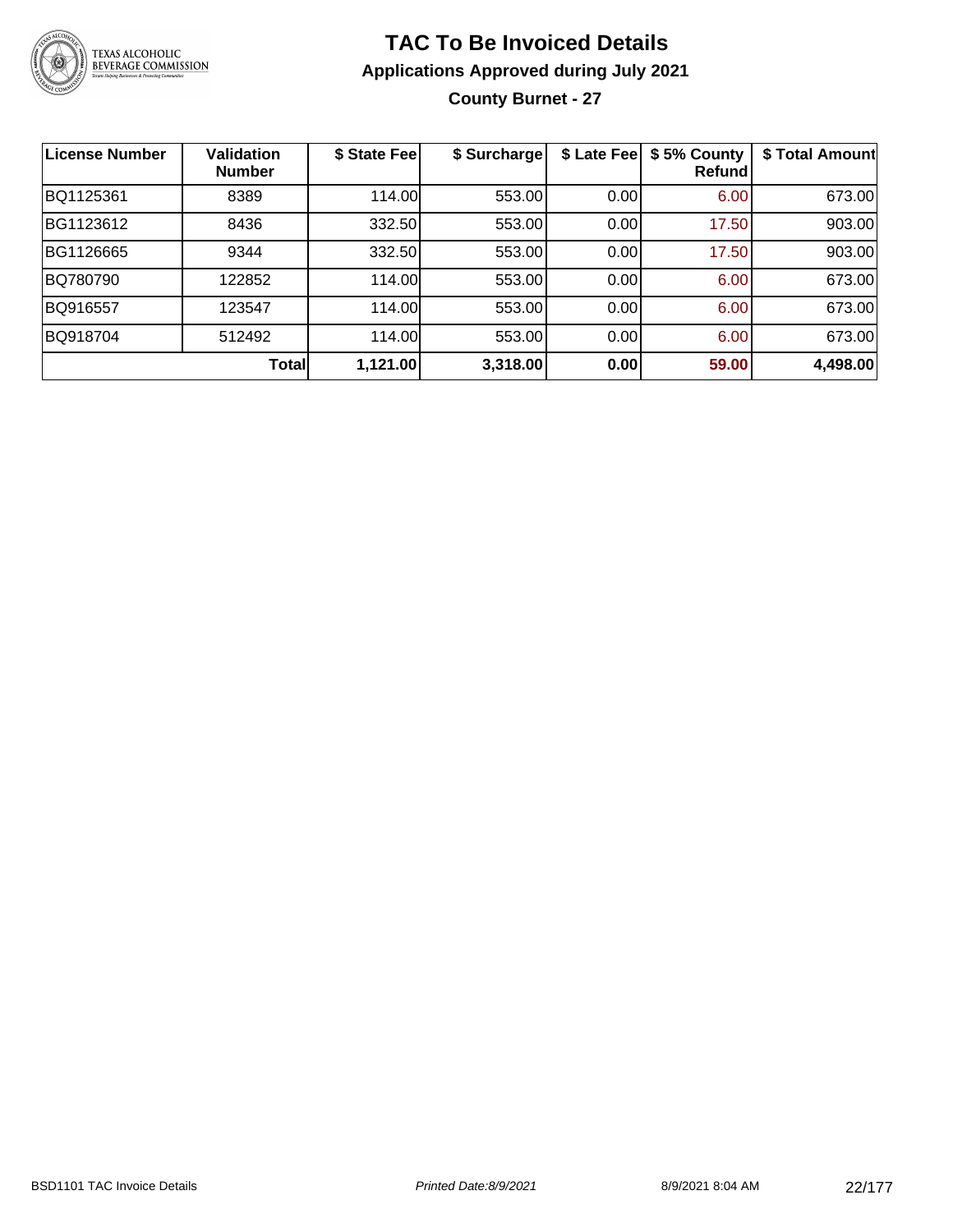

## **TAC To Be Invoiced Details Applications Approved during July 2021 County Caldwell - 28**

| <b>License Number</b> | <b>Validation</b><br><b>Number</b> | \$ State Fee | \$ Surcharge |      | \$ Late Fee   \$5% County<br>Refund | \$ Total Amount |
|-----------------------|------------------------------------|--------------|--------------|------|-------------------------------------|-----------------|
| BQ1125021             | 7977                               | 114.00       | 553.00       | 0.00 | 6.00                                | 673.00          |
| BQ1124863             | 9044                               | 114.00       | 553.00       | 0.00 | 6.00                                | 673.00          |
| BQ1124614             | 9159                               | 114.00       | 553.00       | 0.00 | 6.00                                | 673.00          |
| BQ1061573             | 123698                             | 114.00       | 553.00       | 0.00 | 6.00                                | 673.00          |
| BQ1063114             | 123699                             | 114.00       | 553.00       | 0.00 | 6.00                                | 673.00          |
|                       | Total                              | 570.00       | 2,765.00     | 0.00 | 30.00                               | 3,365.00        |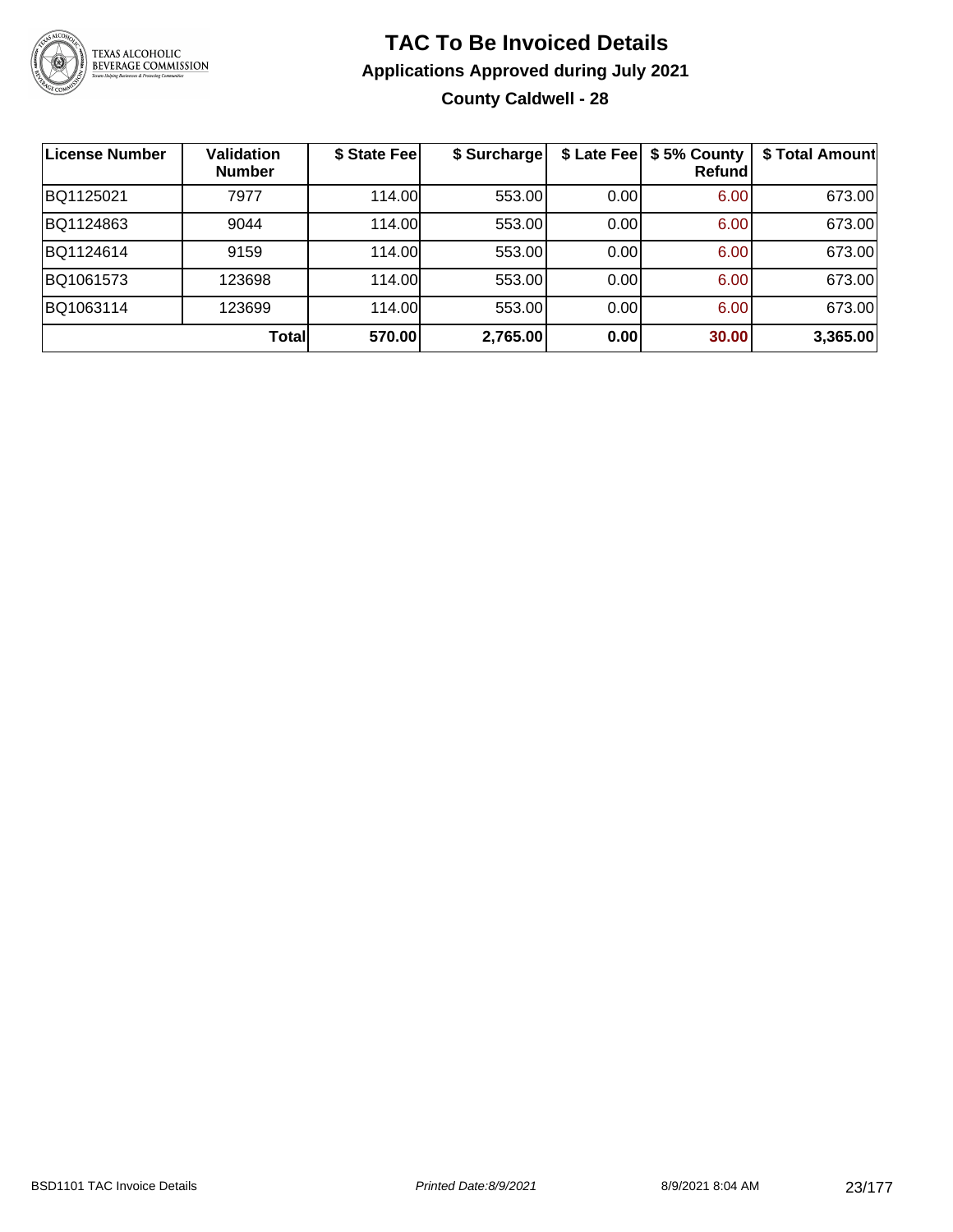

## **TAC To Be Invoiced Details Applications Approved during July 2021 County Calhoun - 29**

| License Number | Validation<br><b>Number</b> | \$ State Fee |          |       | Refundl | \$ Surcharge   \$ Late Fee   \$5% County   \$ Total Amount |
|----------------|-----------------------------|--------------|----------|-------|---------|------------------------------------------------------------|
| BF1124261      | 8748                        | 114.00       | 553.00   | 0.001 | 6.00    | 673.00                                                     |
| BQ1125019      | 8878                        | 114.00       | 553.00   | 0.00  | 6.00    | 673.00                                                     |
|                | Totall                      | 228.00       | 1,106.00 | 0.00  | 12.00   | 1,346.00                                                   |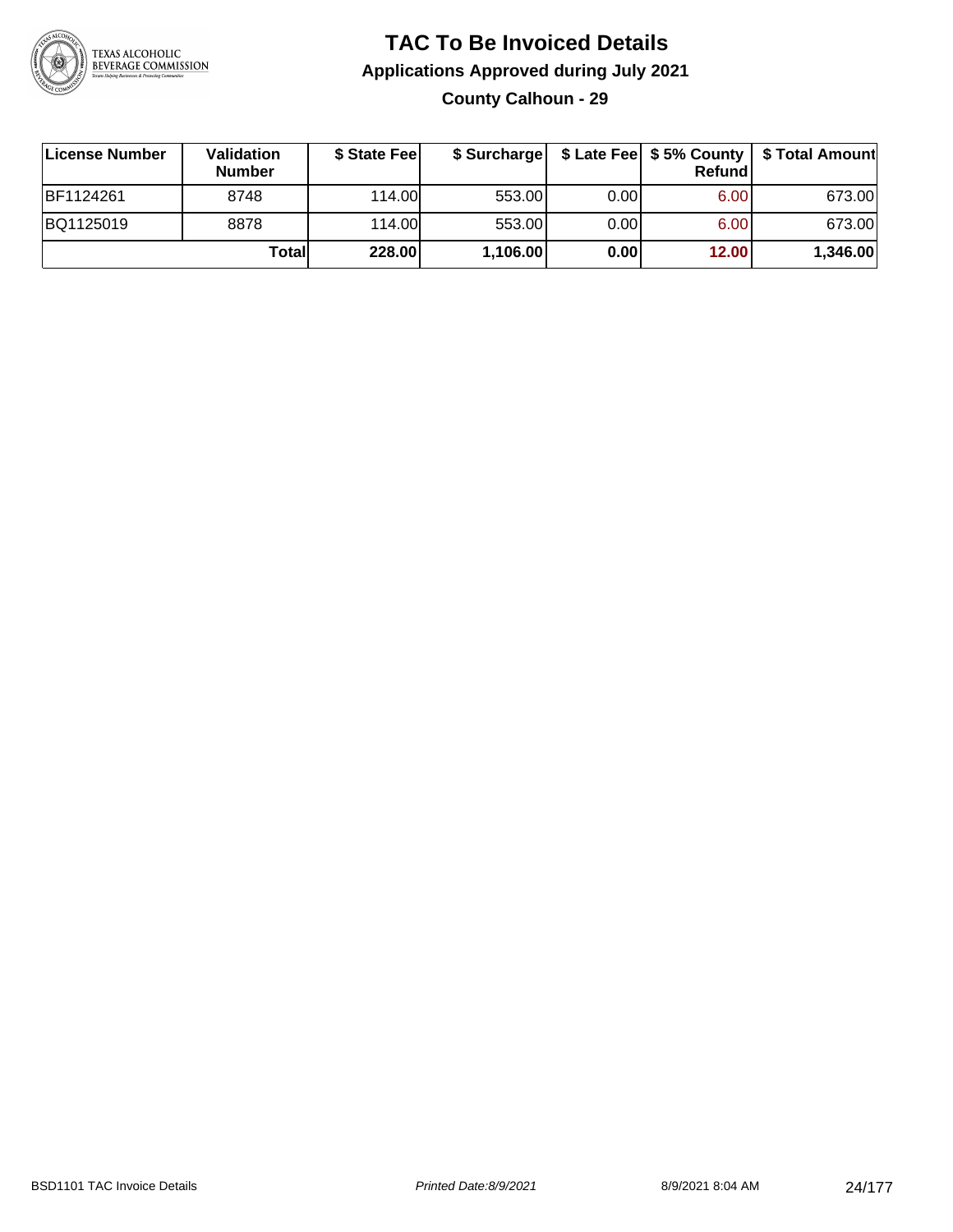

## **TAC To Be Invoiced Details Applications Approved during July 2021 County Callahan - 30**

| License Number | <b>Validation</b><br><b>Number</b> | \$ State Fee | \$ Surcharge |      | <b>Refund</b> | \$ Late Fee   \$5% County   \$ Total Amount |
|----------------|------------------------------------|--------------|--------------|------|---------------|---------------------------------------------|
| BQ1060770      | 122444                             | 114.00       | 553.00       | 0.00 | 6.00          | 673.00                                      |
| BQ987165       | 123302                             | 114.00       | 553.00       | 0.00 | 6.00          | 673.00                                      |
|                | Totall                             | 228.00       | 1,106.00     | 0.00 | 12.00         | 1,346.00                                    |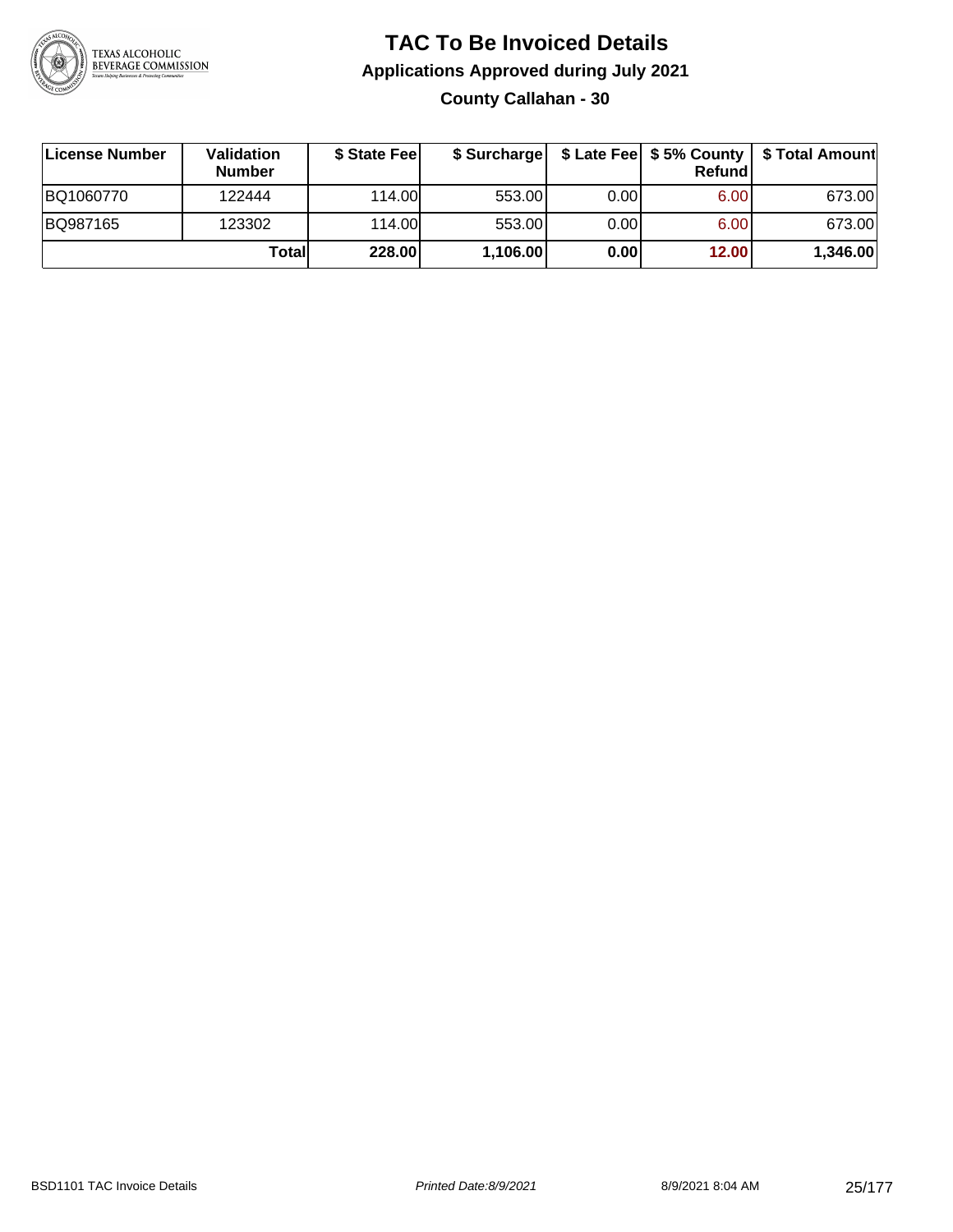

#### **TAC To Be Invoiced Details Applications Approved during July 2021 County Cameron - 31**

| <b>License Number</b> | <b>Validation</b><br><b>Number</b> | \$ State Fee | \$ Surcharge |      | \$ Late Fee   \$5% County<br>Refund | \$ Total Amount |
|-----------------------|------------------------------------|--------------|--------------|------|-------------------------------------|-----------------|
| BG1125506             | 9149                               | 332.50       | 553.00       | 0.00 | 17.50                               | 903.00          |
| BF1125330             | 9197                               | 114.00       | 553.00       | 0.00 | 6.00                                | 673.00          |
| BG1125467             | 9336                               | 332.50       | 553.00       | 0.00 | 17.50                               | 903.00          |
| BG1125753             | 9387                               | 332.50       | 553.00       | 0.00 | 17.50                               | 903.00          |
| BG1059991             | 122965                             | 332.50       | 553.00       | 0.00 | 17.50                               | 903.00          |
| BG1061448             | 123081                             | 332.50       | 553.00       | 0.00 | 17.50                               | 903.00          |
| BQ989506              | 123423                             | 114.00       | 553.00       | 0.00 | 6.00                                | 673.00          |
| BQ1062949             | 123472                             | 114.00       | 553.00       | 0.00 | 6.00                                | 673.00          |
| BG914404              | 123862                             | 332.50       | 553.00       | 0.00 | 17.50                               | 903.00          |
| BG1062504             | 124150                             | 332.50       | 553.00       | 0.00 | 17.50                               | 903.00          |
| BQ781491              | 512480                             | 114.00       | 553.00       | 0.00 | 6.00                                | 673.00          |
| BQ781492              | 512481                             | 114.00       | 553.00       | 0.00 | 6.00                                | 673.00          |
| BG1060997             | 514645                             | 332.50       | 553.00       | 0.00 | 17.50                               | 903.00          |
| BF1126487             | 515089                             | 114.00       | 553.00       | 0.00 | 6.00                                | 673.00          |
|                       | Total                              | 3,344.00     | 7,742.00     | 0.00 | 176.00                              | 11,262.00       |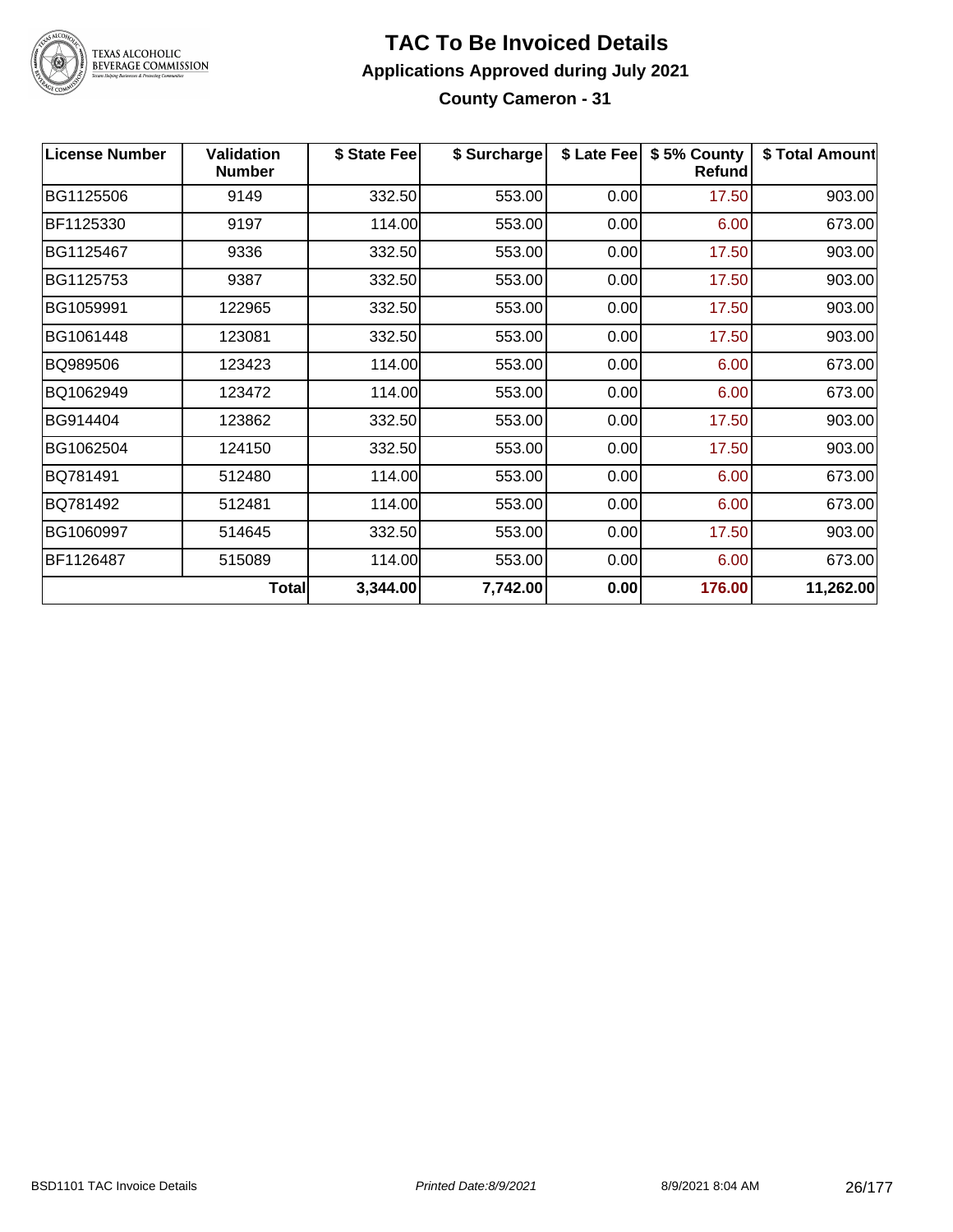

**County Camp - 32**

| License Number | <b>Validation</b><br><b>Number</b> | \$ State Fee  | \$ Surcharge |       | Refundl | \$ Late Fee   \$5% County   \$ Total Amount |
|----------------|------------------------------------|---------------|--------------|-------|---------|---------------------------------------------|
| BQ1125494      | 9171                               | 114.00        | 553.00       | 0.001 | 6.00    | 673.00                                      |
|                | Totall                             | <b>114.00</b> | 553.00       | 0.00  | 6.00    | 673.00                                      |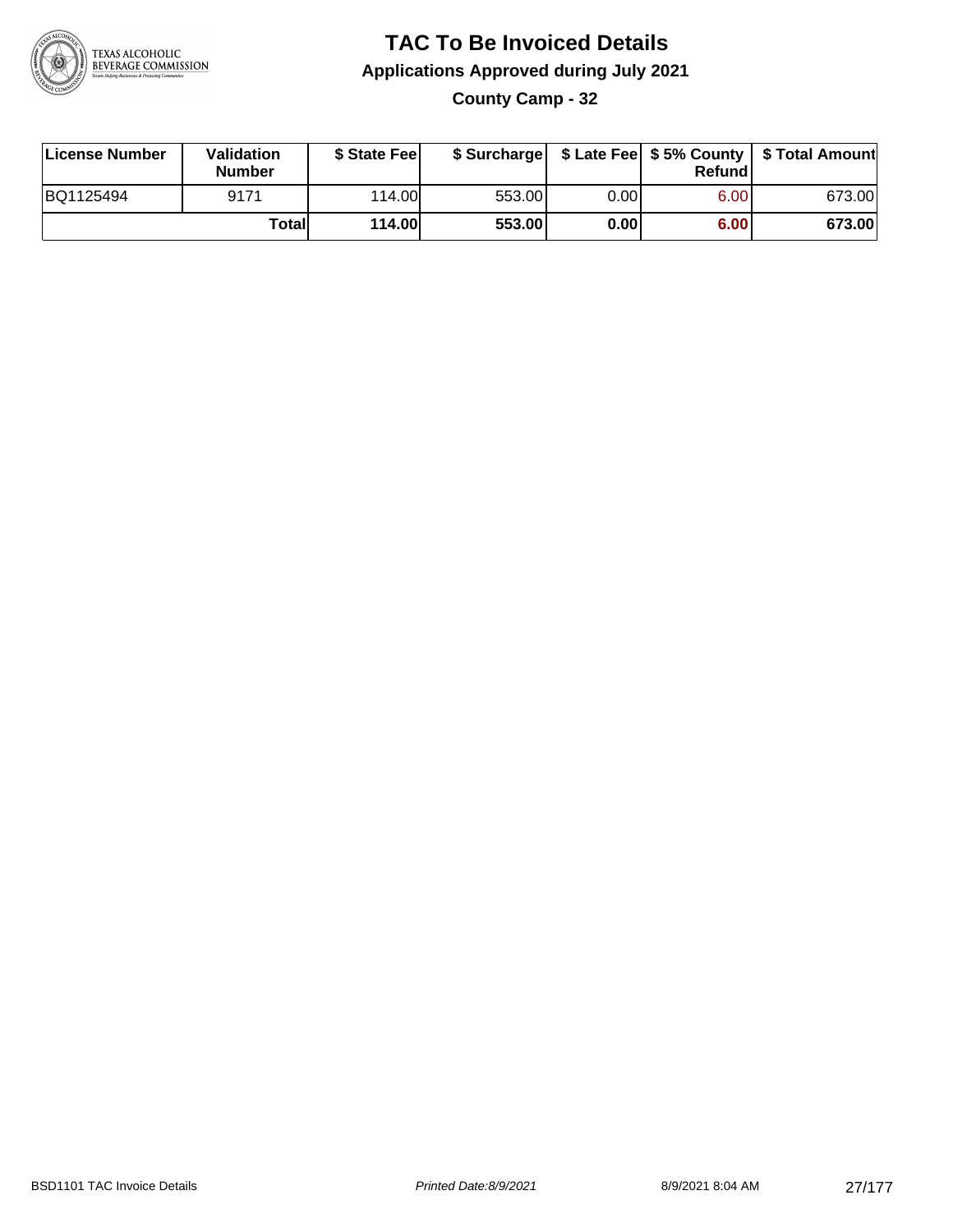

**County Carson - 33**

| License Number | <b>Validation</b><br><b>Number</b> | \$ State Fee  |        |      | Refundl | \$ Surcharge   \$ Late Fee   \$5% County   \$ Total Amount |
|----------------|------------------------------------|---------------|--------|------|---------|------------------------------------------------------------|
| BF1124686      | 8494                               | 114.00L       | 553.00 | 0.00 | 6.00    | 673.00                                                     |
|                | Totall                             | <b>114.00</b> | 553.00 | 0.00 | 6.00    | 673.00                                                     |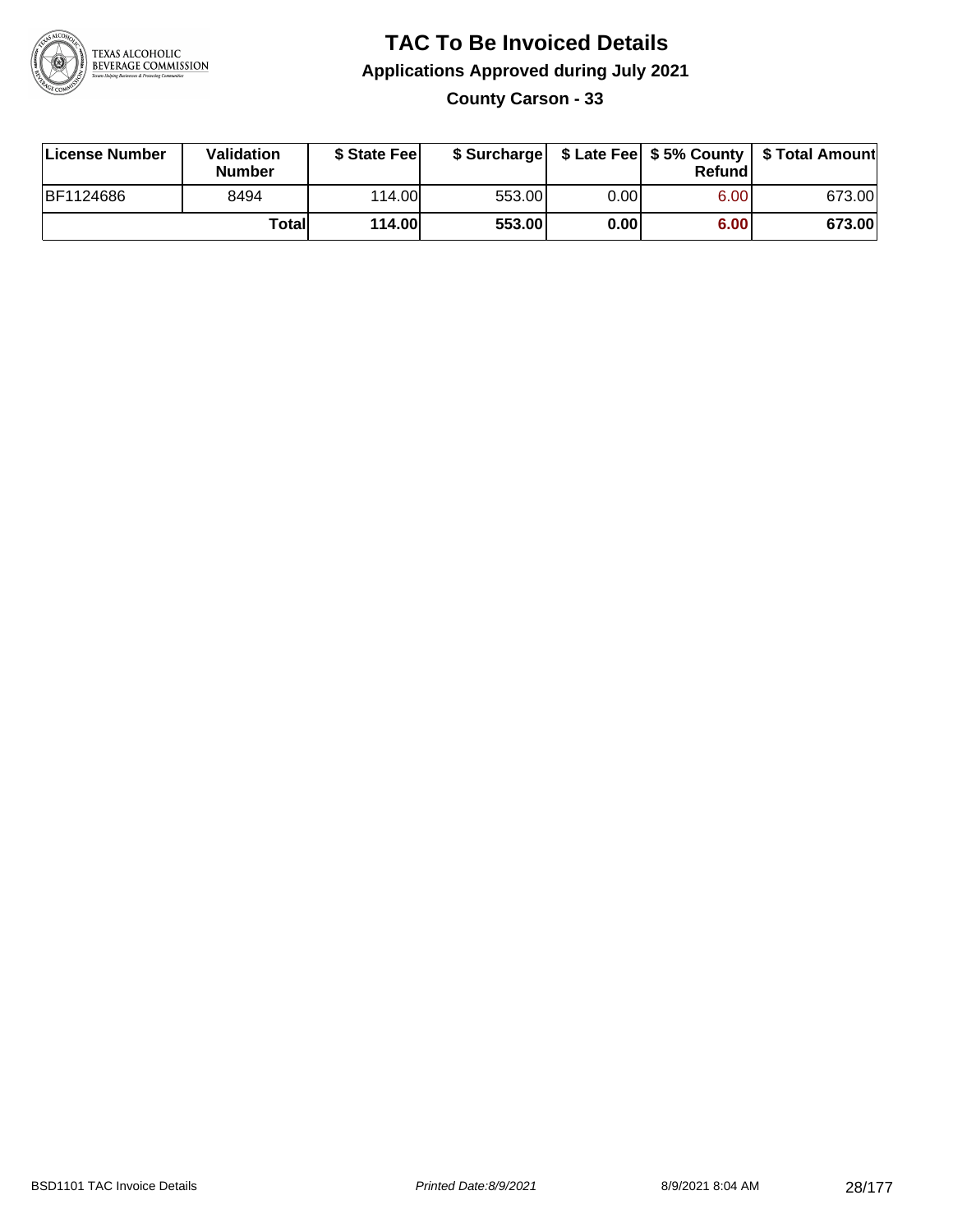

**County Cass - 34**

| ∣License Number | Validation<br><b>Number</b> | \$ State Feel | \$ Surcharge |       | Refundl |          |
|-----------------|-----------------------------|---------------|--------------|-------|---------|----------|
| BG1126736       | 8970                        | 332.50        | 553.00       | 0.001 | 17.50   | 903.00   |
| BQ989970        | 123168                      | 114.00L       | 553.00       | 0.001 | 6.00    | 673.00   |
|                 | Totall                      | 446.50        | 1,106.00     | 0.00  | 23.50   | 1,576.00 |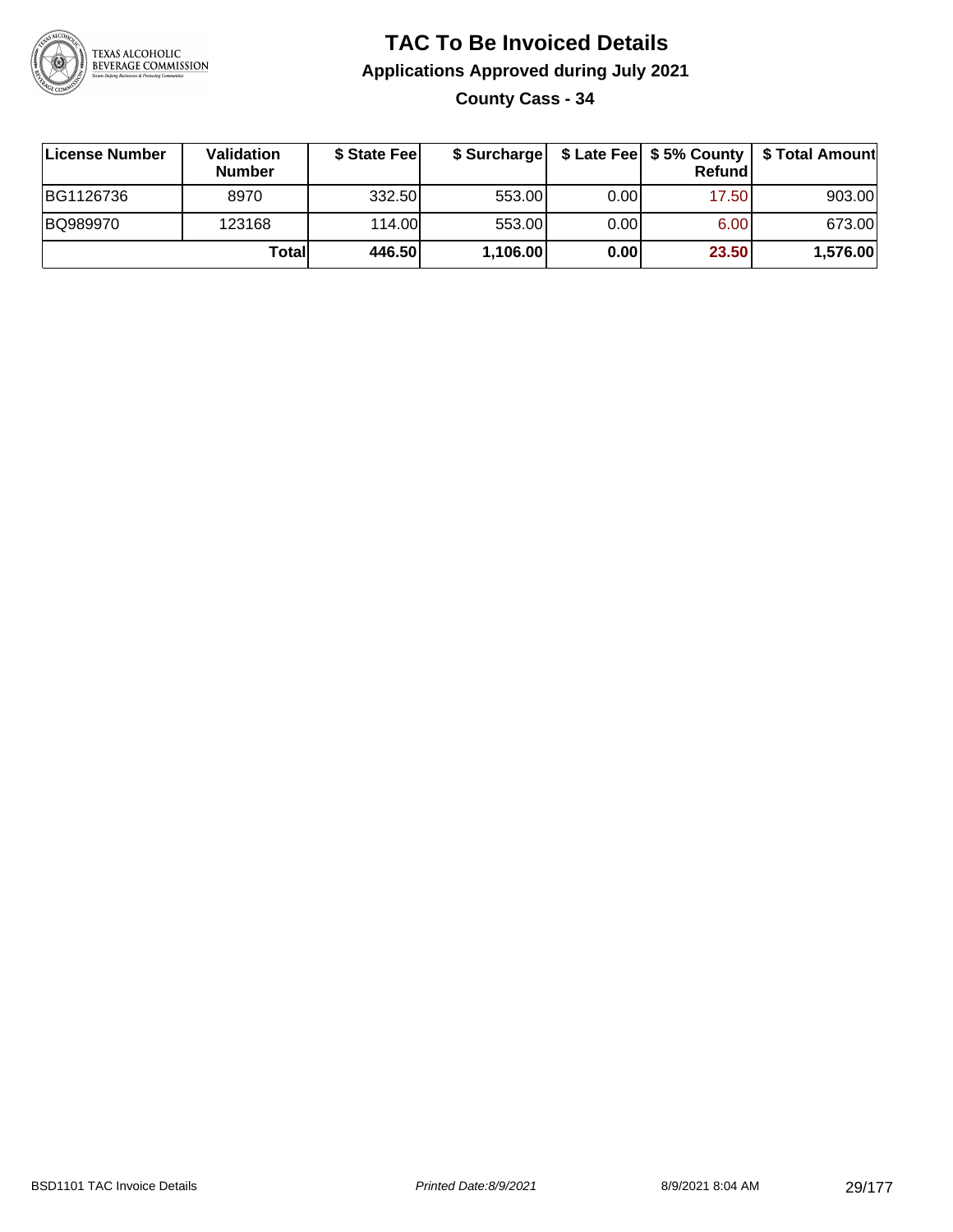

## **TAC To Be Invoiced Details Applications Approved during July 2021 County Chambers - 36**

| License Number  | Validation<br><b>Number</b> | \$ State Fee | \$ Surcharge |      | $$$ Late Fee $$5%$ County<br><b>Refund</b> | \$ Total Amount |
|-----------------|-----------------------------|--------------|--------------|------|--------------------------------------------|-----------------|
| <b>BF991360</b> | 124368                      | 114.00L      | 553.00       | 0.00 | 6.00                                       | 673.00          |
| BQ915927        | 512370                      | 114.00L      | 553.00       | 0.00 | 6.00                                       | 673.00          |
| BQ1065517       | 512496                      | 114.00L      | 553.00       | 0.00 | 6.00                                       | 673.00          |
|                 | Totall                      | 342.00       | 1,659.00     | 0.00 | 18.00                                      | 2,019.00        |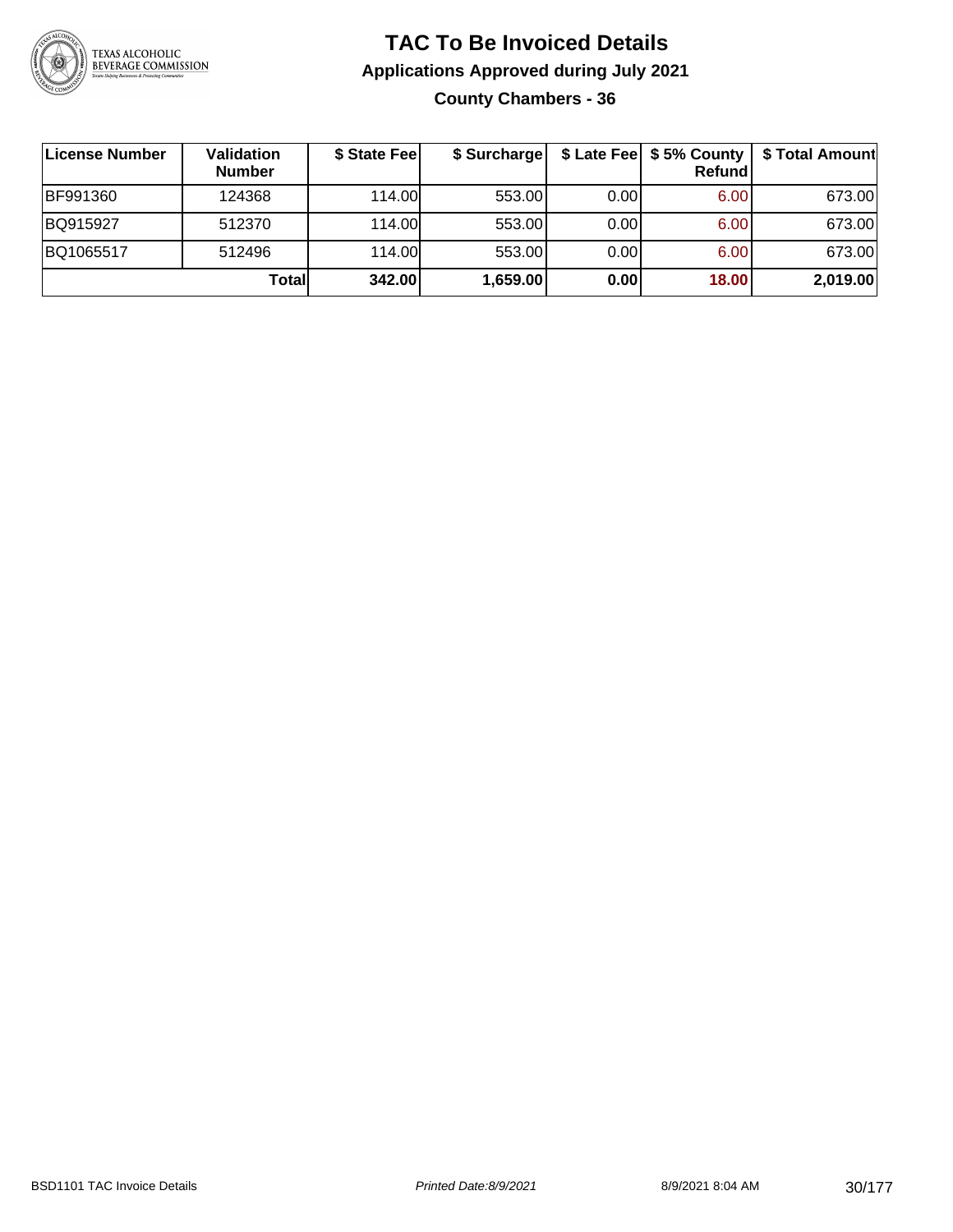

## **TAC To Be Invoiced Details Applications Approved during July 2021 County Cherokee - 37**

| License Number | <b>Validation</b><br><b>Number</b> | \$ State Fee | \$ Surcharge |      | \$ Late Fee   \$5% County<br>Refundl | \$ Total Amount |
|----------------|------------------------------------|--------------|--------------|------|--------------------------------------|-----------------|
| BQ1126320      | 9398                               | 114.00       | 553.00       | 0.00 | 6.00                                 | 673.00          |
| BQ1126591      | 9610                               | 114.00       | 553.00       | 0.00 | 6.00                                 | 673.00          |
| BG914457       | 122927                             | 332.50       | 553.00       | 0.00 | 17.50                                | 903.00          |
| BQ988868       | 123048                             | 114.00       | 553.00       | 0.00 | 6.00                                 | 673.00          |
| BQ989635       | 123401                             | 114.00       | 553.00       | 0.00 | 6.00                                 | 673.00          |
|                | Total                              | 788.50       | 2,765.00     | 0.00 | 41.50                                | 3,595.00        |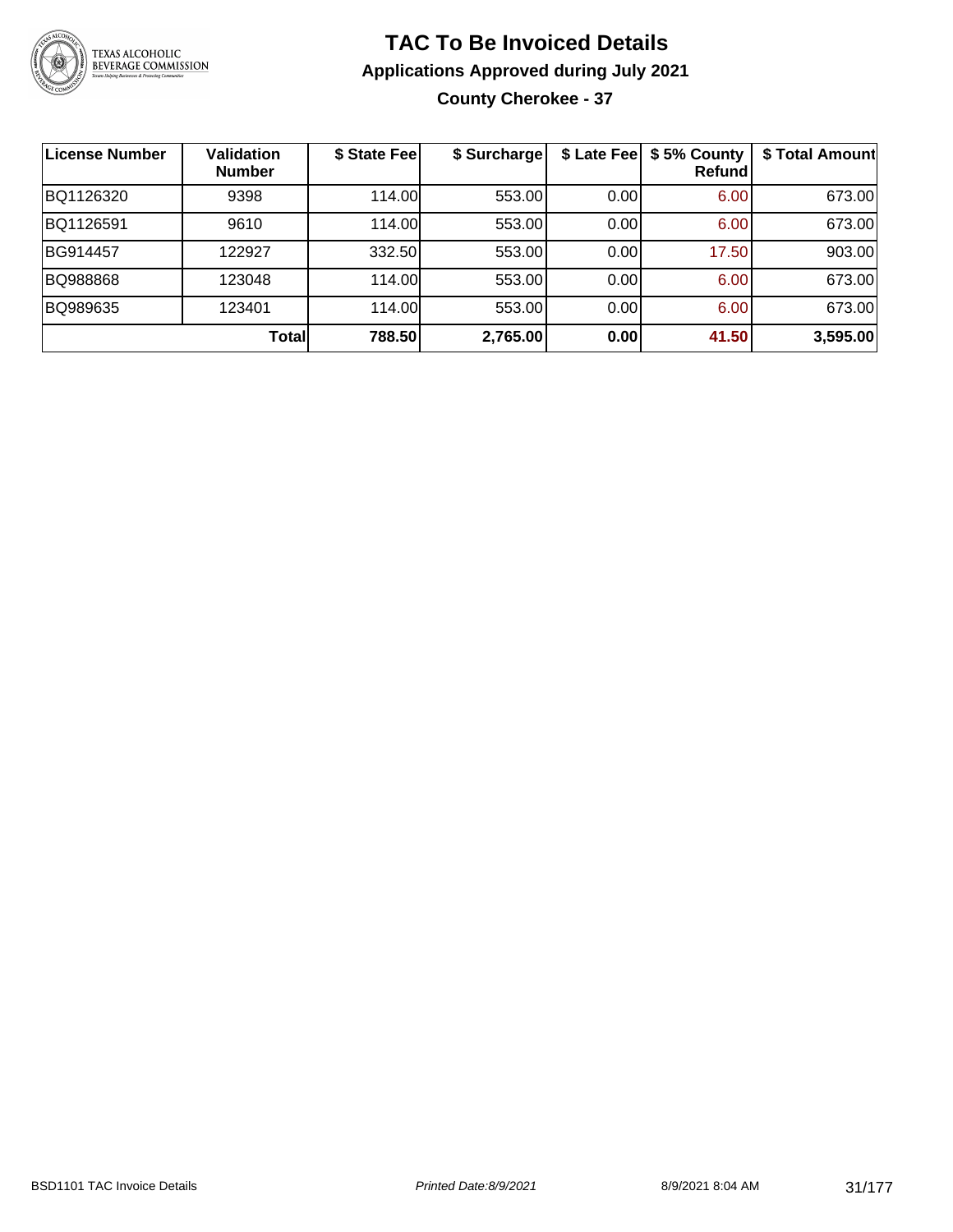

## **TAC To Be Invoiced Details Applications Approved during July 2021 County Childress - 38**

| License Number | Validation<br>Number | \$ State Fee  |        |      | Refundl | \$ Surcharge   \$ Late Fee   \$5% County   \$ Total Amount |
|----------------|----------------------|---------------|--------|------|---------|------------------------------------------------------------|
| BQ916719       | 123923               | 114.00L       | 553.00 | 0.00 | 6.00    | 673.00                                                     |
|                | Totall               | <b>114.00</b> | 553.00 | 0.00 | 6.00    | 673.00                                                     |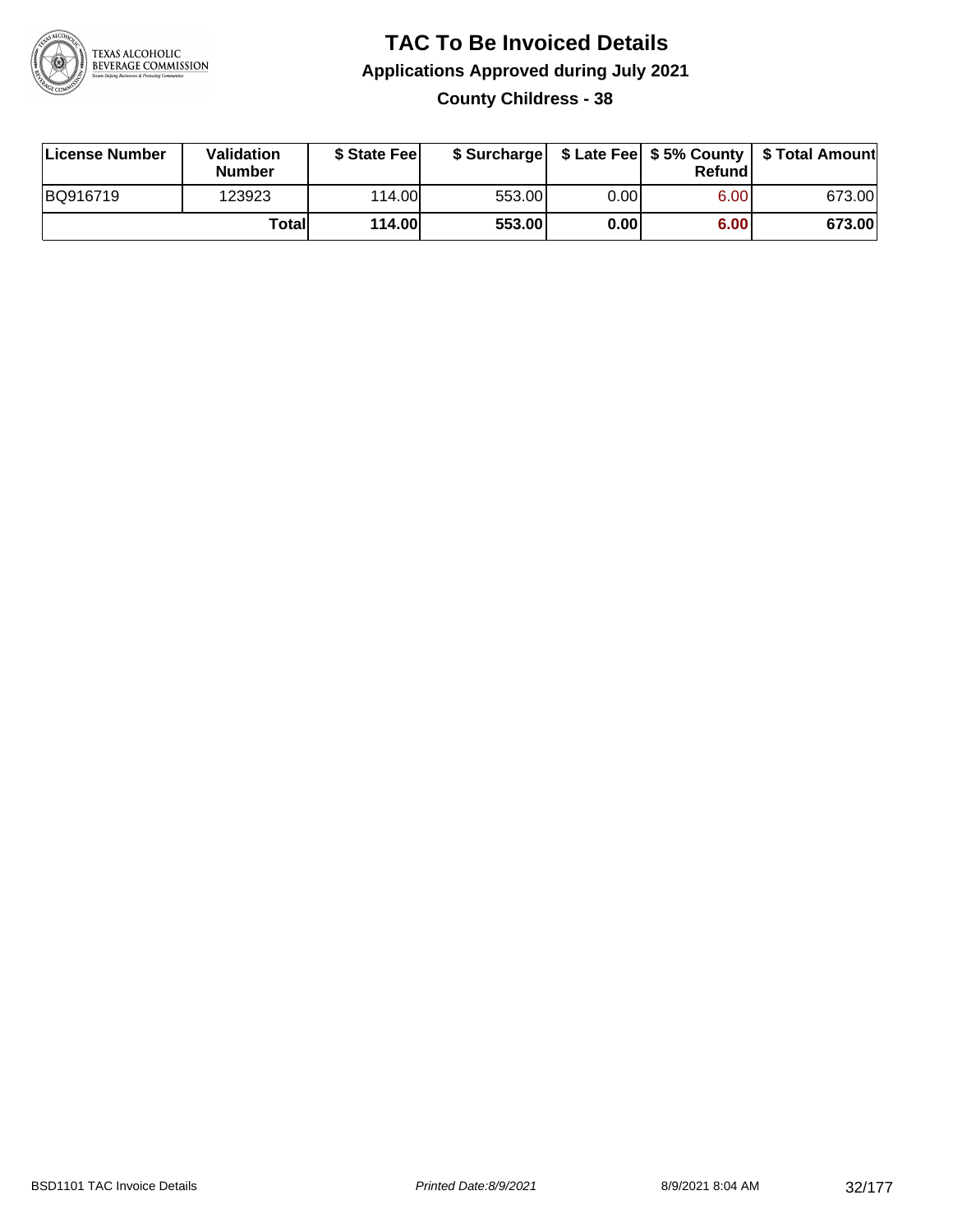

**County Clay - 39**

| License Number | Validation<br><b>Number</b> | \$ State Fee  |        |      | Refund | \$ Surcharge   \$ Late Fee   \$5% County   \$ Total Amount |
|----------------|-----------------------------|---------------|--------|------|--------|------------------------------------------------------------|
| BQ1123923      | 8101                        | 114.00L       | 553.00 | 0.00 | 6.00   | 673.00                                                     |
|                | Total                       | <b>114.00</b> | 553.00 | 0.00 | 6.00   | 673.00                                                     |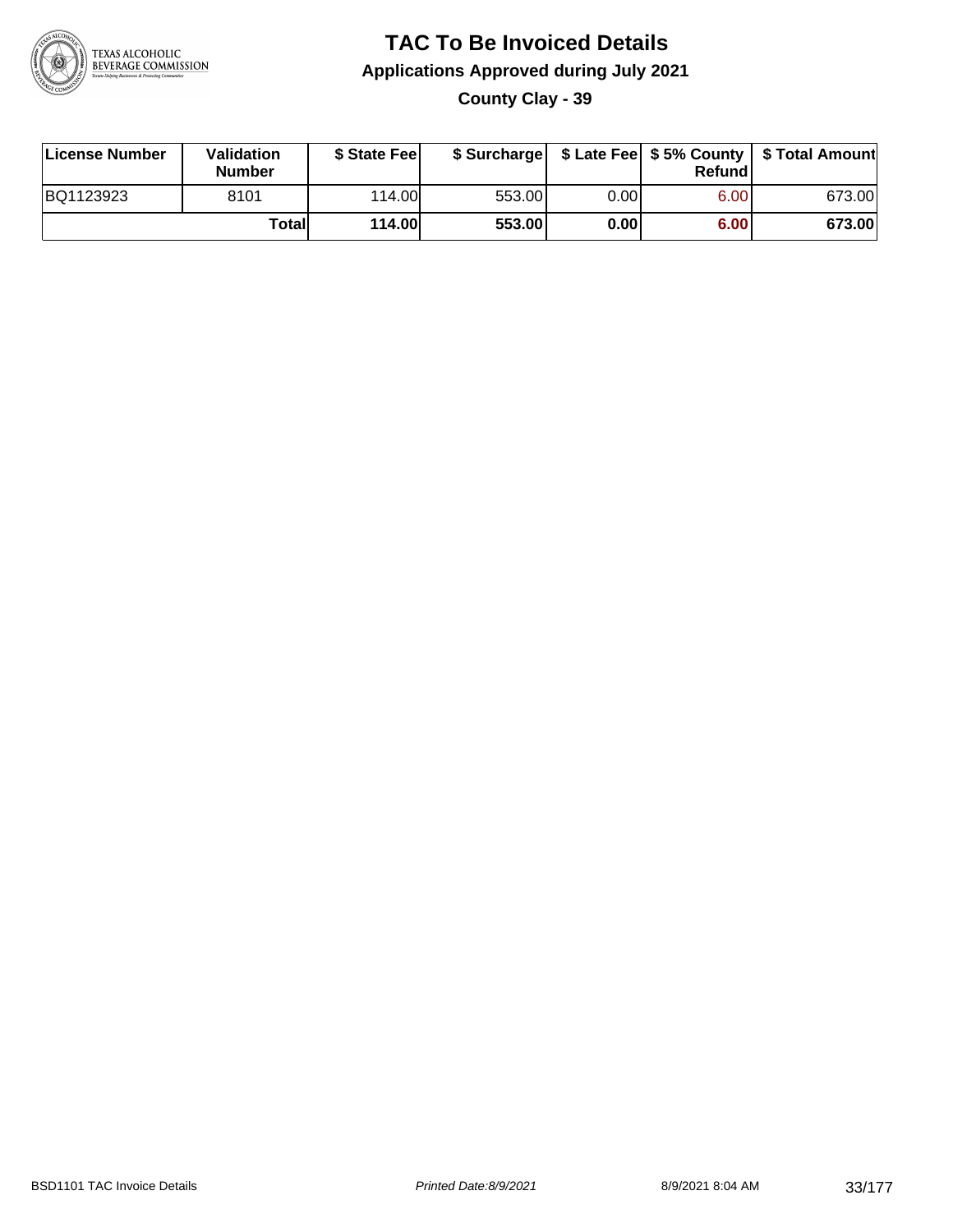

**County Coleman - 42**

| License Number | <b>Validation</b><br><b>Number</b> | \$ State Fee | \$ Surcharge |      | Refundl | \$ Late Fee   \$5% County   \$ Total Amount |
|----------------|------------------------------------|--------------|--------------|------|---------|---------------------------------------------|
| BG1019457      | 514728                             | 332.50       | 553.00       | 0.00 | 17.501  | 903.00                                      |
|                | Totall                             | 332.50       | 553.00       | 0.00 | 17.50   | 903.00                                      |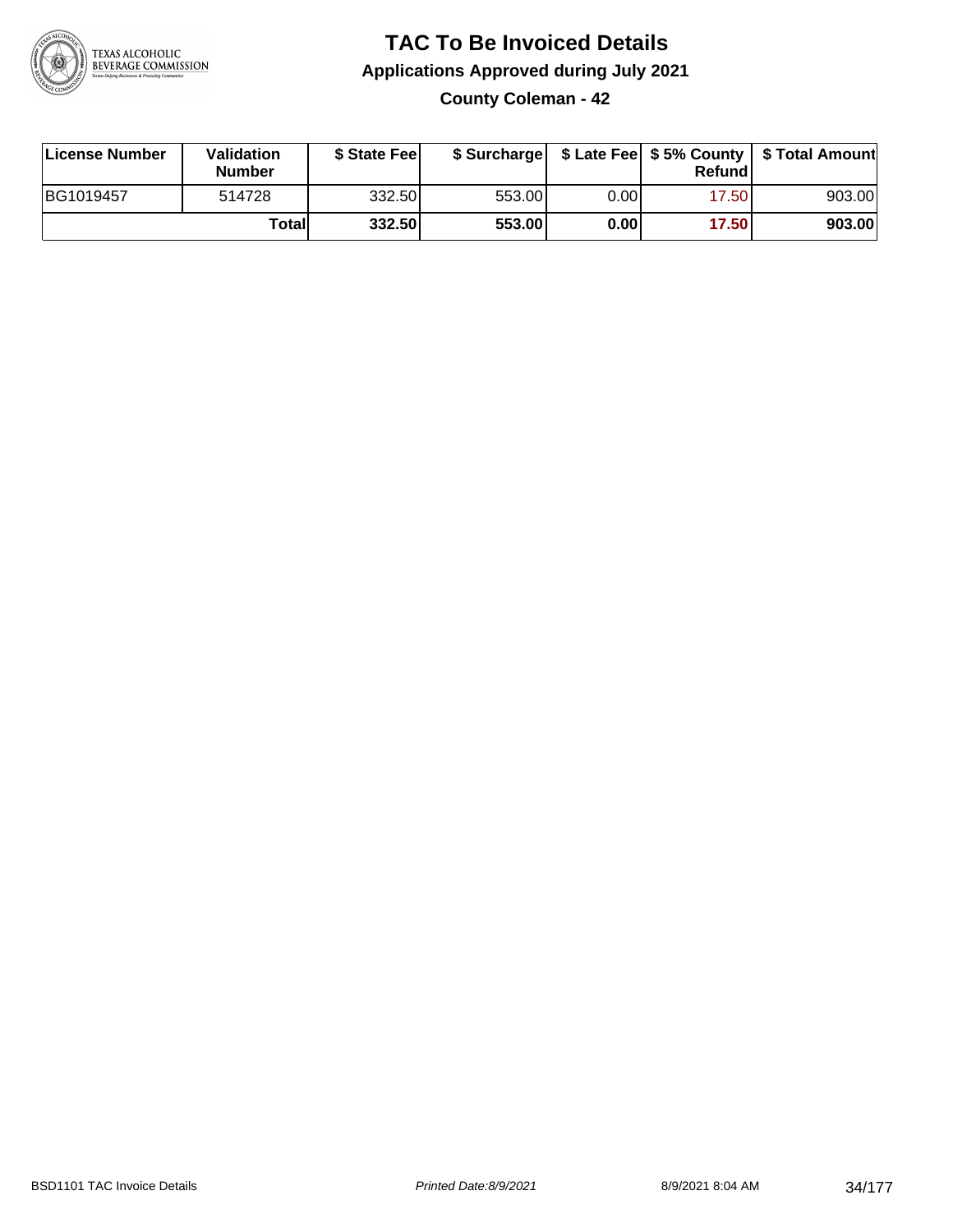

# TEXAS ALCOHOLIC<br>BEVERAGE COMMISSION

#### **TAC To Be Invoiced Details Applications Approved during July 2021 County Collin - 43**

| <b>License Number</b> | <b>Validation</b><br><b>Number</b> | \$ State Fee | \$ Surcharge |      | \$ Late Fee   \$5% County<br>Refund | \$ Total Amount |
|-----------------------|------------------------------------|--------------|--------------|------|-------------------------------------|-----------------|
| BF1126044             | 8073                               | 114.00       | 553.00       | 0.00 | 6.00                                | 673.00          |
| BF1125213             | 8282                               | 114.00       | 553.00       | 0.00 | 6.00                                | 673.00          |
| BF1125218             | 8286                               | 114.00       | 553.00       | 0.00 | 6.00                                | 673.00          |
| BQ1124186             | 8664                               | 114.00       | 553.00       | 0.00 | 6.00                                | 673.00          |
| BF1124365             | 8682                               | 114.00       | 553.00       | 0.00 | 6.00                                | 673.00          |
| BF1124082             | 8710                               | 114.00       | 553.00       | 0.00 | 6.00                                | 673.00          |
| BG1124254             | 8802                               | 332.50       | 553.00       | 0.00 | 17.50                               | 903.00          |
| BE1124776             | 8863                               | 285.00       | 553.00       | 0.00 | 15.00                               | 853.00          |
| BQ1124790             | 8954                               | 114.00       | 553.00       | 0.00 | 6.00                                | 673.00          |
| BG1126368             | 9063                               | 332.50       | 553.00       | 0.00 | 17.50                               | 903.00          |
| BG1125126             | 9111                               | 332.50       | 553.00       | 0.00 | 17.50                               | 903.00          |
| BG1125598             | 9230                               | 332.50       | 553.00       | 0.00 | 17.50                               | 903.00          |
| BF1126069             | 9409                               | 114.00       | 553.00       | 0.00 | 6.00                                | 673.00          |
| BF1126194             | 9461                               | 114.00       | 553.00       | 0.00 | 6.00                                | 673.00          |
| BG1061958             | 122577                             | 332.50       | 553.00       | 0.00 | 17.50                               | 903.00          |
| BG1060920             | 122686                             | 332.50       | 553.00       | 0.00 | 17.50                               | 903.00          |
| BQ1061036             | 122852                             | 114.00       | 553.00       | 0.00 | 6.00                                | 673.00          |
| BF846999              | 122872                             | 114.00       | 553.00       | 0.00 | 6.00                                | 673.00          |
| BQ847360              | 123294                             | 114.00       | 553.00       | 0.00 | 6.00                                | 673.00          |
| BF847383              | 123692                             | 114.00       | 553.00       | 0.00 | 6.00                                | 673.00          |
| BF847379              | 123701                             | 114.00       | 553.00       | 0.00 | 6.00                                | 673.00          |
| BQ915977              | 123841                             | 114.00       | 553.00       | 0.00 | 6.00                                | 673.00          |
| BG1061659             | 123903                             | 332.50       | 553.00       | 0.00 | 17.50                               | 903.00          |
| BF990872              | 124003                             | 114.00       | 553.00       | 0.00 | 6.00                                | 673.00          |
| BQ847692              | 514515                             | 114.00       | 553.00       | 0.00 | 6.00                                | 673.00          |
| BF846781              | 515202                             | 114.00       | 553.00       | 0.00 | 6.00                                | 673.00          |
|                       | <b>Total</b>                       | 4,664.50     | 14,378.00    | 0.00 | 245.50                              | 19,288.00       |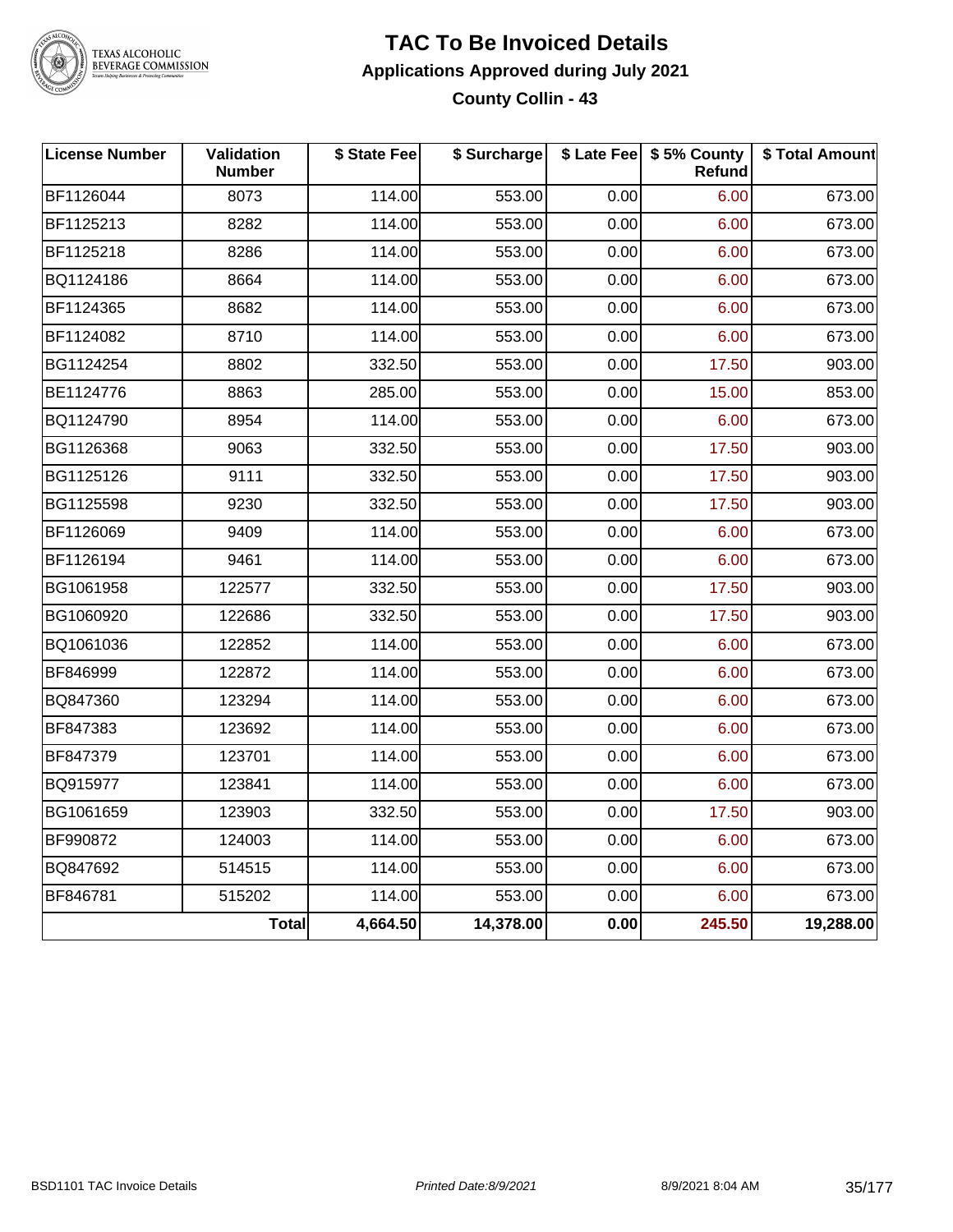

**County Collingsworth - 44**

| License Number | <b>Validation</b><br><b>Number</b> | \$ State Feel |        |      | Refundl | \$ Surcharge   \$ Late Fee   \$5% County   \$ Total Amount |
|----------------|------------------------------------|---------------|--------|------|---------|------------------------------------------------------------|
| BG1124788      | 8874                               | 332.50        | 553.00 | 0.00 | 17.50   | 903.00                                                     |
|                | Totall                             | 332.50        | 553.00 | 0.00 | 17.50   | 903.00                                                     |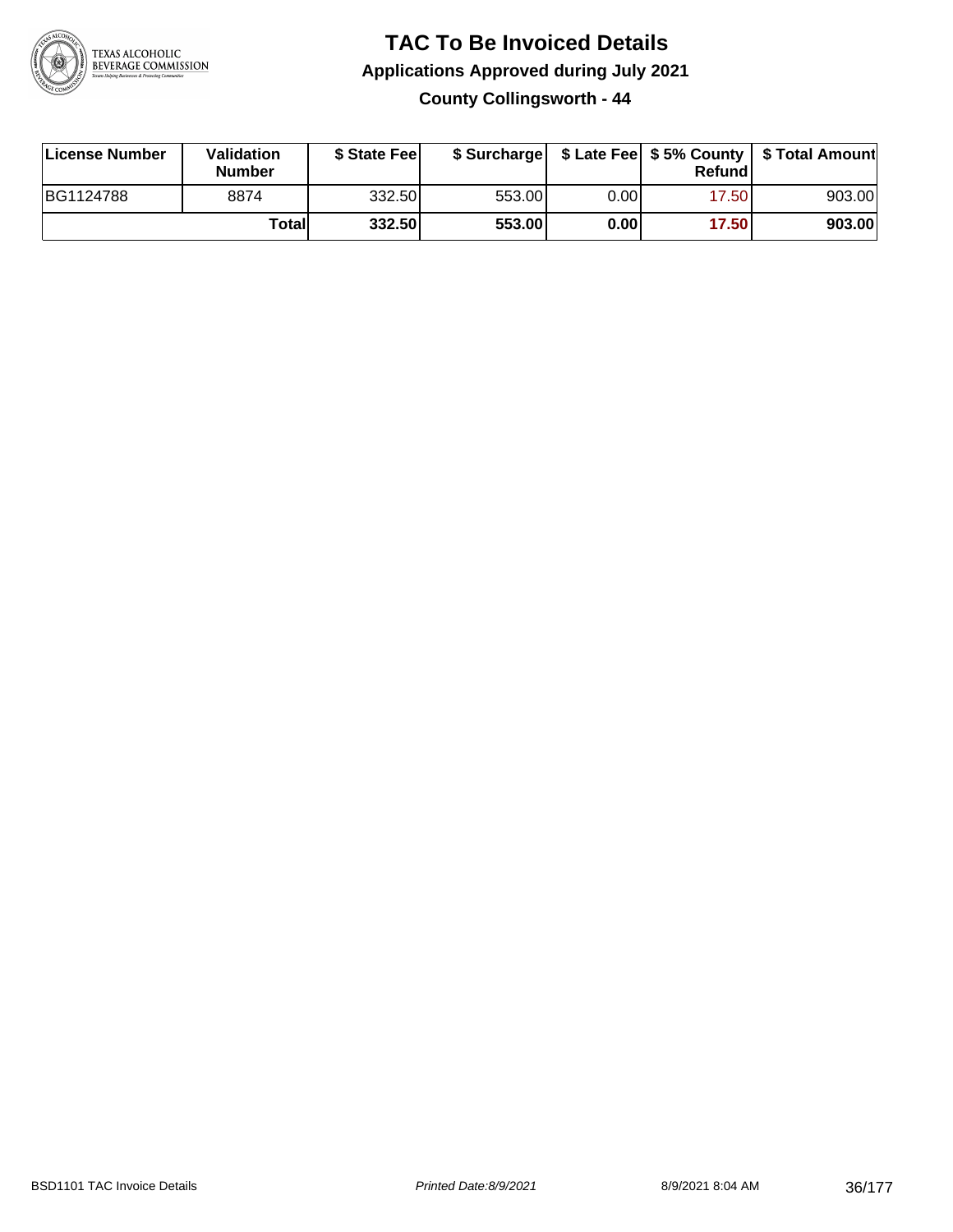

### **TAC To Be Invoiced Details Applications Approved during July 2021 County Colorado - 45**

| License Number | Validation<br><b>Number</b> | \$ State Fee | \$ Surcharge |      | \$ Late Fee   \$5% County<br>Refundl | \$ Total Amount |
|----------------|-----------------------------|--------------|--------------|------|--------------------------------------|-----------------|
| BF1125665      | 9339                        | 114.00L      | 553.00       | 0.00 | 6.00                                 | 673.00          |
| BG989172       | 123307                      | 332.50       | 553.00       | 0.00 | 17.50                                | 903.00          |
| BQ780264       | 123503                      | 114.00       | 553.00       | 0.00 | 6.00                                 | 673.00          |
|                | Totall                      | 560.50       | 1,659.00     | 0.00 | 29.50                                | 2,249.00        |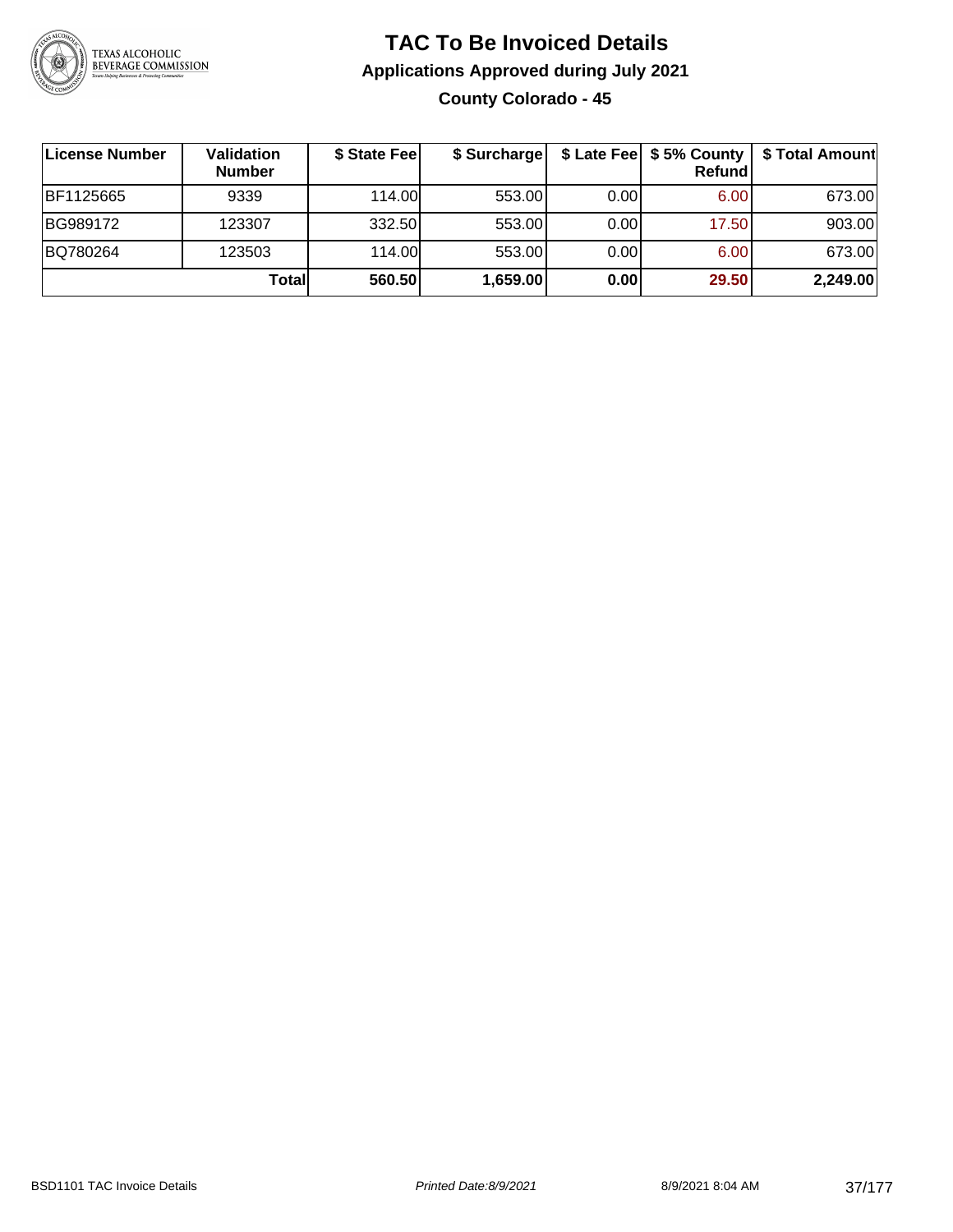

### **TAC To Be Invoiced Details Applications Approved during July 2021 County Comal - 46**

| ∣License Number | Validation<br><b>Number</b> | \$ State Fee | \$ Surcharge |      | \$ Late Fee   \$5% County<br>Refundl | \$ Total Amount |
|-----------------|-----------------------------|--------------|--------------|------|--------------------------------------|-----------------|
| BG1125988       | 8044                        | 332.50       | 553.00       | 0.00 | 17.50                                | 903.00          |
| BF1124754       | 9130                        | 114.00L      | 553.00       | 0.00 | 6.00                                 | 673.00          |
| BG1062489       | 123485                      | 332.50       | 553.00       | 0.00 | 17.50                                | 903.00          |
| BQ781504        | 123599                      | 114.00       | 553.00       | 0.00 | 6.00                                 | 673.00          |
|                 | Total                       | 893.00       | 2,212.00     | 0.00 | 47.00                                | 3,152.00        |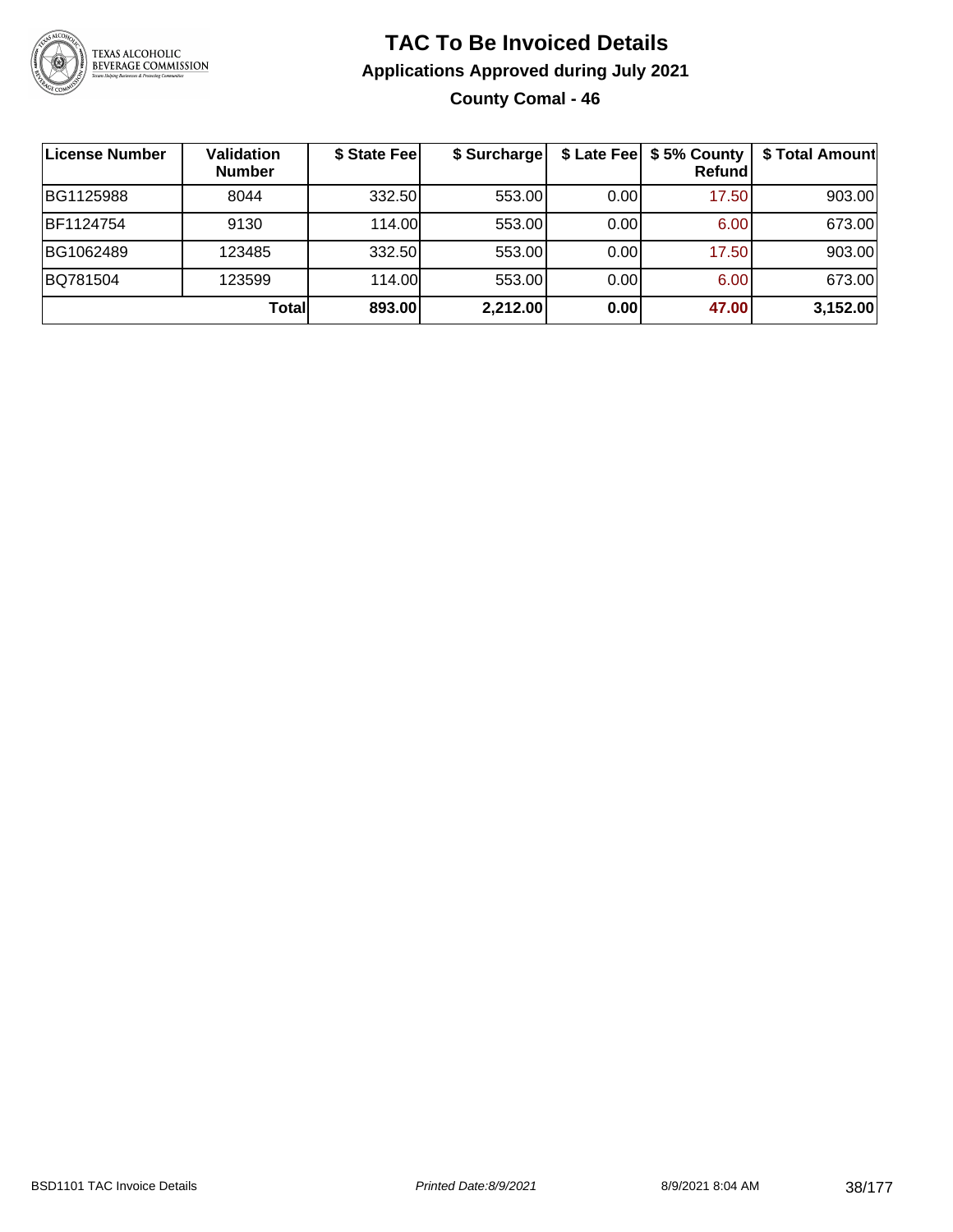

### **TAC To Be Invoiced Details Applications Approved during July 2021 County Comanche - 47**

| License Number  | Validation<br><b>Number</b> | \$ State Fee |          |      | Refund | \$ Surcharge   \$ Late Fee   \$5% County   \$ Total Amount |
|-----------------|-----------------------------|--------------|----------|------|--------|------------------------------------------------------------|
| <b>BF988759</b> | 122458                      | 114.00L      | 553.00   | 0.00 | 6.00   | 673.00                                                     |
| BF991166        | 124241                      | 114.00       | 553.00   | 0.00 | 6.00   | 673.00                                                     |
|                 | Totall                      | 228.00       | 1,106.00 | 0.00 | 12.00  | 1,346.00                                                   |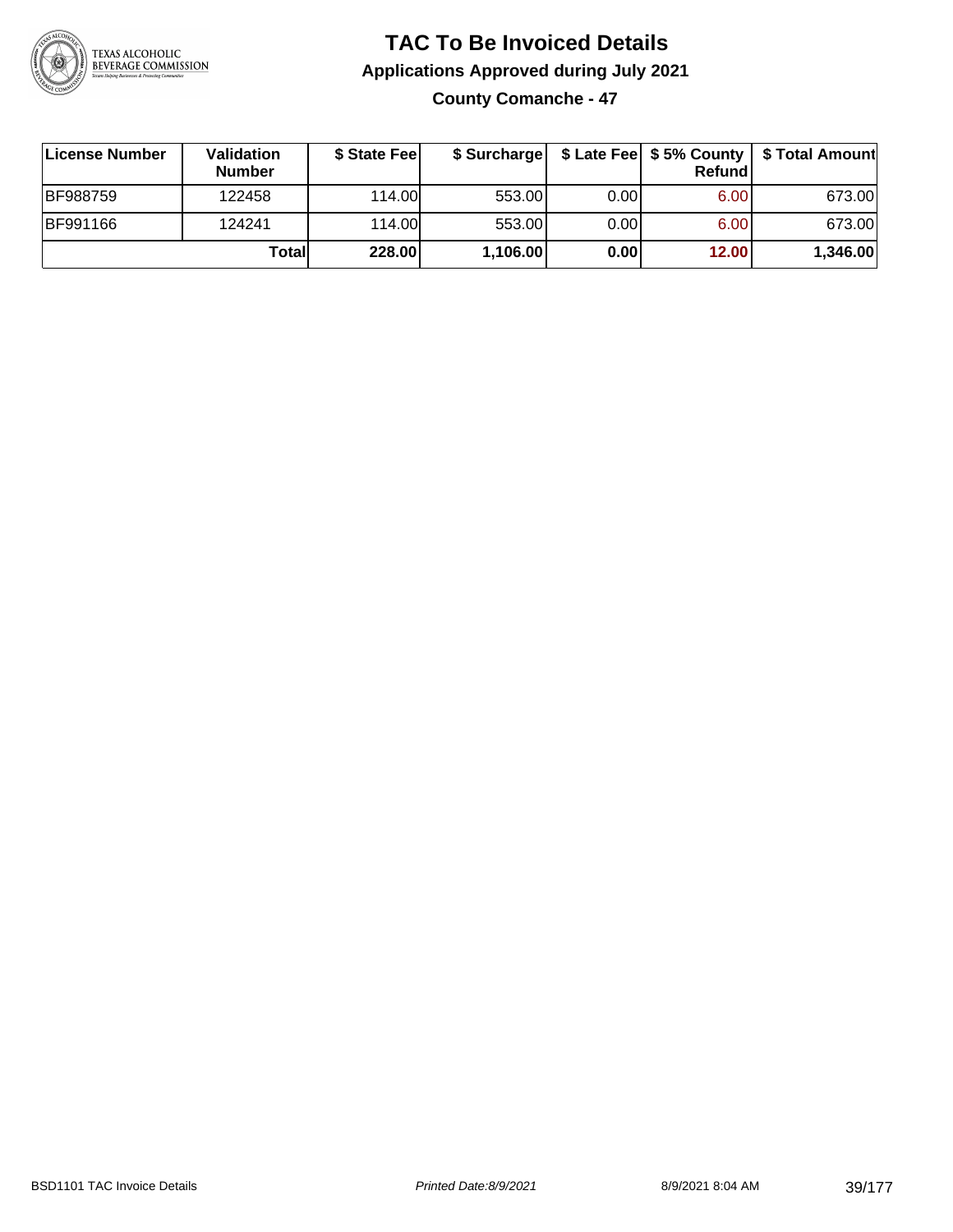

### **TAC To Be Invoiced Details Applications Approved during July 2021 County Cooke - 49**

| ∣License Number | Validation<br><b>Number</b> | \$ State Fee | \$ Surcharge |      | \$ Late Fee   \$5% County<br><b>Refund</b> | \$ Total Amount |
|-----------------|-----------------------------|--------------|--------------|------|--------------------------------------------|-----------------|
| BQ1125700       | 8828                        | 114.00       | 553.00       | 0.00 | 6.00                                       | 673.00          |
| BG1126254       | 9324                        | 332.50       | 553.00       | 0.00 | 17.50                                      | 903.00          |
| BQ844663        | 122923                      | 114.00       | 553.00       | 0.00 | 6.00                                       | 673.00          |
| BQ848212        | 512472                      | 114.00L      | 553.00       | 0.00 | 6.00                                       | 673.00          |
|                 | <b>Total</b>                | 674.50       | 2,212.00     | 0.00 | 35.50                                      | 2,922.00        |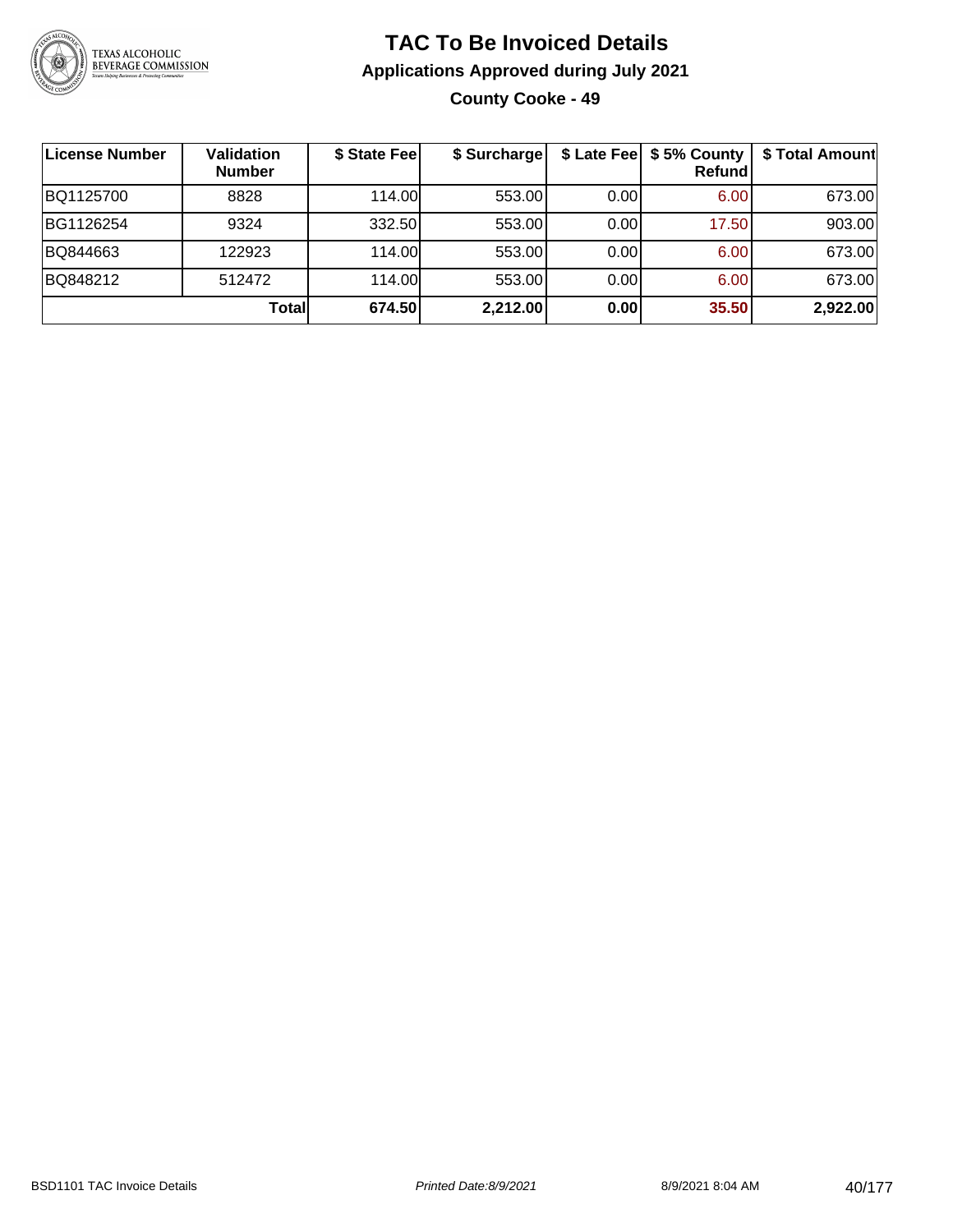

### **TAC To Be Invoiced Details Applications Approved during July 2021 County Culberson - 55**

| ∣License Number | Validation<br><b>Number</b> | \$ State Fee |        |      | Refund | \$ Surcharge   \$ Late Fee   \$5% County   \$ Total Amount |
|-----------------|-----------------------------|--------------|--------|------|--------|------------------------------------------------------------|
| BG1125591       | 8304                        | 332.50       | 553.00 | 0.00 | 17.50  | 903.00                                                     |
|                 | Totall                      | 332.50       | 553.00 | 0.00 | 17.50  | 903.00                                                     |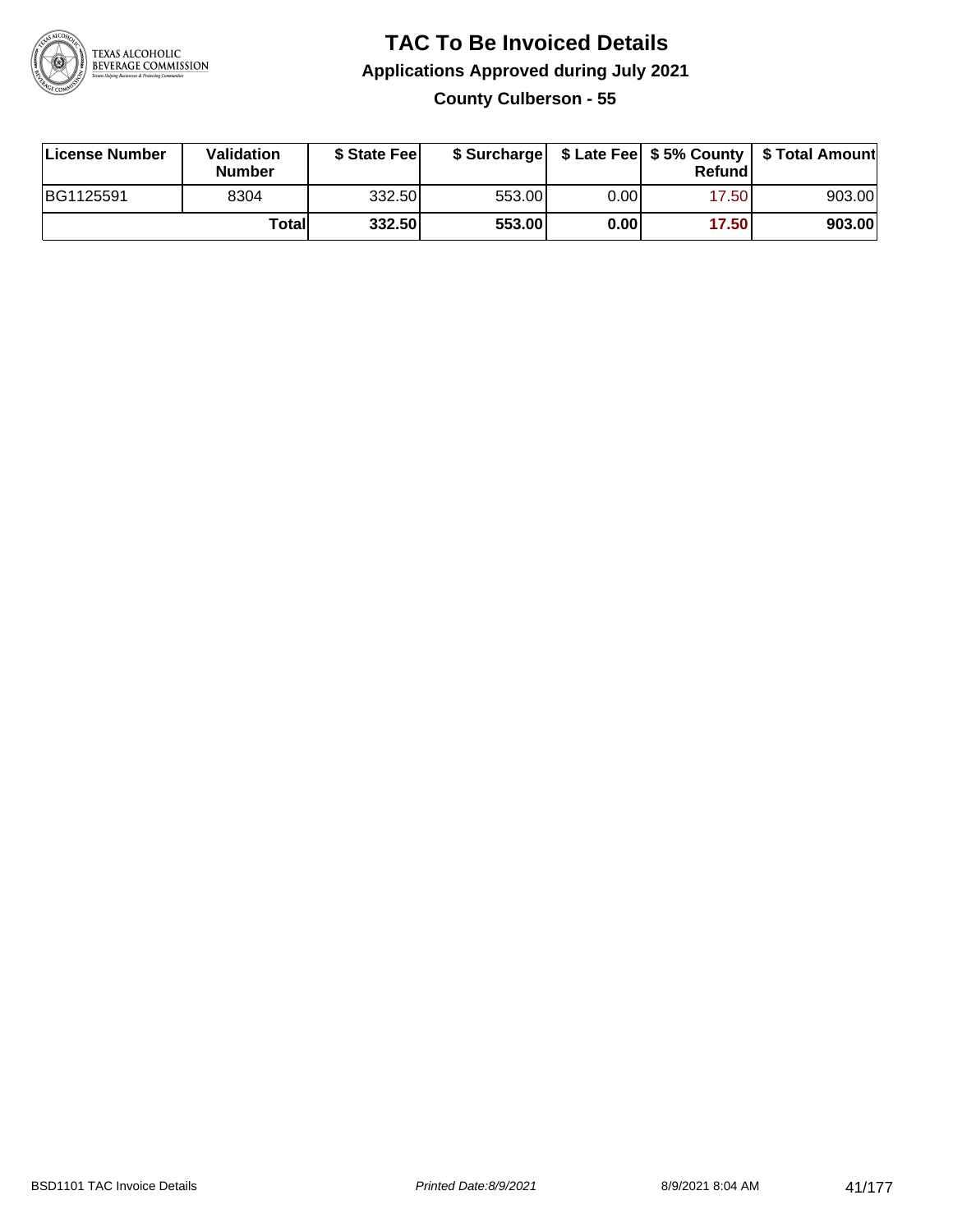

**County Dallam - 56**

| License Number | Validation<br><b>Number</b> | \$ State Feel | \$ Surcharge |      | Refundl |        |
|----------------|-----------------------------|---------------|--------------|------|---------|--------|
| BG1062828      | 513856                      | 332.50        | 553.00       | 0.00 | 17.501  | 903.00 |
|                | <b>Total</b>                | 332.50        | 553.00       | 0.00 | 17.50   | 903.00 |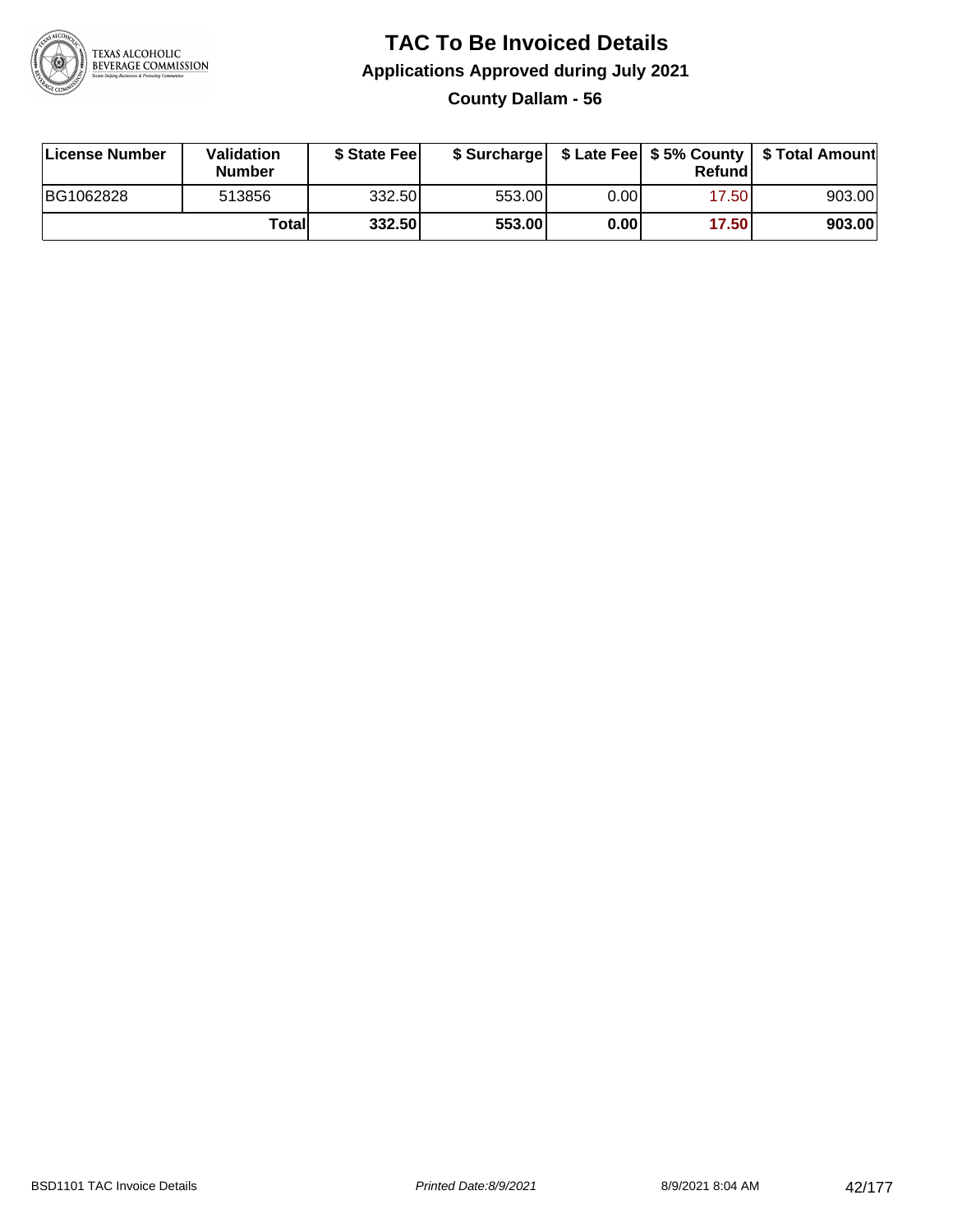

TEXAS ALCOHOLIC<br>BEVERAGE COMMISSION

### **TAC To Be Invoiced Details Applications Approved during July 2021 County Dallas - 57**

| <b>License Number</b> | Validation<br><b>Number</b> | \$ State Fee | \$ Surcharge |      | \$ Late Fee   \$5% County  <br>Refund | \$ Total Amount |
|-----------------------|-----------------------------|--------------|--------------|------|---------------------------------------|-----------------|
| BQ1124750             | 6558                        | 114.00       | 553.00       | 0.00 | 6.00                                  | 673.00          |
| BF1124812             | 8070                        | 114.00       | 553.00       | 0.00 | 6.00                                  | 673.00          |
| BG1125478             | 8367                        | 1,900.00     | 553.00       | 0.00 | 100.00                                | 2,553.00        |
| BQ1123876             | 8484                        | 114.00       | 553.00       | 0.00 | 6.00                                  | 673.00          |
| BQ1124009             | 8595                        | 114.00       | 553.00       | 0.00 | 6.00                                  | 673.00          |
| BQ1123976             | 8633                        | 114.00       | 553.00       | 0.00 | 6.00                                  | 673.00          |
| BG1125017             | 8692                        | 1,900.00     | 553.00       | 0.00 | 100.00                                | 2,553.00        |
| BF1123979             | 8697                        | 114.00       | 553.00       | 0.00 | 6.00                                  | 673.00          |
| BF1124771             | 8787                        | 114.00       | 553.00       | 0.00 | 6.00                                  | 673.00          |
| BQ1124597             | 8801                        | 114.00       | 553.00       | 0.00 | 6.00                                  | 673.00          |
| BG1124769             | 8870                        | 1,900.00     | 553.00       | 0.00 | 100.00                                | 2,553.00        |
| BF1123686             | 8892                        | 114.00       | 553.00       | 0.00 | 6.00                                  | 673.00          |
| BF1124765             | 8913                        | 114.00       | 553.00       | 0.00 | 6.00                                  | 673.00          |
| BF1124870             | 8914                        | 114.00       | 553.00       | 0.00 | 6.00                                  | 673.00          |
| BF1124779             | 8916                        | 114.00       | 553.00       | 0.00 | 6.00                                  | 673.00          |
| BQ1124693             | 8957                        | 114.00       | 553.00       | 0.00 | 6.00                                  | 673.00          |
| BB1125483             | 9103                        | 570.00       | 701.00       | 0.00 | 30.00                                 | 1,301.00        |
| BG1126315             | 9164                        | 1,900.00     | 553.00       | 0.00 | 100.00                                | 2,553.00        |
| BG1125827             | 9207                        | 1,900.00     | 553.00       | 0.00 | 100.00                                | 2,553.00        |
| BF1125333             | 9224                        | 114.00       | 553.00       | 0.00 | 6.00                                  | 673.00          |
| BF1125389             | 9236                        | 114.00       | 553.00       | 0.00 | 6.00                                  | 673.00          |
| BG1126173             | 9318                        | 1,900.00     | 553.00       | 0.00 | 100.00                                | 2,553.00        |
| BQ1126120             | 9394                        | 114.00       | 553.00       | 0.00 | 6.00                                  | 673.00          |
| BQ1126103             | 9400                        | 114.00       | 553.00       | 0.00 | 6.00                                  | 673.00          |
| BG1125434             | 9587                        | 1,900.00     | 553.00       | 0.00 | 100.00                                | 2,553.00        |
| BQ1125690             | 9689                        | 114.00       | 553.00       | 0.00 | 6.00                                  | 673.00          |
| BQ1126432             | 9986                        | 114.00       | 553.00       | 0.00 | 6.00                                  | 673.00          |
| BQ1061082             | 122142                      | 114.00       | 553.00       | 0.00 | 6.00                                  | 673.00          |
| BQ1060257             | 122304                      | 114.00       | 553.00       | 0.00 | 6.00                                  | 673.00          |
| BF846356              | 122496                      | 114.00       | 553.00       | 0.00 | 6.00                                  | 673.00          |
| BG915055              | 122635                      | 1,425.00     | 553.00       | 0.00 | 75.00                                 | 2,053.00        |
| BQ779886              | 122647                      | 114.00       | 553.00       | 0.00 | 6.00                                  | 673.00          |
| BQ780770              | 122649                      | 114.00       | 553.00       | 0.00 | 6.00                                  | 673.00          |
| BQ989046              | 122699                      | 114.00       | 553.00       | 0.00 | 6.00                                  | 673.00          |
| BQ988386              | 122724                      | 114.00       | 553.00       | 0.00 | 6.00                                  | 673.00          |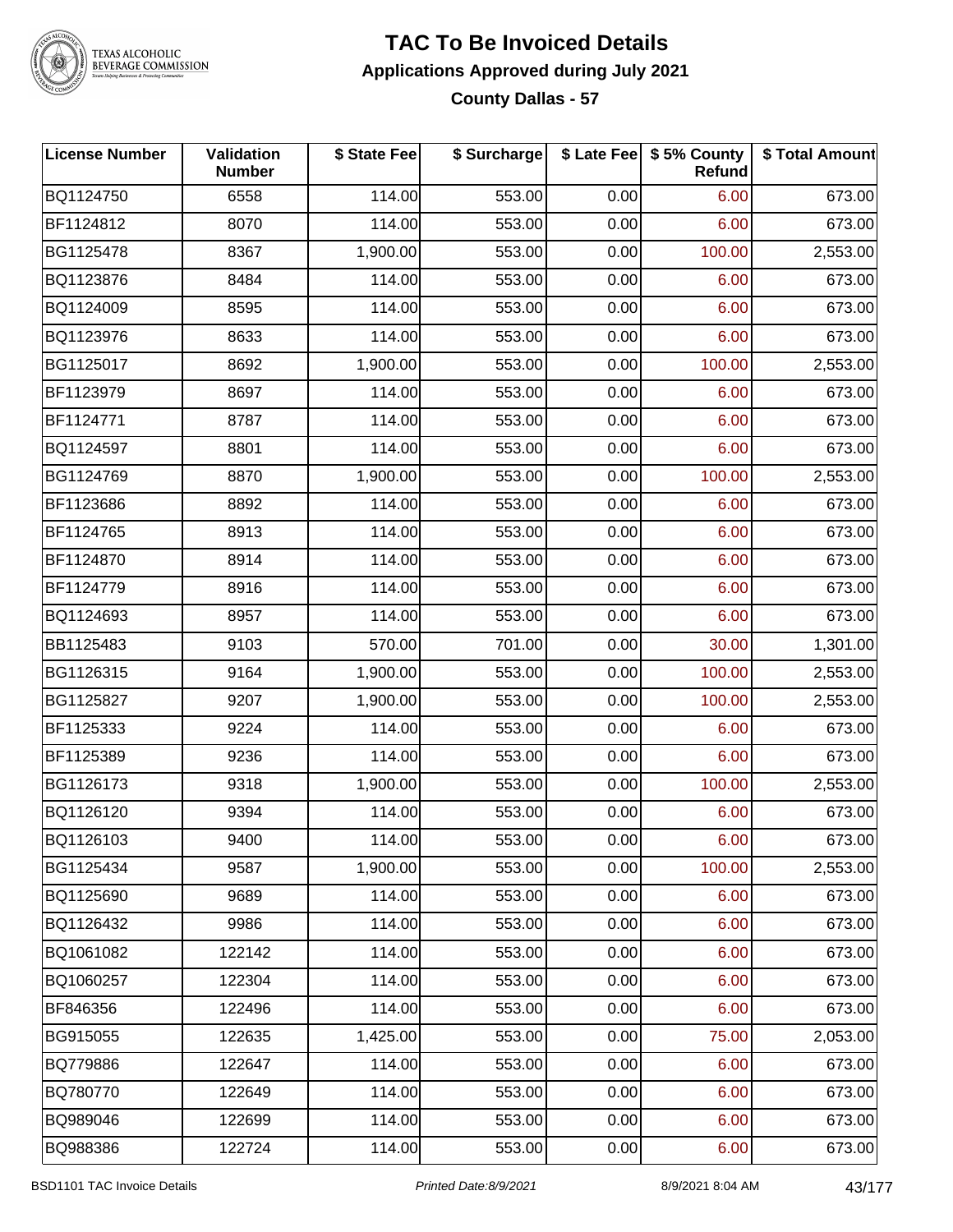| <b>License Number</b> | Validation<br><b>Number</b> | \$ State Fee | \$ Surcharge |        | \$ Late Fee   \$5% County<br>Refund | \$ Total Amount |
|-----------------------|-----------------------------|--------------|--------------|--------|-------------------------------------|-----------------|
| BQ989268              | 122725                      | 114.00       | 553.00       | 0.00   | 6.00                                | 673.00          |
| BQ1061467             | 122740                      | 114.00       | 553.00       | 0.00   | 6.00                                | 673.00          |
| BQ915270              | 122766                      | 114.00       | 553.00       | 0.00   | 6.00                                | 673.00          |
| BQ915274              | 122770                      | 114.00       | 553.00       | 0.00   | 6.00                                | 673.00          |
| BF1059767             | 122772                      | 114.00       | 553.00       | 0.00   | 6.00                                | 673.00          |
| BQ780546              | 122787                      | 114.00       | 553.00       | 0.00   | 6.00                                | 673.00          |
| BQ844987              | 122826                      | 114.00       | 553.00       | 100.00 | 6.00                                | 773.00          |
| BQ778303              | 122838                      | 114.00       | 553.00       | 0.00   | 6.00                                | 673.00          |
| BQ1058189             | 122852                      | 114.00       | 553.00       | 0.00   | 6.00                                | 673.00          |
| BQ1060247             | 122852                      | 114.00       | 553.00       | 0.00   | 6.00                                | 673.00          |
| BQ780774              | 122882                      | 114.00       | 553.00       | 0.00   | 6.00                                | 673.00          |
| BQ988162              | 122935                      | 114.00       | 553.00       | 0.00   | 6.00                                | 673.00          |
| BQ779893              | 123005                      | 114.00       | 553.00       | 0.00   | 6.00                                | 673.00          |
| BG915605              | 123013                      | 1,425.00     | 553.00       | 0.00   | 75.00                               | 2,053.00        |
| BQ915931              | 123039                      | 114.00       | 553.00       | 0.00   | 6.00                                | 673.00          |
| BF847362              | 123060                      | 114.00       | 553.00       | 0.00   | 6.00                                | 673.00          |
| BQ987524              | 123085                      | 114.00       | 553.00       | 0.00   | 6.00                                | 673.00          |
| BQ846650              | 123131                      | 114.00       | 553.00       | 0.00   | 6.00                                | 673.00          |
| BG915259              | 123136                      | 1,425.00     | 553.00       | 0.00   | 75.00                               | 2,053.00        |
| BQ915751              | 123201                      | 114.00       | 553.00       | 0.00   | 6.00                                | 673.00          |
| BG989862              | 123203                      | 1,425.00     | 553.00       | 0.00   | 75.00                               | 2,053.00        |
| BQ780876              | 123226                      | 114.00       | 553.00       | 0.00   | 6.00                                | 673.00          |
| BQ781156              | 123278                      | 114.00       | 553.00       | 0.00   | 6.00                                | 673.00          |
| BG1062875             | 123333                      | 1,425.00     | 553.00       | 0.00   | 75.00                               | 2,053.00        |
| BL1062875             | 123333                      | 475.00       | 327.00       | 0.00   | 25.00                               | 827.00          |
| BQ781228              | 123391                      | 114.00       | 553.00       | 0.00   | 6.00                                | 673.00          |
| BF916078              | 123466                      | 114.00       | 553.00       | 0.00   | 6.00                                | 673.00          |
| BQ989813              | 123527                      | 114.00       | 553.00       | 0.00   | 6.00                                | 673.00          |
| BF1060806             | 123558                      | 114.00       | 553.00       | 0.00   | 6.00                                | 673.00          |
| BQ1061782             | 123581                      | 114.00       | 553.00       | 0.00   | 6.00                                | 673.00          |
| BQ780903              | 123599                      | 114.00       | 553.00       | 0.00   | 6.00                                | 673.00          |
| BQ780904              | 123599                      | 114.00       | 553.00       | 0.00   | 6.00                                | 673.00          |
| BQ780905              | 123599                      | 114.00       | 553.00       | 0.00   | 6.00                                | 673.00          |
| BG988751              | 123623                      | 1,425.00     | 553.00       | 0.00   | 75.00                               | 2,053.00        |
| BQ848215              | 123737                      | 114.00       | 553.00       | 0.00   | 6.00                                | 673.00          |
| BQ1062814             | 123746                      | 114.00       | 553.00       | 0.00   | 6.00                                | 673.00          |
| BQ916139              | 123752                      | 114.00       | 553.00       | 0.00   | 6.00                                | 673.00          |
| BQ915968              | 123838                      | 114.00       | 553.00       | 0.00   | 6.00                                | 673.00          |
| BQ915976              | 123839                      | 114.00       | 553.00       | 0.00   | 6.00                                | 673.00          |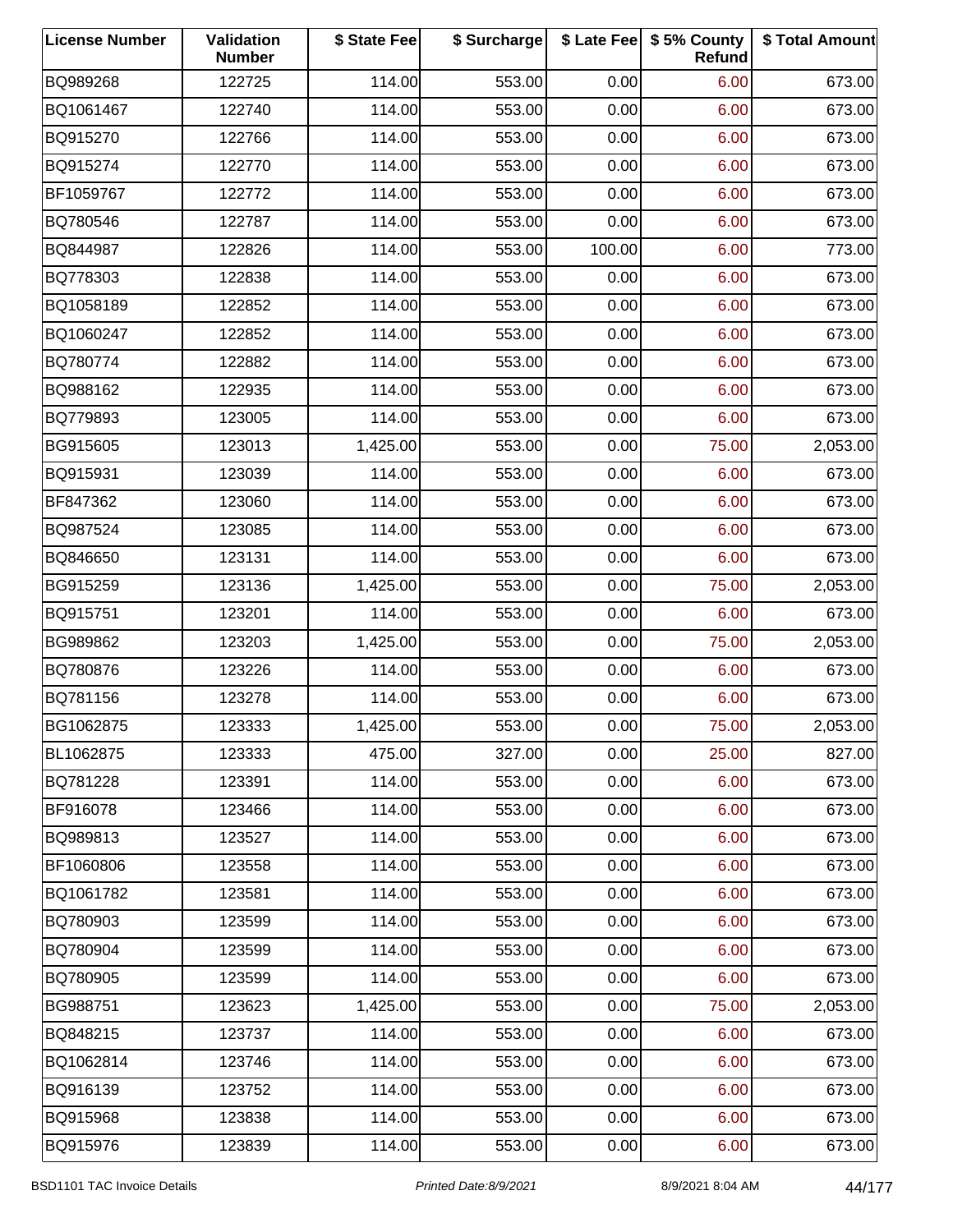| <b>License Number</b> | Validation<br><b>Number</b> | \$ State Fee | \$ Surcharge | \$ Late Fee | \$5% County<br><b>Refund</b> | \$ Total Amount |
|-----------------------|-----------------------------|--------------|--------------|-------------|------------------------------|-----------------|
| BQ781909              | 123910                      | 114.00       | 553.00       | 0.00        | 6.00                         | 673.00          |
| BF916901              | 124048                      | 114.00       | 553.00       | 0.00        | 6.00                         | 673.00          |
| BQ781448              | 124062                      | 114.00       | 553.00       | 0.00        | 6.00                         | 673.00          |
| BF1063492             | 124263                      | 114.00       | 553.00       | 0.00        | 6.00                         | 673.00          |
| BG998489              | 508926                      | 1,425.00     | 553.00       | 100.00      | 75.00                        | 2,153.00        |
| BF845642              | 513967                      | 114.00       | 553.00       | 0.00        | 6.00                         | 673.00          |
| BQ991158              | 514057                      | 114.00       | 553.00       | 0.00        | 6.00                         | 673.00          |
| BQ1061071             | 514138                      | 114.00       | 553.00       | 0.00        | 6.00                         | 673.00          |
| BA906731              | 514216                      | 1,425.00     | 651.00       | 0.00        | 75.00                        | 2,151.00        |
| BQ916905              | 514510                      | 114.00       | 553.00       | 0.00        | 6.00                         | 673.00          |
| BF1062882             | 514511                      | 114.00       | 553.00       | 0.00        | 6.00                         | 673.00          |
| BQ1062311             | 514512                      | 114.00       | 553.00       | 0.00        | 6.00                         | 673.00          |
|                       | <b>Total</b>                | 33,611.00    | 47,578.00    | 200.00      | 1,769.00                     | 83,158.00       |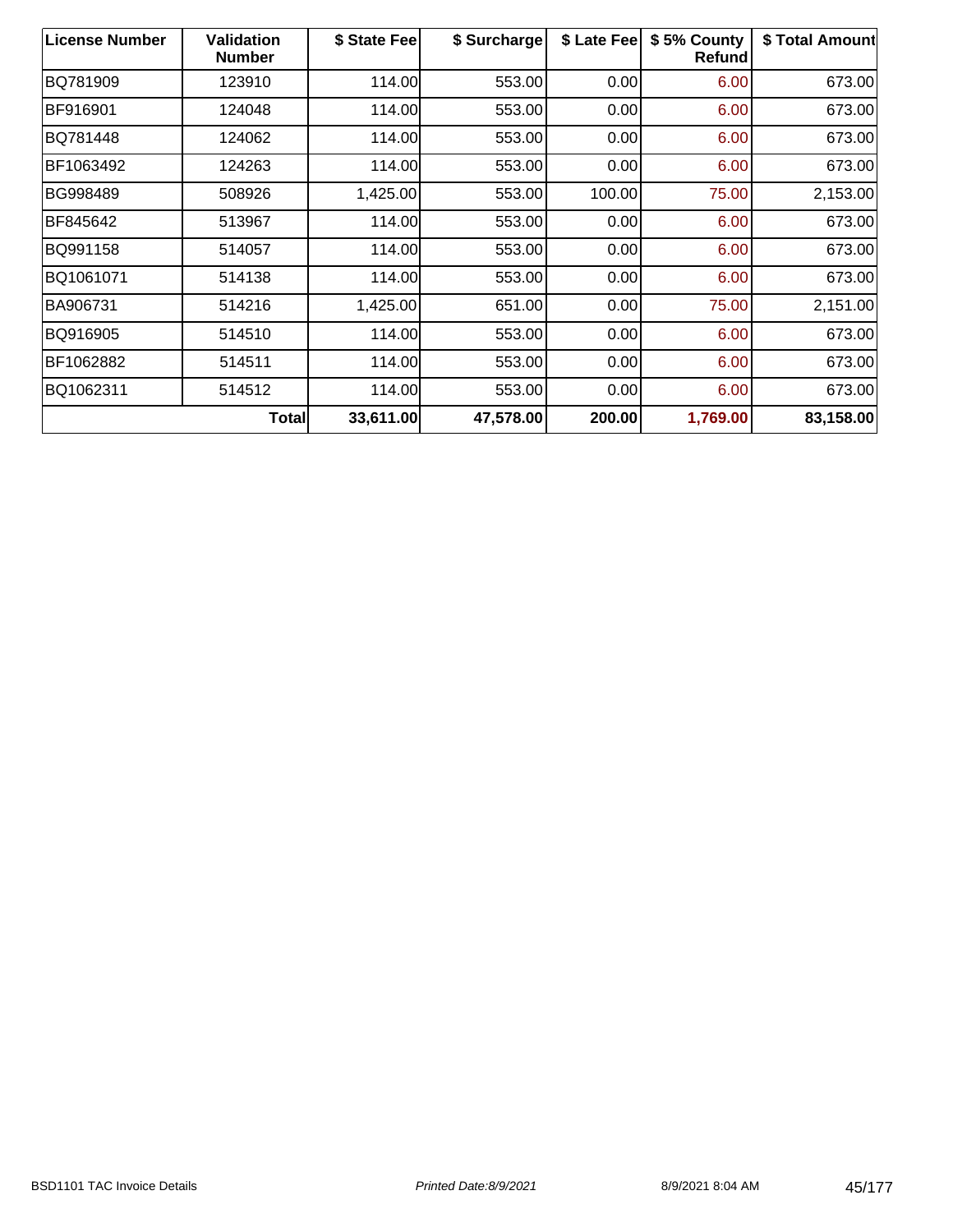

#### **TAC To Be Invoiced Details Applications Approved during July 2021 County Denton - 61**

| <b>License Number</b> | Validation<br><b>Number</b> | \$ State Fee | \$ Surcharge |        | \$ Late Fee   \$5% County<br>Refund | \$ Total Amount |
|-----------------------|-----------------------------|--------------|--------------|--------|-------------------------------------|-----------------|
| BF1124420             | 8410                        | 114.00       | 553.00       | 0.00   | 6.00                                | 673.00          |
| BF1124378             | 8411                        | 114.00       | 553.00       | 0.00   | 6.00                                | 673.00          |
| BG1124291             | 8785                        | 332.50       | 553.00       | 0.00   | 17.50                               | 903.00          |
| BF1124717             | 8788                        | 114.00       | 553.00       | 0.00   | 6.00                                | 673.00          |
| BB1125038             | 9041                        | 570.00       | 701.00       | 0.00   | 30.00                               | 1,301.00        |
| BI1125039             | 9041                        | 38.00        | 278.00       | 0.00   | 2.00                                | 318.00          |
| BF1125687             | 9183                        | 114.00       | 553.00       | 0.00   | 6.00                                | 673.00          |
| BQ1125468             | 9190                        | 114.00       | 553.00       | 0.00   | 6.00                                | 673.00          |
| BQ1125420             | 9220                        | 114.00       | 553.00       | 0.00   | 6.00                                | 673.00          |
| BG1126091             | 9396                        | 332.50       | 553.00       | 0.00   | 17.50                               | 903.00          |
| BG1126372             | 9490                        | 332.50       | 553.00       | 0.00   | 17.50                               | 903.00          |
| BQ1126768             | 9539                        | 114.00       | 553.00       | 0.00   | 6.00                                | 673.00          |
| BF1061218             | 122447                      | 114.00       | 553.00       | 0.00   | 6.00                                | 673.00          |
| BQ1060925             | 122572                      | 114.00       | 553.00       | 0.00   | 6.00                                | 673.00          |
| BF846810              | 122652                      | 114.00       | 553.00       | 0.00   | 6.00                                | 673.00          |
| BG1058245             | 122689                      | 332.50       | 553.00       | 0.00   | 17.50                               | 903.00          |
| BQ915660              | 123038                      | 114.00       | 553.00       | 0.00   | 6.00                                | 673.00          |
| BF915826              | 123314                      | 114.00       | 553.00       | 0.00   | 6.00                                | 673.00          |
| BF915950              | 123351                      | 114.00       | 553.00       | 0.00   | 6.00                                | 673.00          |
| BF781235              | 123375                      | 114.00       | 553.00       | 0.00   | 6.00                                | 673.00          |
| BQ1062059             | 123652                      | 114.00       | 553.00       | 0.00   | 6.00                                | 673.00          |
| BQ847194              | 123743                      | 114.00       | 553.00       | 0.00   | 6.00                                | 673.00          |
| BF1063231             | 123986                      | 114.00       | 553.00       | 0.00   | 6.00                                | 673.00          |
| BG984341              | 514302                      | 332.50       | 553.00       | 100.00 | 17.50                               | 1,003.00        |
| BG910344              | 514345                      | 332.50       | 553.00       | 0.00   | 17.50                               | 903.00          |
|                       | <b>Total</b>                | 4,541.00     | 13,698.00    | 100.00 | 239.00                              | 18,578.00       |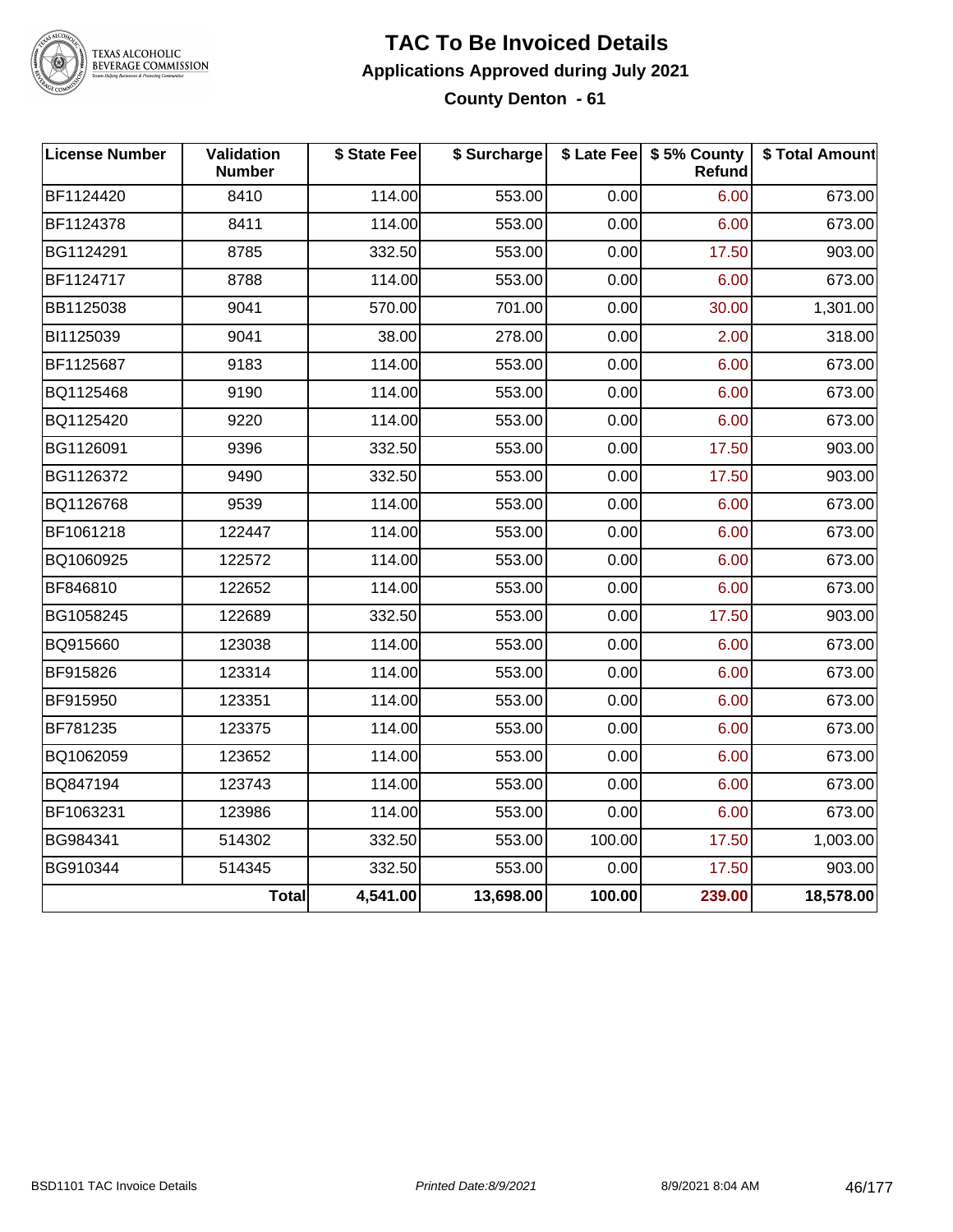

### **TAC To Be Invoiced Details Applications Approved during July 2021 County DeWitt - 62**

| License Number  | Validation<br><b>Number</b> | \$ State Fee  | \$ Surcharge |       | Refundl | \$ Late Fee   \$5% County   \$ Total Amount |
|-----------------|-----------------------------|---------------|--------------|-------|---------|---------------------------------------------|
| <b>BF846659</b> | 122816                      | 114.00        | 553.00       | 0.001 | 6.00    | 673.00                                      |
|                 | Totall                      | <b>114.00</b> | 553.00       | 0.00  | 6.00    | 673.00                                      |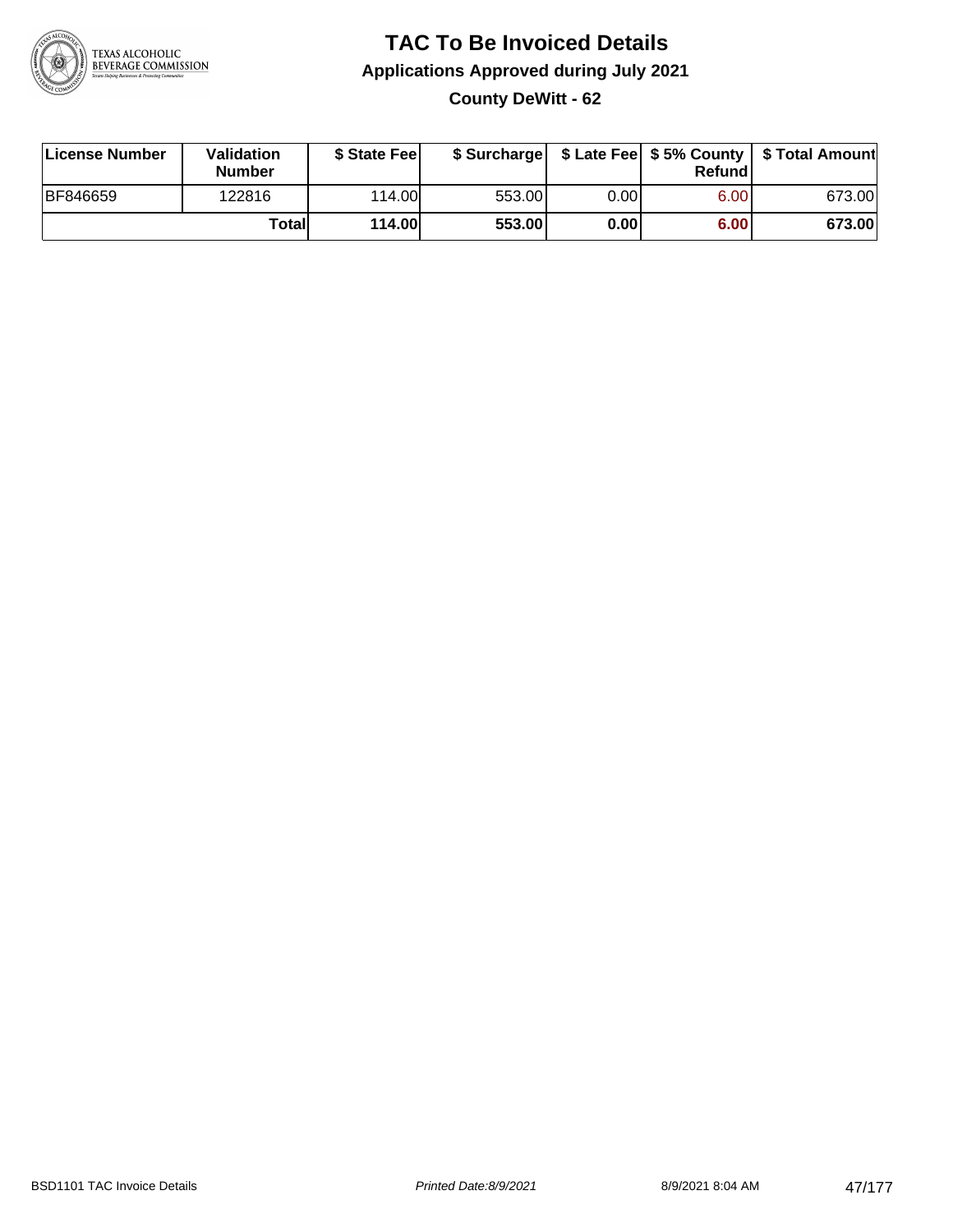

**County Donley - 65**

| License Number  | <b>Validation</b><br><b>Number</b> | \$ State Feel |        |       | Refundl | \$ Surcharge   \$ Late Fee   \$5% County   \$ Total Amount |
|-----------------|------------------------------------|---------------|--------|-------|---------|------------------------------------------------------------|
| <b>BG988368</b> | 123113                             | 332.50        | 553.00 | 0.00I | 17.50   | 903.00                                                     |
|                 | Totall                             | 332.50        | 553.00 | 0.00  | 17.50   | 903.00                                                     |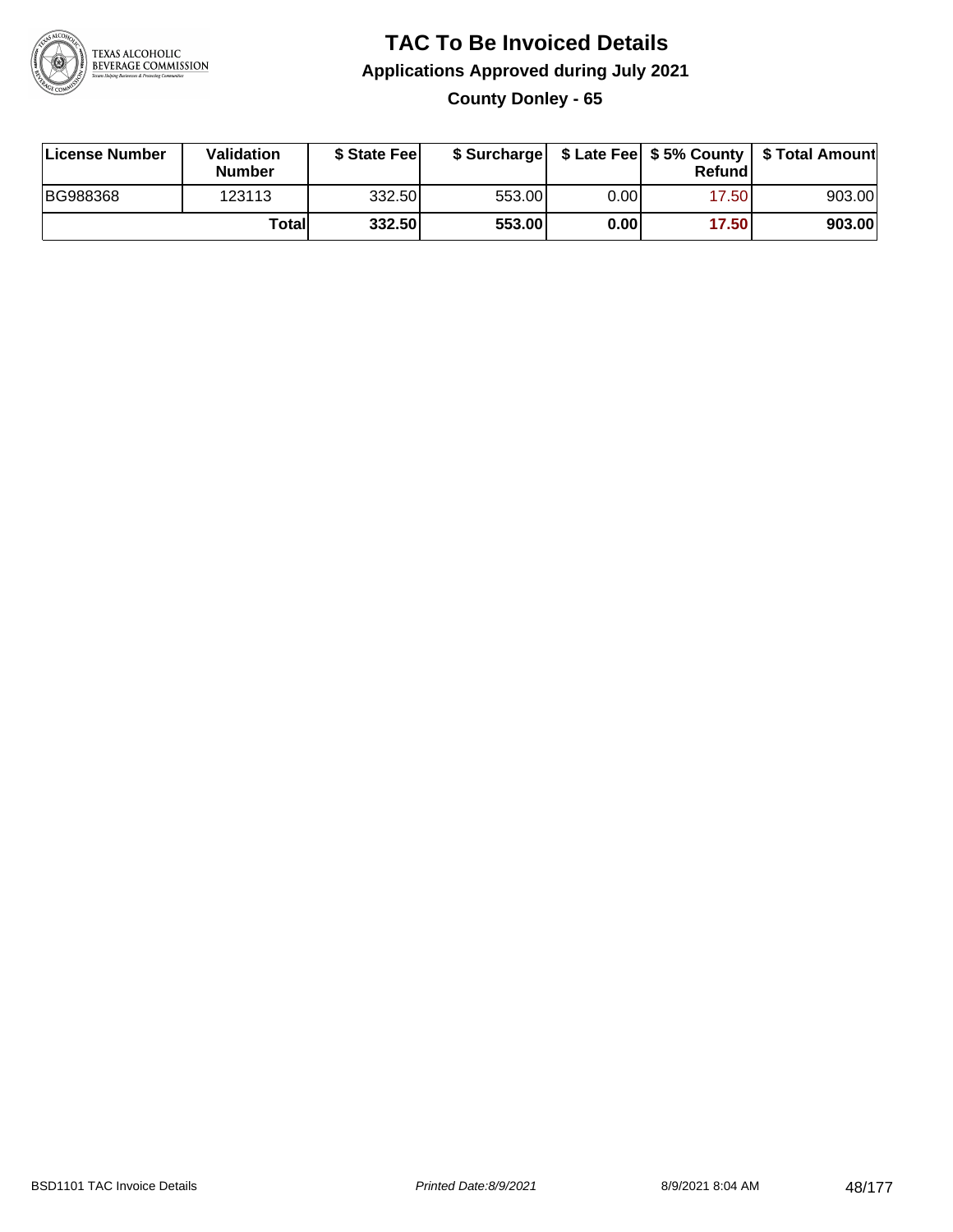

### **TAC To Be Invoiced Details Applications Approved during July 2021 County Eastland - 67**

| License Number | Validation<br><b>Number</b> | \$ State Fee  |        |      | Refund | \$ Surcharge   \$ Late Fee   \$5% County   \$ Total Amount |
|----------------|-----------------------------|---------------|--------|------|--------|------------------------------------------------------------|
| BF1123709      | 8707                        | 114.00        | 553.00 | 0.00 | 6.00   | 673.00                                                     |
|                | Totall                      | <b>114.00</b> | 553.00 | 0.00 | 6.00   | 673.00                                                     |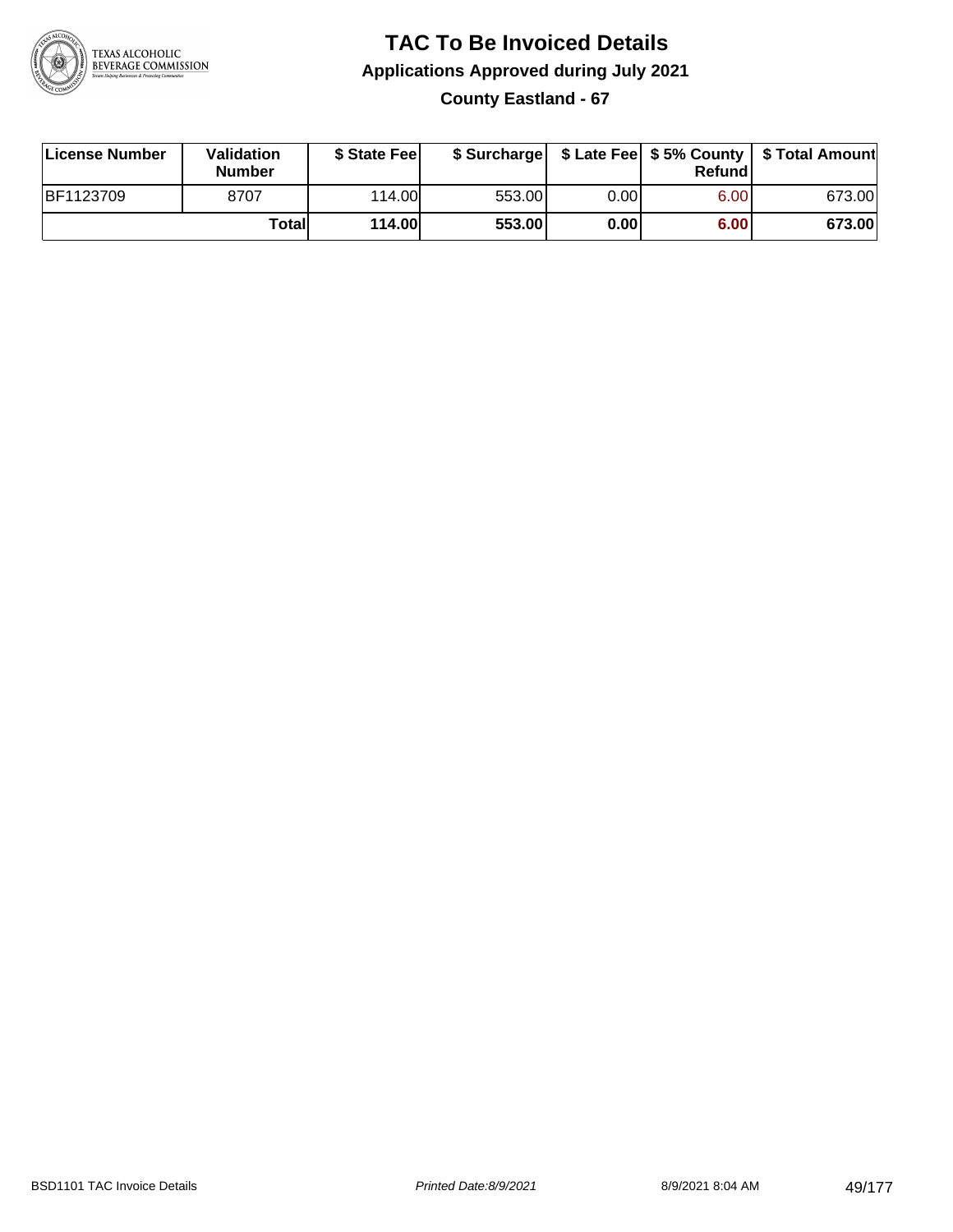

### **TAC To Be Invoiced Details Applications Approved during July 2021 County Ector - 68**

| License Number | Validation<br>Number | \$ State Fee | \$ Surcharge | \$ Late Fee | \$5% County<br><b>Refund</b> | \$ Total Amount |
|----------------|----------------------|--------------|--------------|-------------|------------------------------|-----------------|
| BF1126040      | 8894                 | 114.00       | 553.00       | 0.00        | 6.00                         | 673.00          |
| BG1126155      | 9296                 | 332.50       | 553.00       | 0.00        | 17.50                        | 903.00          |
| BG1061462      | 122842               | 332.50       | 553.00       | 0.00        | 17.50                        | 903.00          |
| BG1061463      | 122845               | 332.50       | 553.00       | 0.00        | 17.50                        | 903.00          |
| BG1061461      | 122849               | 332.50       | 553.00       | 0.00        | 17.50                        | 903.00          |
| BG1062717      | 124281               | 332.50       | 553.00       | 0.00        | 17.50                        | 903.00          |
| BG1063113      | 124283               | 332.50       | 553.00       | 0.00        | 17.50                        | 903.00          |
| BQ915893       | 512369               | 114.00       | 553.00       | 0.00        | 6.00                         | 673.00          |
| BQ915890       | 512371               | 114.00       | 553.00       | 0.00        | 6.00                         | 673.00          |
| BQ915910       | 512372               | 114.00       | 553.00       | 0.00        | 6.00                         | 673.00          |
|                | Total                | 2,451.00     | 5,530.00     | 0.00        | 129.00                       | 8,110.00        |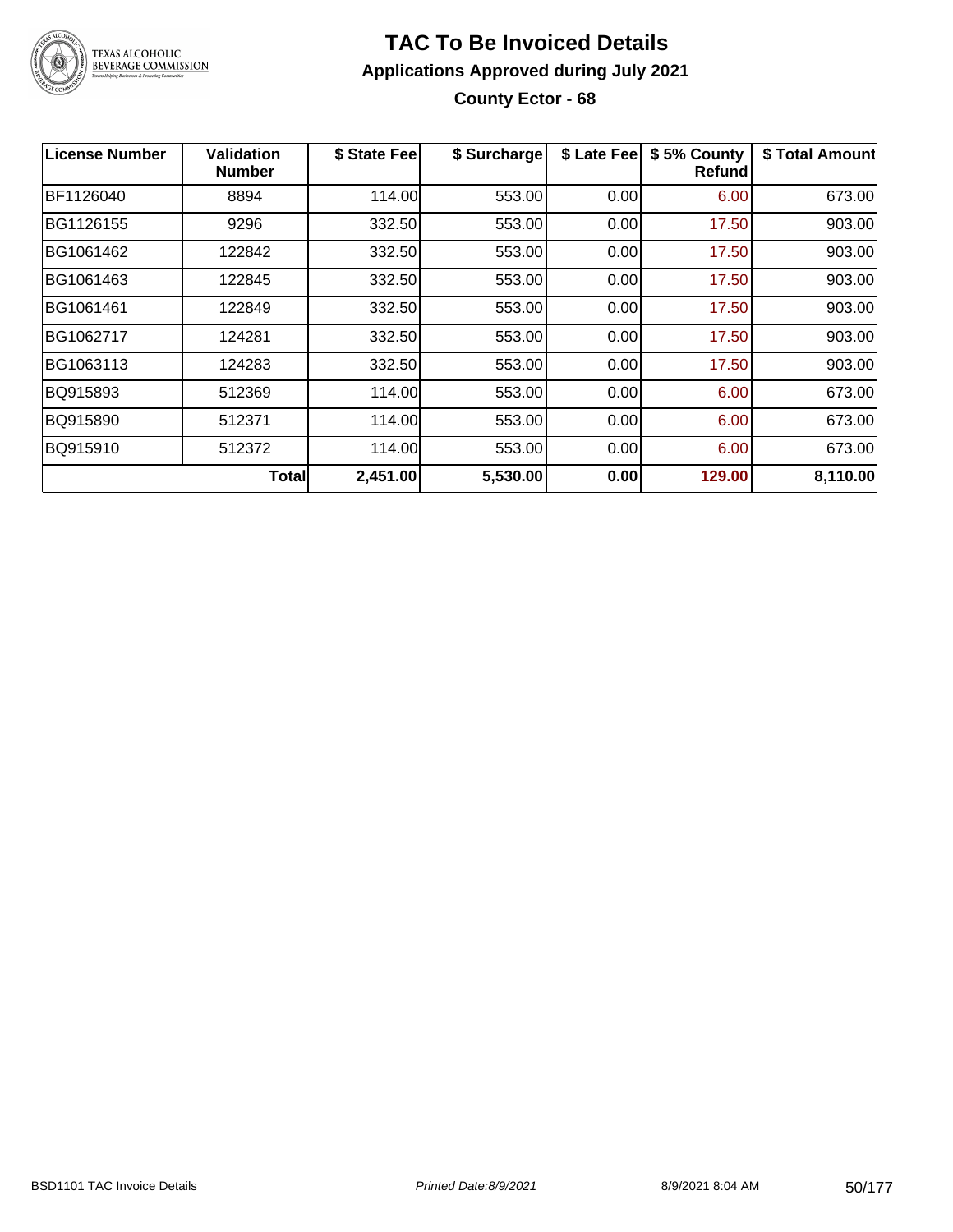

### **TAC To Be Invoiced Details Applications Approved during July 2021 County Ellis - 70**

| <b>License Number</b> | <b>Validation</b><br><b>Number</b> | \$ State Fee | \$ Surcharge | \$ Late Fee | \$5% County<br><b>Refund</b> | \$ Total Amount |
|-----------------------|------------------------------------|--------------|--------------|-------------|------------------------------|-----------------|
| BG1124041             | 7712                               | 332.50       | 553.00       | 0.00        | 17.50                        | 903.00          |
| BQ1123586             | 8345                               | 114.00       | 553.00       | 0.00        | 6.00                         | 673.00          |
| BQ846435              | 122612                             | 114.00       | 553.00       | 0.00        | 6.00                         | 673.00          |
| BQ1063526             | 123932                             | 114.00       | 553.00       | 0.00        | 6.00                         | 673.00          |
| BQ1062650             | 512399                             | 114.00       | 553.00       | 0.00        | 6.00                         | 673.00          |
| BQ849473              | 512476                             | 114.00       | 553.00       | 0.00        | 6.00                         | 673.00          |
| BQ849577              | 512478                             | 114.00       | 553.00       | 0.00        | 6.00                         | 673.00          |
|                       | <b>Total</b>                       | 1,016.50     | 3,871.00     | 0.00        | 53.50                        | 4,941.00        |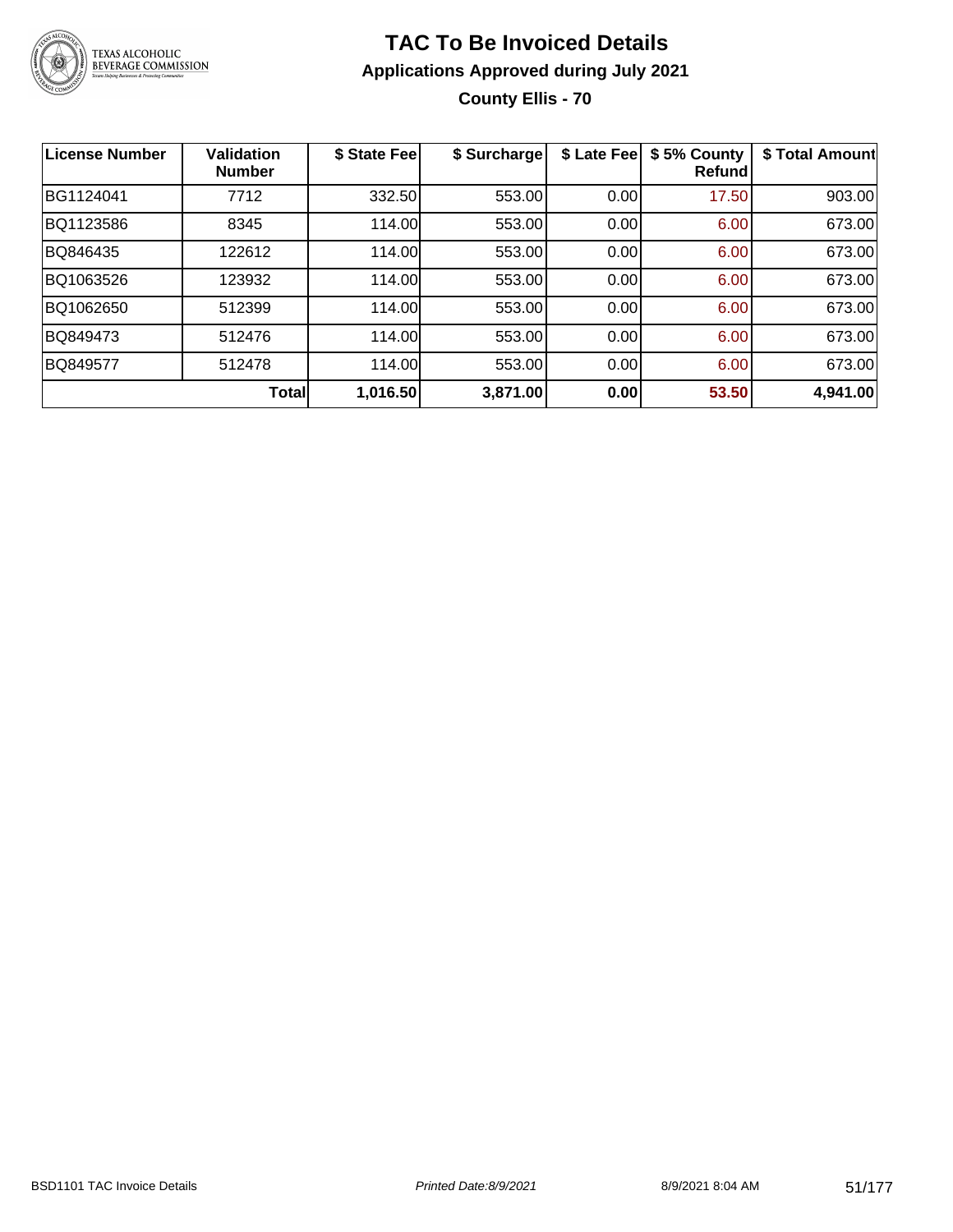

# TEXAS ALCOHOLIC<br>BEVERAGE COMMISSION

### **TAC To Be Invoiced Details Applications Approved during July 2021**

**County El Paso - 71**

| <b>License Number</b> | <b>Validation</b><br><b>Number</b> | \$ State Fee | \$ Surcharge |      | \$ Late Fee   \$5% County<br>Refund | \$ Total Amount |
|-----------------------|------------------------------------|--------------|--------------|------|-------------------------------------|-----------------|
| BQ1126557             | 7916                               | 114.00       | 553.00       | 0.00 | 6.00                                | 673.00          |
| BG1124711             | 8134                               | 332.50       | 553.00       | 0.00 | 17.50                               | 903.00          |
| BG1123840             | 8193                               | 332.50       | 553.00       | 0.00 | 17.50                               | 903.00          |
| BQ1124803             | 8551                               | 114.00       | 553.00       | 0.00 | 6.00                                | 673.00          |
| BG1123570             | 8560                               | 332.50       | 553.00       | 0.00 | 17.50                               | 903.00          |
| BF1123999             | 8628                               | 114.00       | 553.00       | 0.00 | 6.00                                | 673.00          |
| BG1123643             | 8730                               | 332.50       | 553.00       | 0.00 | 17.50                               | 903.00          |
| BL1123643             | 8730                               | 475.00       | 327.00       | 0.00 | 25.00                               | 827.00          |
| BG1124332             | 8873                               | 332.50       | 553.00       | 0.00 | 17.50                               | 903.00          |
| BL1124332             | 8873                               | 475.00       | 327.00       | 0.00 | 25.00                               | 827.00          |
| BG1125025             | 8969                               | 332.50       | 553.00       | 0.00 | 17.50                               | 903.00          |
| BG1125405             | 9081                               | 332.50       | 553.00       | 0.00 | 17.50                               | 903.00          |
| BG1125408             | 9177                               | 332.50       | 553.00       | 0.00 | 17.50                               | 903.00          |
| BG1125402             | 9178                               | 332.50       | 553.00       | 0.00 | 17.50                               | 903.00          |
| BG1125396             | 9179                               | 332.50       | 553.00       | 0.00 | 17.50                               | 903.00          |
| BG1125397             | 9179                               | 332.50       | 553.00       | 0.00 | 17.50                               | 903.00          |
| BG1125320             | 9270                               | 332.50       | 553.00       | 0.00 | 17.50                               | 903.00          |
| BE1126440             | 9349                               | 285.00       | 553.00       | 0.00 | 15.00                               | 853.00          |
| BG1125236             | 9431                               | 332.50       | 553.00       | 0.00 | 17.50                               | 903.00          |
| BG1126505             | 9533                               | 332.50       | 553.00       | 0.00 | 17.50                               | 903.00          |
| BG913257              | 122697                             | 332.50       | 553.00       | 0.00 | 17.50                               | 903.00          |
| BL913257              | 122697                             | 475.00       | 327.00       | 0.00 | 25.00                               | 827.00          |
| BQ915580              | 122792                             | 114.00       | 553.00       | 0.00 | 6.00                                | 673.00          |
| BG913914              | 122974                             | 332.50       | 553.00       | 0.00 | 17.50                               | 903.00          |
| BQ1059802             | 123597                             | 114.00       | 553.00       | 0.00 | 6.00                                | 673.00          |
| BQ1060197             | 123598                             | 114.00       | 553.00       | 0.00 | 6.00                                | 673.00          |
| BQ1062622             | 123601                             | 114.00       | 553.00       | 0.00 | 6.00                                | 673.00          |
| BQ1062898             | 123604                             | 114.00       | 553.00       | 0.00 | 6.00                                | 673.00          |
| BG989331              | 123850                             | 332.50       | 553.00       | 0.00 | 17.50                               | 903.00          |
| BG990180              | 124184                             | 332.50       | 553.00       | 0.00 | 17.50                               | 903.00          |
| BL990180              | 124184                             | 475.00       | 327.00       | 0.00 | 25.00                               | 827.00          |
| BQ1063806             | 124261                             | 114.00       | 553.00       | 0.00 | 6.00                                | 673.00          |
| BG988092              | 514156                             | 332.50       | 553.00       | 0.00 | 17.50                               | 903.00          |
| BP988092              | 514156                             | 950.00       | 426.00       | 0.00 | 50.00                               | 1,426.00        |
|                       | Total                              | 10,478.50    | 17,771.00    | 0.00 | 551.50                              | 28,801.00       |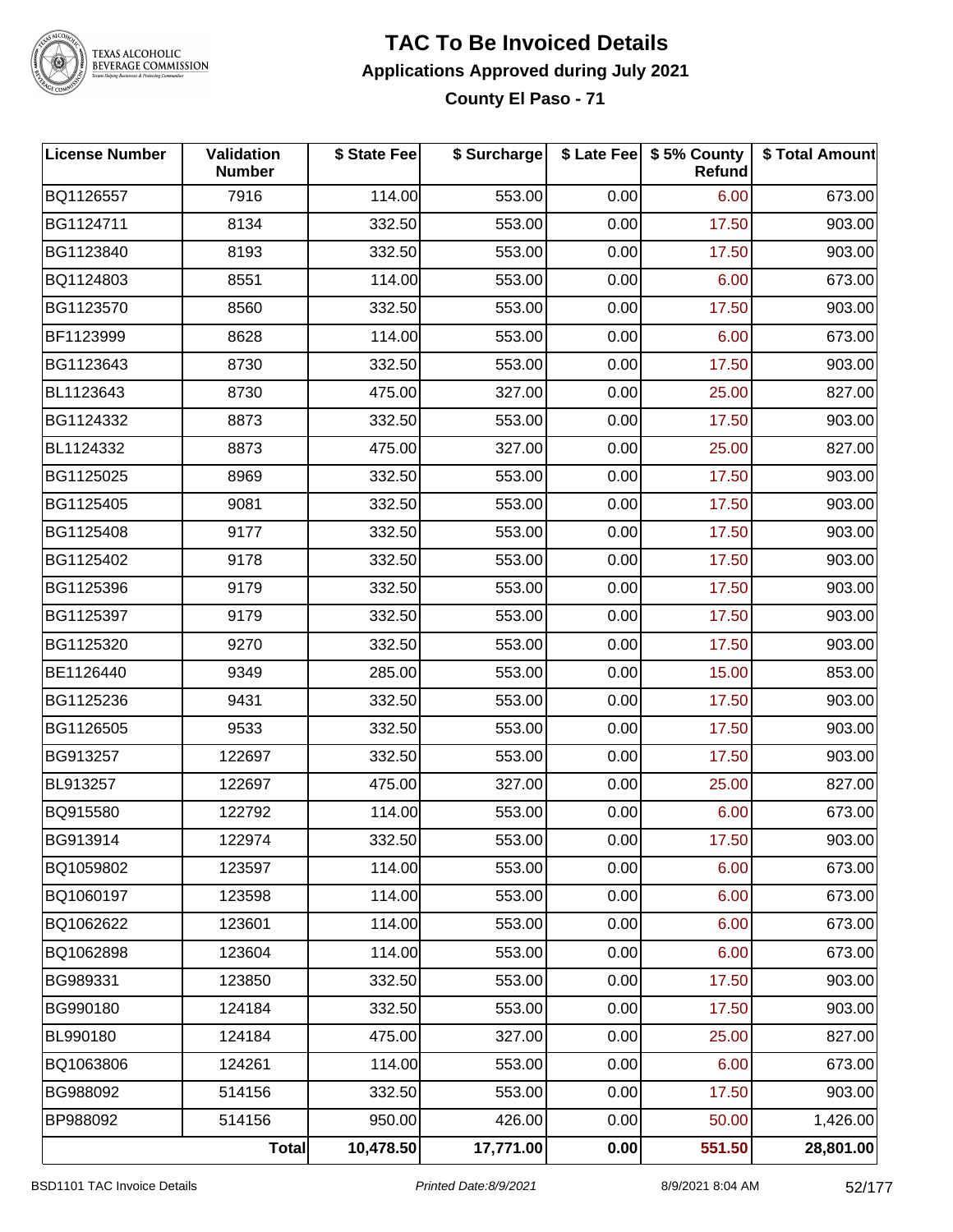

**County Erath - 72**

| License Number | Validation<br><b>Number</b> | \$ State Fee  | \$ Surcharge |      | Refundl | \$ Late Fee   \$5% County   \$ Total Amount |
|----------------|-----------------------------|---------------|--------------|------|---------|---------------------------------------------|
| BQ1061027      | 123649                      | 114.00        | 553.00       | 0.00 | 6.00    | 673.00                                      |
|                | Totall                      | <b>114.00</b> | 553.00       | 0.00 | 6.00    | 673.00                                      |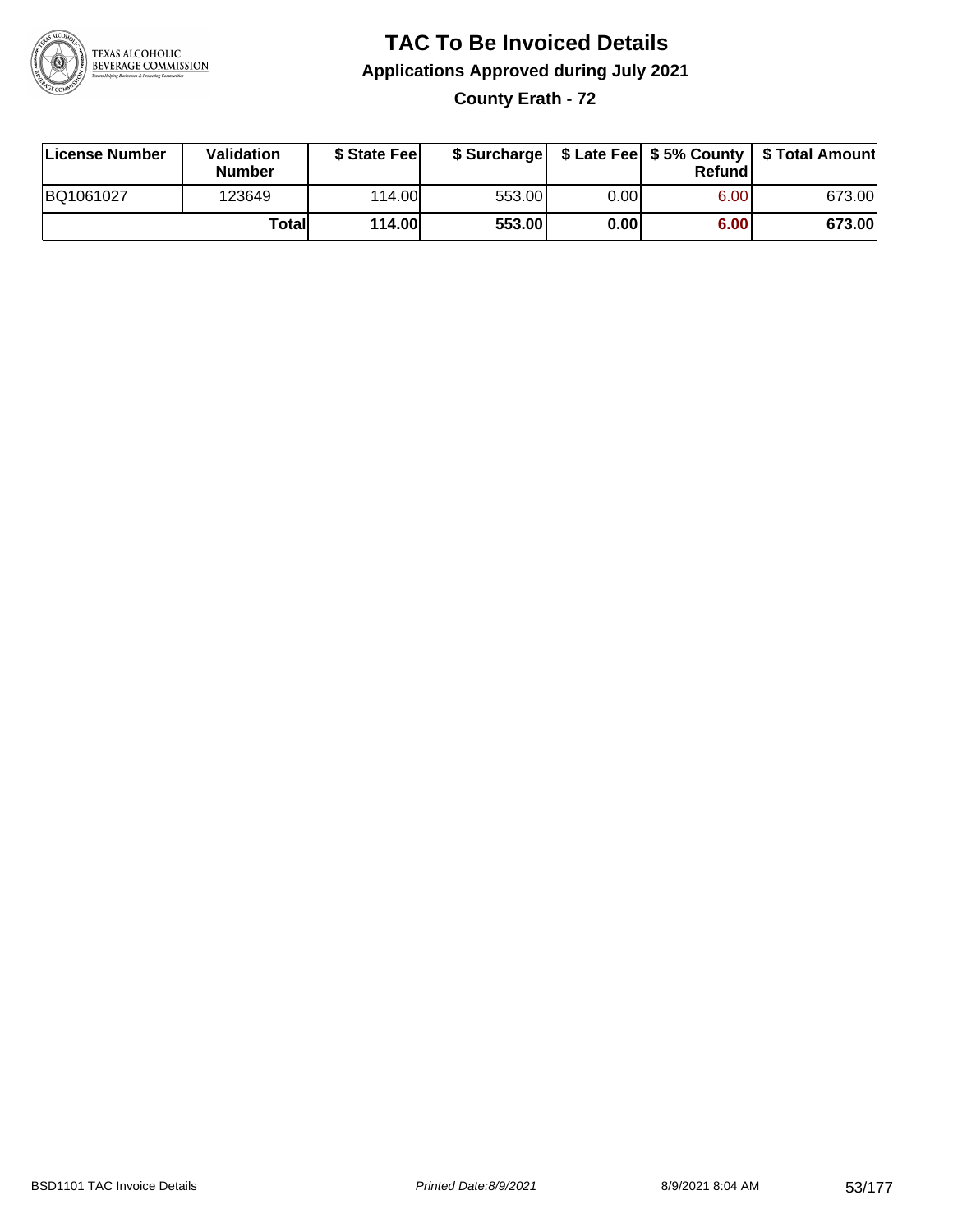

**County Falls - 73**

| License Number | <b>Validation</b><br><b>Number</b> | \$ State Feel |        |      | Refundl | \$ Surcharge   \$ Late Fee   \$5% County   \$ Total Amount |
|----------------|------------------------------------|---------------|--------|------|---------|------------------------------------------------------------|
| BQ1126057      | 9343                               | 114.00        | 553.00 | 0.00 | 6.00    | 673.00                                                     |
|                | Totall                             | 114.00        | 553.00 | 0.00 | 6.00    | 673.00                                                     |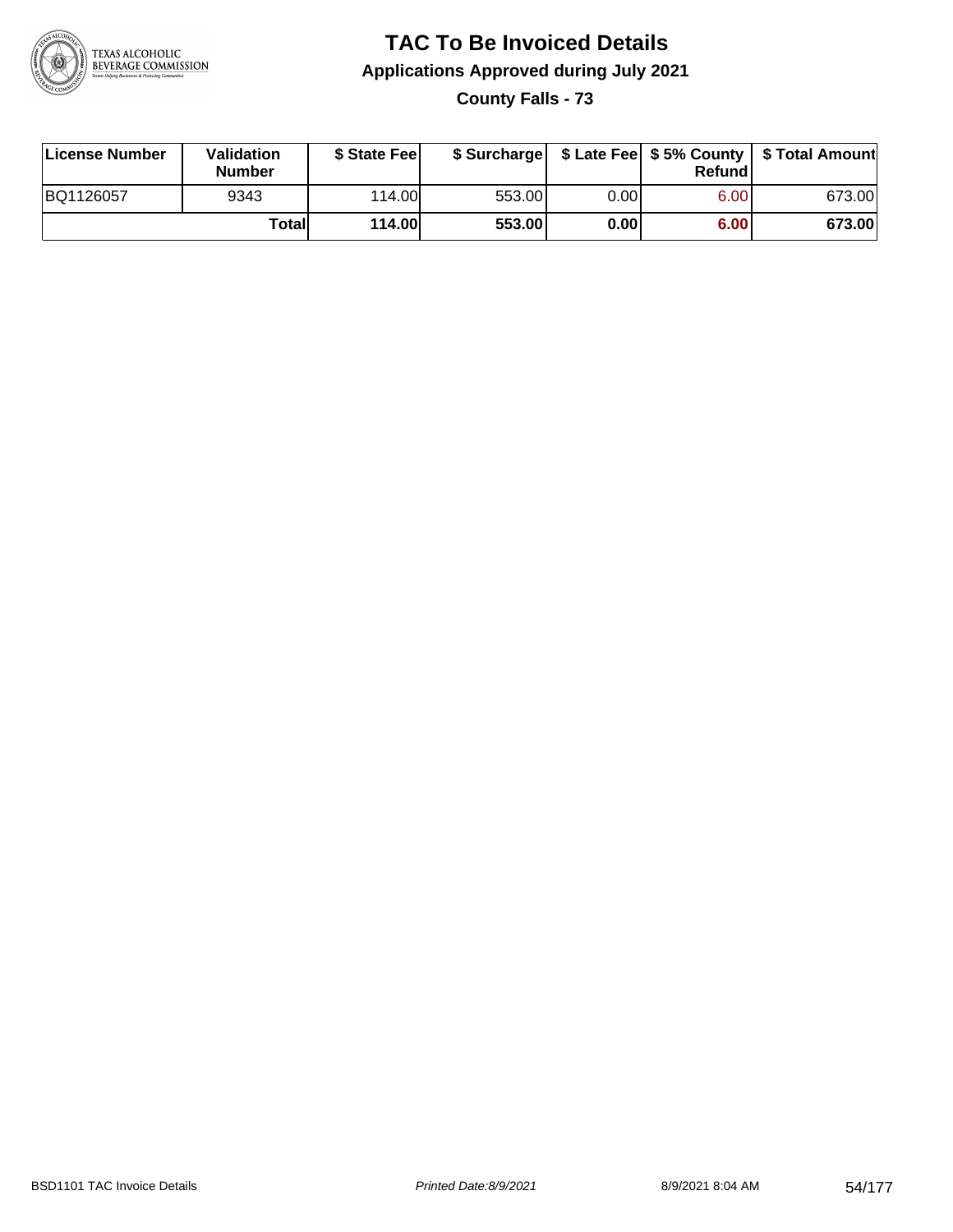

**County Fannin - 74**

| License Number | Validation<br><b>Number</b> | \$ State Fee  | \$ Surcharge |      | Refund |        |
|----------------|-----------------------------|---------------|--------------|------|--------|--------|
| BQ1126287      | 9399                        | 114.00        | 553.00       | 0.00 | 6.00   | 673.00 |
|                | Totall                      | <b>114.00</b> | 553.00       | 0.00 | 6.00   | 673.00 |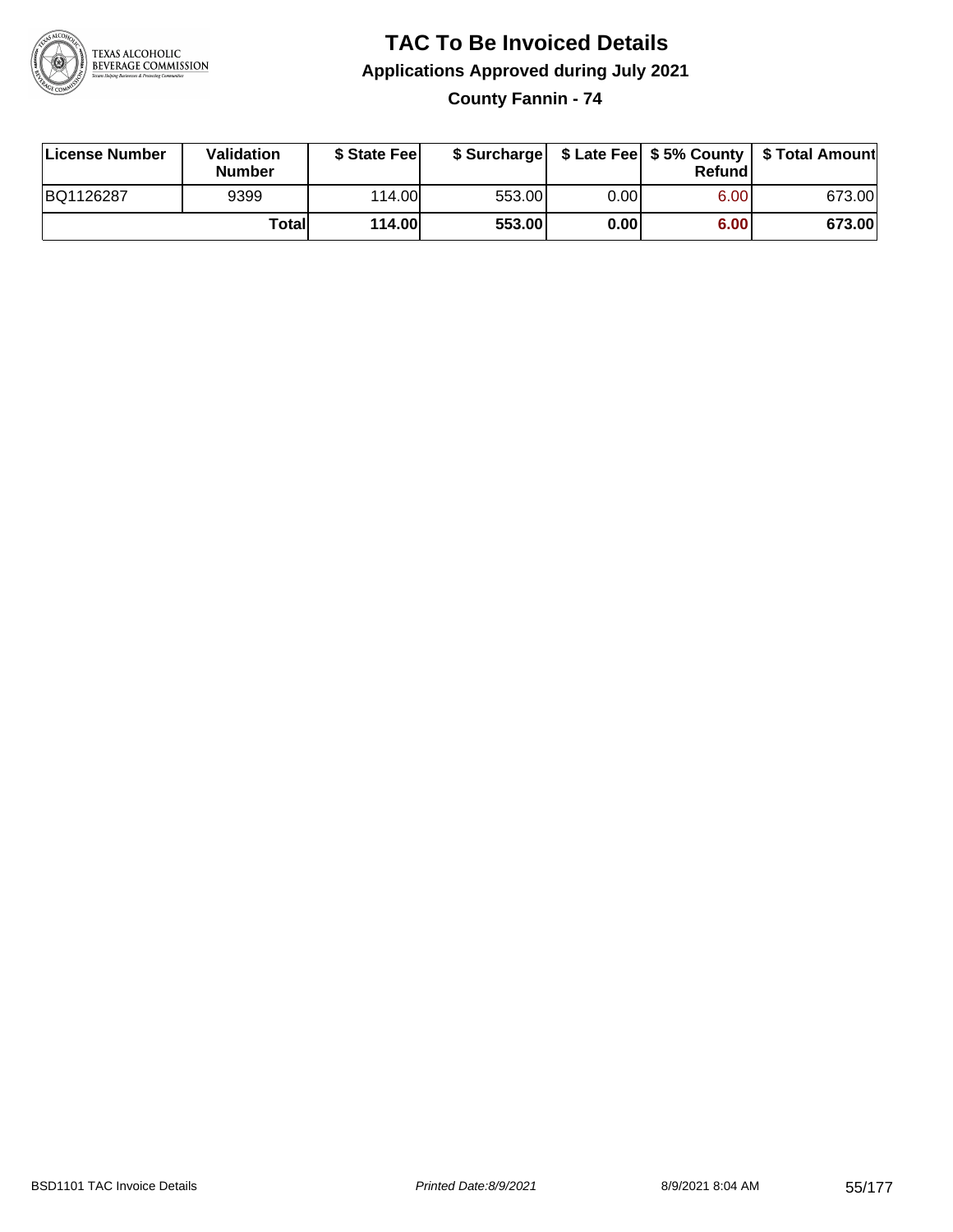

### **TAC To Be Invoiced Details Applications Approved during July 2021 County Fayette - 75**

**License Number Validation Number \$ State Fee \$ Surcharge \$ Late Fee \$ 5% County Refund \$ Total Amount** BF1124486 8791 114.00 553.00 0.00 6.00 673.00 BQ1062571 123259 114.00 553.00 0.00 6.00 673.00 **Total 228.00 1,106.00 0.00 12.00 1,346.00**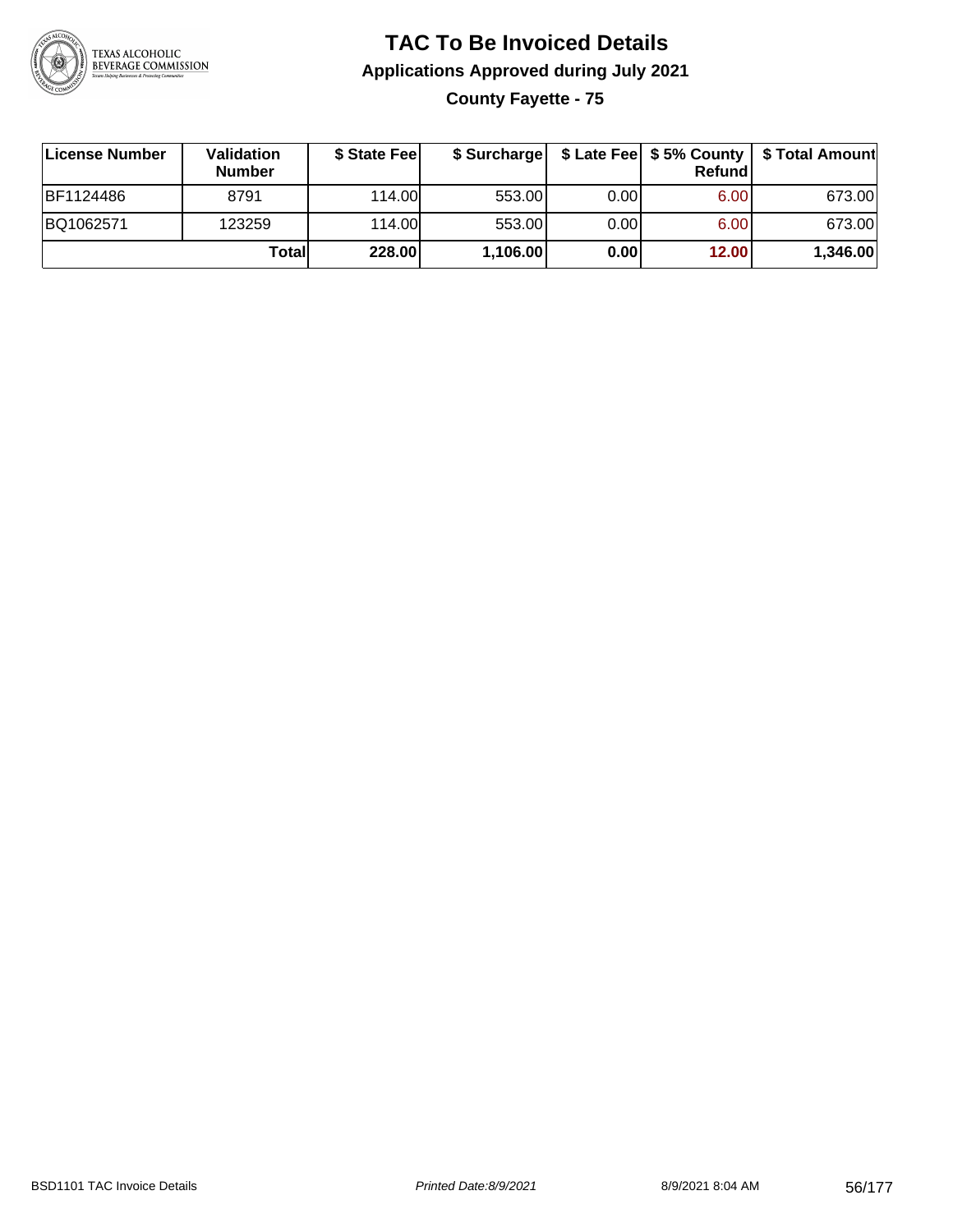

**County Fisher - 76**

| License Number | Validation<br><b>Number</b> | \$ State Fee  | \$ Surcharge |      | Refund |        |
|----------------|-----------------------------|---------------|--------------|------|--------|--------|
| BQ1126328      | 9371                        | 114.00        | 553.00       | 0.00 | 6.00   | 673.00 |
|                | Totall                      | <b>114.00</b> | 553.00       | 0.00 | 6.00   | 673.00 |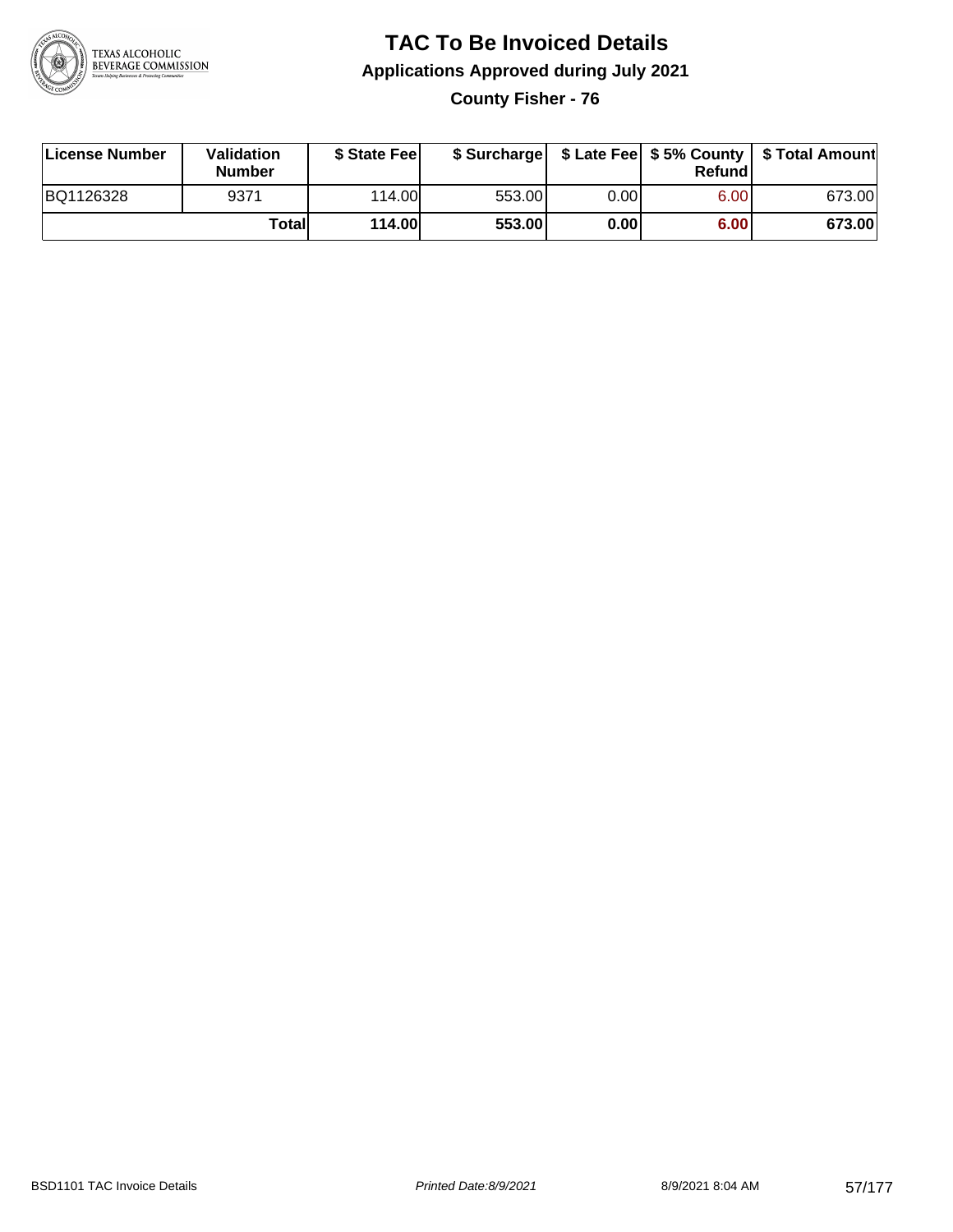

# TEXAS ALCOHOLIC<br>BEVERAGE COMMISSION

#### **TAC To Be Invoiced Details Applications Approved during July 2021 County Fort Bend - 79**

| <b>License Number</b> | <b>Validation</b><br><b>Number</b> | \$ State Fee | \$ Surcharge |      | \$ Late Fee   \$5% County  <br>Refund | \$ Total Amount |
|-----------------------|------------------------------------|--------------|--------------|------|---------------------------------------|-----------------|
| BQ1123642             | 7050                               | 114.00       | 553.00       | 0.00 | 6.00                                  | 673.00          |
| BF1124464             | 7396                               | 114.00       | 553.00       | 0.00 | 6.00                                  | 673.00          |
| BG1126473             | 8425                               | 332.50       | 553.00       | 0.00 | 17.50                                 | 903.00          |
| BG1124625             | 8468                               | 332.50       | 553.00       | 0.00 | 17.50                                 | 903.00          |
| BQ1124907             | 8673                               | 114.00       | 553.00       | 0.00 | 6.00                                  | 673.00          |
| BF1124810             | 8942                               | 114.00       | 553.00       | 0.00 | 6.00                                  | 673.00          |
| BF1124659             | 9100                               | 114.00       | 553.00       | 0.00 | 6.00                                  | 673.00          |
| BG1125723             | 9410                               | 332.50       | 553.00       | 0.00 | 17.50                                 | 903.00          |
| BQ1126053             | 9632                               | 114.00       | 553.00       | 0.00 | 6.00                                  | 673.00          |
| BF1060166             | 122329                             | 114.00       | 553.00       | 0.00 | 6.00                                  | 673.00          |
| BF987252              | 122402                             | 114.00       | 553.00       | 0.00 | 6.00                                  | 673.00          |
| BQ1061086             | 122411                             | 114.00       | 553.00       | 0.00 | 6.00                                  | 673.00          |
| BQ988366              | 122466                             | 114.00       | 553.00       | 0.00 | 6.00                                  | 673.00          |
| BQ1061696             | 122765                             | 114.00       | 553.00       | 0.00 | 6.00                                  | 673.00          |
| BQ914175              | 122852                             | 114.00       | 553.00       | 0.00 | 6.00                                  | 673.00          |
| BG990482              | 124212                             | 332.50       | 553.00       | 0.00 | 17.50                                 | 903.00          |
|                       | Total                              | 2,698.00     | 8,848.00     | 0.00 | 142.00                                | 11,688.00       |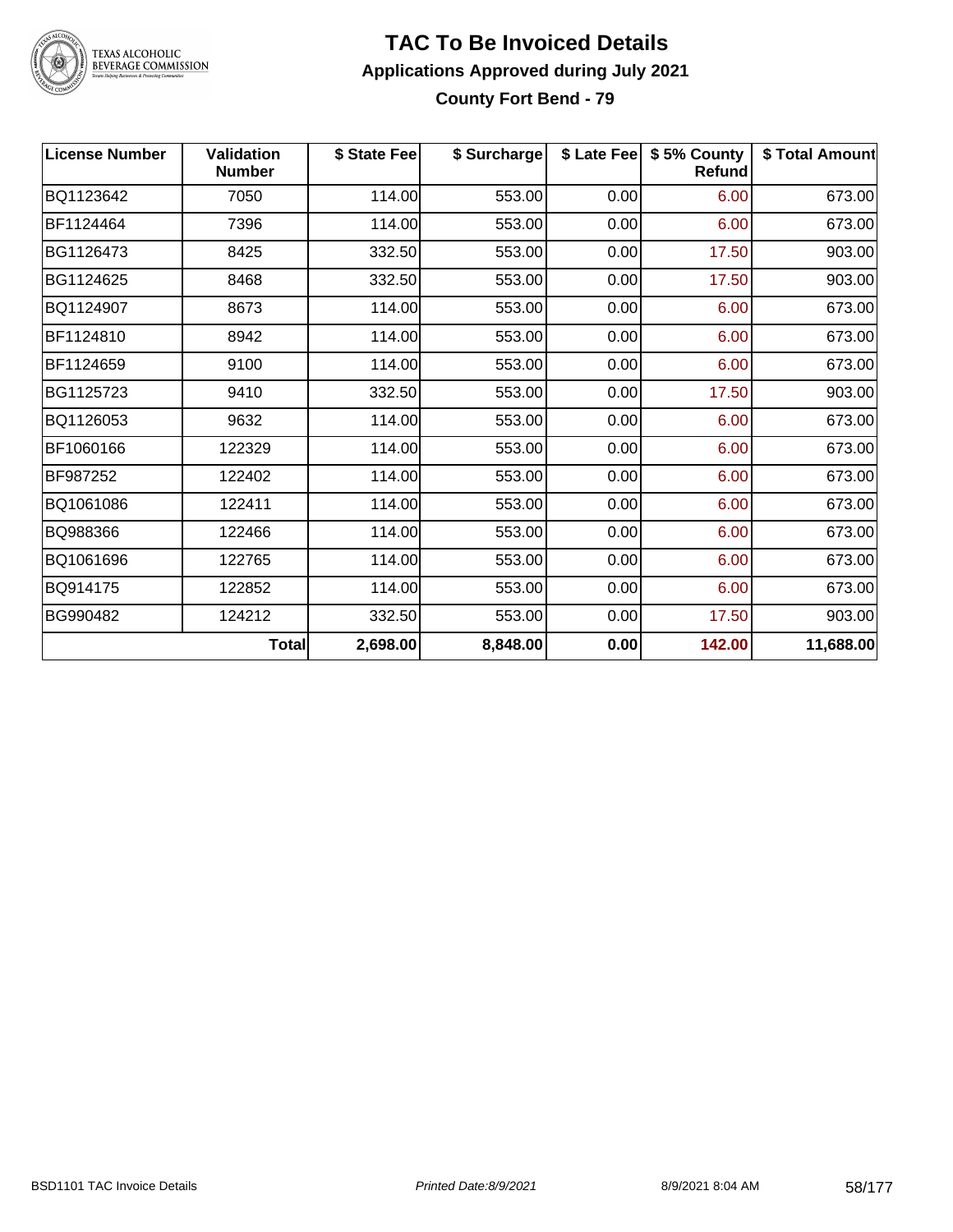

### **TAC To Be Invoiced Details Applications Approved during July 2021 County Franklin - 80**

| License Number | <b>Validation</b><br><b>Number</b> | \$ State Feel |        |      | Refund | \$ Surcharge   \$ Late Fee   \$5% County   \$ Total Amount |
|----------------|------------------------------------|---------------|--------|------|--------|------------------------------------------------------------|
| BQ847724       | 123617                             | 114.00        | 553.00 | 0.00 | 6.00   | 673.00                                                     |
|                | Totall                             | 114.00        | 553.00 | 0.00 | 6.00   | 673.00                                                     |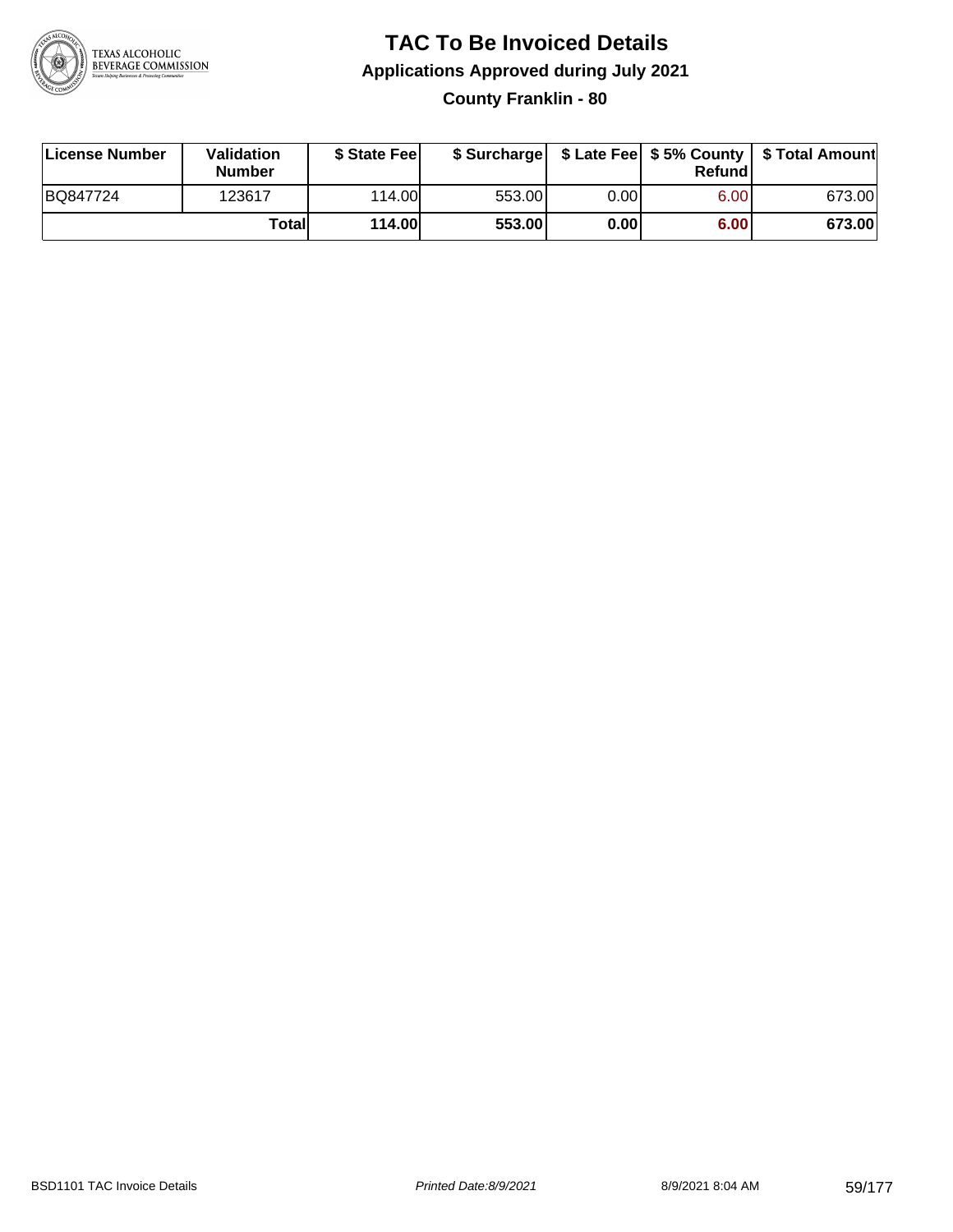

**County Freestone - 81**

| License Number | Validation<br><b>Number</b> | \$ State Fee  | \$ Surcharge |      | Refund |        |
|----------------|-----------------------------|---------------|--------------|------|--------|--------|
| BQ1125147      | 9231                        | 114.00        | 553.00       | 0.00 | 6.00   | 673.00 |
|                | Totall                      | <b>114.00</b> | 553.00       | 0.00 | 6.00   | 673.00 |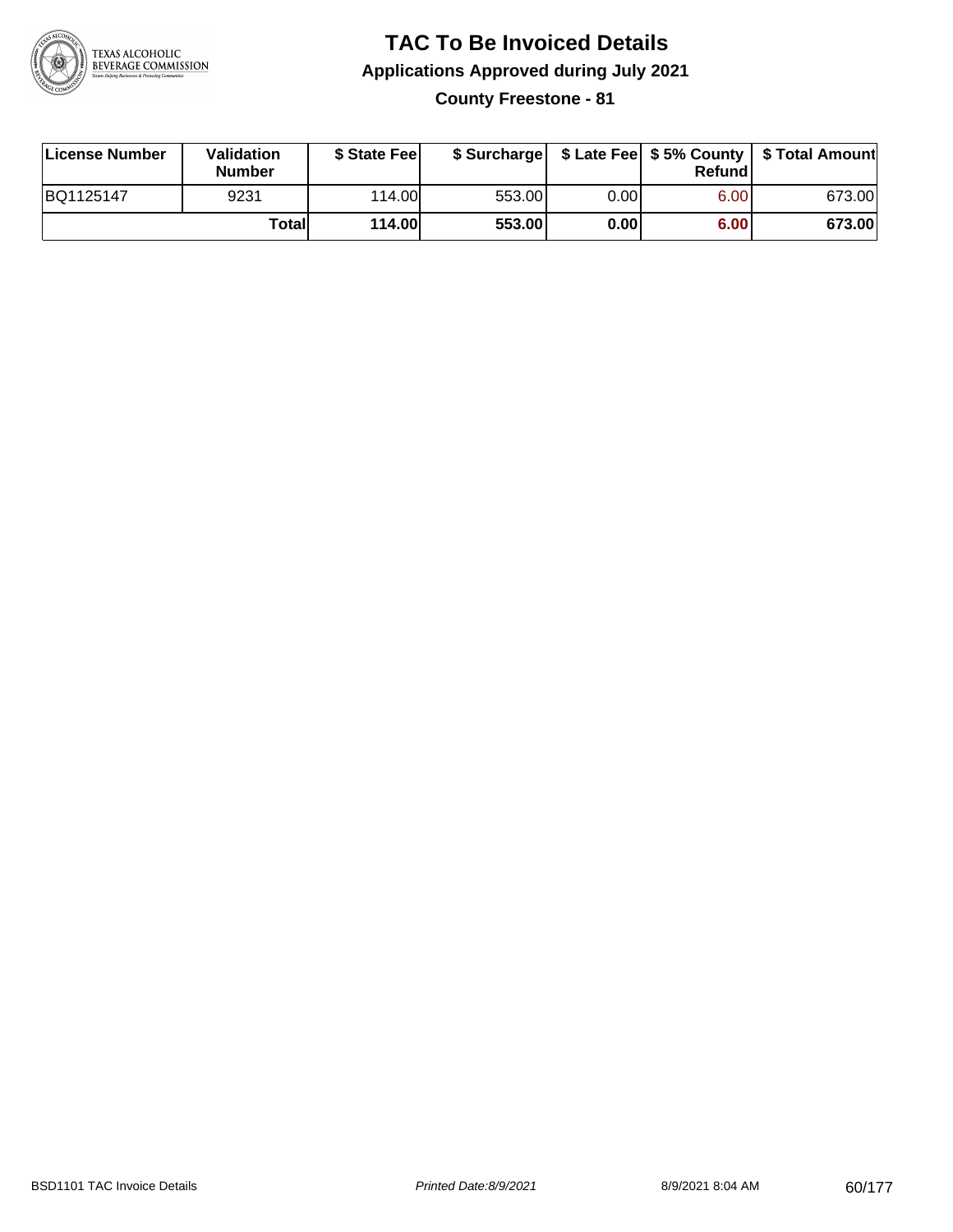

**County Gaines - 83**

| ∣License Number | Validation<br><b>Number</b> | \$ State Fee | \$ Surcharge |      | Refundl           | \$ Late Fee   \$5% County   \$ Total Amount |
|-----------------|-----------------------------|--------------|--------------|------|-------------------|---------------------------------------------|
| BQ1124709       | 8419                        | 114.00       | 553.00       | 0.00 | 6.00 <sub>1</sub> | 673.00                                      |
| BQ988921        | 123947                      | 114.00       | 553.00       | 0.00 | 6.00 <sub>1</sub> | 673.00                                      |
|                 | Totall                      | 228.00       | 1,106.00     | 0.00 | 12.00             | 1,346.00                                    |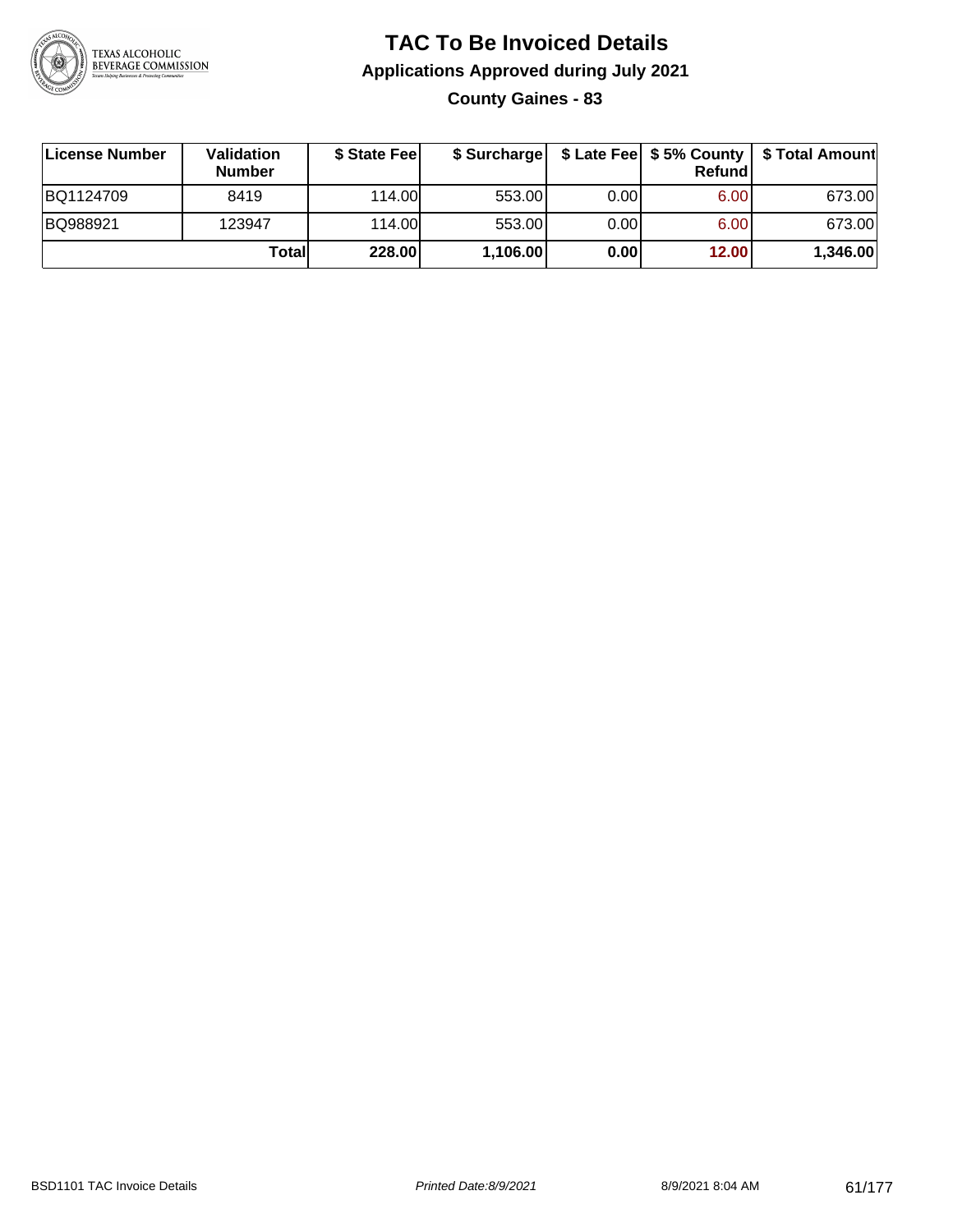

# TEXAS ALCOHOLIC<br>BEVERAGE COMMISSION

#### **TAC To Be Invoiced Details Applications Approved during July 2021 County Galveston - 84**

| <b>License Number</b> | Validation<br><b>Number</b> | \$ State Fee | \$ Surcharge |      | \$ Late Fee   \$5% County<br><b>Refund</b> | \$ Total Amount |
|-----------------------|-----------------------------|--------------|--------------|------|--------------------------------------------|-----------------|
| BQ1123744             | 7411                        | 114.00       | 553.00       | 0.00 | 6.00                                       | 673.00          |
| BG1123908             | 8026                        | 332.50       | 553.00       | 0.00 | 17.50                                      | 903.00          |
| BF1125341             | 8434                        | 114.00       | 553.00       | 0.00 | 6.00                                       | 673.00          |
| BF1125041             | 8598                        | 114.00       | 553.00       | 0.00 | 6.00                                       | 673.00          |
| BQ1124672             | 8650                        | 114.00       | 553.00       | 0.00 | 6.00                                       | 673.00          |
| BG1125023             | 8859                        | 332.50       | 553.00       | 0.00 | 17.50                                      | 903.00          |
| BG1125505             | 9385                        | 332.50       | 553.00       | 0.00 | 17.50                                      | 903.00          |
| BF846075              | 122747                      | 114.00       | 553.00       | 0.00 | 6.00                                       | 673.00          |
| BF915516              | 122816                      | 114.00       | 553.00       | 0.00 | 6.00                                       | 673.00          |
| BG989191              | 123144                      | 332.50       | 553.00       | 0.00 | 17.50                                      | 903.00          |
| BQ847571              | 123222                      | 114.00       | 553.00       | 0.00 | 6.00                                       | 673.00          |
| BF915521              | 123262                      | 114.00       | 553.00       | 0.00 | 6.00                                       | 673.00          |
| BG1060547             | 123323                      | 332.50       | 553.00       | 0.00 | 17.50                                      | 903.00          |
| BQ987424              | 123661                      | 114.00       | 553.00       | 0.00 | 6.00                                       | 673.00          |
| BQ916691              | 123668                      | 114.00       | 553.00       | 0.00 | 6.00                                       | 673.00          |
| BG915723              | 514622                      | 332.50       | 553.00       | 0.00 | 17.50                                      | 903.00          |
| BF780668              | 515074                      | 114.00       | 553.00       | 0.00 | 6.00                                       | 673.00          |
|                       | <b>Total</b>                | 3,249.00     | 9,401.00     | 0.00 | 171.00                                     | 12,821.00       |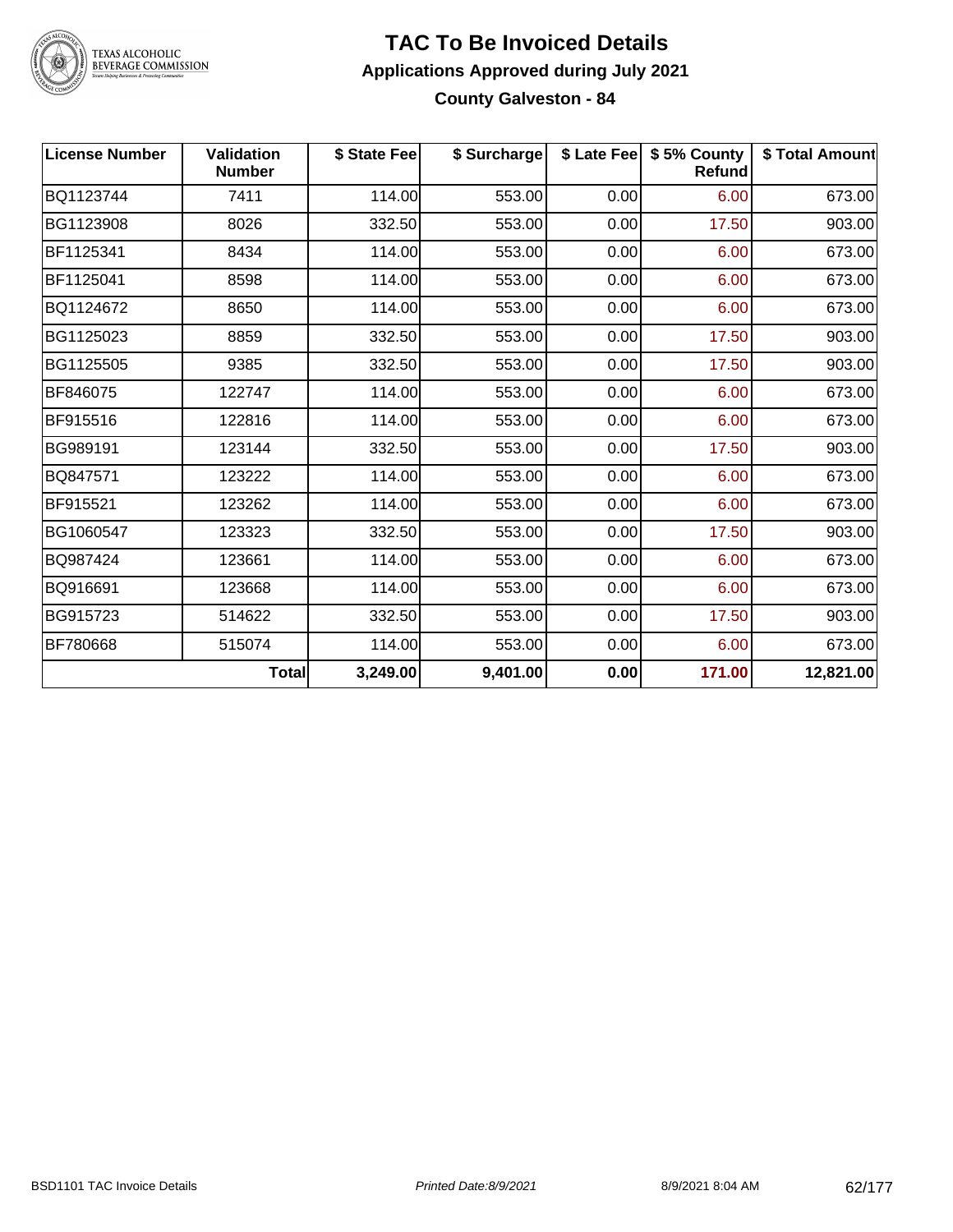

### **TAC To Be Invoiced Details Applications Approved during July 2021 County Gillespie - 86**

| License Number | Validation<br><b>Number</b> | \$ State Fee | \$ Surcharge |       | \$ Late Fee   \$5% County<br>Refund | \$ Total Amount |
|----------------|-----------------------------|--------------|--------------|-------|-------------------------------------|-----------------|
| BG1123613      | 8445                        | 332.50       | 553.00       | 0.001 | 17.50                               | 903.00          |
| BG1126270      | 8690                        | 332.50       | 553.00       | 0.00  | 17.50                               | 903.00          |
| BG1062130      | 515322                      | 332.50       | 553.00       | 0.00  | 17.50                               | 903.00          |
|                | Totall                      | 997.50       | 1,659.00     | 0.00  | 52.50                               | 2,709.00        |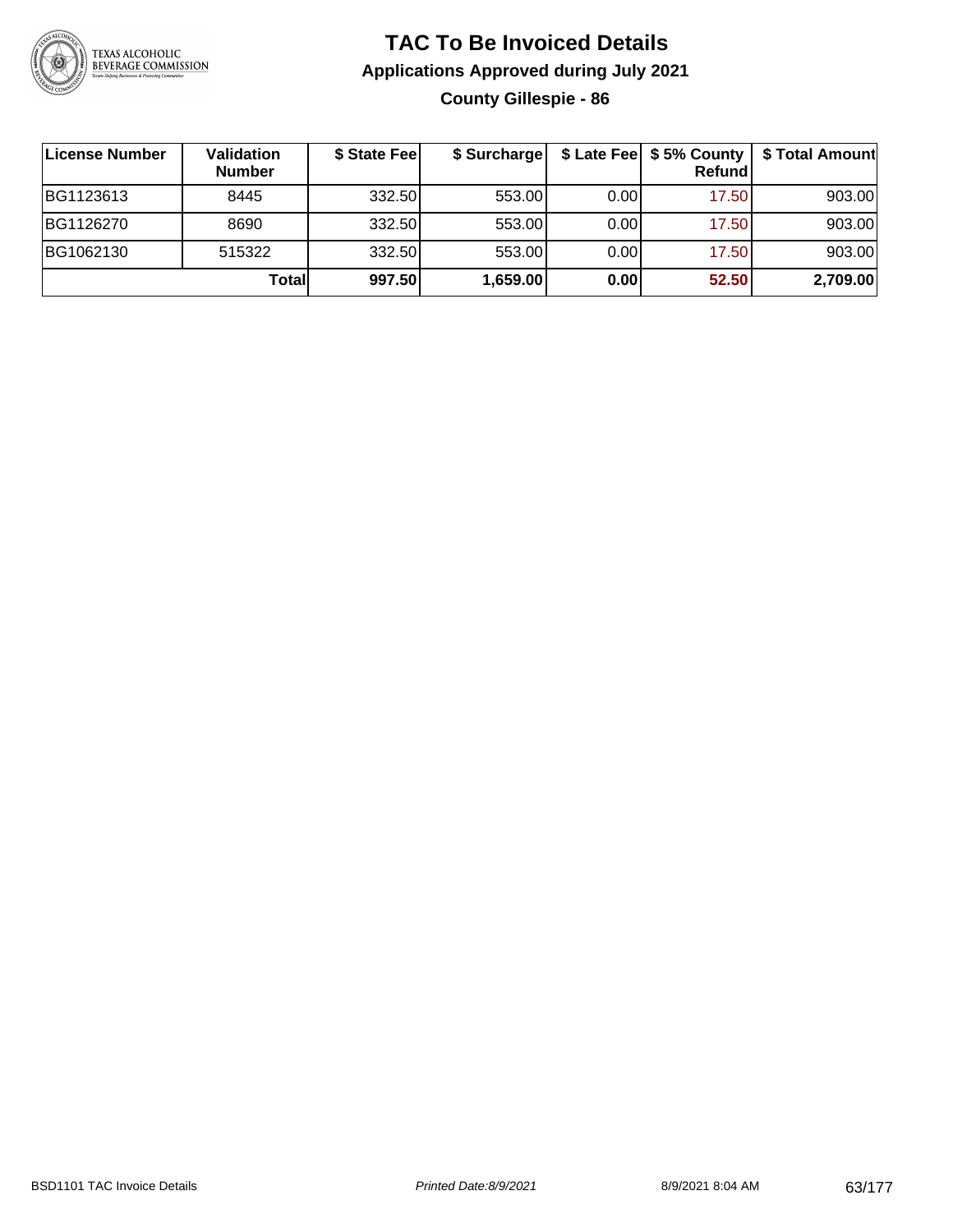

**County Goliad - 88**

| License Number | <b>Validation</b><br><b>Number</b> | \$ State Feel |        |      | Refundl | \$ Surcharge   \$ Late Fee   \$5% County   \$ Total Amount |
|----------------|------------------------------------|---------------|--------|------|---------|------------------------------------------------------------|
| BG1123909      | 8933                               | 332.50        | 553.00 | 0.00 | 17.50   | 903.00                                                     |
|                | Totall                             | 332.50        | 553.00 | 0.00 | 17.50   | 903.00                                                     |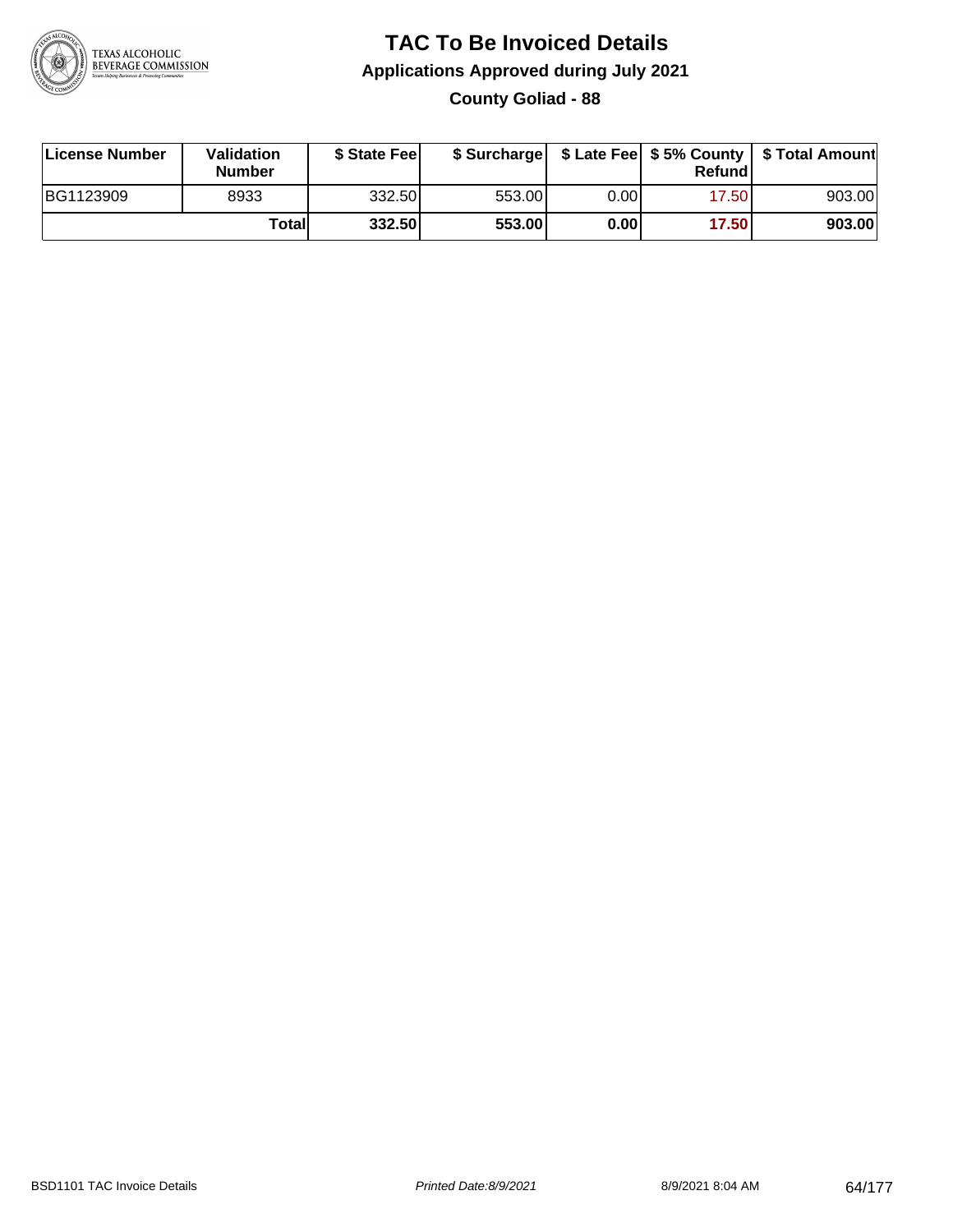

### **TAC To Be Invoiced Details Applications Approved during July 2021 County Gray - 90**

| ∣License Number | Validation<br><b>Number</b> | \$ State Fee | \$ Surcharge |      | \$ Late Fee   \$5% County<br>Refundl | \$ Total Amount |
|-----------------|-----------------------------|--------------|--------------|------|--------------------------------------|-----------------|
| BG1124689       | 8502                        | 332.50       | 553.00       | 0.00 | 17.50                                | 903.00          |
| BQ1124663       | 8572                        | 114.00       | 553.00       | 0.00 | 6.00                                 | 673.00          |
| BQ1061125       | 124005                      | 114.00       | 553.00       | 0.00 | 6.00                                 | 673.00          |
|                 | Totall                      | 560.50       | 1,659.00     | 0.00 | 29.50                                | 2,249.00        |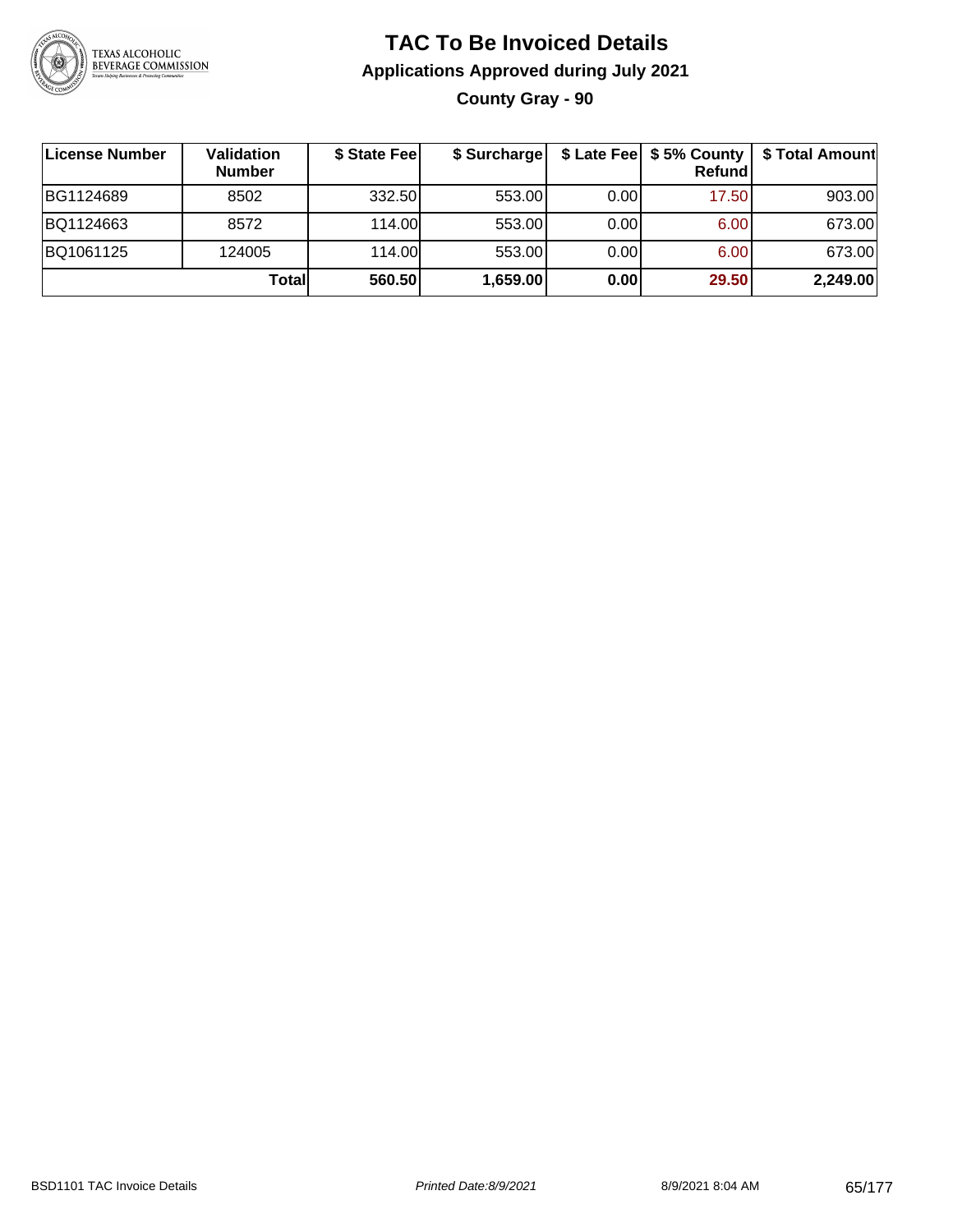

### **TAC To Be Invoiced Details Applications Approved during July 2021 County Grayson - 91**

| <b>License Number</b> | <b>Validation</b><br><b>Number</b> | \$ State Fee | \$ Surcharge | \$ Late Fee | \$5% County<br>Refundl | \$ Total Amount |
|-----------------------|------------------------------------|--------------|--------------|-------------|------------------------|-----------------|
| BF1123942             | 8645                               | 114.00       | 553.00       | 0.00        | 6.00                   | 673.00          |
| BF1126579             | 9586                               | 114.00       | 553.00       | 0.00        | 6.00                   | 673.00          |
| BF914485              | 122316                             | 114.00       | 553.00       | 0.00        | 6.00                   | 673.00          |
| BF1061068             | 122638                             | 114.00       | 553.00       | 0.00        | 6.00                   | 673.00          |
| BQ781149              | 122831                             | 114.00       | 553.00       | 0.00        | 6.00                   | 673.00          |
| BF1062055             | 123784                             | 114.00       | 553.00       | 0.00        | 6.00                   | 673.00          |
|                       | <b>Total</b>                       | 684.00       | 3,318.00     | 0.00        | 36.00                  | 4,038.00        |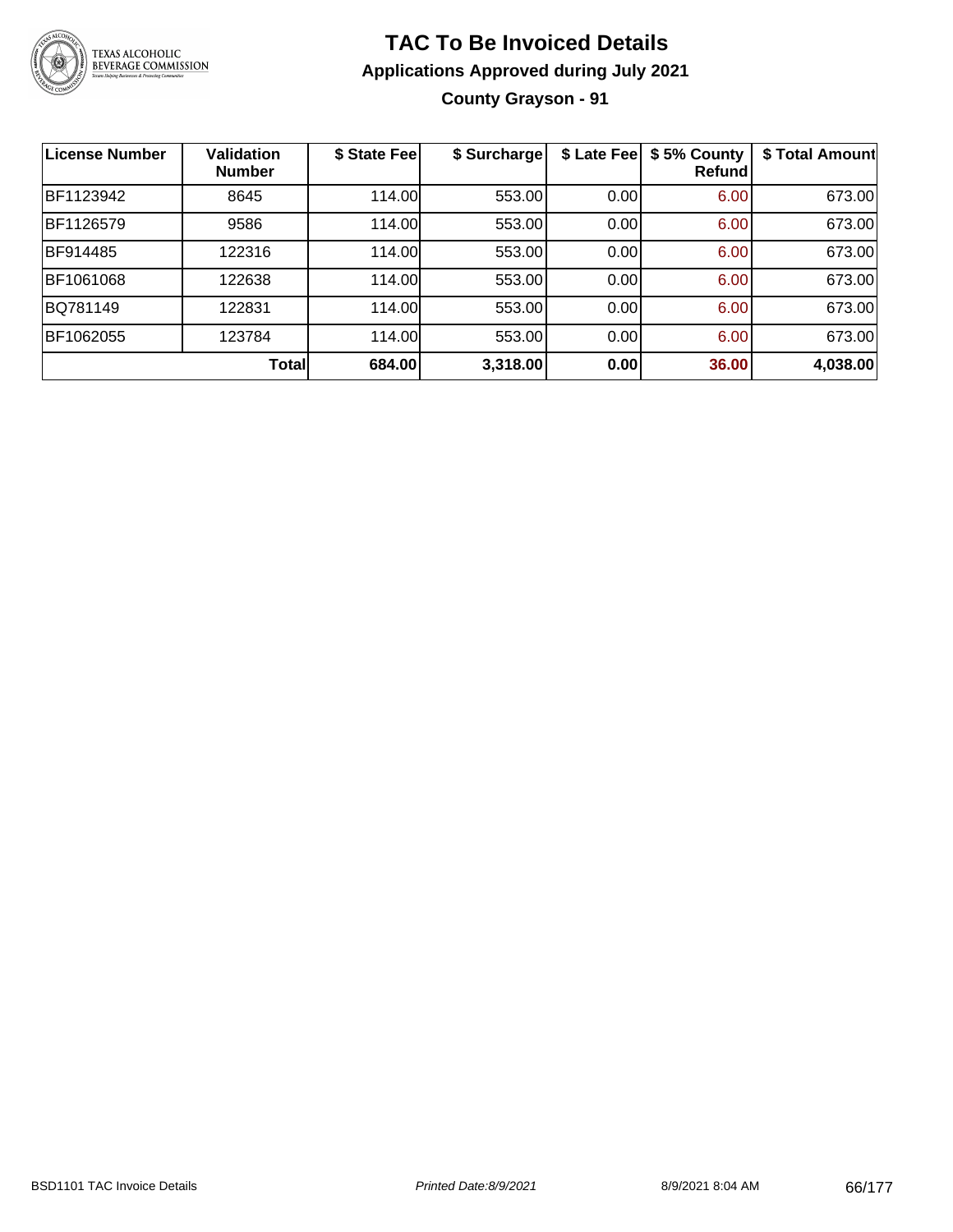

### **TAC To Be Invoiced Details Applications Approved during July 2021 County Gregg - 92**

| <b>License Number</b> | <b>Validation</b><br><b>Number</b> | \$ State Fee | \$ Surcharge | \$ Late Fee | \$5% County<br>Refundl | \$ Total Amount |
|-----------------------|------------------------------------|--------------|--------------|-------------|------------------------|-----------------|
| BQ1124740             | 8180                               | 114.00       | 553.00       | 0.00        | 6.00                   | 673.00          |
| BQ1123682             | 8590                               | 114.00       | 553.00       | 0.00        | 6.00                   | 673.00          |
| BG1123557             | 8601                               | 332.50       | 553.00       | 0.00        | 17.50                  | 903.00          |
| BQ1124064             | 8936                               | 114.00       | 553.00       | 0.00        | 6.00                   | 673.00          |
| BF1126079             | 9546                               | 114.00       | 553.00       | 0.00        | 6.00                   | 673.00          |
| BF1061936             | 122676                             | 114.00       | 553.00       | 0.00        | 6.00                   | 673.00          |
| BQ847062              | 122805                             | 114.00       | 553.00       | 0.00        | 6.00                   | 673.00          |
| BF914876              | 123299                             | 114.00       | 553.00       | 0.00        | 6.00                   | 673.00          |
| BQ1064844             | 512497                             | 114.00       | 553.00       | 0.00        | 6.00                   | 673.00          |
|                       | <b>Total</b>                       | 1,244.50     | 4,977.00     | 0.00        | 65.50                  | 6,287.00        |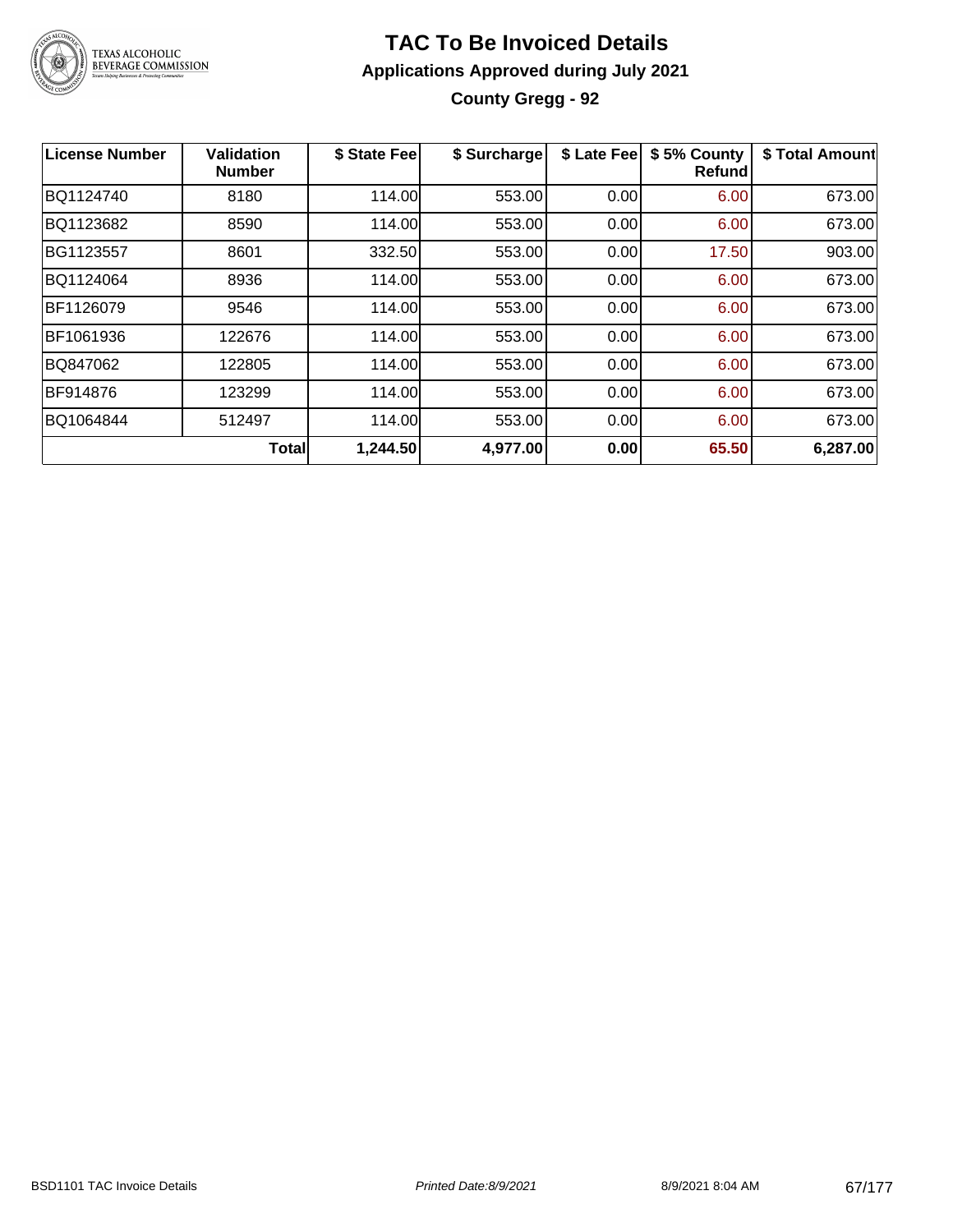

### **TAC To Be Invoiced Details Applications Approved during July 2021 County Grimes - 93**

**License Number Validation Number \$ State Fee \$ Surcharge \$ Late Fee \$ 5% County Refund \$ Total Amount** BG1123669 | 6604 | 332.50| 553.00| 0.00| 17.50| 903.00 BG1125829 | 9051 | 332.50| 553.00| 0.00| 17.50| 903.00 BG988188 | 122806 | 332.50| 553.00| 0.00| 17.50| 903.00 **Total 997.50 1,659.00 0.00 52.50 2,709.00**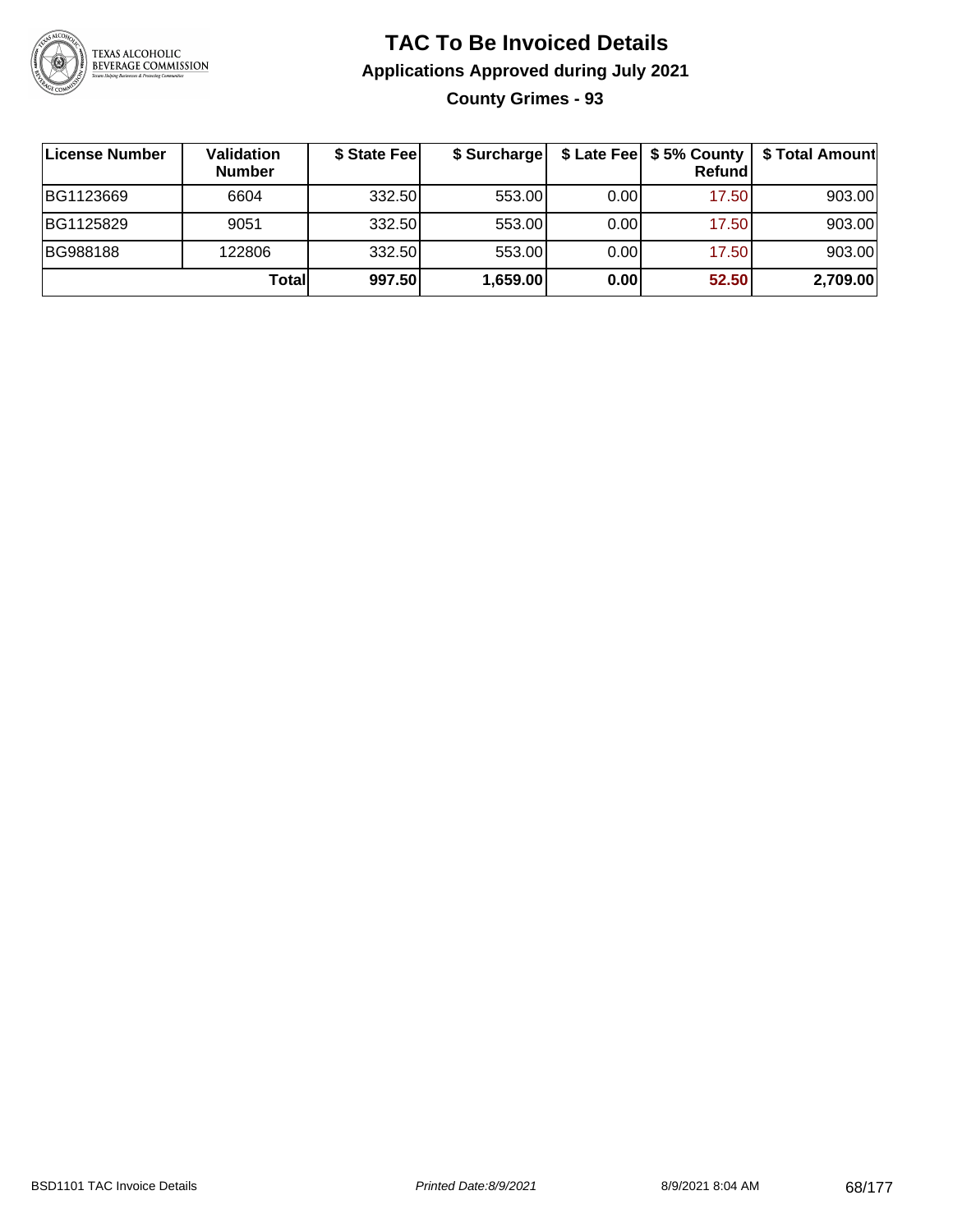

### **TAC To Be Invoiced Details Applications Approved during July 2021 County Guadalupe - 94**

| License Number | Validation<br><b>Number</b> | \$ State Fee | \$ Surcharge |      | $$$ Late Fee $$$ $$$ 5% County $ $<br>Refundl | \$ Total Amount |
|----------------|-----------------------------|--------------|--------------|------|-----------------------------------------------|-----------------|
| BG1126219      | 9441                        | 332.50       | 553.00       | 0.00 | 17.50                                         | 903.00          |
| BG845272       | 122703                      | 332.50       | 553.00       | 0.00 | 17.50                                         | 903.00          |
| BQ915833       | 123282                      | 114.00       | 553.00       | 0.00 | 6.00                                          | 673.00          |
|                | Totall                      | 779.00       | 1,659.00     | 0.00 | 41.00                                         | 2,479.00        |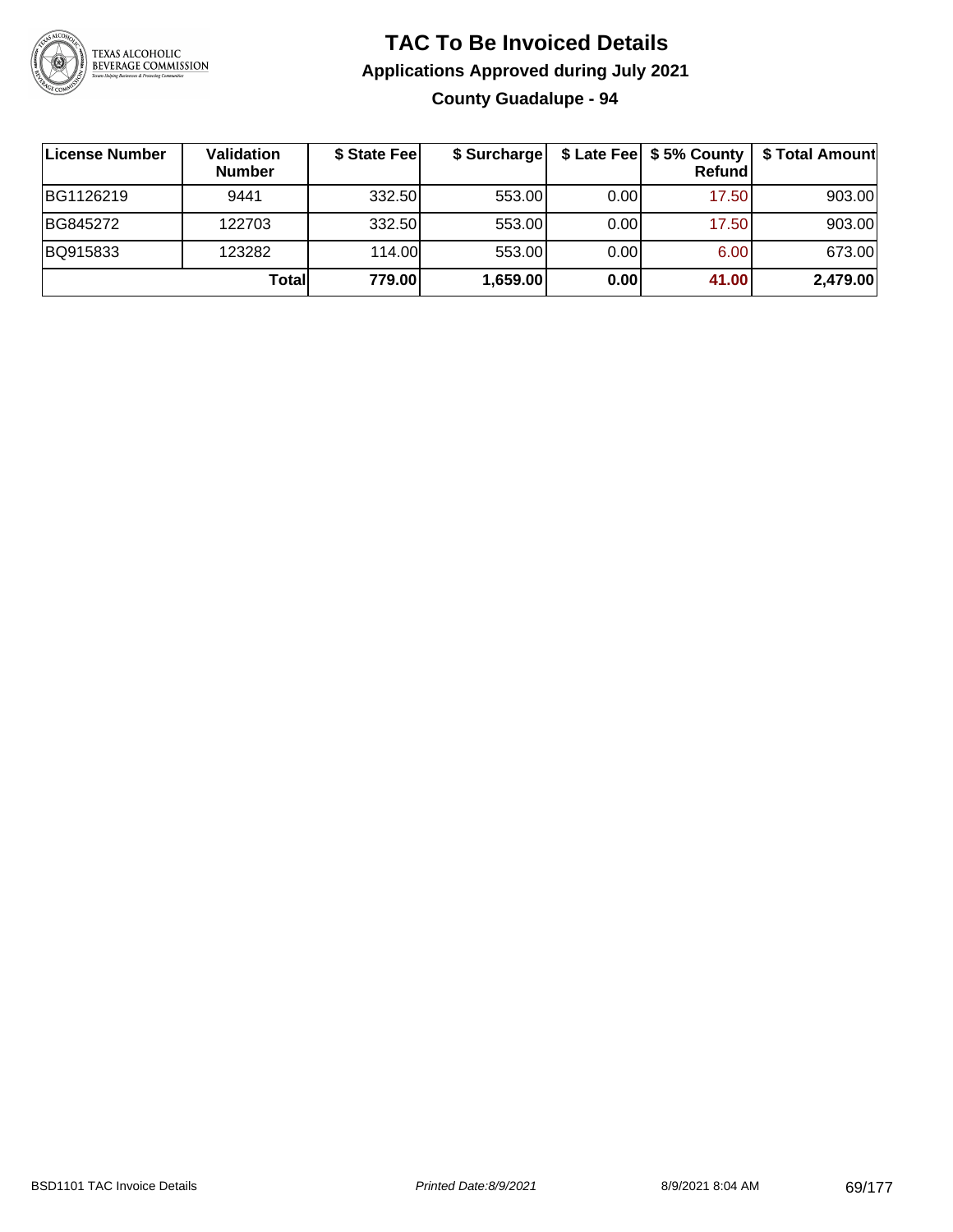

### **TAC To Be Invoiced Details Applications Approved during July 2021 County Hale - 95**

| License Number | Validation<br><b>Number</b> | \$ State Feel |          |      | Refund | \$ Surcharge   \$ Late Fee   \$5% County   \$ Total Amount |
|----------------|-----------------------------|---------------|----------|------|--------|------------------------------------------------------------|
| BF1123705      | 8051                        | 114.00        | 553.00   | 0.00 | 6.00   | 673.00                                                     |
| BQ915204       | 123073                      | 114.00        | 553.00   | 0.00 | 6.00   | 673.00                                                     |
|                | Total                       | 228.00        | 1,106.00 | 0.00 | 12.00  | 1,346.00                                                   |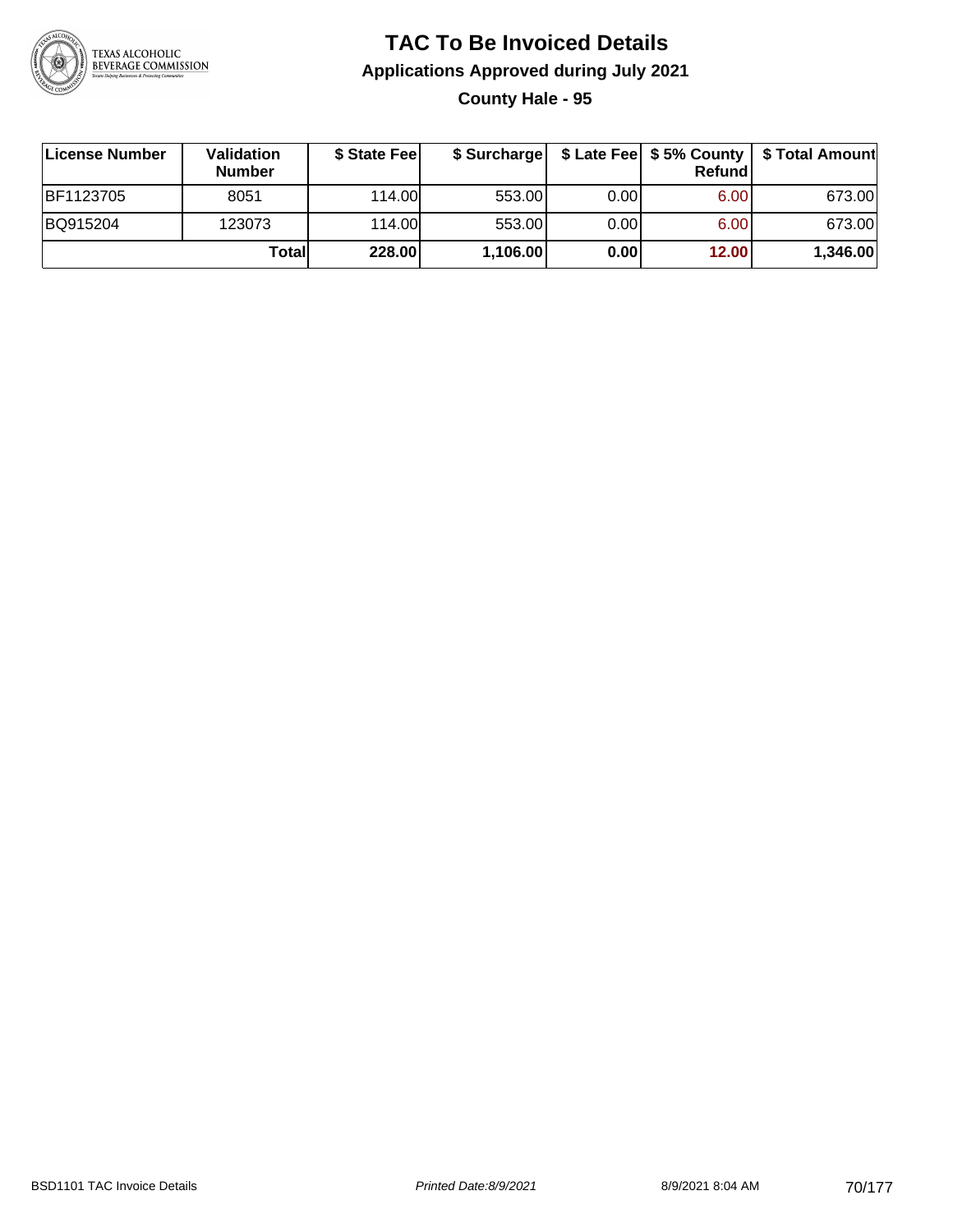

### **TAC To Be Invoiced Details Applications Approved during July 2021 County Hall - 96**

| License Number | Validation<br><b>Number</b> | \$ State Fee  |        |      | Refundl | \$ Surcharge   \$ Late Fee   \$5% County   \$ Total Amount |
|----------------|-----------------------------|---------------|--------|------|---------|------------------------------------------------------------|
| BQ1063851      | 512474                      | 114.00L       | 553.00 | 0.00 | 6.00    | 673.00                                                     |
|                | Totall                      | <b>114.00</b> | 553.00 | 0.00 | 6.00    | 673.00                                                     |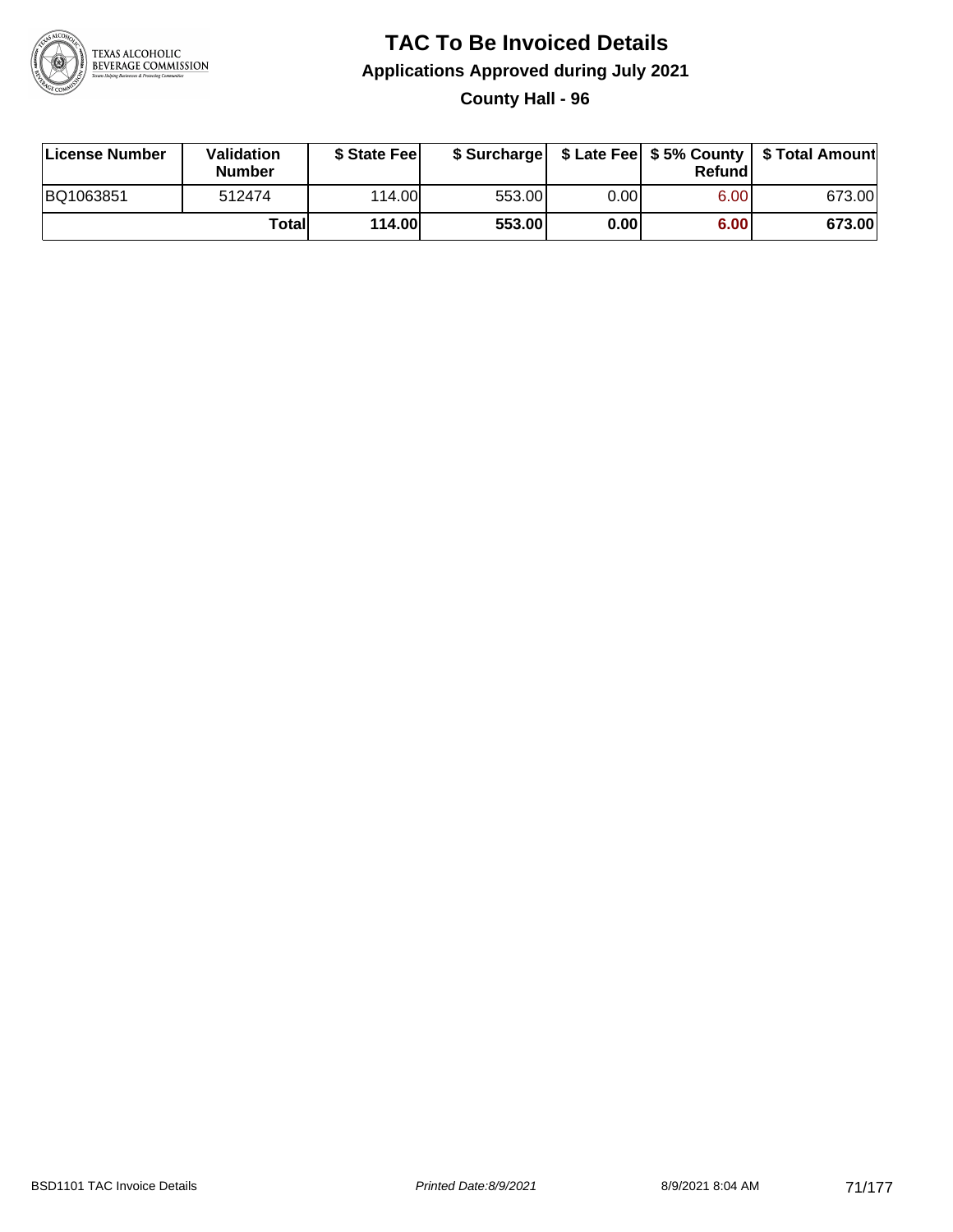

### **TAC To Be Invoiced Details Applications Approved during July 2021 County Hamilton - 97**

| License Number | <b>Validation</b><br><b>Number</b> | \$ State Fee | \$ Surcharge |      | \$ Late Fee   \$5% County<br>Refund | \$ Total Amount |
|----------------|------------------------------------|--------------|--------------|------|-------------------------------------|-----------------|
| BQ780276       | 122416                             | 114.00       | 553.00       | 0.00 | 6.00                                | 673.00          |
| BQ780277       | 122416                             | 114.00L      | 553.00       | 0.00 | 6.00                                | 673.00          |
| BF781020       | 123198                             | 114.00       | 553.00       | 0.00 | 6.00                                | 673.00          |
| BF780624       | 123372                             | 114.00       | 553.00       | 0.00 | 6.00                                | 673.00          |
|                | <b>Total</b>                       | 456.00       | 2,212.00     | 0.00 | 24.00                               | 2,692.00        |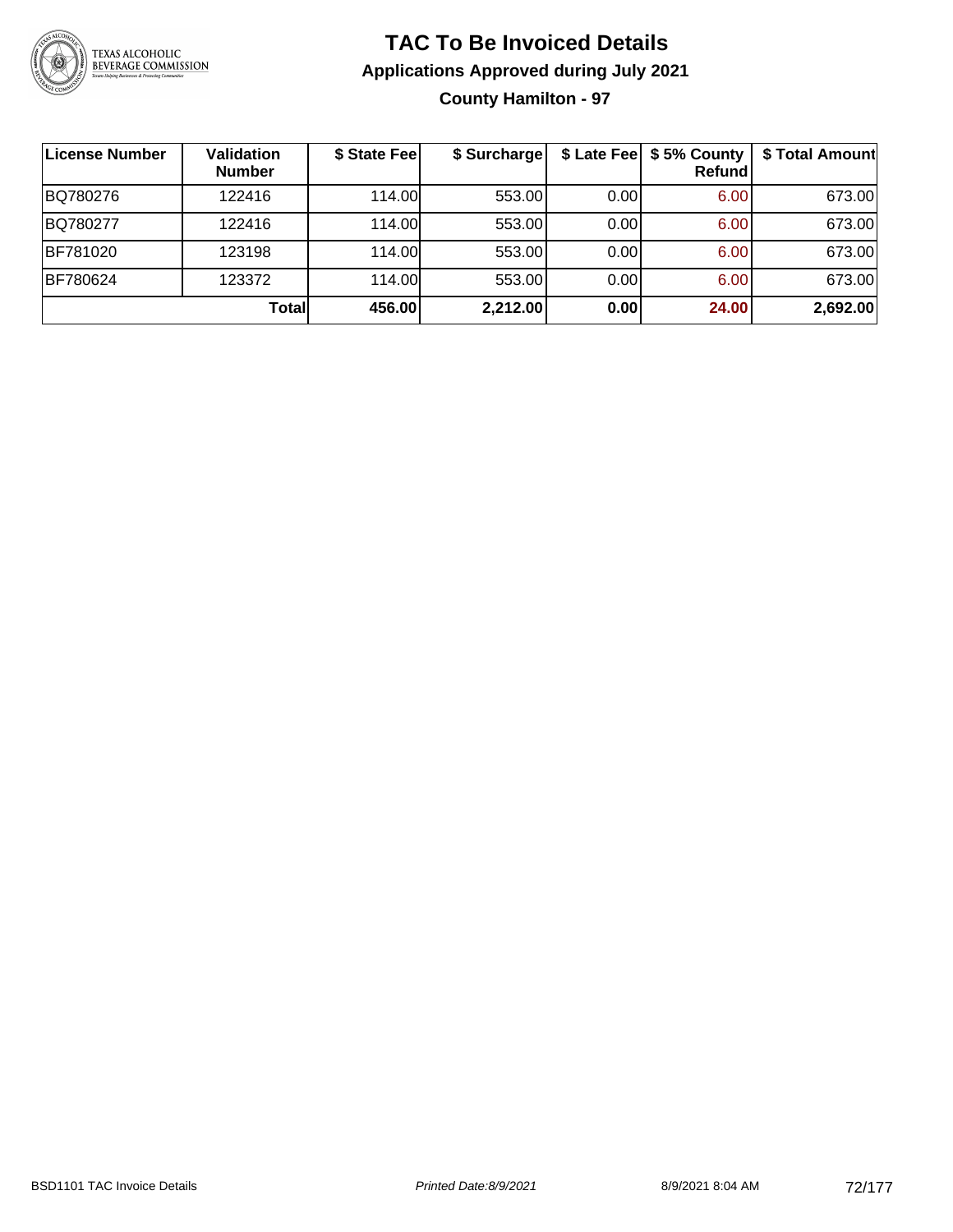

### **TAC To Be Invoiced Details Applications Approved during July 2021 County Hardin - 100**

| License Number | Validation<br><b>Number</b> | \$ State Feel |        |       | Refundl | \$ Surcharge   \$ Late Fee   \$5% County   \$ Total Amount |
|----------------|-----------------------------|---------------|--------|-------|---------|------------------------------------------------------------|
| BG1124745      | 8861                        | 332.50        | 553.00 | 0.00  | 17.50   | 903.00                                                     |
|                | Total                       | 332.50        | 553.00 | 0.001 | 17.50   | 903.00                                                     |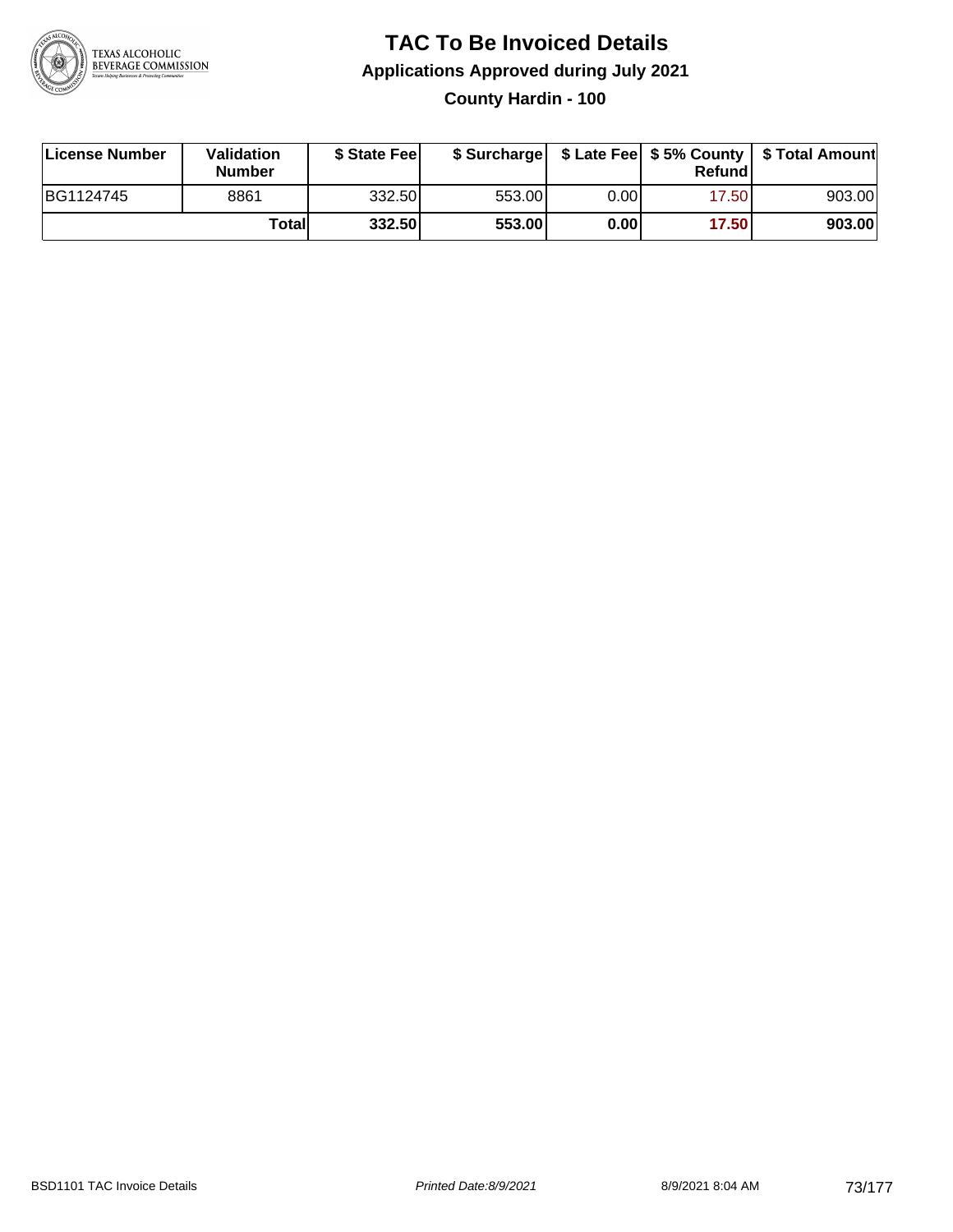

**County Harris - 101**

| <b>License Number</b> | Validation<br><b>Number</b> | \$ State Fee | \$ Surcharge | \$ Late Fee | \$5% County<br><b>Refund</b> | \$ Total Amount |
|-----------------------|-----------------------------|--------------|--------------|-------------|------------------------------|-----------------|
| BG1123756             | 7060                        | 1,900.00     | 553.00       | 0.00        | 100.00                       | 2,553.00        |
| BG1123773             | 7271                        | 1,900.00     | 553.00       | 0.00        | 100.00                       | 2,553.00        |
| BF1123660             | 7273                        | 114.00       | 553.00       | 0.00        | 6.00                         | 673.00          |
| BG1124012             | 7394                        | 1,900.00     | 553.00       | 0.00        | 100.00                       | 2,553.00        |
| BL1124012             | 7394                        | 475.00       | 327.00       | 0.00        | 25.00                        | 827.00          |
| BF1123992             | 7426                        | 114.00       | 553.00       | 0.00        | 6.00                         | 673.00          |
| BG1124171             | 7707                        | 1,900.00     | 553.00       | 0.00        | 100.00                       | 2,553.00        |
| BG1125051             | 7762                        | 1,900.00     | 553.00       | 0.00        | 100.00                       | 2,553.00        |
| BG1125631             | 7806                        | 1,900.00     | 553.00       | 0.00        | 100.00                       | 2,553.00        |
| BL1125631             | 7806                        | 475.00       | 327.00       | 0.00        | 25.00                        | 827.00          |
| BQ1124816             | 7825                        | 114.00       | 553.00       | 0.00        | 6.00                         | 673.00          |
| BQ1124304             | 7847                        | 114.00       | 553.00       | 0.00        | 6.00                         | 673.00          |
| BQ1123723             | 7853                        | 114.00       | 553.00       | 0.00        | 6.00                         | 673.00          |
| BF1124015             | 7864                        | 114.00       | 553.00       | 0.00        | 6.00                         | 673.00          |
| BF1124339             | 7914                        | 114.00       | 553.00       | 0.00        | 6.00                         | 673.00          |
| BG1124046             | 7915                        | 1,900.00     | 553.00       | 0.00        | 100.00                       | 2,553.00        |
| BL1124046             | 7915                        | 475.00       | 327.00       | 0.00        | 25.00                        | 827.00          |
| BF1124887             | 7974                        | 114.00       | 553.00       | 0.00        | 6.00                         | 673.00          |
| BG1124560             | 8032                        | 1,900.00     | 553.00       | 0.00        | 100.00                       | 2,553.00        |
| BG1123653             | 8071                        | 1,900.00     | 553.00       | 0.00        | 100.00                       | 2,553.00        |
| BQ1123667             | 8123                        | 114.00       | 553.00       | 0.00        | 6.00                         | 673.00          |
| BG1124804             | 8237                        | 1,900.00     | 553.00       | 0.00        | 100.00                       | 2,553.00        |
| BG1123974             | 8245                        | 1,900.00     | 553.00       | 0.00        | 100.00                       | 2,553.00        |
| BL1123974             | 8245                        | 475.00       | 327.00       | 0.00        | 25.00                        | 827.00          |
| BG1124196             | 8258                        | 1,900.00     | 553.00       | 0.00        | 100.00                       | 2,553.00        |
| BF1125514             | 8322                        | 114.00       | 553.00       | 0.00        | 6.00                         | 673.00          |
| BF1124762             | 8323                        | 114.00       | 553.00       | 0.00        | 6.00                         | 673.00          |
| BF1124795             | 8324                        | 114.00       | 553.00       | 0.00        | 6.00                         | 673.00          |
| BG1125234             | 8343                        | 1,900.00     | 553.00       | 0.00        | 100.00                       | 2,553.00        |
| BG1124110             | 8351                        | 1,900.00     | 553.00       | 0.00        | 100.00                       | 2,553.00        |
| BF1124785             | 8394                        | 114.00       | 553.00       | 0.00        | 6.00                         | 673.00          |
| BG1124822             | 8407                        | 1,900.00     | 553.00       | 0.00        | 100.00                       | 2,553.00        |
| BG1125286             | 8418                        | 1,900.00     | 553.00       | 0.00        | 100.00                       | 2,553.00        |
| BG1124617             | 8489                        | 1,900.00     | 553.00       | 0.00        | 100.00                       | 2,553.00        |
| BQ1123741             | 8520                        | 114.00       | 553.00       | 0.00        | 6.00                         | 673.00          |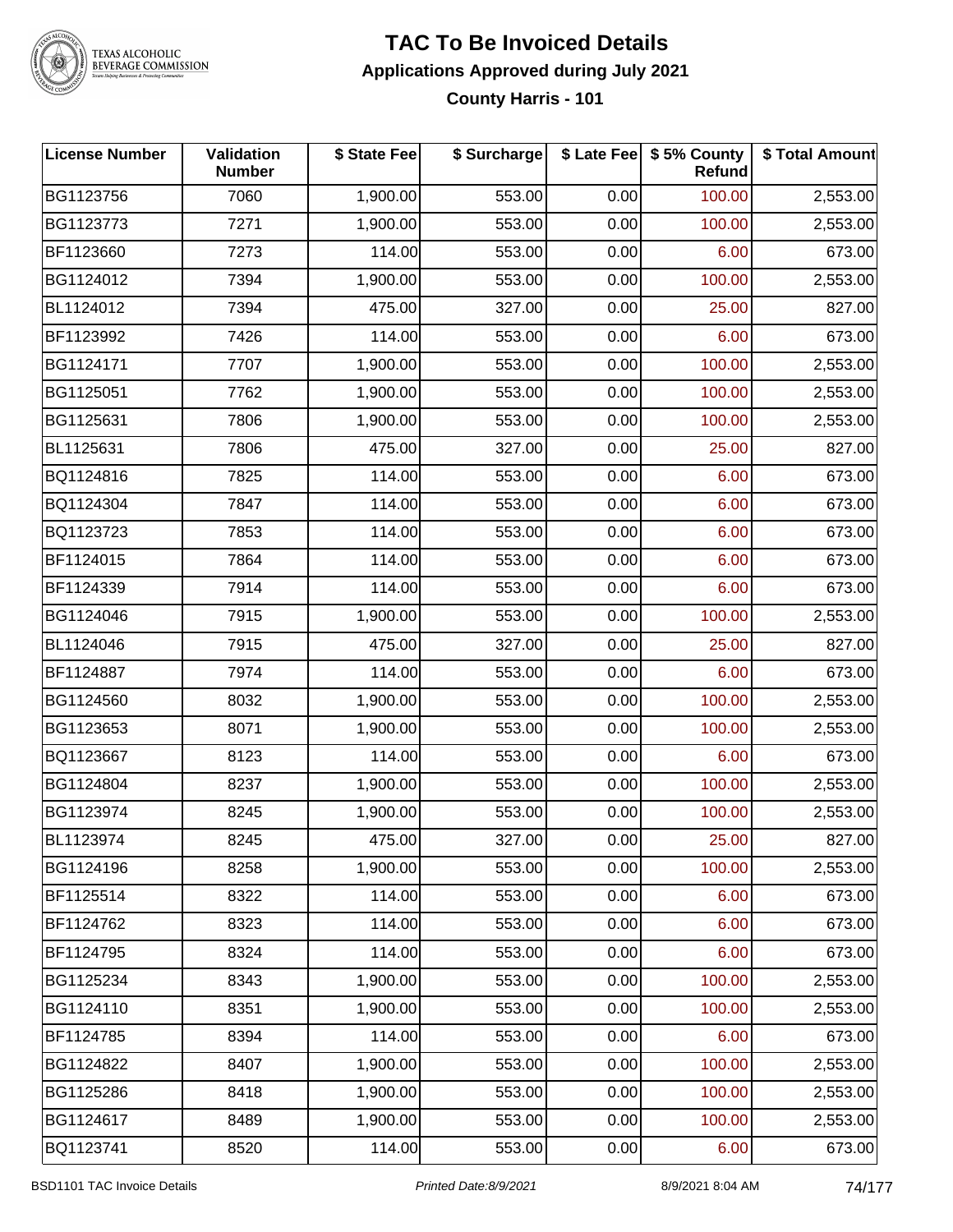| <b>License Number</b> | Validation<br><b>Number</b> | \$ State Fee | \$ Surcharge |      | \$ Late Fee   \$5% County<br>Refund | \$ Total Amount |
|-----------------------|-----------------------------|--------------|--------------|------|-------------------------------------|-----------------|
| BG1124763             | 8531                        | 1,900.00     | 553.00       | 0.00 | 100.00                              | 2,553.00        |
| BQ1124962             | 8534                        | 114.00       | 553.00       | 0.00 | 6.00                                | 673.00          |
| BG1125202             | 8546                        | 1,900.00     | 553.00       | 0.00 | 100.00                              | 2,553.00        |
| BL1125202             | 8546                        | 475.00       | 327.00       | 0.00 | 25.00                               | 827.00          |
| BG1124191             | 8555                        | 1,900.00     | 553.00       | 0.00 | 100.00                              | 2,553.00        |
| BG1124723             | 8569                        | 1,900.00     | 553.00       | 0.00 | 100.00                              | 2,553.00        |
| BG1124827             | 8622                        | 1,900.00     | 553.00       | 0.00 | 100.00                              | 2,553.00        |
| BG1126215             | 8648                        | 1,900.00     | 553.00       | 0.00 | 100.00                              | 2,553.00        |
| BG1123970             | 8671                        | 1,900.00     | 553.00       | 0.00 | 100.00                              | 2,553.00        |
| BL1123970             | 8671                        | 475.00       | 327.00       | 0.00 | 25.00                               | 827.00          |
| BG1124792             | 8674                        | 1,900.00     | 553.00       | 0.00 | 100.00                              | 2,553.00        |
| BQ1124755             | 8774                        | 114.00       | 553.00       | 0.00 | 6.00                                | 673.00          |
| BQ1125016             | 8775                        | 114.00       | 553.00       | 0.00 | 6.00                                | 673.00          |
| BQ1125996             | 8776                        | 114.00       | 553.00       | 0.00 | 6.00                                | 673.00          |
| BQ1124789             | 8777                        | 114.00       | 553.00       | 0.00 | 6.00                                | 673.00          |
| BF1125121             | 8781                        | 114.00       | 553.00       | 0.00 | 6.00                                | 673.00          |
| BF1125355             | 8782                        | 114.00       | 553.00       | 0.00 | 6.00                                | 673.00          |
| BG1124768             | 8783                        | 1,900.00     | 553.00       | 0.00 | 100.00                              | 2,553.00        |
| BG1125602             | 8784                        | 1,900.00     | 553.00       | 0.00 | 100.00                              | 2,553.00        |
| BL1125602             | 8784                        | 475.00       | 327.00       | 0.00 | 25.00                               | 827.00          |
| BQ1124018             | 8797                        | 114.00       | 553.00       | 0.00 | 6.00                                | 673.00          |
| BG1123849             | 8823                        | 1,900.00     | 553.00       | 0.00 | 100.00                              | 2,553.00        |
| BF1124806             | 8844                        | 114.00       | 553.00       | 0.00 | 6.00                                | 673.00          |
| BG1124638             | 8882                        | 1,900.00     | 553.00       | 0.00 | 100.00                              | 2,553.00        |
| BL1124638             | 8882                        | 475.00       | 327.00       | 0.00 | 25.00                               | 827.00          |
| BG1124733             | 8935                        | 1,900.00     | 553.00       | 0.00 | 100.00                              | 2,553.00        |
| BG1125281             | 8951                        | 1,900.00     | 553.00       | 0.00 | 100.00                              | 2,553.00        |
| BQ1125306             | 8961                        | 114.00       | 553.00       | 0.00 | 6.00                                | 673.00          |
| BG1125207             | 8965                        | 1,900.00     | 553.00       | 0.00 | 100.00                              | 2,553.00        |
| BQ1126418             | 9045                        | 114.00       | 553.00       | 0.00 | 6.00                                | 673.00          |
| BG1126509             | 9058                        | 1,900.00     | 553.00       | 0.00 | 100.00                              | 2,553.00        |
| BQ1125480             | 9073                        | 114.00       | 553.00       | 0.00 | 6.00                                | 673.00          |
| BG1123768             | 9076                        | 1,900.00     | 553.00       | 0.00 | 100.00                              | 2,553.00        |
| BG1123812             | 9077                        | 1,900.00     | 553.00       | 0.00 | 100.00                              | 2,553.00        |
| BQ1125645             | 9084                        | 114.00       | 553.00       | 0.00 | 6.00                                | 673.00          |
| BQ1124780             | 9098                        | 114.00       | 553.00       | 0.00 | 6.00                                | 673.00          |
| BF1126206             | 9161                        | 114.00       | 553.00       | 0.00 | 6.00                                | 673.00          |
| BF1125392             | 9176                        | 114.00       | 553.00       | 0.00 | 6.00                                | 673.00          |
| BQ1126679             | 9181                        | 114.00       | 553.00       | 0.00 | 6.00                                | 673.00          |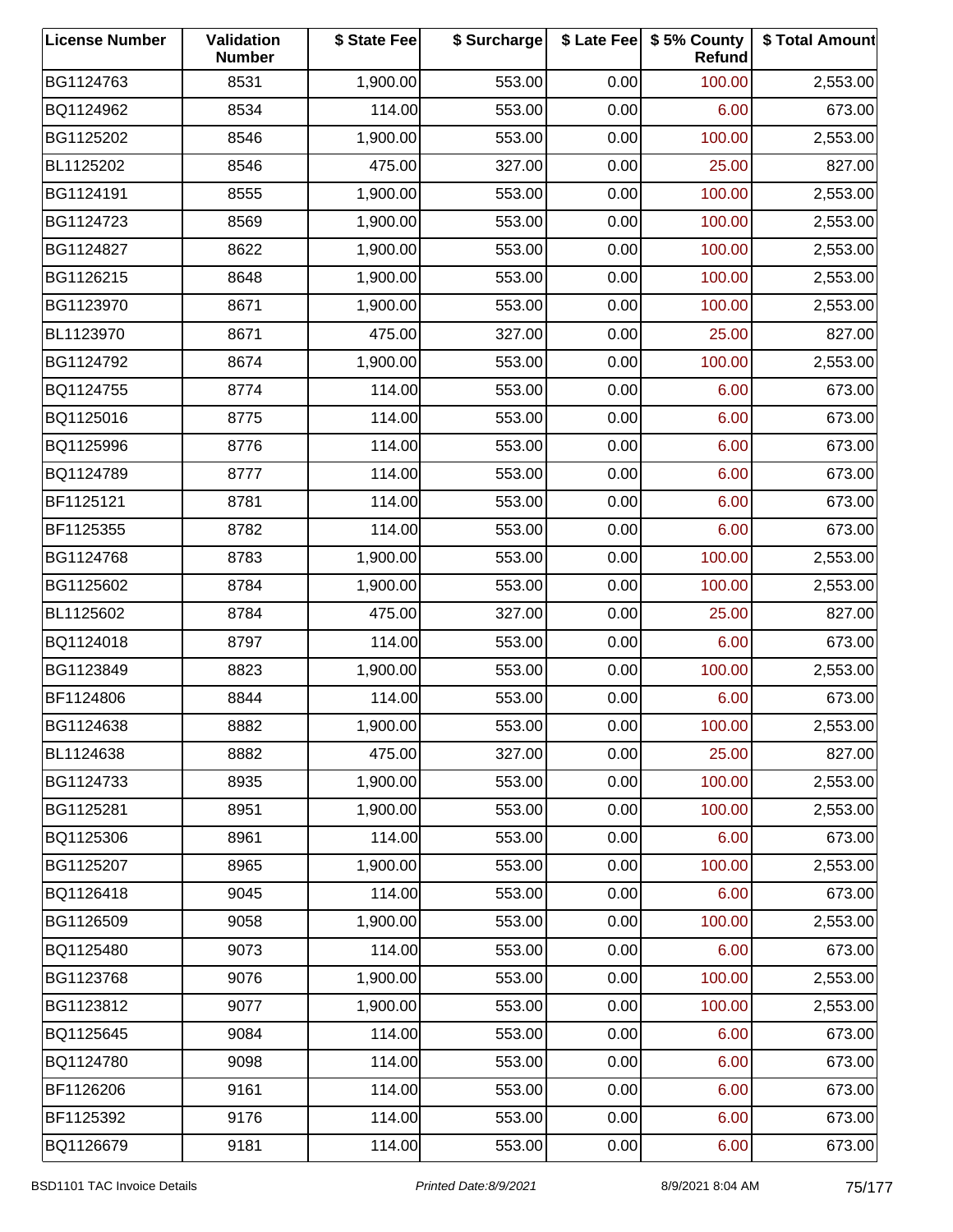| <b>License Number</b> | Validation<br><b>Number</b> | \$ State Fee | \$ Surcharge |        | \$ Late Fee   \$5% County<br>Refund | \$ Total Amount |
|-----------------------|-----------------------------|--------------|--------------|--------|-------------------------------------|-----------------|
| BQ1124581             | 9201                        | 114.00       | 553.00       | 0.00   | 6.00                                | 673.00          |
| BF1124417             | 9202                        | 114.00       | 553.00       | 0.00   | 6.00                                | 673.00          |
| BF1124433             | 9223                        | 114.00       | 553.00       | 0.00   | 6.00                                | 673.00          |
| BF1126211             | 9233                        | 114.00       | 553.00       | 0.00   | 6.00                                | 673.00          |
| BQ1125377             | 9234                        | 114.00       | 553.00       | 0.00   | 6.00                                | 673.00          |
| BG1126181             | 9245                        | 1,900.00     | 553.00       | 0.00   | 100.00                              | 2,553.00        |
| BG1125452             | 9286                        | 1,900.00     | 553.00       | 0.00   | 100.00                              | 2,553.00        |
| BQ1126187             | 9331                        | 114.00       | 553.00       | 0.00   | 6.00                                | 673.00          |
| BQ1125317             | 9341                        | 114.00       | 553.00       | 0.00   | 6.00                                | 673.00          |
| BG1126657             | 9351                        | 1,900.00     | 553.00       | 0.00   | 100.00                              | 2,553.00        |
| BG1125129             | 9359                        | 1,900.00     | 553.00       | 0.00   | 100.00                              | 2,553.00        |
| BG1125094             | 9365                        | 1,900.00     | 553.00       | 0.00   | 100.00                              | 2,553.00        |
| BG1125013             | 9392                        | 1,900.00     | 553.00       | 0.00   | 100.00                              | 2,553.00        |
| BF1126129             | 9425                        | 114.00       | 553.00       | 0.00   | 6.00                                | 673.00          |
| BQ1125544             | 9433                        | 114.00       | 553.00       | 0.00   | 6.00                                | 673.00          |
| BG1125370             | 9471                        | 1,900.00     | 553.00       | 0.00   | 100.00                              | 2,553.00        |
| BQ1126654             | 9494                        | 114.00       | 553.00       | 0.00   | 6.00                                | 673.00          |
| BF1126143             | 9504                        | 114.00       | 553.00       | 0.00   | 6.00                                | 673.00          |
| BF1126196             | 9505                        | 114.00       | 553.00       | 0.00   | 6.00                                | 673.00          |
| BQ1126141             | 9508                        | 114.00       | 553.00       | 0.00   | 6.00                                | 673.00          |
| BQ1126086             | 9509                        | 114.00       | 553.00       | 0.00   | 6.00                                | 673.00          |
| BQ1126049             | 9510                        | 114.00       | 553.00       | 0.00   | 6.00                                | 673.00          |
| BQ1125390             | 9511                        | 114.00       | 553.00       | 0.00   | 6.00                                | 673.00          |
| BF1126553             | 9516                        | 114.00       | 553.00       | 0.00   | 6.00                                | 673.00          |
| BF1126538             | 9517                        | 114.00       | 553.00       | 0.00   | 6.00                                | 673.00          |
| BQ1126564             | 9518                        | 114.00       | 553.00       | 0.00   | 6.00                                | 673.00          |
| BG1125590             | 9547                        | 1,900.00     | 553.00       | 0.00   | 100.00                              | 2,553.00        |
| BG1125348             | 9574                        | 1,900.00     | 553.00       | 0.00   | 100.00                              | 2,553.00        |
| BF1126496             | 9643                        | 114.00       | 553.00       | 0.00   | 6.00                                | 673.00          |
| BG1125696             | 9687                        | 1,900.00     | 553.00       | 0.00   | 100.00                              | 2,553.00        |
| BF1126598             | 9827                        | 114.00       | 553.00       | 0.00   | 6.00                                | 673.00          |
| BG1035318             | 103546                      | 1,425.00     | 553.00       | 100.00 | 75.00                               | 2,153.00        |
| BG1045503             | 111958                      | 1,425.00     | 553.00       | 100.00 | 75.00                               | 2,153.00        |
| BQ1057435             | 118380                      | 114.00       | 553.00       | 0.00   | 6.00                                | 673.00          |
| BF988875              | 122244                      | 114.00       | 553.00       | 0.00   | 6.00                                | 673.00          |
| BG1058383             | 122551                      | 1,425.00     | 553.00       | 0.00   | 75.00                               | 2,053.00        |
| BL1058383             | 122551                      | 475.00       | 327.00       | 0.00   | 25.00                               | 827.00          |
| BQ987821              | 122573                      | 114.00       | 553.00       | 0.00   | 6.00                                | 673.00          |
| BF1062372             | 122832                      | 114.00       | 553.00       | 0.00   | 6.00                                | 673.00          |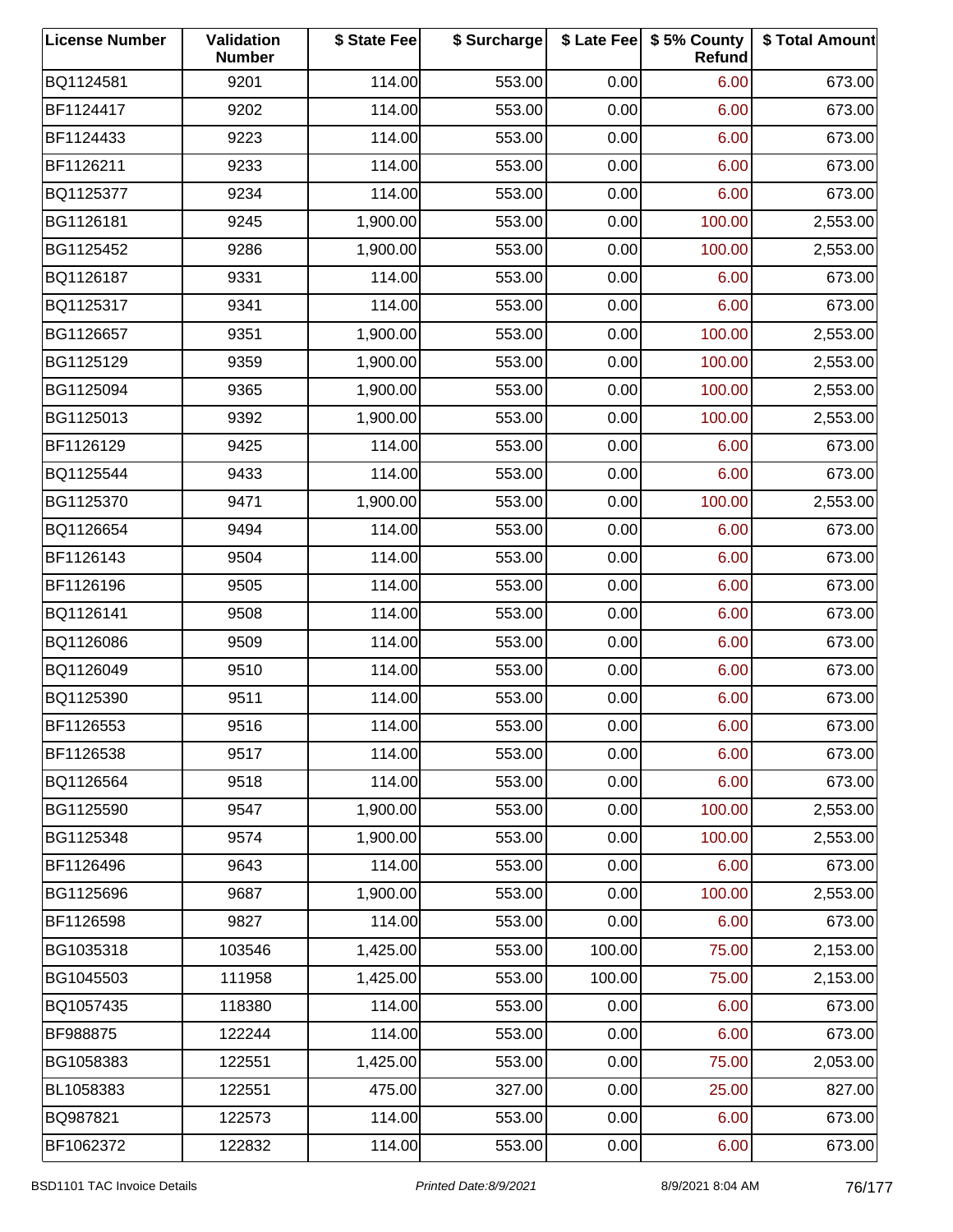| <b>License Number</b> | Validation<br><b>Number</b> | \$ State Fee | \$ Surcharge |        | \$ Late Fee   \$5% County<br>Refund | \$ Total Amount |
|-----------------------|-----------------------------|--------------|--------------|--------|-------------------------------------|-----------------|
| BG844925              | 122840                      | 1,425.00     | 553.00       | 0.00   | 75.00                               | 2,053.00        |
| BG986686              | 122989                      | 1,425.00     | 553.00       | 0.00   | 75.00                               | 2,053.00        |
| BG1062676             | 123026                      | 1,425.00     | 553.00       | 0.00   | 75.00                               | 2,053.00        |
| BQ779588              | 123047                      | 114.00       | 553.00       | 0.00   | 6.00                                | 673.00          |
| BQ1062687             | 123051                      | 114.00       | 553.00       | 0.00   | 6.00                                | 673.00          |
| BF1062511             | 123070                      | 114.00       | 553.00       | 0.00   | 6.00                                | 673.00          |
| BF915311              | 123132                      | 114.00       | 553.00       | 0.00   | 6.00                                | 673.00          |
| BQ1061034             | 123138                      | 114.00       | 553.00       | 0.00   | 6.00                                | 673.00          |
| BQ988660              | 123139                      | 114.00       | 553.00       | 0.00   | 6.00                                | 673.00          |
| BQ780268              | 123140                      | 114.00       | 553.00       | 0.00   | 6.00                                | 673.00          |
| BQ989103              | 123142                      | 114.00       | 553.00       | 0.00   | 6.00                                | 673.00          |
| BQ915181              | 123143                      | 114.00       | 553.00       | 0.00   | 6.00                                | 673.00          |
| BQ780777              | 123146                      | 114.00       | 553.00       | 0.00   | 6.00                                | 673.00          |
| BF915254              | 123148                      | 114.00       | 553.00       | 0.00   | 6.00                                | 673.00          |
| BQ915261              | 123150                      | 114.00       | 553.00       | 0.00   | 6.00                                | 673.00          |
| BQ915904              | 123152                      | 114.00       | 553.00       | 0.00   | 6.00                                | 673.00          |
| BF1061147             | 123153                      | 114.00       | 553.00       | 0.00   | 6.00                                | 673.00          |
| BF1062091             | 123181                      | 114.00       | 553.00       | 0.00   | 6.00                                | 673.00          |
| BQ1060791             | 123187                      | 114.00       | 553.00       | 0.00   | 6.00                                | 673.00          |
| BF914632              | 123189                      | 114.00       | 553.00       | 0.00   | 6.00                                | 673.00          |
| BF1061074             | 123195                      | 114.00       | 553.00       | 0.00   | 6.00                                | 673.00          |
| BQ989904              | 123202                      | 114.00       | 553.00       | 0.00   | 6.00                                | 673.00          |
| BQ988715              | 123230                      | 114.00       | 553.00       | 0.00   | 6.00                                | 673.00          |
| BF914709              | 123250                      | 114.00       | 553.00       | 0.00   | 6.00                                | 673.00          |
| BQ989267              | 123257                      | 114.00       | 553.00       | 0.00   | 6.00                                | 673.00          |
| BQ989386              | 123258                      | 114.00       | 553.00       | 0.00   | 6.00                                | 673.00          |
| BF915427              | 123266                      | 114.00       | 553.00       | 0.00   | 6.00                                | 673.00          |
| BQ1061884             | 123270                      | 114.00       | 553.00       | 0.00   | 6.00                                | 673.00          |
| BF989781              | 123317                      | 114.00       | 553.00       | 0.00   | 6.00                                | 673.00          |
| BQ845317              | 123318                      | 114.00       | 553.00       | 0.00   | 6.00                                | 673.00          |
| BQ1060011             | 123332                      | 114.00       | 553.00       | 0.00   | 6.00                                | 673.00          |
| BG915148              | 123430                      | 1,425.00     | 553.00       | 0.00   | 75.00                               | 2,053.00        |
| BG987532              | 123451                      | 1,425.00     | 553.00       | 0.00   | 75.00                               | 2,053.00        |
| BL987532              | 123451                      | 475.00       | 327.00       | 0.00   | 25.00                               | 827.00          |
| BF779271              | 123584                      | 114.00       | 553.00       | 0.00   | 6.00                                | 673.00          |
| BF912352              | 123590                      | 114.00       | 553.00       | 100.00 | 6.00                                | 773.00          |
| BF916388              | 123655                      | 114.00       | 553.00       | 0.00   | 6.00                                | 673.00          |
| BG989719              | 123669                      | 1,425.00     | 553.00       | 0.00   | 75.00                               | 2,053.00        |
| BQ781638              | 123724                      | 114.00       | 553.00       | 0.00   | 6.00                                | 673.00          |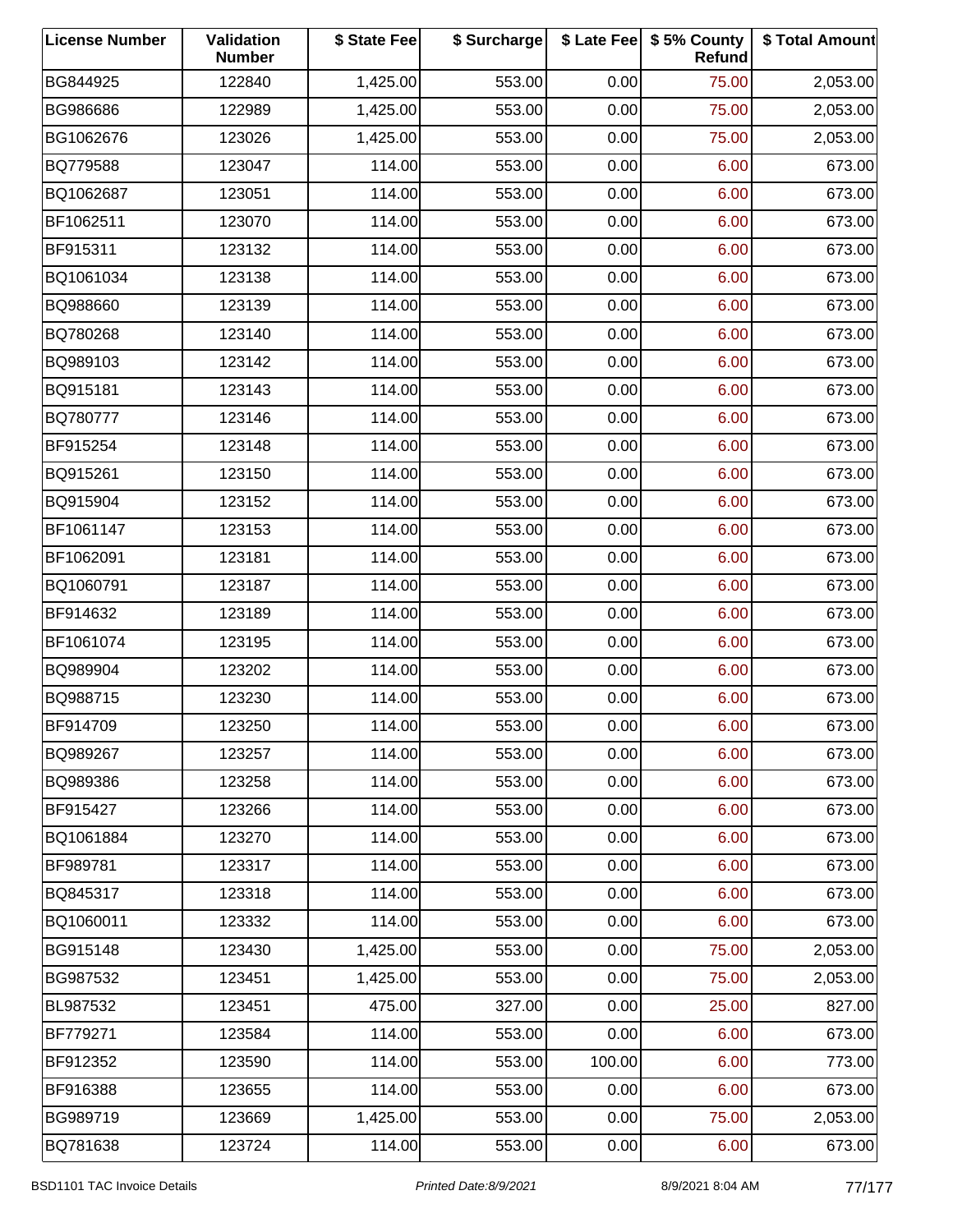| <b>License Number</b> | Validation<br><b>Number</b> | \$ State Fee | \$ Surcharge |        | \$ Late Fee   \$5% County<br>Refund | \$ Total Amount |
|-----------------------|-----------------------------|--------------|--------------|--------|-------------------------------------|-----------------|
| BF847844              | 123792                      | 114.00       | 553.00       | 0.00   | 6.00                                | 673.00          |
| BF781676              | 123828                      | 114.00       | 553.00       | 0.00   | 6.00                                | 673.00          |
| BQ781690              | 123836                      | 114.00       | 553.00       | 0.00   | 6.00                                | 673.00          |
| BQ916241              | 123842                      | 114.00       | 553.00       | 0.00   | 6.00                                | 673.00          |
| BQ916617              | 123844                      | 114.00       | 553.00       | 0.00   | 6.00                                | 673.00          |
| BQ916596              | 123849                      | 114.00       | 553.00       | 0.00   | 6.00                                | 673.00          |
| BQ1063420             | 123851                      | 114.00       | 553.00       | 0.00   | 6.00                                | 673.00          |
| BQ1063463             | 123863                      | 114.00       | 553.00       | 0.00   | 6.00                                | 673.00          |
| BQ990116              | 123899                      | 114.00       | 553.00       | 0.00   | 6.00                                | 673.00          |
| BG1062901             | 123900                      | 1,425.00     | 553.00       | 0.00   | 75.00                               | 2,053.00        |
| BG781555              | 123957                      | 1,425.00     | 553.00       | 0.00   | 75.00                               | 2,053.00        |
| BG1060768             | 123966                      | 1,425.00     | 553.00       | 0.00   | 75.00                               | 2,053.00        |
| BG1059804             | 124025                      | 1,425.00     | 553.00       | 100.00 | 75.00                               | 2,153.00        |
| BQ1062082             | 124089                      | 114.00       | 553.00       | 0.00   | 6.00                                | 673.00          |
| BQ989391              | 124090                      | 114.00       | 553.00       | 0.00   | 6.00                                | 673.00          |
| BG781154              | 124092                      | 1,425.00     | 553.00       | 0.00   | 75.00                               | 2,053.00        |
| BF1062698             | 124097                      | 114.00       | 553.00       | 0.00   | 6.00                                | 673.00          |
| BQ989985              | 124130                      | 114.00       | 553.00       | 0.00   | 6.00                                | 673.00          |
| BQ1062932             | 124133                      | 114.00       | 553.00       | 0.00   | 6.00                                | 673.00          |
| BQ916067              | 124135                      | 114.00       | 553.00       | 0.00   | 6.00                                | 673.00          |
| BQ990435              | 124136                      | 114.00       | 553.00       | 0.00   | 6.00                                | 673.00          |
| BF916390              | 124146                      | 114.00       | 553.00       | 0.00   | 6.00                                | 673.00          |
| BQ781633              | 124159                      | 114.00       | 553.00       | 0.00   | 6.00                                | 673.00          |
| BQ916619              | 124206                      | 114.00       | 553.00       | 0.00   | 6.00                                | 673.00          |
| BF990523              | 124208                      | 114.00       | 553.00       | 0.00   | 6.00                                | 673.00          |
| BF990893              | 124214                      | 114.00       | 553.00       | 0.00   | 6.00                                | 673.00          |
| BQ917226              | 124215                      | 114.00       | 553.00       | 0.00   | 6.00                                | 673.00          |
| BF991202              | 124220                      | 114.00       | 553.00       | 0.00   | 6.00                                | 673.00          |
| BQ846931              | 512384                      | 114.00       | 553.00       | 0.00   | 6.00                                | 673.00          |
| BQ989750              | 512385                      | 114.00       | 553.00       | 0.00   | 6.00                                | 673.00          |
| BQ1065435             | 512495                      | 114.00       | 553.00       | 0.00   | 6.00                                | 673.00          |
| BB783083              | 512848                      | 570.00       | 701.00       | 0.00   | 30.00                               | 1,301.00        |
| BG1059592             | 512850                      | 1,425.00     | 553.00       | 0.00   | 75.00                               | 2,053.00        |
| BG910599              | 513480                      | 1,425.00     | 553.00       | 0.00   | 75.00                               | 2,053.00        |
| BG1057708             | 513644                      | 1,425.00     | 553.00       | 0.00   | 75.00                               | 2,053.00        |
| BF775482              | 513824                      | 114.00       | 553.00       | 0.00   | 6.00                                | 673.00          |
| BF985681              | 513915                      | 114.00       | 553.00       | 0.00   | 6.00                                | 673.00          |
| BF911685              | 513916                      | 114.00       | 553.00       | 0.00   | 6.00                                | 673.00          |
| BF843954              | 513917                      | 114.00       | 553.00       | 0.00   | 6.00                                | 673.00          |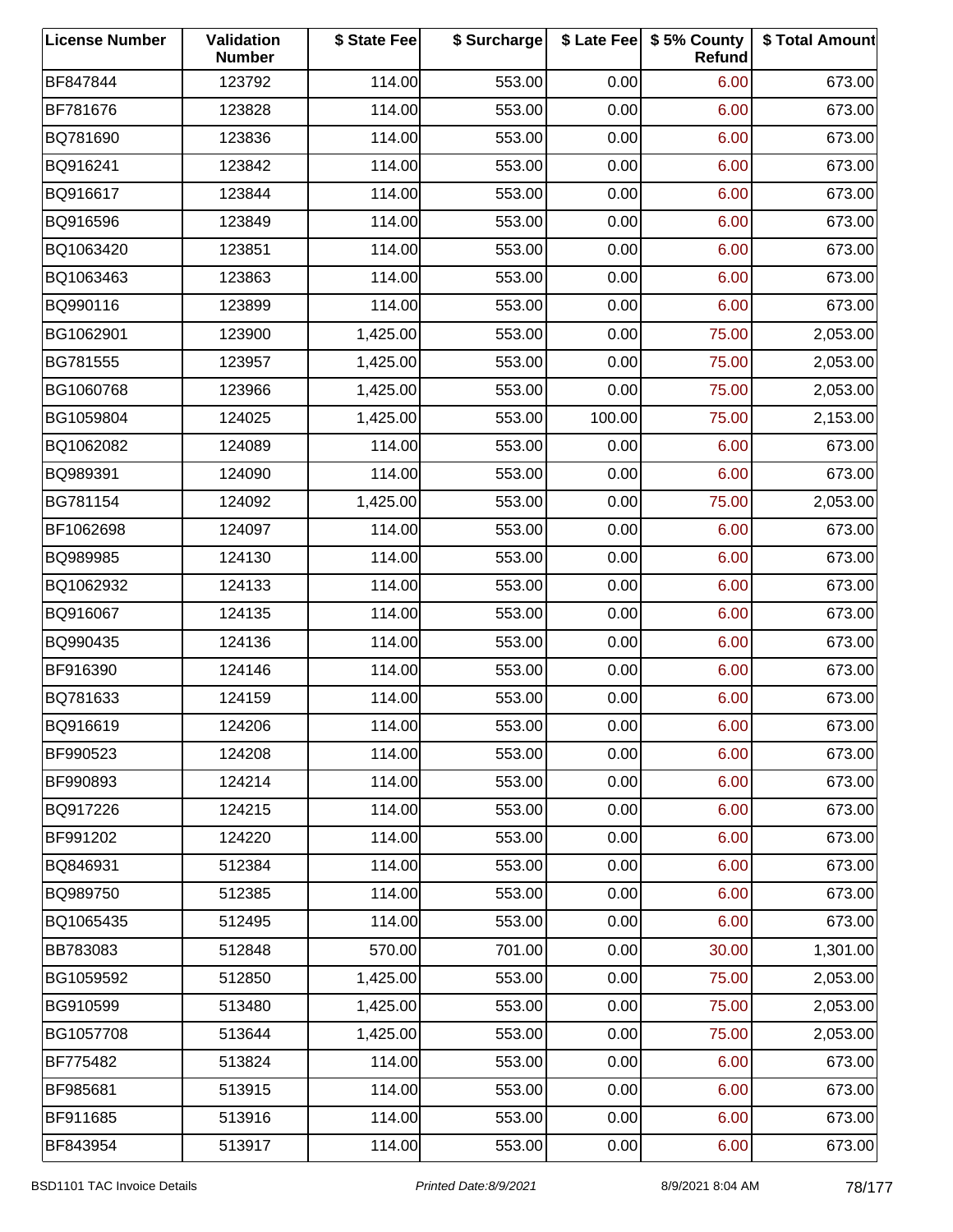| <b>License Number</b> | <b>Validation</b><br><b>Number</b> | \$ State Fee | \$ Surcharge |        | \$ Late Fee   \$5% County<br>Refund | \$ Total Amount |
|-----------------------|------------------------------------|--------------|--------------|--------|-------------------------------------|-----------------|
| BF985915              | 513919                             | 114.00       | 553.00       | 0.00   | 6.00                                | 673.00          |
| BF1058472             | 514051                             | 114.00       | 553.00       | 0.00   | 6.00                                | 673.00          |
| BG847184              | 514112                             | 1,425.00     | 553.00       | 0.00   | 75.00                               | 2,053.00        |
| BG1124087             | 514141                             | 1,900.00     | 553.00       | 0.00   | 100.00                              | 2,553.00        |
| BF847338              | 514150                             | 114.00       | 553.00       | 0.00   | 6.00                                | 673.00          |
| BQ1060600             | 514223                             | 114.00       | 553.00       | 0.00   | 6.00                                | 673.00          |
| BQ1062775             | 514286                             | 114.00       | 553.00       | 0.00   | 6.00                                | 673.00          |
| BQ782060              | 514338                             | 114.00       | 553.00       | 0.00   | 6.00                                | 673.00          |
| BQ917486              | 514338                             | 114.00       | 553.00       | 0.00   | 6.00                                | 673.00          |
| BG1047349             | 514342                             | 1,425.00     | 553.00       | 0.00   | 75.00                               | 2,053.00        |
| BF1062788             | 514473                             | 114.00       | 553.00       | 0.00   | 6.00                                | 673.00          |
| BG1061024             | 514474                             | 1,425.00     | 553.00       | 0.00   | 75.00                               | 2,053.00        |
| BQ1059996             | 514488                             | 114.00       | 553.00       | 0.00   | 6.00                                | 673.00          |
| BG914954              | 514520                             | 1,425.00     | 553.00       | 0.00   | 75.00                               | 2,053.00        |
| BG914955              | 514522                             | 1,425.00     | 553.00       | 0.00   | 75.00                               | 2,053.00        |
| BG1063254             | 514523                             | 1,425.00     | 553.00       | 0.00   | 75.00                               | 2,053.00        |
| BL1063254             | 514523                             | 475.00       | 327.00       | 0.00   | 25.00                               | 827.00          |
| BQ1063554             | 514620                             | 114.00       | 553.00       | 0.00   | 6.00                                | 673.00          |
| BQ916682              | 514621                             | 114.00       | 553.00       | 0.00   | 6.00                                | 673.00          |
| BQ1057436             | 514630                             | 114.00       | 553.00       | 0.00   | 6.00                                | 673.00          |
| BG778764              | 514632                             | 1,425.00     | 553.00       | 0.00   | 75.00                               | 2,053.00        |
| BL778764              | 514632                             | 475.00       | 327.00       | 0.00   | 25.00                               | 827.00          |
| BQ914370              | 514635                             | 114.00       | 553.00       | 0.00   | 6.00                                | 673.00          |
| BQ1061350             | 514637                             | 114.00       | 553.00       | 0.00   | 6.00                                | 673.00          |
| BQ1059923             | 514638                             | 114.00       | 553.00       | 0.00   | 6.00                                | 673.00          |
| BQ1064959             | 514742                             | 114.00       | 553.00       | 0.00   | 6.00                                | 673.00          |
| BF782947              | 514972                             | 114.00       | 553.00       | 0.00   | 6.00                                | 673.00          |
| BF846815              | 515071                             | 114.00       | 553.00       | 0.00   | 6.00                                | 673.00          |
| BG1126586             | 516031                             | 1,900.00     | 553.00       | 0.00   | 100.00                              | 2,553.00        |
|                       | Total                              | 145,274.00   | 119,096.00   | 400.00 | 7,646.00                            | 272,416.00      |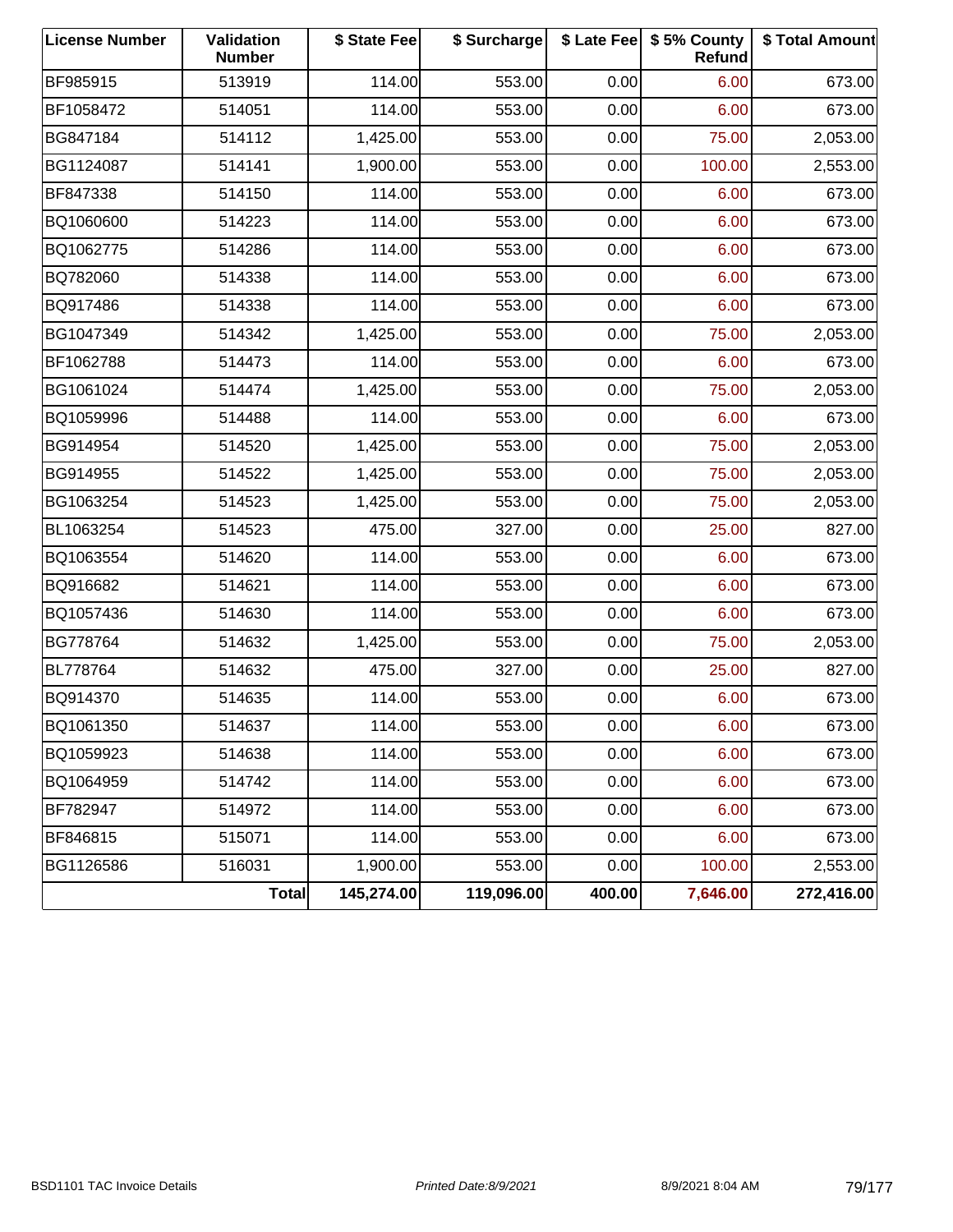

### **TAC To Be Invoiced Details Applications Approved during July 2021 County Harrison - 102**

| License Number | <b>Validation</b><br><b>Number</b> | \$ State Fee | \$ Surcharge | \$ Late Fee | \$5% County<br>Refund | \$ Total Amount |
|----------------|------------------------------------|--------------|--------------|-------------|-----------------------|-----------------|
| BF1123566      | 8612                               | 114.00       | 553.00       | 0.00        | 6.00                  | 673.00          |
| BQ1123700      | 8666                               | 114.00L      | 553.00       | 0.00        | 6.00                  | 673.00          |
| BF780640       | 122955                             | 114.00       | 553.00       | 0.00        | 6.00                  | 673.00          |
| BQ916958       | 512477                             | 114.00       | 553.00       | 0.00        | 6.00                  | 673.00          |
|                | Total                              | 456.00       | 2,212.00     | 0.00        | 24.00                 | 2,692.00        |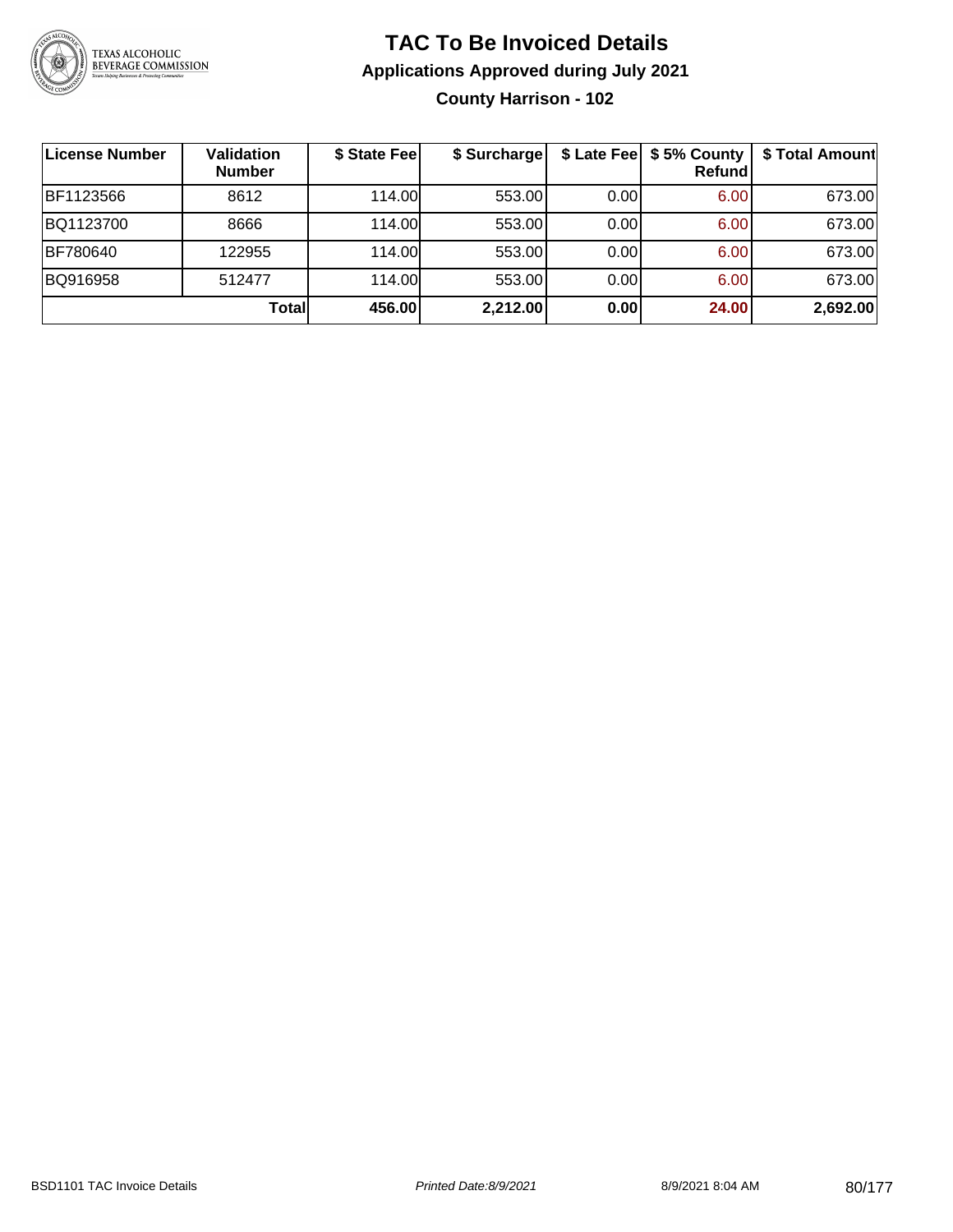

### **TAC To Be Invoiced Details Applications Approved during July 2021 County Hartley - 103**

| License Number | Validation<br><b>Number</b> | \$ State Fee  | \$ Surcharge |      | Refundl | \$ Late Fee   \$5% County   \$ Total Amount |
|----------------|-----------------------------|---------------|--------------|------|---------|---------------------------------------------|
| BQ987700       | 123888                      | 114.00        | 553.00       | 0.00 | 6.00    | 673.00                                      |
|                | Totall                      | <b>114.00</b> | 553.00       | 0.00 | 6.00    | 673.00                                      |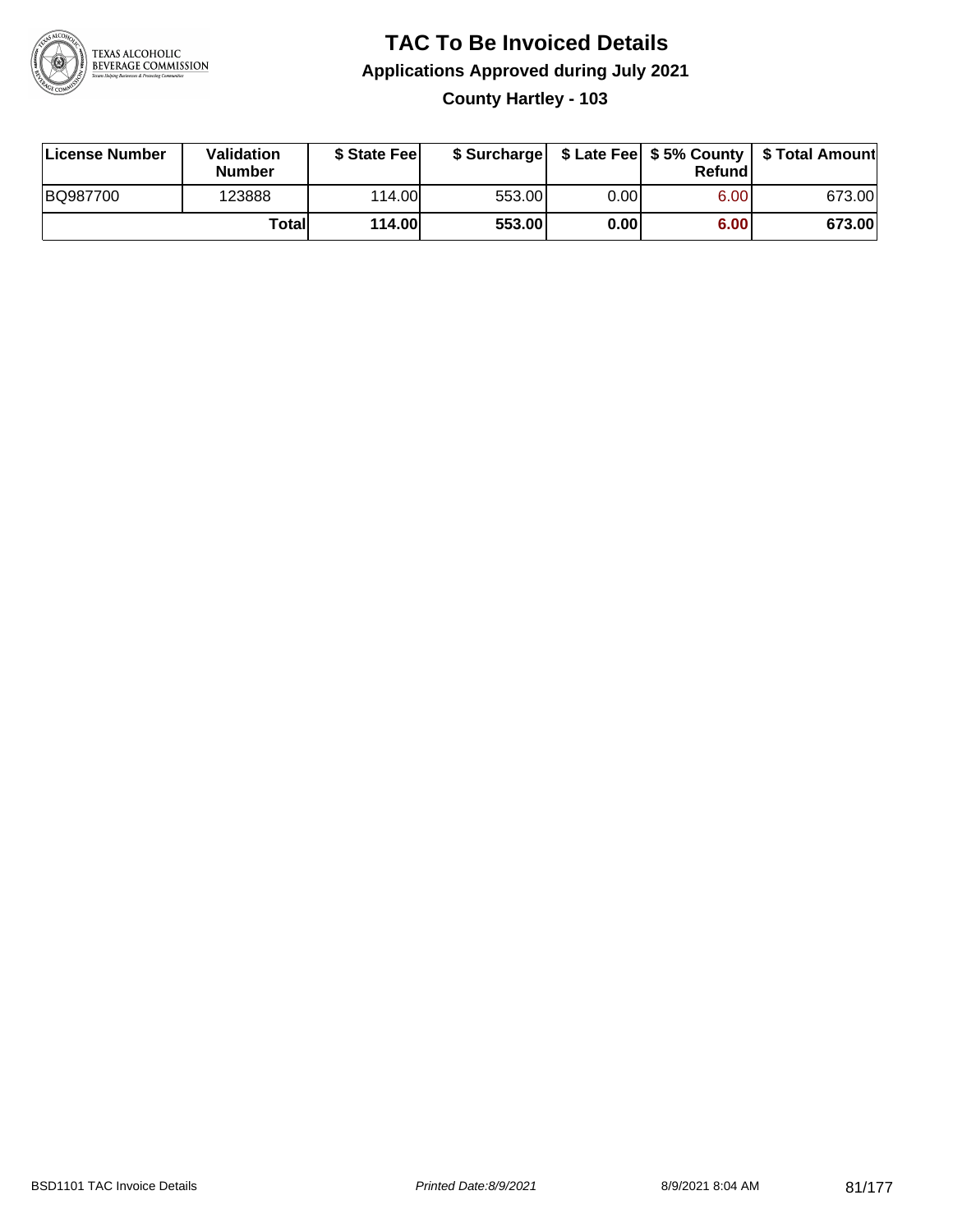

### **TAC To Be Invoiced Details Applications Approved during July 2021 County Hays - 105**

| License Number | <b>Validation</b><br><b>Number</b> | \$ State Fee | \$ Surcharge | \$ Late Fee | \$5% County<br><b>Refund</b> | \$ Total Amount |
|----------------|------------------------------------|--------------|--------------|-------------|------------------------------|-----------------|
| BG1123718      | 7799                               | 332.50       | 553.00       | 0.00        | 17.50                        | 903.00          |
| BF1124737      | 8444                               | 114.00       | 553.00       | 0.00        | 6.00                         | 673.00          |
| BG1126124      | 8505                               | 332.50       | 553.00       | 0.00        | 17.50                        | 903.00          |
| BF987265       | 122402                             | 114.00       | 553.00       | 0.00        | 6.00                         | 673.00          |
| BQ914711       | 122733                             | 114.00       | 553.00       | 0.00        | 6.00                         | 673.00          |
| BQ915070       | 124050                             | 114.00       | 553.00       | 0.00        | 6.00                         | 673.00          |
| BE915982       | 124323                             | 285.00       | 553.00       | 0.00        | 15.00                        | 853.00          |
| BA986211       | 514509                             | 1,425.00     | 651.00       | 100.00      | 75.00                        | 2,251.00        |
|                | <b>Total</b>                       | 2,831.00     | 4,522.00     | 100.00      | 149.00                       | 7,602.00        |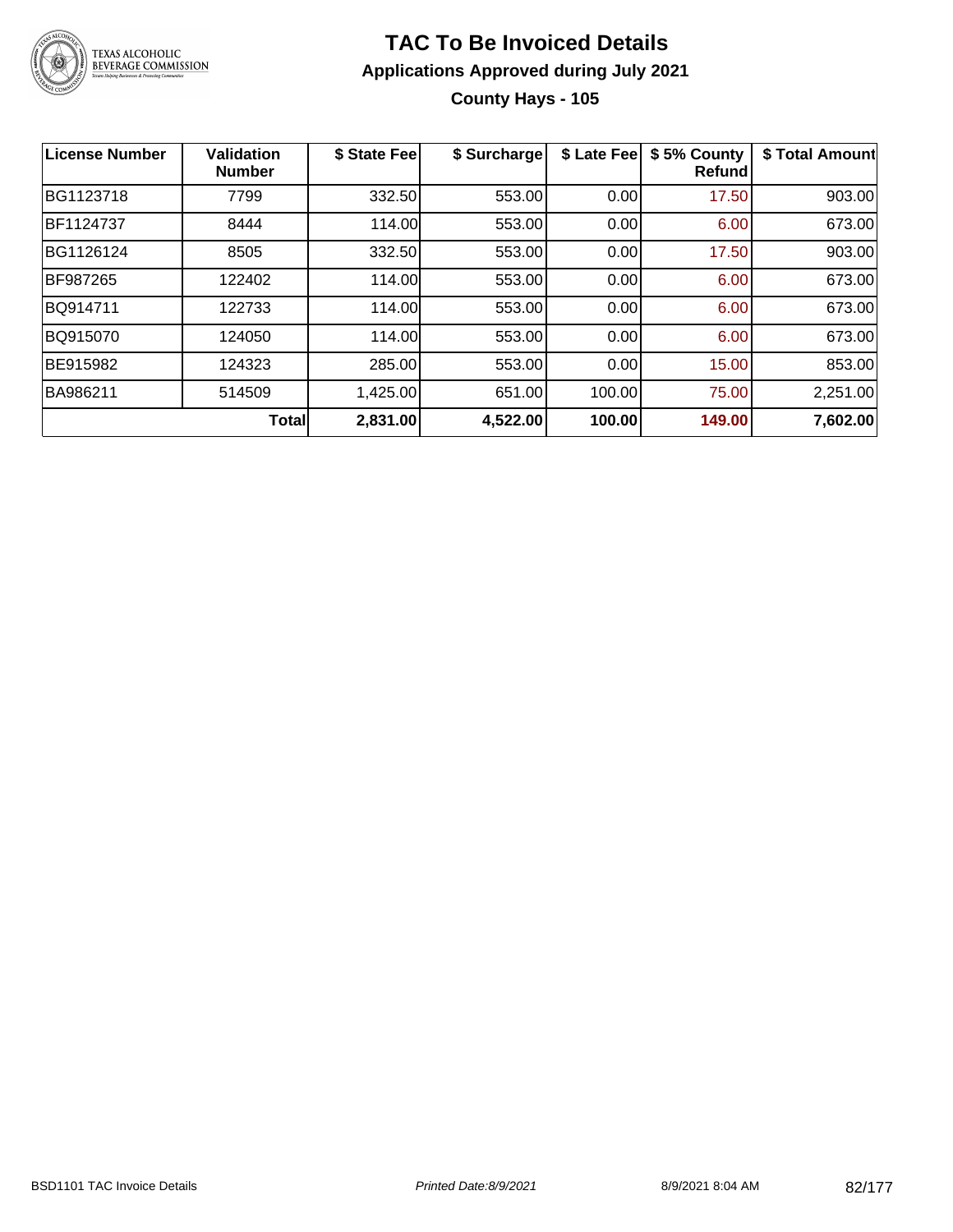

### **TAC To Be Invoiced Details Applications Approved during July 2021 County Henderson - 107**

| ∣License Number | Validation<br><b>Number</b> | \$ State Fee | \$ Surcharge |      | \$ Late Fee   \$5% County  <br><b>Refund</b> | \$ Total Amount |
|-----------------|-----------------------------|--------------|--------------|------|----------------------------------------------|-----------------|
| BQ1124138       | 8723                        | 114.00L      | 553.00       | 0.00 | 6.00                                         | 673.00          |
| BQ915440        | 123122                      | 114.00       | 553.00       | 0.00 | 6.00                                         | 673.00          |
| BQ779454        | 123930                      | 114.00       | 553.00       | 0.00 | 6.00                                         | 673.00          |
| BQ779452        | 123931                      | 114.00       | 553.00       | 0.00 | 6.00                                         | 673.00          |
|                 | Total                       | 456.00       | 2,212.00     | 0.00 | 24.00                                        | 2,692.00        |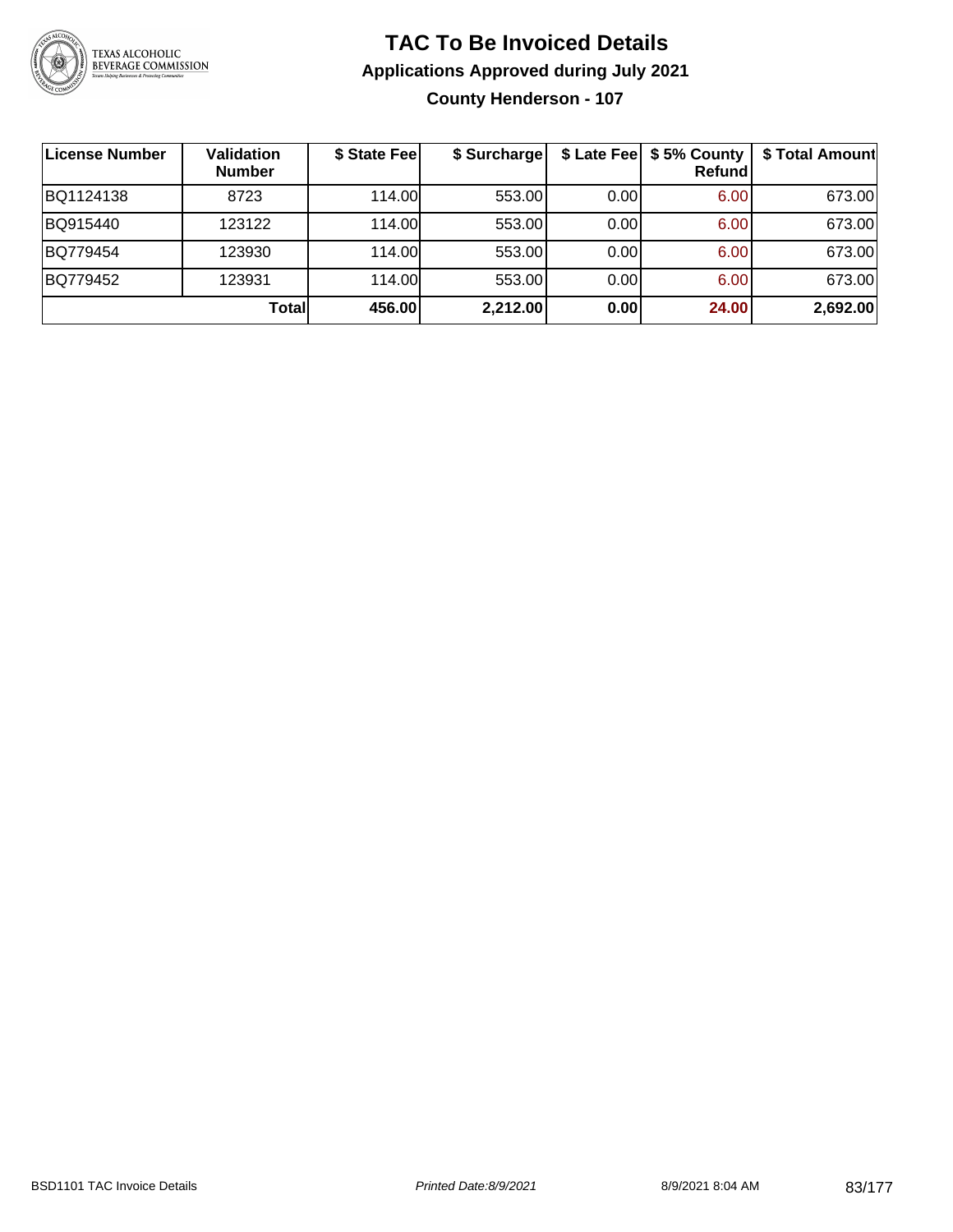

# TEXAS ALCOHOLIC<br>BEVERAGE COMMISSION

### **TAC To Be Invoiced Details Applications Approved during July 2021 County Hidalgo - 108**

| <b>License Number</b> | Validation<br><b>Number</b> | \$ State Fee | \$ Surcharge |      | \$ Late Fee   \$5% County<br>Refund | \$ Total Amount |
|-----------------------|-----------------------------|--------------|--------------|------|-------------------------------------|-----------------|
| BG1123907             | 7598                        | 332.50       | 553.00       | 0.00 | 17.50                               | 903.00          |
| BQ1124772             | 7769                        | 114.00       | 553.00       | 0.00 | 6.00                                | 673.00          |
| BG1124427             | 8409                        | 332.50       | 553.00       | 0.00 | 17.50                               | 903.00          |
| BQ1123972             | 8478                        | 114.00       | 553.00       | 0.00 | 6.00                                | 673.00          |
| BG1124047             | 8570                        | 332.50       | 553.00       | 0.00 | 17.50                               | 903.00          |
| BG1123681             | 8636                        | 332.50       | 553.00       | 0.00 | 17.50                               | 903.00          |
| BG1124554             | 8693                        | 332.50       | 553.00       | 0.00 | 17.50                               | 903.00          |
| BL1124554             | 8693                        | 475.00       | 327.00       | 0.00 | 25.00                               | 827.00          |
| BG1124551             | 8772                        | 332.50       | 553.00       | 0.00 | 17.50                               | 903.00          |
| BQ1124509             | 8813                        | 114.00       | 553.00       | 0.00 | 6.00                                | 673.00          |
| BG1126202             | 8934                        | 332.50       | 553.00       | 0.00 | 17.50                               | 903.00          |
| BG1124791             | 8941                        | 332.50       | 553.00       | 0.00 | 17.50                               | 903.00          |
| BQ1125497             | 8953                        | 114.00       | 553.00       | 0.00 | 6.00                                | 673.00          |
| BQ1124973             | 9042                        | 114.00       | 553.00       | 0.00 | 6.00                                | 673.00          |
| BG1125474             | 9106                        | 332.50       | 553.00       | 0.00 | 17.50                               | 903.00          |
| BQ1125363             | 9156                        | 114.00       | 553.00       | 0.00 | 6.00                                | 673.00          |
| BG1125178             | 9237                        | 332.50       | 553.00       | 0.00 | 17.50                               | 903.00          |
| BG1124732             | 9276                        | 332.50       | 553.00       | 0.00 | 17.50                               | 903.00          |
| BG1125536             | 9301                        | 332.50       | 553.00       | 0.00 | 17.50                               | 903.00          |
| BF1125727             | 9333                        | 114.00       | 553.00       | 0.00 | 6.00                                | 673.00          |
| BQ1126051             | 9367                        | 114.00       | 553.00       | 0.00 | 6.00                                | 673.00          |
| BG1125790             | 9375                        | 332.50       | 553.00       | 0.00 | 17.50                               | 903.00          |
| BF1126523             | 9411                        | 114.00       | 553.00       | 0.00 | 6.00                                | 673.00          |
| BG1125328             | 9520                        | 332.50       | 553.00       | 0.00 | 17.50                               | 903.00          |
| BG1126756             | 9575                        | 332.50       | 553.00       | 0.00 | 17.50                               | 903.00          |
| BG1126531             | 9893                        | 332.50       | 553.00       | 0.00 | 17.50                               | 903.00          |
| BG915389              | 123167                      | 332.50       | 553.00       | 0.00 | 17.50                               | 903.00          |
| BQ1062821             | 123179                      | 114.00       | 553.00       | 0.00 | 6.00                                | 673.00          |
| BG989577              | 123561                      | 332.50       | 553.00       | 0.00 | 17.50                               | 903.00          |
| BQ1062694             | 123714                      | 114.00       | 553.00       | 0.00 | 6.00                                | 673.00          |
| BQ991193              | 124072                      | 114.00       | 553.00       | 0.00 | 6.00                                | 673.00          |
| BQ916831              | 124263                      | 114.00       | 553.00       | 0.00 | 6.00                                | 673.00          |
| BQ916832              | 124263                      | 114.00       | 553.00       | 0.00 | 6.00                                | 673.00          |
| BQ916834              | 124263                      | 114.00       | 553.00       | 0.00 | 6.00                                | 673.00          |
| BQ916837              | 124263                      | 114.00       | 553.00       | 0.00 | 6.00                                | 673.00          |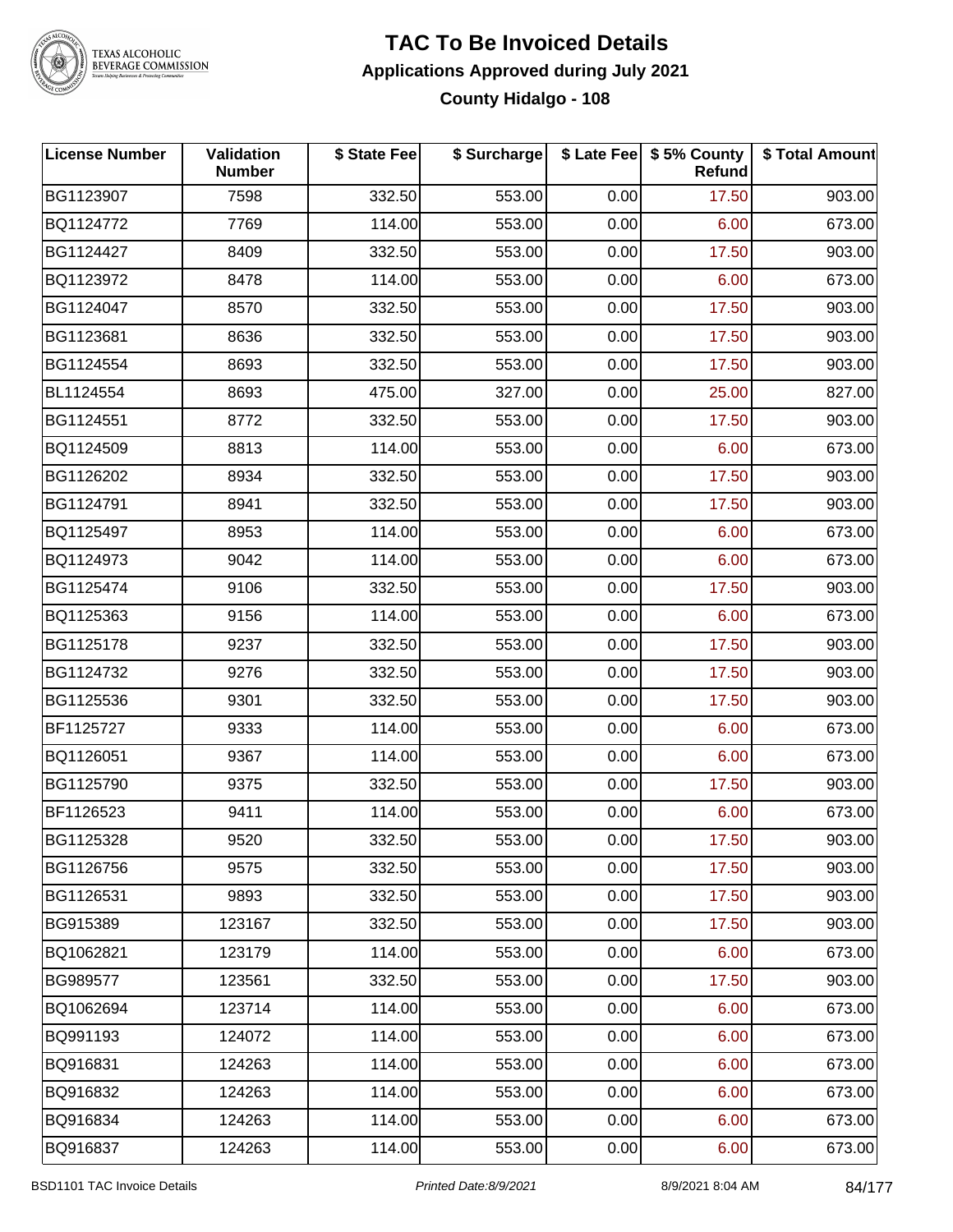| License Number | <b>Validation</b><br><b>Number</b> | \$ State Fee | \$ Surcharge |      | \$ Late Fee   \$5% County  <br><b>Refund</b> | \$ Total Amount |
|----------------|------------------------------------|--------------|--------------|------|----------------------------------------------|-----------------|
| BQ916841       | 124263                             | 114.00       | 553.00       | 0.00 | 6.00                                         | 673.00          |
| BQ783211       | 512479                             | 114.00L      | 553.00       | 0.00 | 6.00                                         | 673.00          |
| BG1125725      | 514469                             | 332.50       | 553.00       | 0.00 | 17.50                                        | 903.00          |
| BG1125358      | 514483                             | 332.50       | 553.00       | 0.00 | 17.50                                        | 903.00          |
|                | Totall                             | 9,177.00     | 21,341.00    | 0.00 | 483.00                                       | 31,001.00       |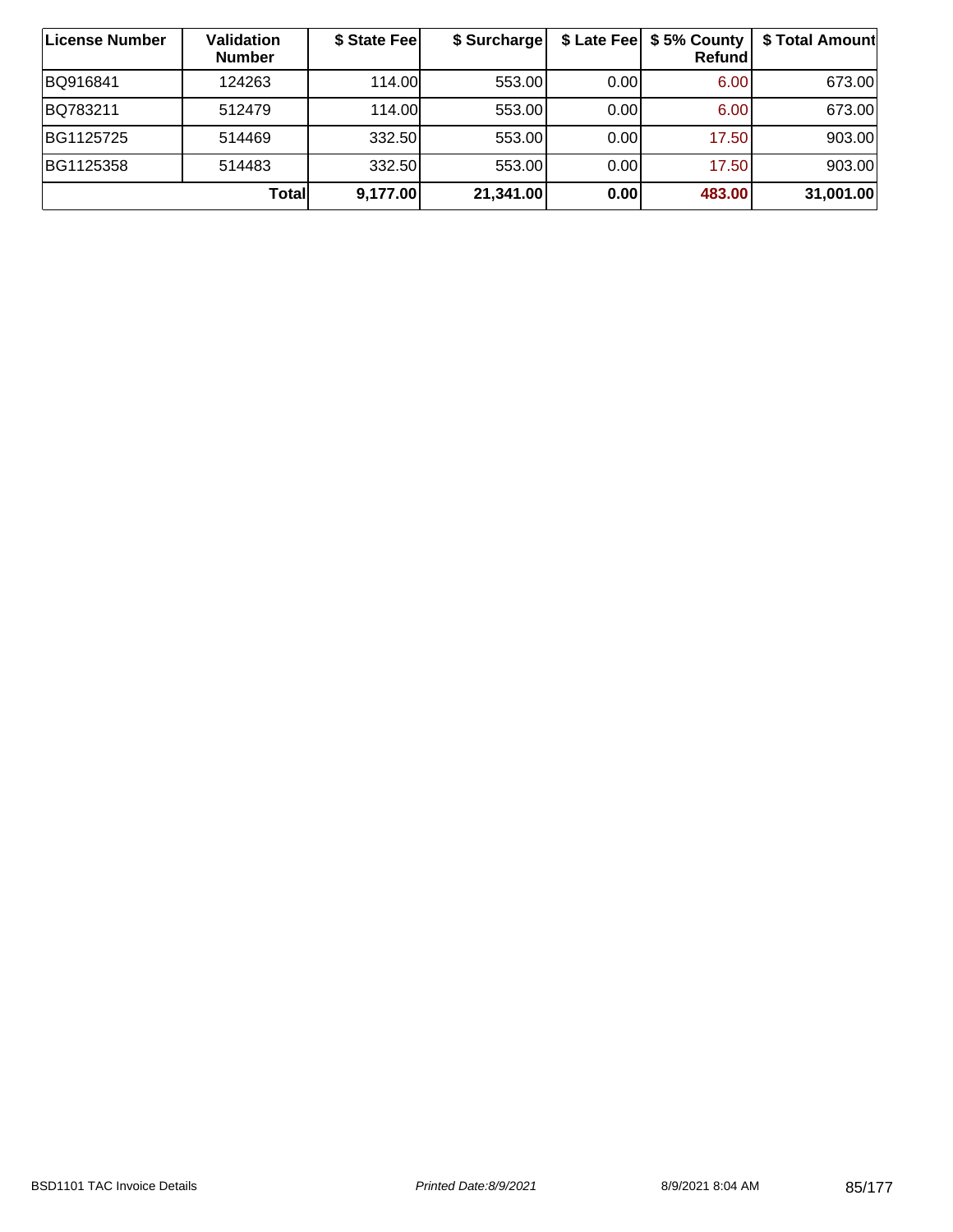

### **TAC To Be Invoiced Details Applications Approved during July 2021 County Hill - 109**

| License Number | Validation<br><b>Number</b> | \$ State Fee | \$ Surcharge |      | $$$ Late Fee $$5%$ County<br><b>Refund</b> | \$ Total Amount |
|----------------|-----------------------------|--------------|--------------|------|--------------------------------------------|-----------------|
| BQ1123671      | 8638                        | 114.00L      | 553.00       | 0.00 | 6.00                                       | 673.00          |
| BQ989138       | 122549                      | 114.00L      | 553.00       | 0.00 | 6.00                                       | 673.00          |
| BQ1063415      | 512498                      | 114.00L      | 553.00       | 0.00 | 6.00                                       | 673.00          |
|                | Total                       | 342.00       | 1,659.00     | 0.00 | 18.00                                      | 2,019.00        |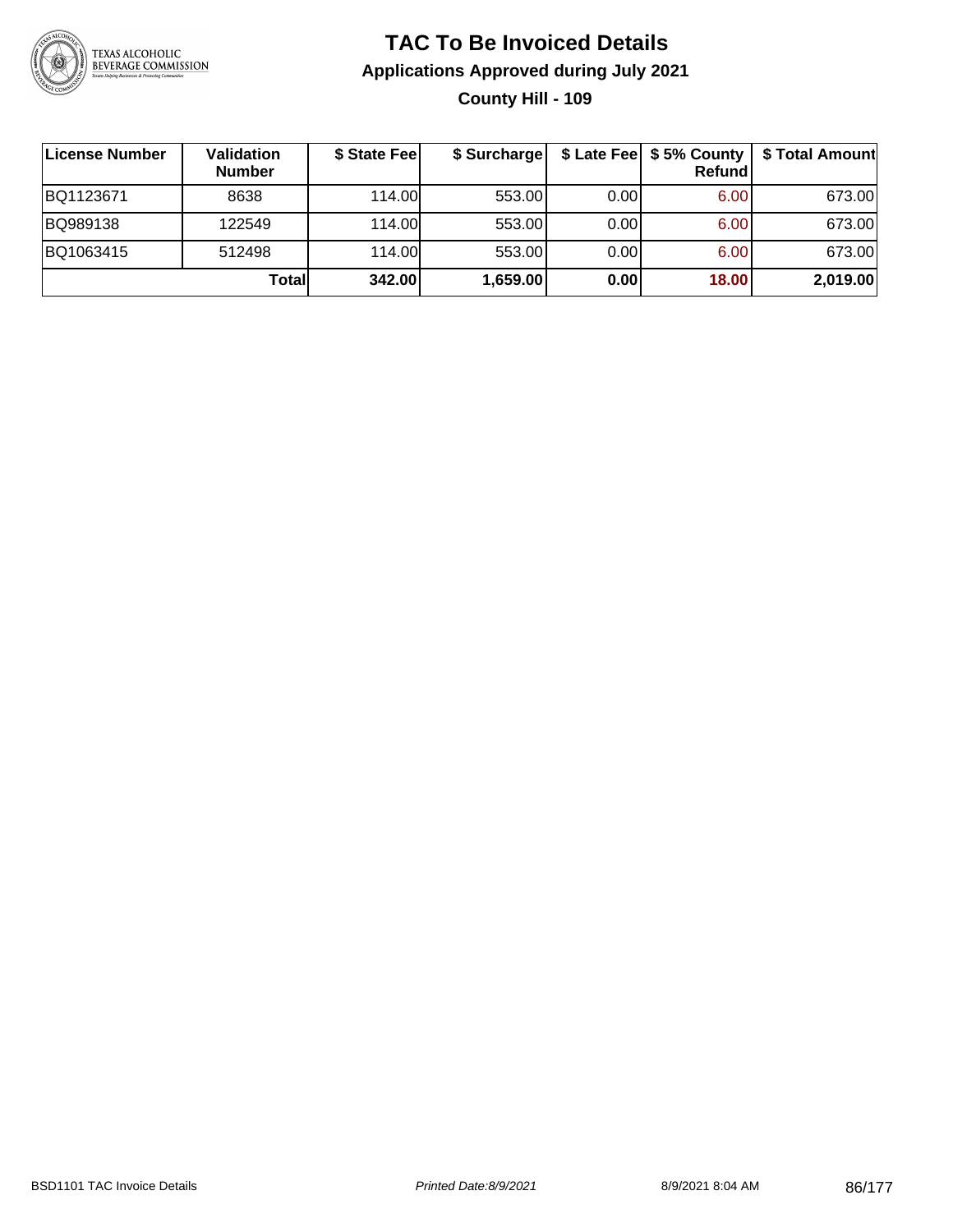

### **TAC To Be Invoiced Details Applications Approved during July 2021 County Hood - 111**

| License Number | <b>Validation</b><br><b>Number</b> | \$ State Fee | \$ Surcharge |      | \$ Late Fee   \$5% County<br><b>Refund</b> | \$ Total Amount |
|----------------|------------------------------------|--------------|--------------|------|--------------------------------------------|-----------------|
| BQ1124290      | 8890                               | 114.00       | 553.00       | 0.00 | 6.00                                       | 673.00          |
| BQ1124334      | 9189                               | 114.00       | 553.00       | 0.00 | 6.00                                       | 673.00          |
| BG913439       | 122646                             | 332.50       | 553.00       | 0.00 | 17.50                                      | 903.00          |
| BQ916422       | 512490                             | 114.00       | 553.00       | 0.00 | 6.00                                       | 673.00          |
| BG913344       | 514267                             | 332.50       | 553.00       | 0.00 | 17.50                                      | 903.00          |
|                | Total                              | 1,007.00     | 2,765.00     | 0.00 | 53.00                                      | 3,825.00        |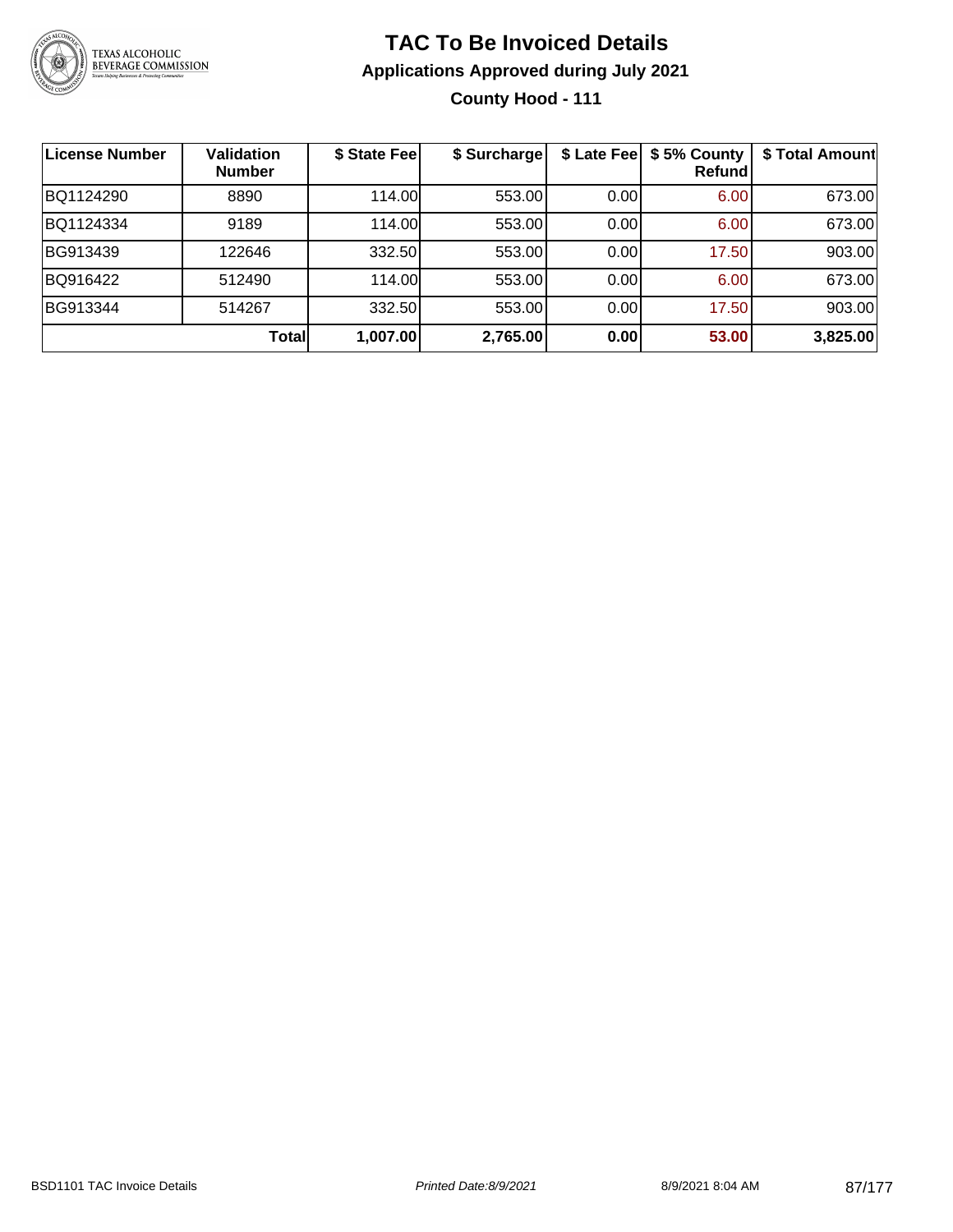

### **TAC To Be Invoiced Details Applications Approved during July 2021 County Hopkins - 112**

| License Number | Validation<br><b>Number</b> | \$ State Fee |          |      | Refundl | \$ Surcharge   \$ Late Fee   \$5% County   \$ Total Amount |
|----------------|-----------------------------|--------------|----------|------|---------|------------------------------------------------------------|
| BG1124644      | 8571                        | 332.50       | 553.00   | 0.00 | 17.50   | 903.00                                                     |
| BQ1126719      | 9594                        | 114.00       | 553.00   | 0.00 | 6.00    | 673.00                                                     |
|                | Totall                      | 446.50       | 1,106.00 | 0.00 | 23.50   | 1,576.00                                                   |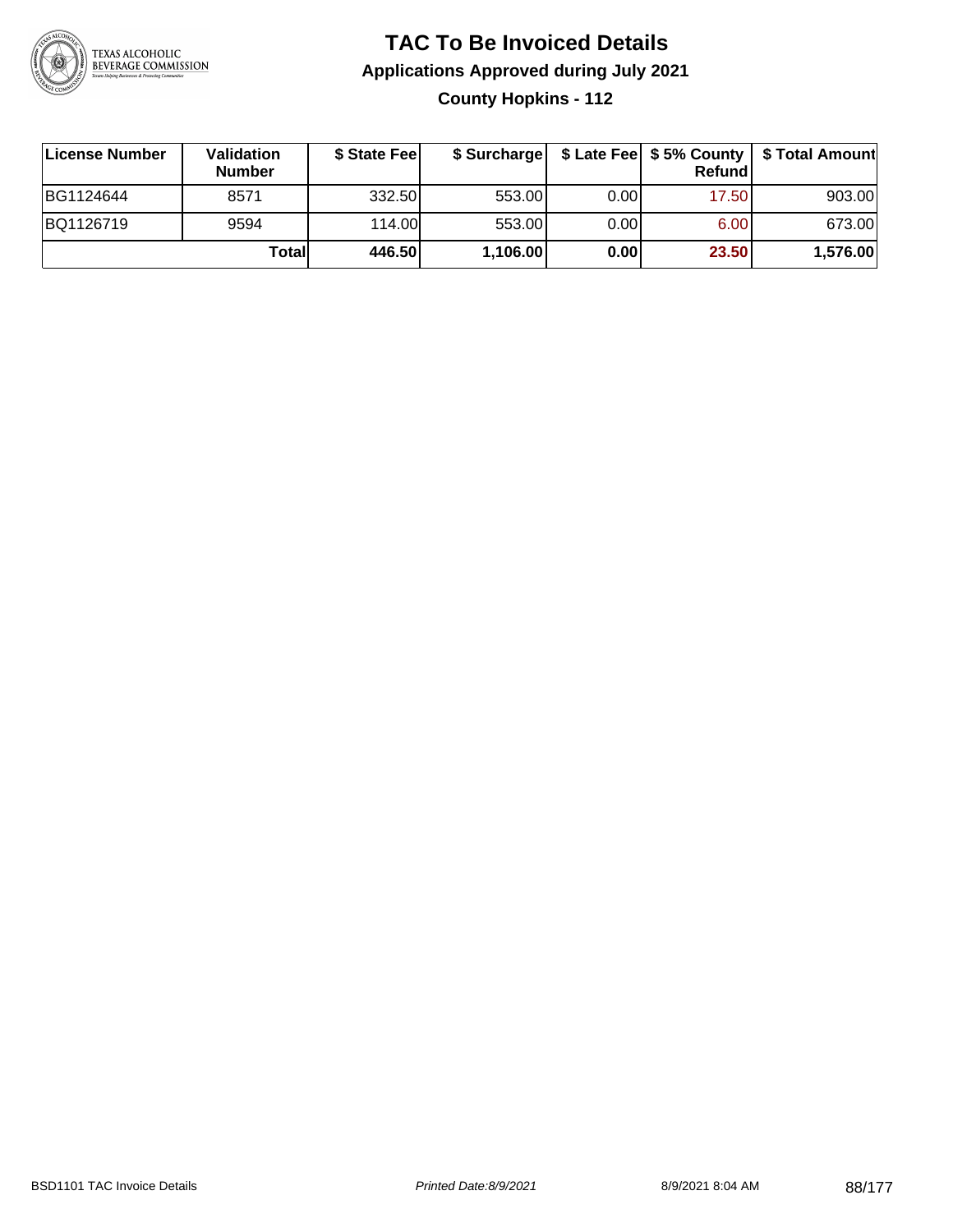

**County Howard - 114**

| License Number | <b>Validation</b><br><b>Number</b> | \$ State Feel |        |      | Refundl | \$ Surcharge   \$ Late Fee   \$5% County   \$ Total Amount |
|----------------|------------------------------------|---------------|--------|------|---------|------------------------------------------------------------|
| BG1061560      | 122854                             | 332.50        | 553.00 | 0.00 | 17.50   | 903.00                                                     |
|                | Totall                             | 332.50        | 553.00 | 0.00 | 17.50   | 903.00                                                     |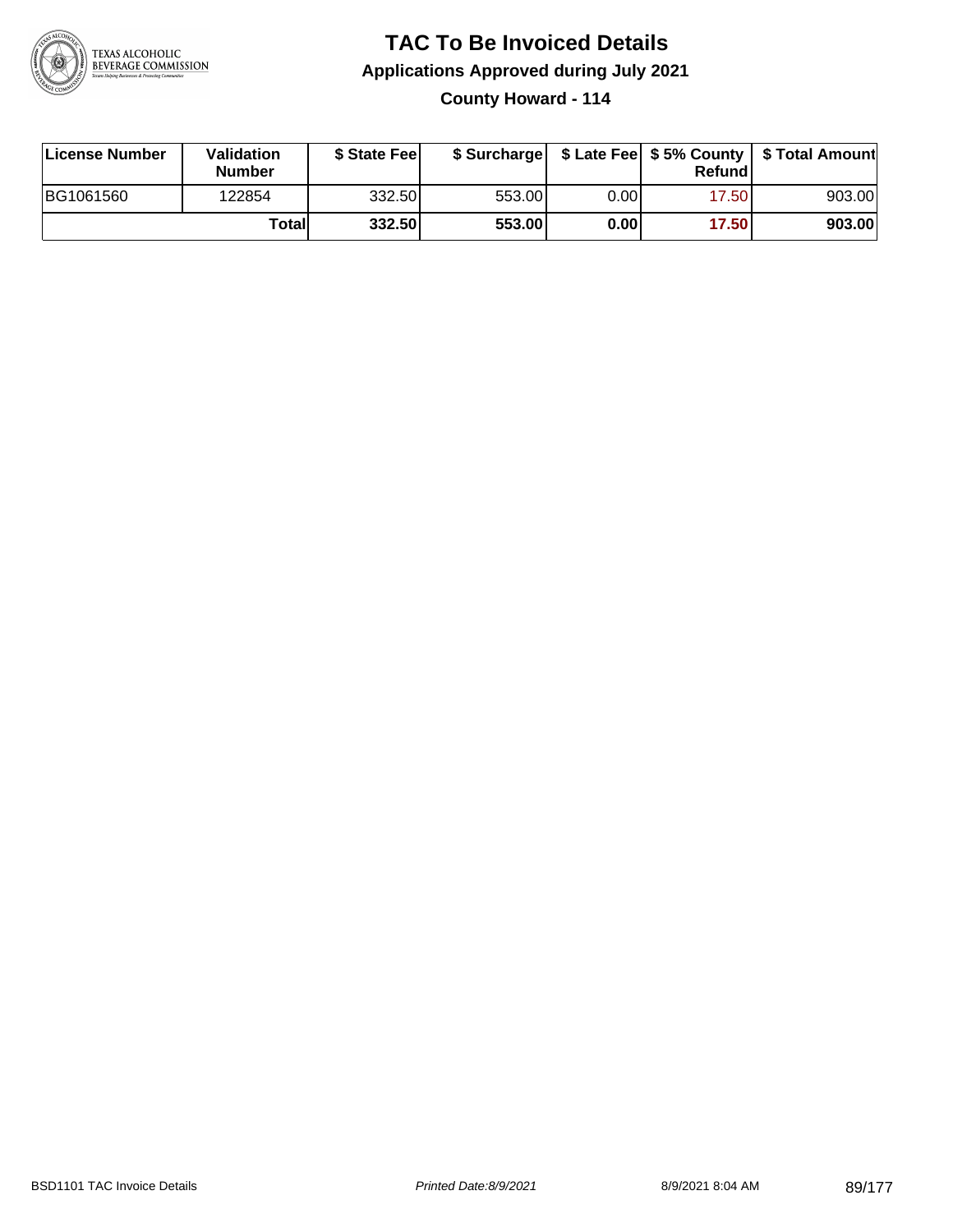

### **TAC To Be Invoiced Details Applications Approved during July 2021 County Hudspeth - 115**

| License Number | <b>Validation</b><br><b>Number</b> | \$ State Feel |          |       | <b>Refund</b> | \$ Surcharge   \$ Late Fee   \$5% County   \$ Total Amount |
|----------------|------------------------------------|---------------|----------|-------|---------------|------------------------------------------------------------|
| BF1059604      | 123329                             | 114.00        | 553.00   | 0.001 | 6.00          | 673.00                                                     |
| BG1061956      | 123889                             | 332.50        | 553.00   | 0.00  | 17.50         | 903.00                                                     |
|                | Totall                             | 446.50        | 1,106.00 | 0.00  | 23.50         | 1,576.00                                                   |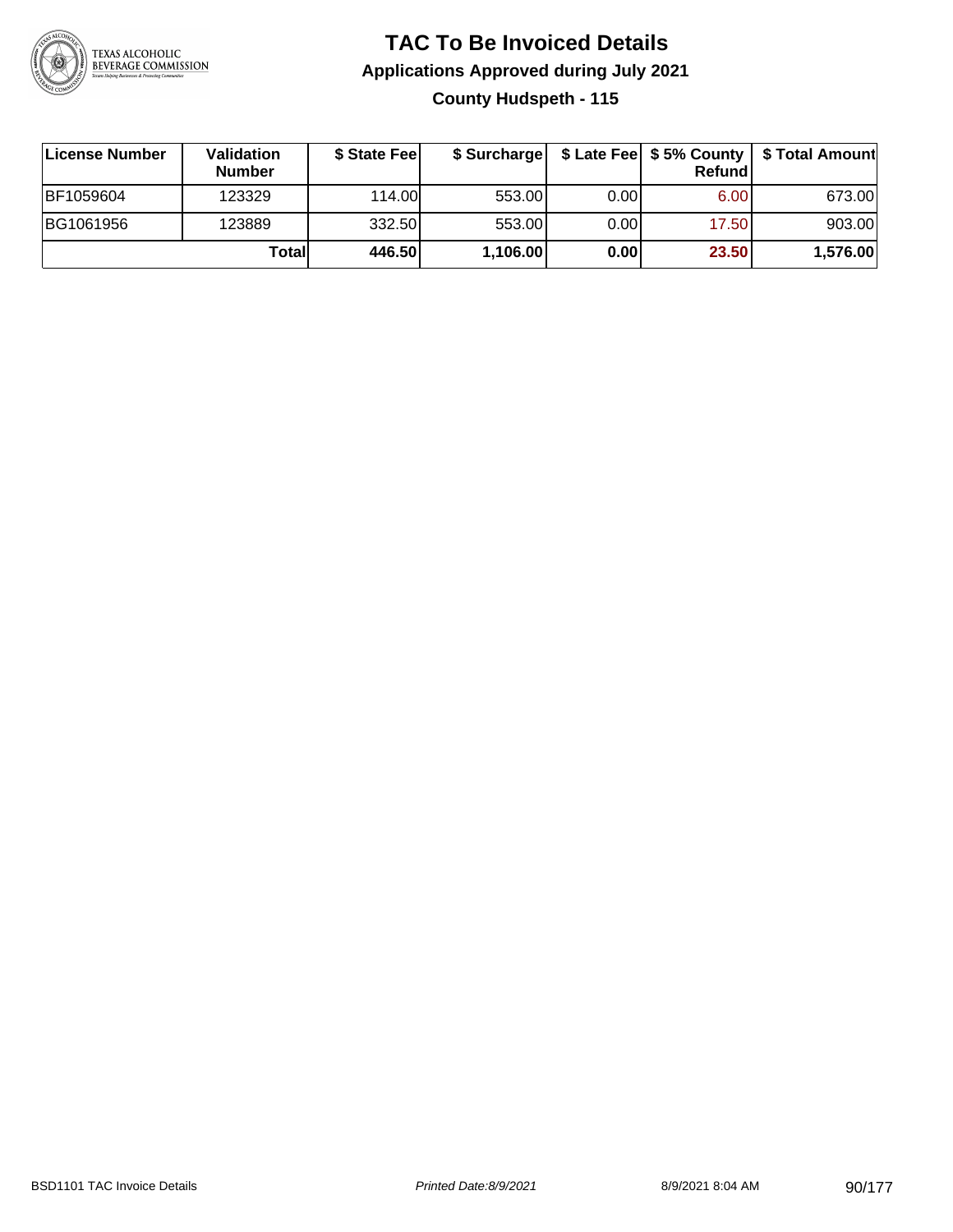

### **TAC To Be Invoiced Details Applications Approved during July 2021 County Hunt - 116**

| License Number   | Validation<br><b>Number</b> | \$ State Fee | \$ Surcharge |      | \$ Late Fee   \$5% County  <br><b>Refund</b> | \$ Total Amount |
|------------------|-----------------------------|--------------|--------------|------|----------------------------------------------|-----------------|
| <b>BF1124595</b> | 8699                        | 114.00L      | 553.00       | 0.00 | 6.00                                         | 673.00          |
| BQ1124122        | 8704                        | 114.00L      | 553.00       | 0.00 | 6.00                                         | 673.00          |
| BG913683         | 514359                      | 332.50       | 553.00       | 0.00 | 17.50                                        | 903.00          |
|                  | Totall                      | 560.50       | 1,659.00     | 0.00 | 29.50                                        | 2,249.00        |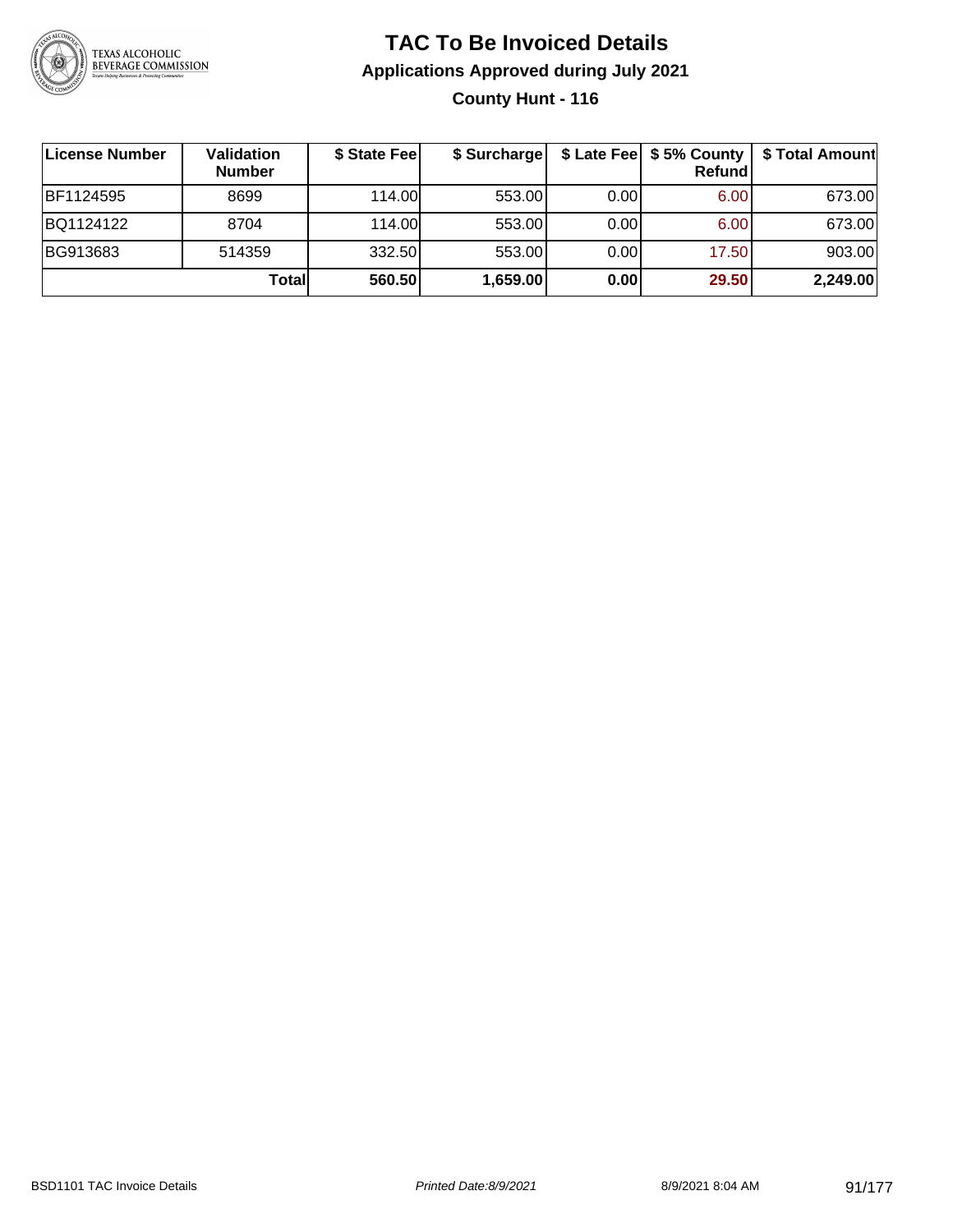

### **TAC To Be Invoiced Details Applications Approved during July 2021 County Hutchinson - 117**

| <b>License Number</b> | <b>Validation</b><br><b>Number</b> | \$ State Feel | \$ Surcharge |      | Refund | \$ Late Fee   \$5% County   \$ Total Amount |
|-----------------------|------------------------------------|---------------|--------------|------|--------|---------------------------------------------|
| BQ1126253             | 9347                               | 114.00        | 553.00       | 0.00 | 6.00   | 673.00                                      |
|                       | Totall                             | <b>114.00</b> | 553.00       | 0.00 | 6.00   | 673.00                                      |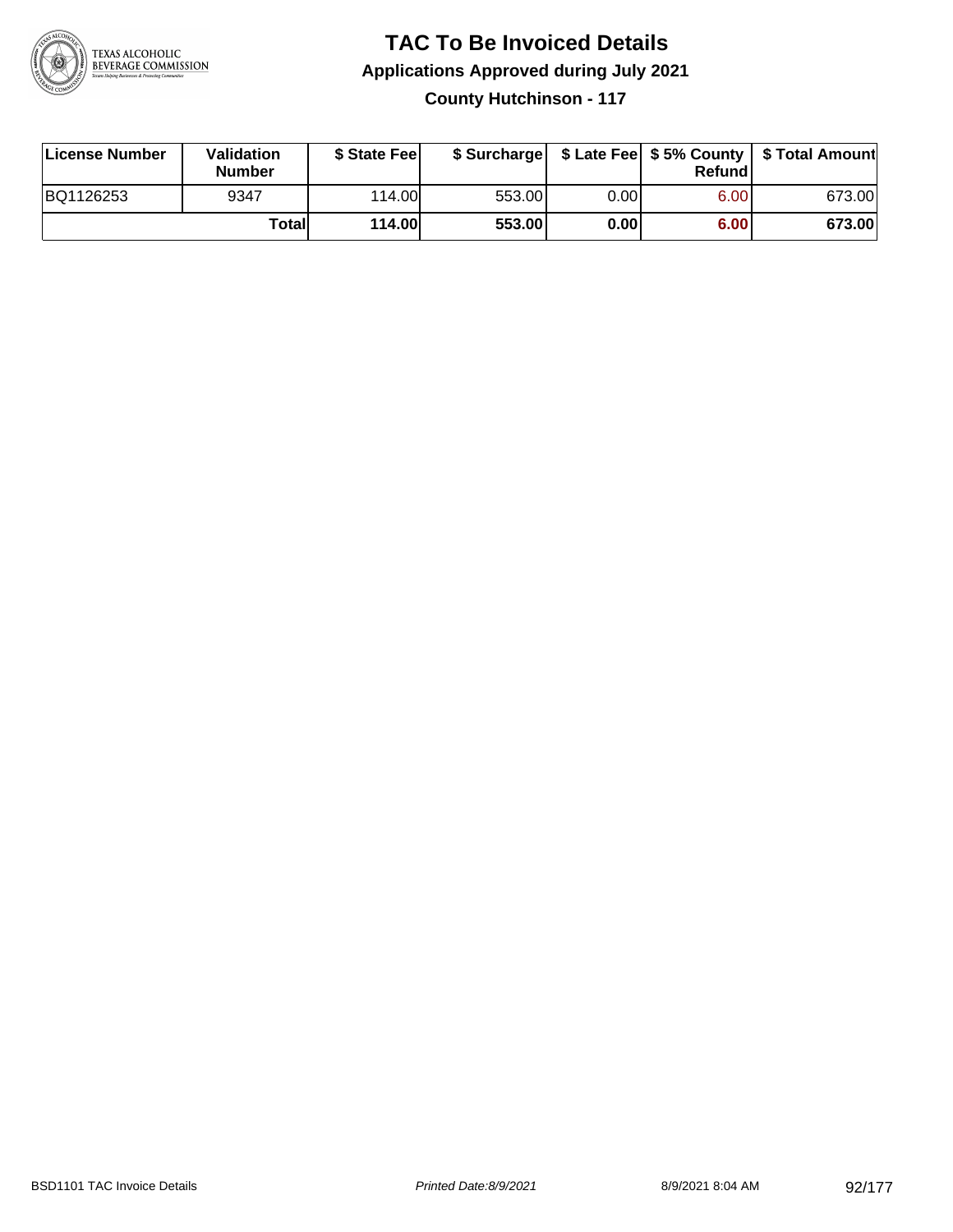

### **TAC To Be Invoiced Details Applications Approved during July 2021 County Irion - 118**

| License Number | Validation<br><b>Number</b> | \$ State Feel  |        |      | Refundl | \$ Surcharge   \$ Late Fee   \$5% County   \$ Total Amount |
|----------------|-----------------------------|----------------|--------|------|---------|------------------------------------------------------------|
| BF1126045      | 9459                        | 114.00L        | 553.00 | 0.00 | 6.00    | 673.00                                                     |
|                | Total                       | <b>114.00L</b> | 553.00 | 0.00 | 6.00    | 673.00                                                     |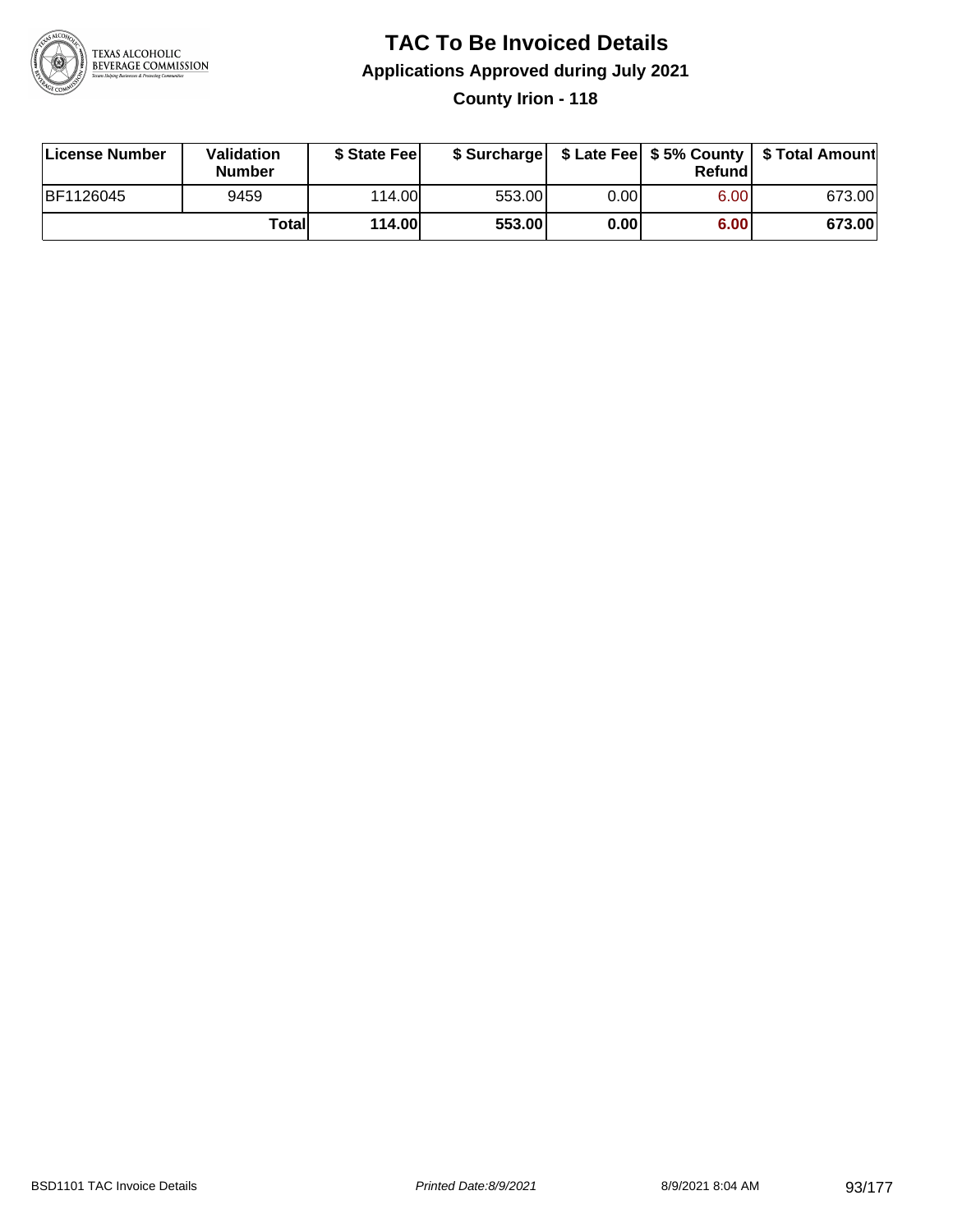

**County Jackson - 120**

| License Number | <b>Validation</b><br><b>Number</b> | \$ State Feel |        |       | Refundl | \$ Surcharge   \$ Late Fee   \$5% County   \$ Total Amount |
|----------------|------------------------------------|---------------|--------|-------|---------|------------------------------------------------------------|
| BG1126515      | 9463                               | 332.50        | 553.00 | 0.00I | 17.50   | 903.00                                                     |
|                | Totall                             | 332.50        | 553.00 | 0.00  | 17.50   | 903.00                                                     |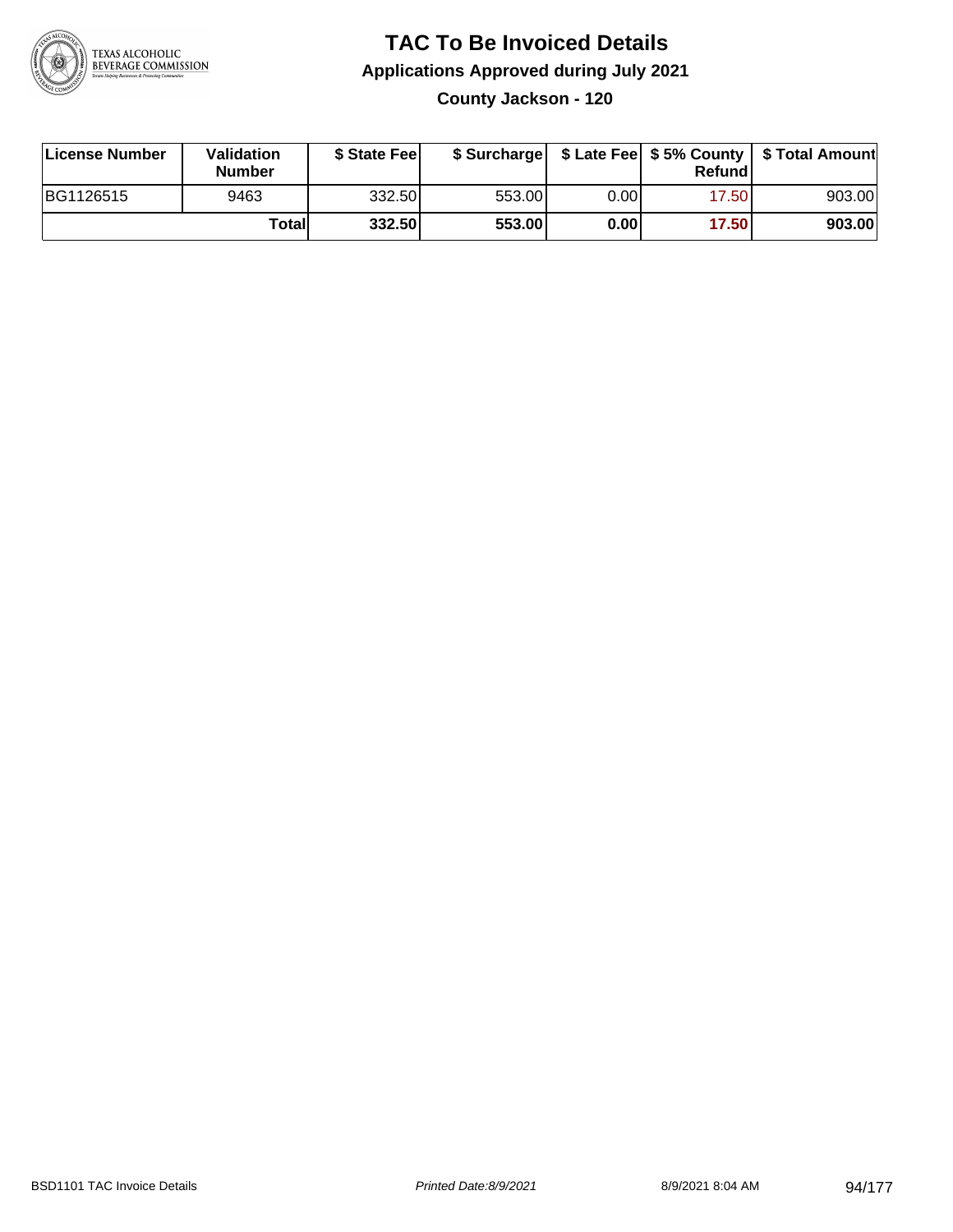

**County Jasper - 121**

| License Number | Validation<br><b>Number</b> | \$ State Feel | \$ Surcharge |             | <b>Refund</b> |        |
|----------------|-----------------------------|---------------|--------------|-------------|---------------|--------|
| BQ1124730      | 9160                        | 114.00        | 553.00       | $0.00\vert$ | 6.00          | 673.00 |
|                | Totall                      | <b>114.00</b> | 553.00       | 0.00        | 6.00          | 673.00 |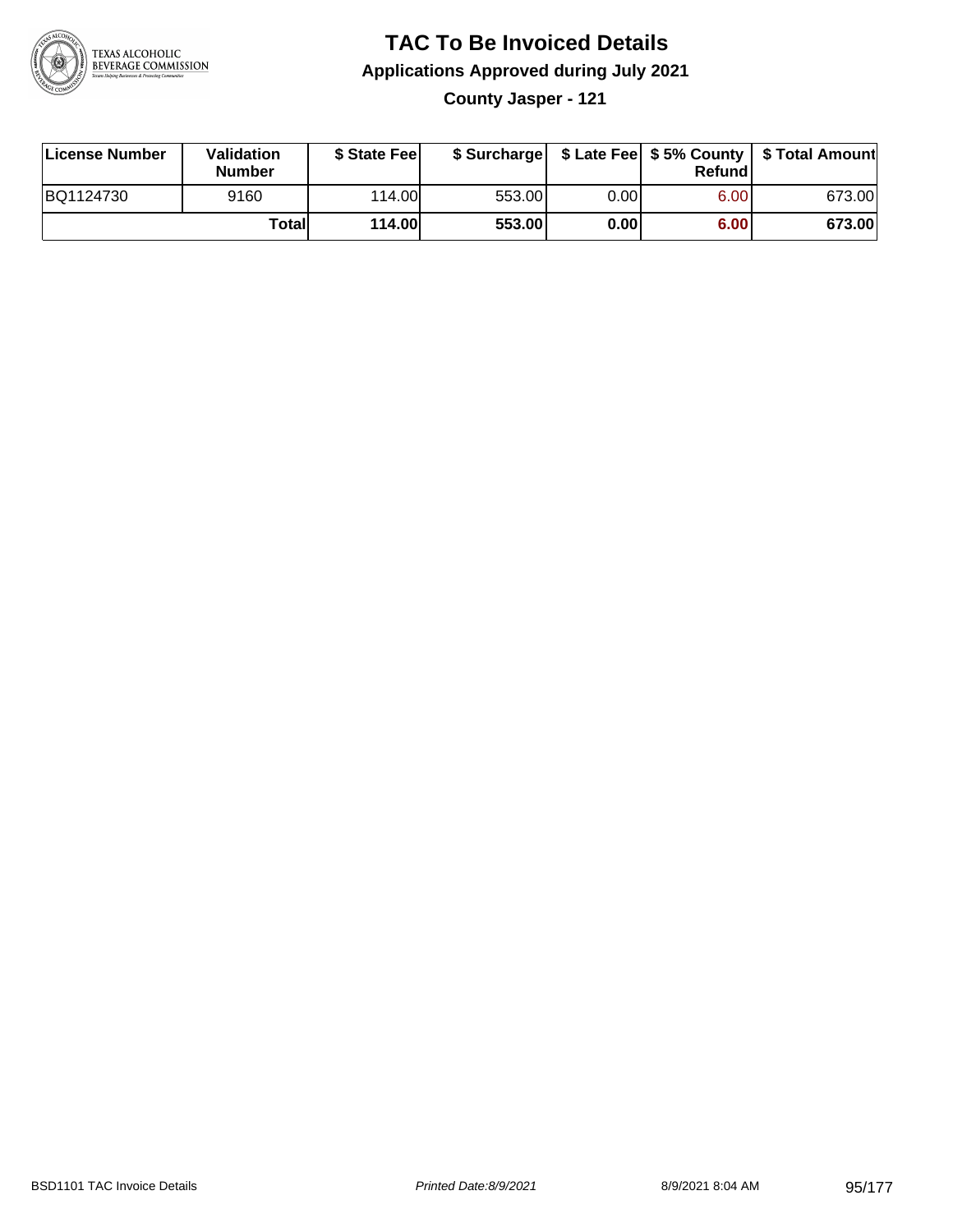

## TEXAS ALCOHOLIC<br>BEVERAGE COMMISSION

#### **TAC To Be Invoiced Details Applications Approved during July 2021 County Jefferson - 123**

| <b>License Number</b> | <b>Validation</b><br><b>Number</b> | \$ State Fee | \$ Surcharge |        | \$ Late Fee   \$5% County<br><b>Refund</b> | \$ Total Amount |
|-----------------------|------------------------------------|--------------|--------------|--------|--------------------------------------------|-----------------|
| BF1124408             | 7373                               | 114.00       | 553.00       | 0.00   | 6.00                                       | 673.00          |
| BG1124331             | 7452                               | 332.50       | 553.00       | 0.00   | 17.50                                      | 903.00          |
| BQ1123809             | 8319                               | 114.00       | 553.00       | 0.00   | 6.00                                       | 673.00          |
| BF1124060             | 8593                               | 114.00       | 553.00       | 0.00   | 6.00                                       | 673.00          |
| BQ1124600             | 8884                               | 114.00       | 553.00       | 0.00   | 6.00                                       | 673.00          |
| BF1124997             | 9225                               | 114.00       | 553.00       | 0.00   | 6.00                                       | 673.00          |
| BF1125339             | 9262                               | 114.00       | 553.00       | 0.00   | 6.00                                       | 673.00          |
| BF1124815             | 9264                               | 114.00       | 553.00       | 0.00   | 6.00                                       | 673.00          |
| BF1125067             | 9265                               | 114.00       | 553.00       | 0.00   | 6.00                                       | 673.00          |
| BQ847044              | 123147                             | 114.00       | 553.00       | 0.00   | 6.00                                       | 673.00          |
| BQ1059239             | 123397                             | 114.00       | 553.00       | 100.00 | 6.00                                       | 773.00          |
| BF847223              | 123508                             | 114.00       | 553.00       | 0.00   | 6.00                                       | 673.00          |
| BQ915076              | 123512                             | 114.00       | 553.00       | 0.00   | 6.00                                       | 673.00          |
| BF990353              | 123857                             | 114.00       | 553.00       | 0.00   | 6.00                                       | 673.00          |
| BQ846751              | 124117                             | 114.00       | 553.00       | 0.00   | 6.00                                       | 673.00          |
| BQ990998              | 124143                             | 114.00       | 553.00       | 0.00   | 6.00                                       | 673.00          |
| BF985367              | 514201                             | 114.00       | 553.00       | 100.00 | 6.00                                       | 773.00          |
|                       | <b>Total</b>                       | 2,156.50     | 9,401.00     | 200.00 | 113.50                                     | 11,871.00       |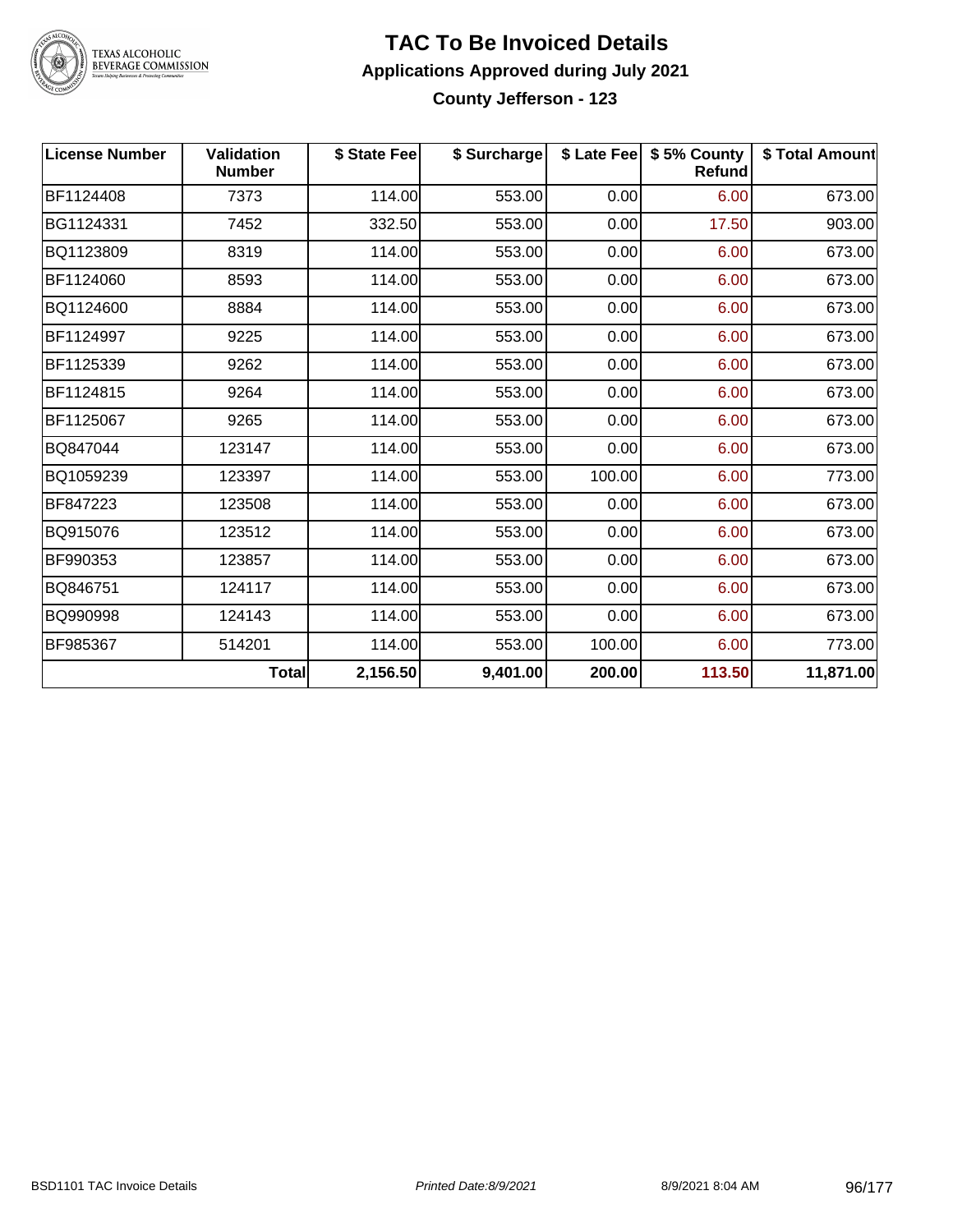

**County Johnson - 126**

| License Number | Validation<br><b>Number</b> | \$ State Feel | \$ Surcharge |       | Refundl | \$ Late Fee   \$5% County   \$ Total Amount |
|----------------|-----------------------------|---------------|--------------|-------|---------|---------------------------------------------|
| BQ1123955      | 8677                        | 114.00        | 553.00       | 0.001 | 6.00    | 673.00                                      |
|                | Totall                      | <b>114.00</b> | 553.00       | 0.00  | 6.00    | 673.00                                      |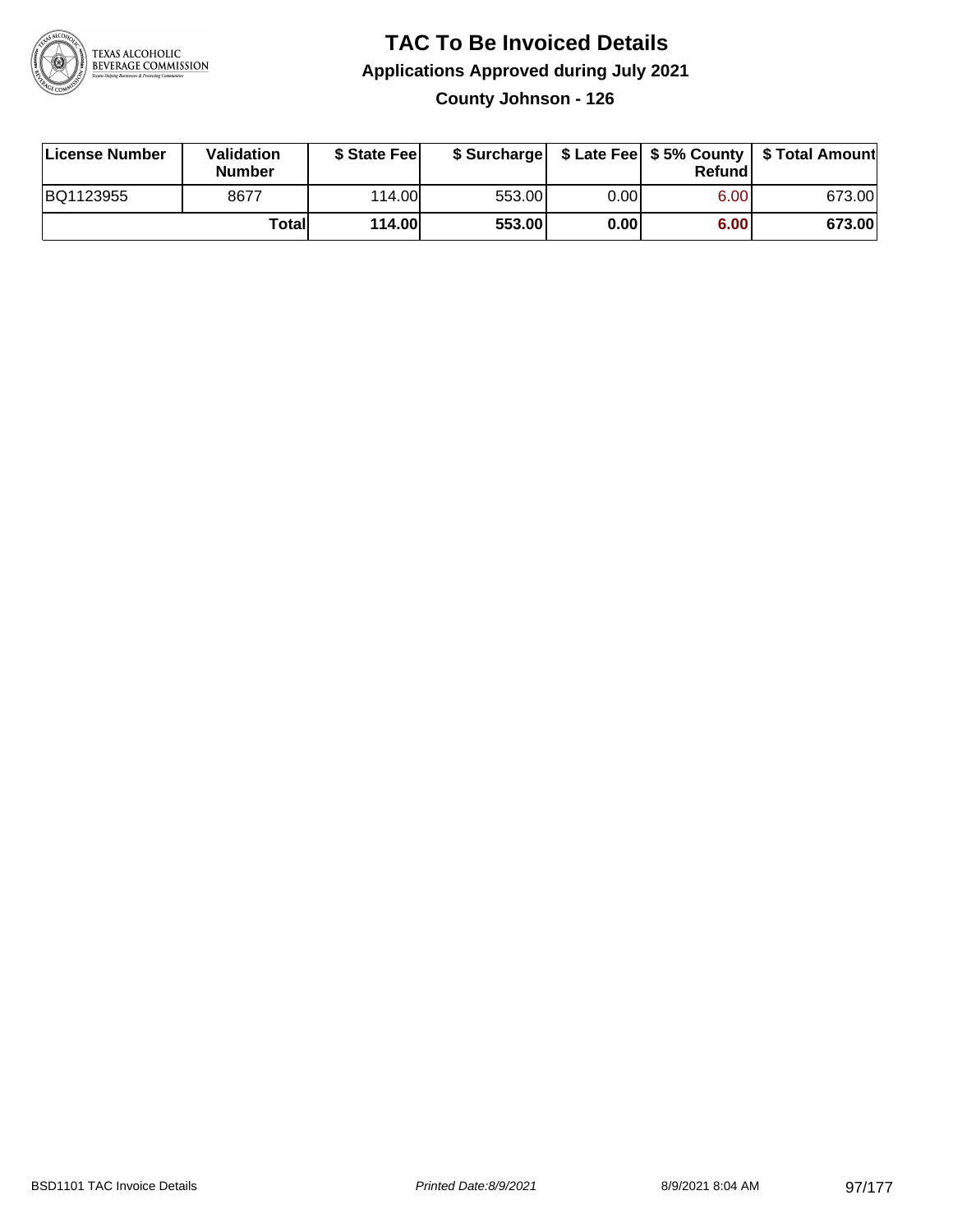

**County Jones - 127**

| License Number | Validation<br><b>Number</b> | \$ State Fee  | \$ Surcharge |      | Refund |        |
|----------------|-----------------------------|---------------|--------------|------|--------|--------|
| BQ1126619      | 9591                        | 114.00        | 553.00       | 0.00 | 6.00   | 673.00 |
|                | Totall                      | <b>114.00</b> | 553.00       | 0.00 | 6.00   | 673.00 |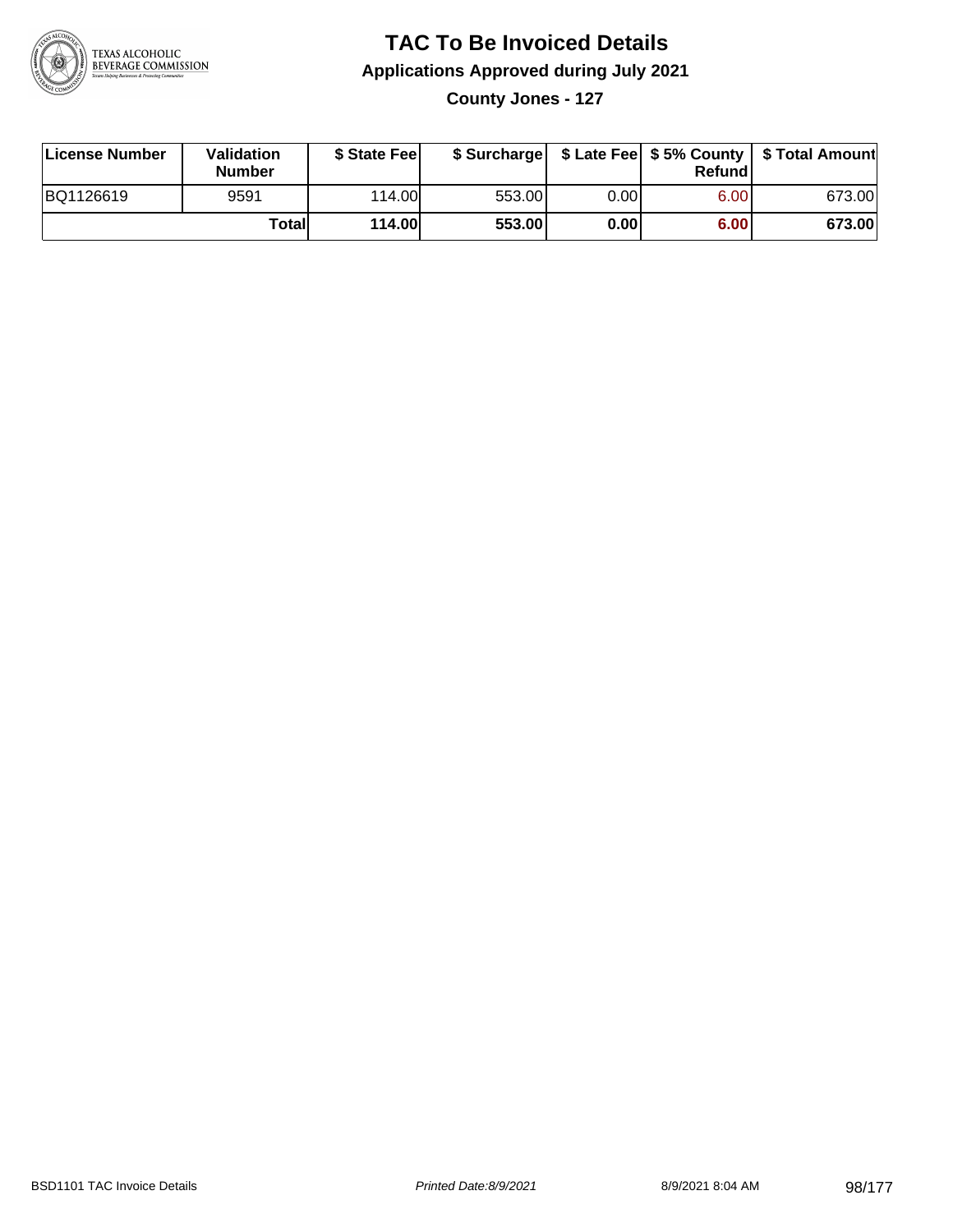

### **TAC To Be Invoiced Details Applications Approved during July 2021 County Karnes - 128**

| License Number | <b>Validation</b><br><b>Number</b> | \$ State Fee | \$ Surcharge |      | \$ Late Fee   \$5% County  <br><b>Refund</b> | \$ Total Amount |
|----------------|------------------------------------|--------------|--------------|------|----------------------------------------------|-----------------|
| BQ1060984      | 122827                             | 114.00       | 553.00       | 0.00 | 6.00                                         | 673.00          |
| BQ1061022      | 122828                             | 114.00L      | 553.00       | 0.00 | 6.00                                         | 673.00          |
| BF845982       | 123882                             | 114.00       | 553.00       | 0.00 | 6.00                                         | 673.00          |
| BG990318       | 123929                             | 332.50       | 553.00       | 0.00 | 17.50                                        | 903.00          |
|                | Totall                             | 674.50       | 2,212.00     | 0.00 | 35.50                                        | 2,922.00        |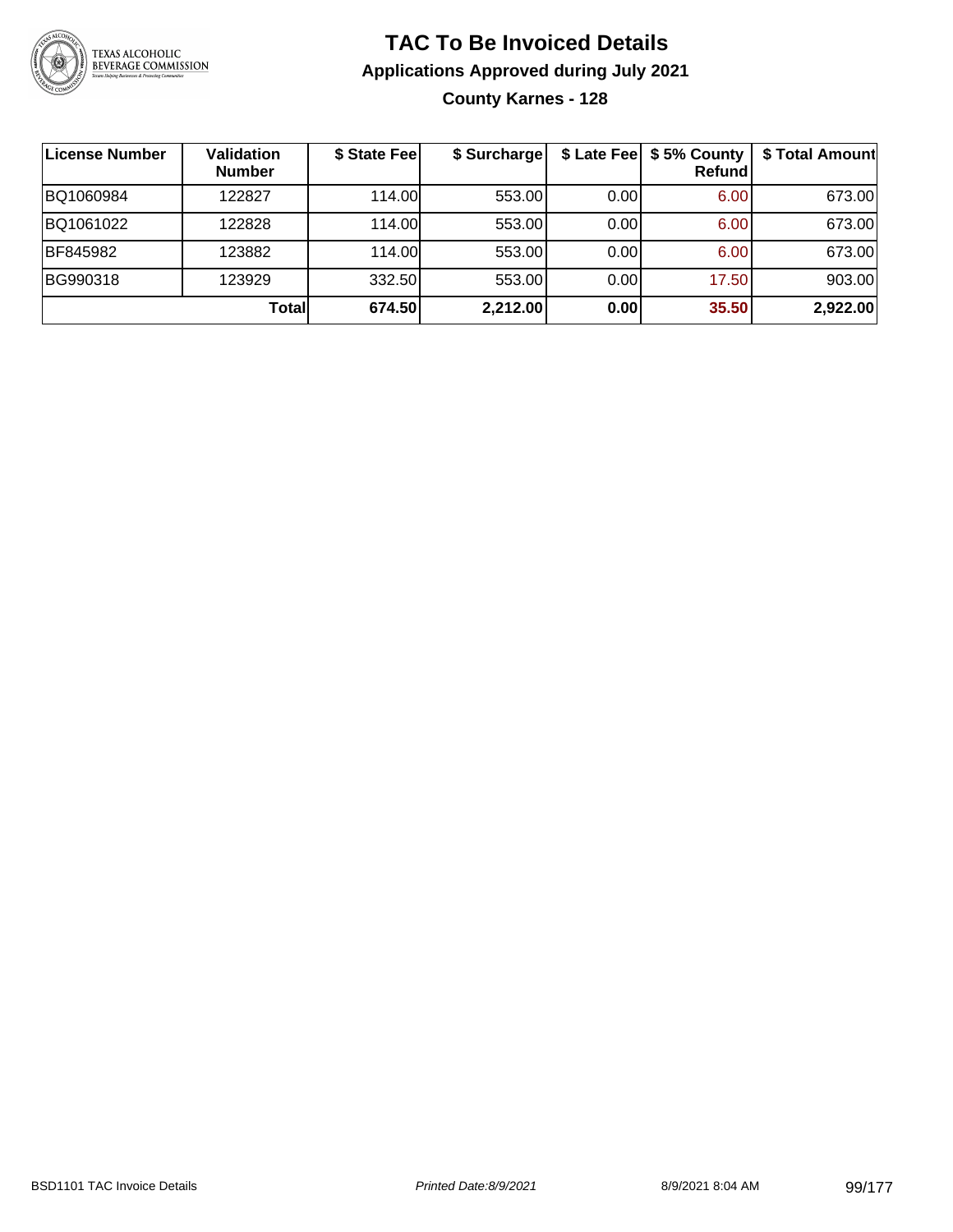

### **TAC To Be Invoiced Details Applications Approved during July 2021 County Kaufman - 129**

| License Number | Validation<br><b>Number</b> | \$ State Fee |        |      | Refundl | \$ Surcharge   \$ Late Fee   \$5% County   \$ Total Amount |
|----------------|-----------------------------|--------------|--------|------|---------|------------------------------------------------------------|
| BF1062727      | 123360                      | 114.00       | 553.00 | 0.00 | 6.00    | 673.00                                                     |
|                | Total                       | 114.00       | 553.00 | 0.00 | 6.00    | 673.00                                                     |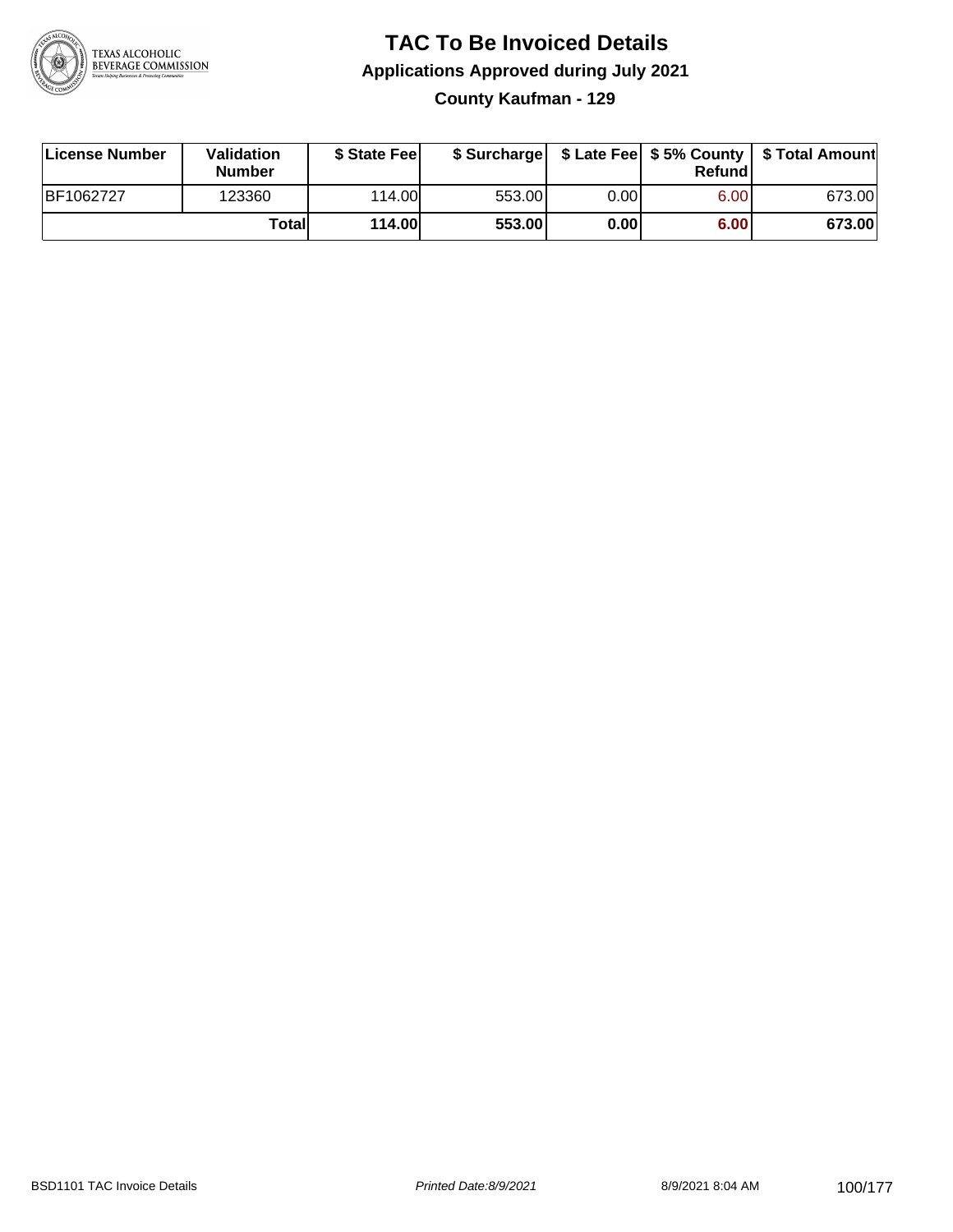

### **TAC To Be Invoiced Details Applications Approved during July 2021 County Kendall - 130**

| License Number | <b>Validation</b><br><b>Number</b> | \$ State Fee | \$ Surcharge |       | \$ Late Fee   \$5% County  <br>Refundl | \$ Total Amount |
|----------------|------------------------------------|--------------|--------------|-------|----------------------------------------|-----------------|
| BG1125456      | 8305                               | 332.50       | 553.00       | 0.001 | 17.50                                  | 903.00          |
| BG1126134      | 9332                               | 332.50       | 553.00       | 0.001 | 17.50                                  | 903.00          |
| BG1056296      | 123116                             | 332.50       | 553.00       | 0.001 | 17.50                                  | 903.00          |
| BG625852       | 514301                             | 332.50       | 553.00       | 0.001 | 17.50                                  | 903.00          |
|                | <b>Total</b>                       | 1,330.00     | 2,212.00     | 0.00  | 70.00                                  | 3,612.00        |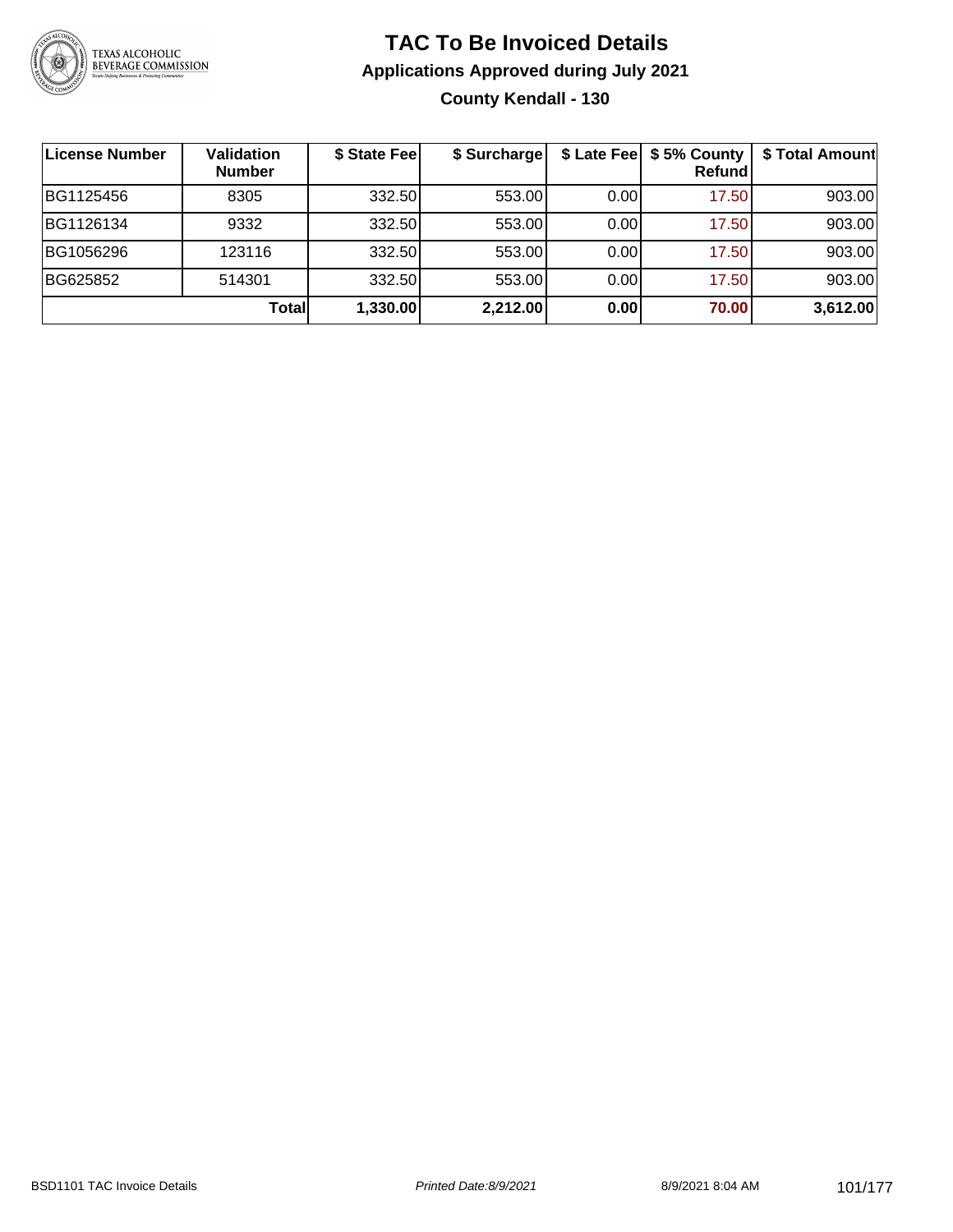

### **TAC To Be Invoiced Details Applications Approved during July 2021 County Kerr - 133**

**License Number Validation Number \$ State Fee \$ Surcharge \$ Late Fee \$ 5% County Refund \$ Total Amount** BG1124609 | 8838 | 332.50| 553.00| 0.00| 17.50| 903.00 BG1059837 | 123476 | 332.50| 553.00| 0.00| 17.50| 903.00 BQ918083 512493 114.00 553.00 0.00 6.00 673.00 **Total 779.00 1,659.00 0.00 41.00 2,479.00**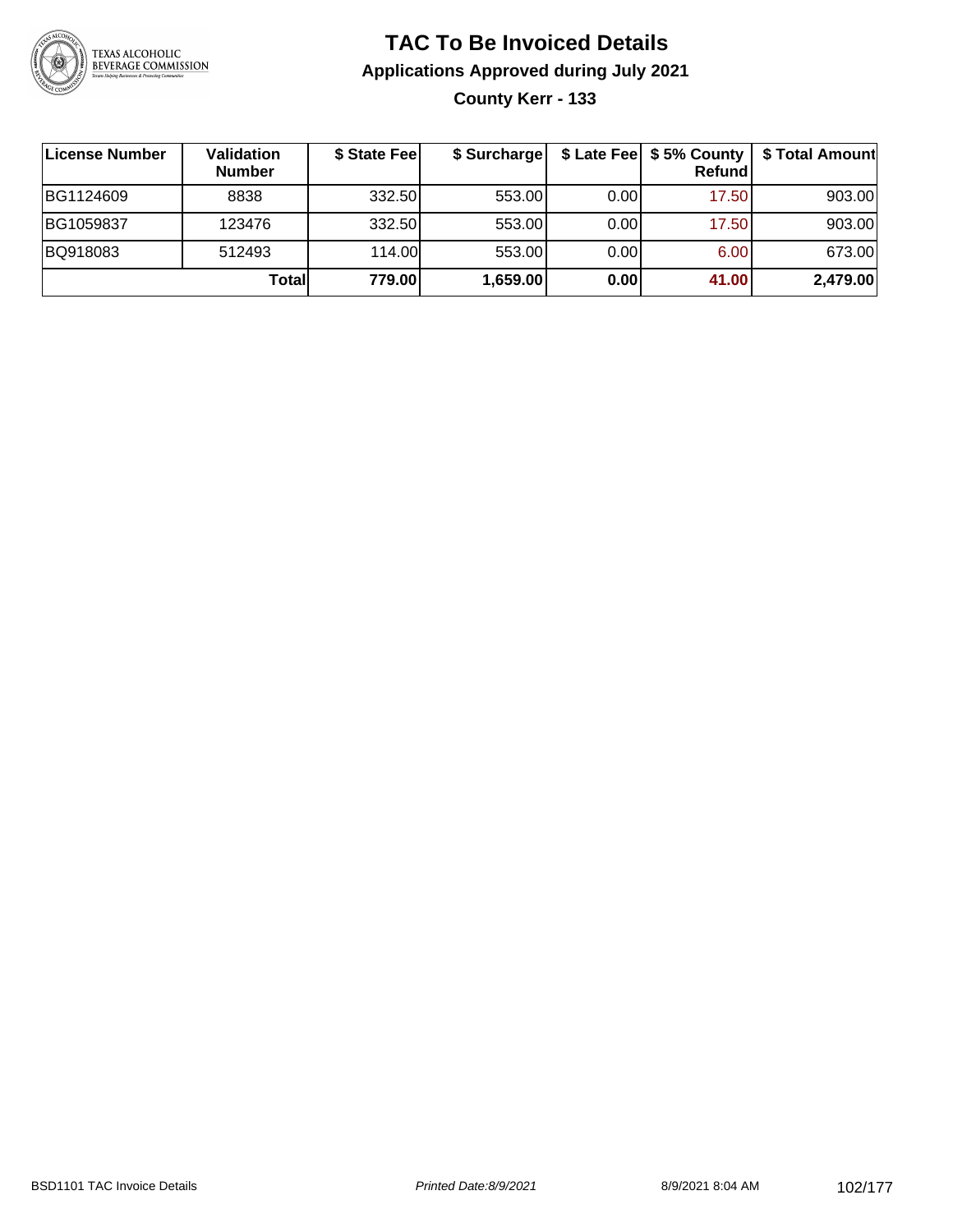

### **TAC To Be Invoiced Details Applications Approved during July 2021 County Kinney - 136**

| License Number | Validation<br>Number | \$ State Fee |        |      | Refundl | \$ Surcharge   \$ Late Fee   \$5% County   \$ Total Amount |
|----------------|----------------------|--------------|--------|------|---------|------------------------------------------------------------|
| BE1123746      | 8574                 | 285.00       | 553.00 | 0.00 | 15.00   | 853.00                                                     |
|                | Totall               | 285.00       | 553.00 | 0.00 | 15.00   | 853.00                                                     |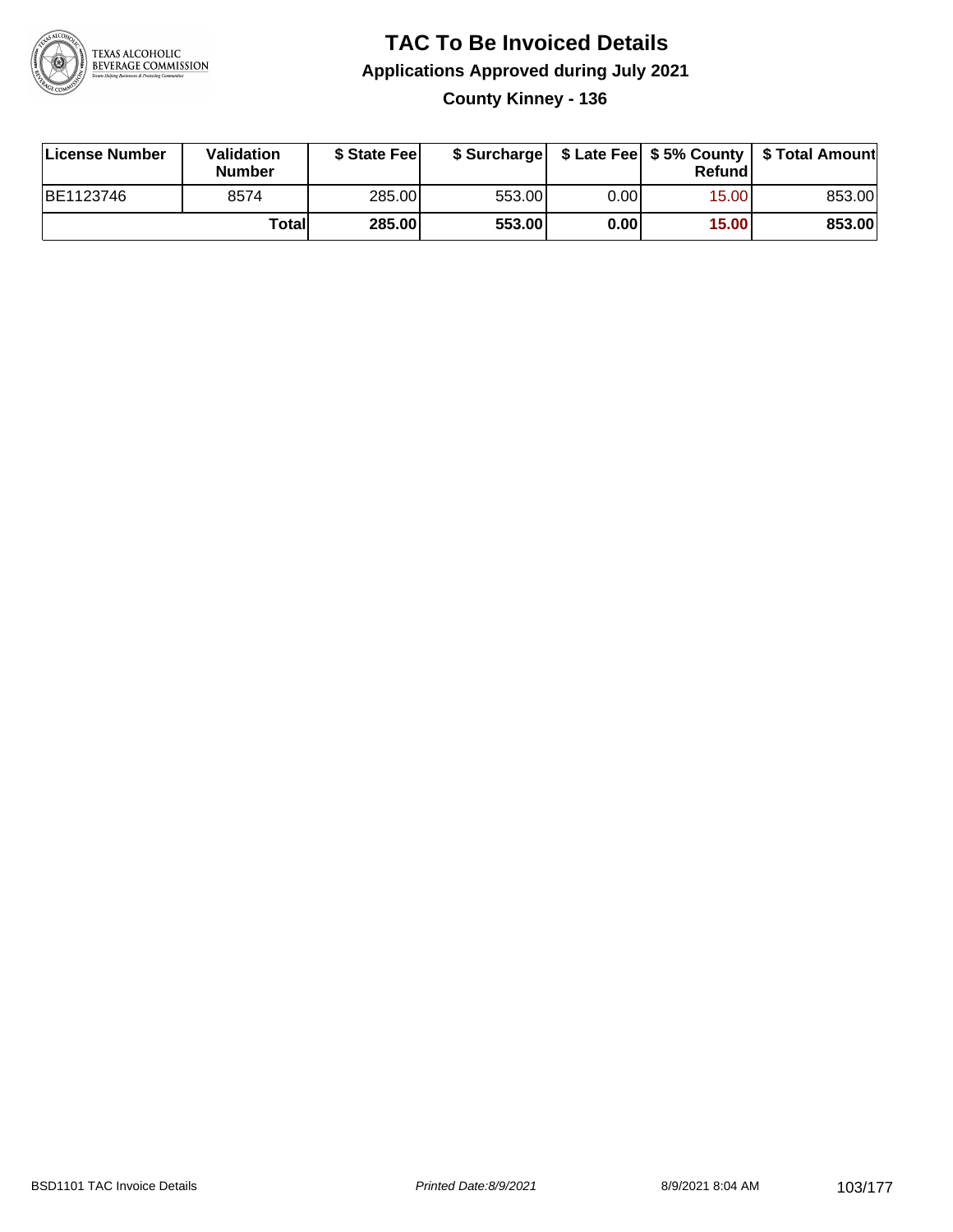

### **TAC To Be Invoiced Details Applications Approved during July 2021 County Kleberg - 137**

| License Number | Validation<br><b>Number</b> | \$ State Fee |        |      | Refund | \$ Surcharge   \$ Late Fee   \$5% County   \$ Total Amount |
|----------------|-----------------------------|--------------|--------|------|--------|------------------------------------------------------------|
| BF1125335      | 9133                        | 114.00L      | 553.00 | 0.00 | 6.00   | 673.00                                                     |
|                | Totall                      | 114.00       | 553.00 | 0.00 | 6.00   | 673.00                                                     |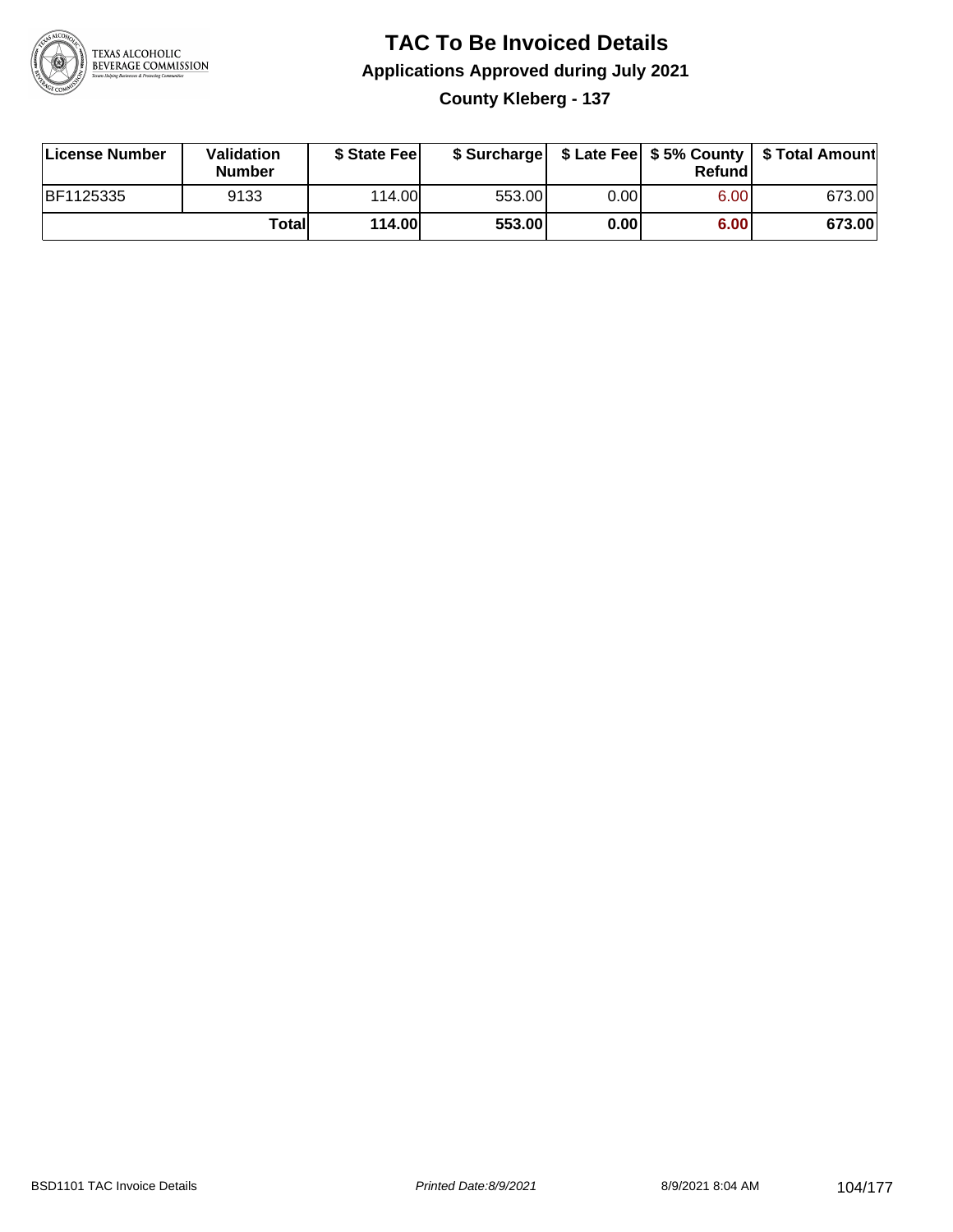

**County Lampasas - 141**

| License Number | Validation<br><b>Number</b> | \$ State Fee |        |      | Refundl | \$ Surcharge   \$ Late Fee   \$5% County   \$ Total Amount |
|----------------|-----------------------------|--------------|--------|------|---------|------------------------------------------------------------|
| BF1125005      | 9131                        | 114.00L      | 553.00 | 0.00 | 6.00    | 673.00                                                     |
|                | Totall                      | 114.00       | 553.00 | 0.00 | 6.00    | 673.00                                                     |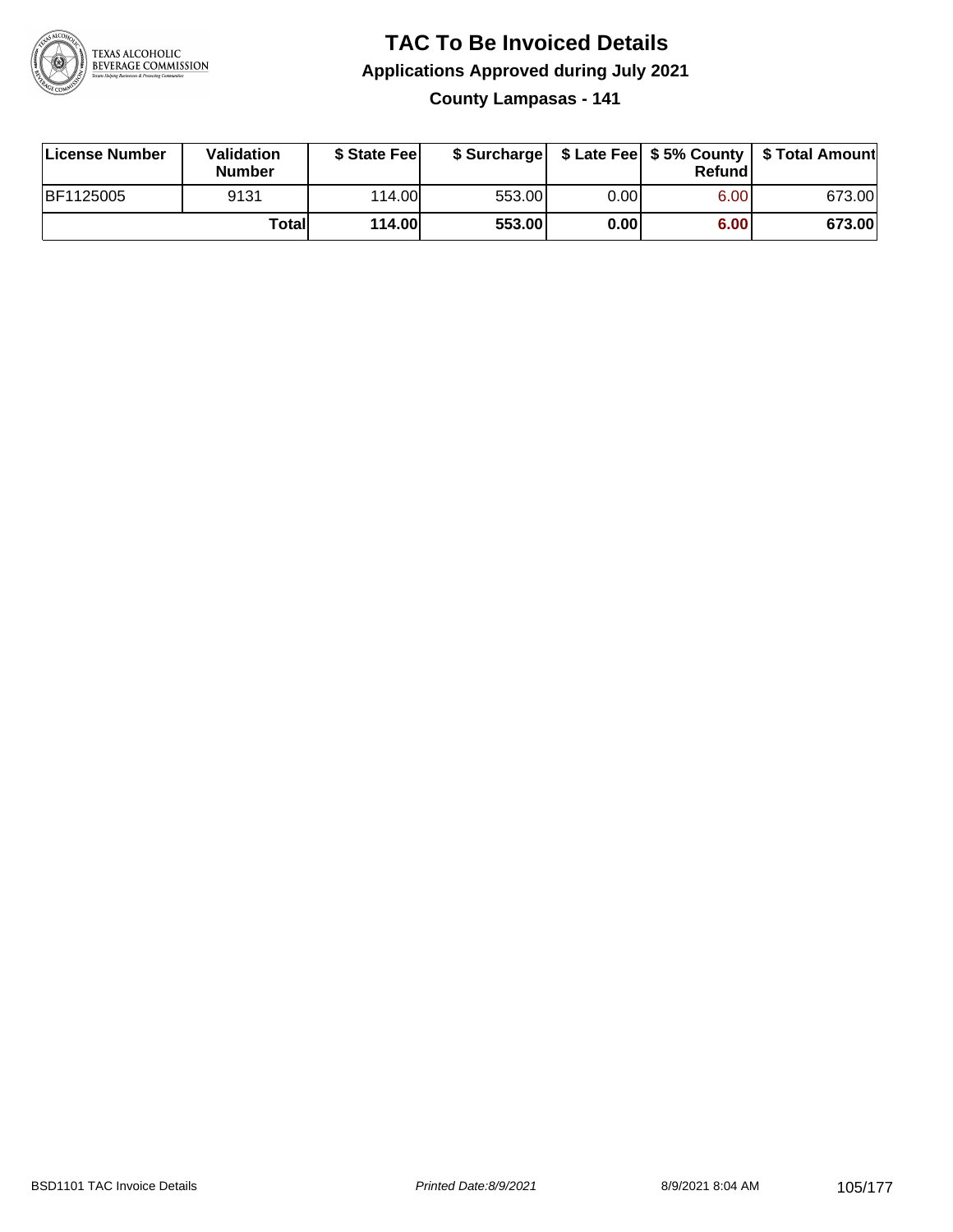

### **TAC To Be Invoiced Details Applications Approved during July 2021 County La Salle - 142**

| License Number | Validation<br><b>Number</b> | \$ State Fee |          |      | Refundl | \$ Surcharge   \$ Late Fee   \$5% County   \$ Total Amount |
|----------------|-----------------------------|--------------|----------|------|---------|------------------------------------------------------------|
| BG1125308      | 8640                        | 332.50       | 553.00   | 0.00 | 17.50   | 903.00                                                     |
| BF1059552      | 123119                      | 114.00       | 553.00   | 0.00 | 6.00    | 673.00                                                     |
|                | Totall                      | 446.50       | 1,106.00 | 0.00 | 23.50   | 1,576.00                                                   |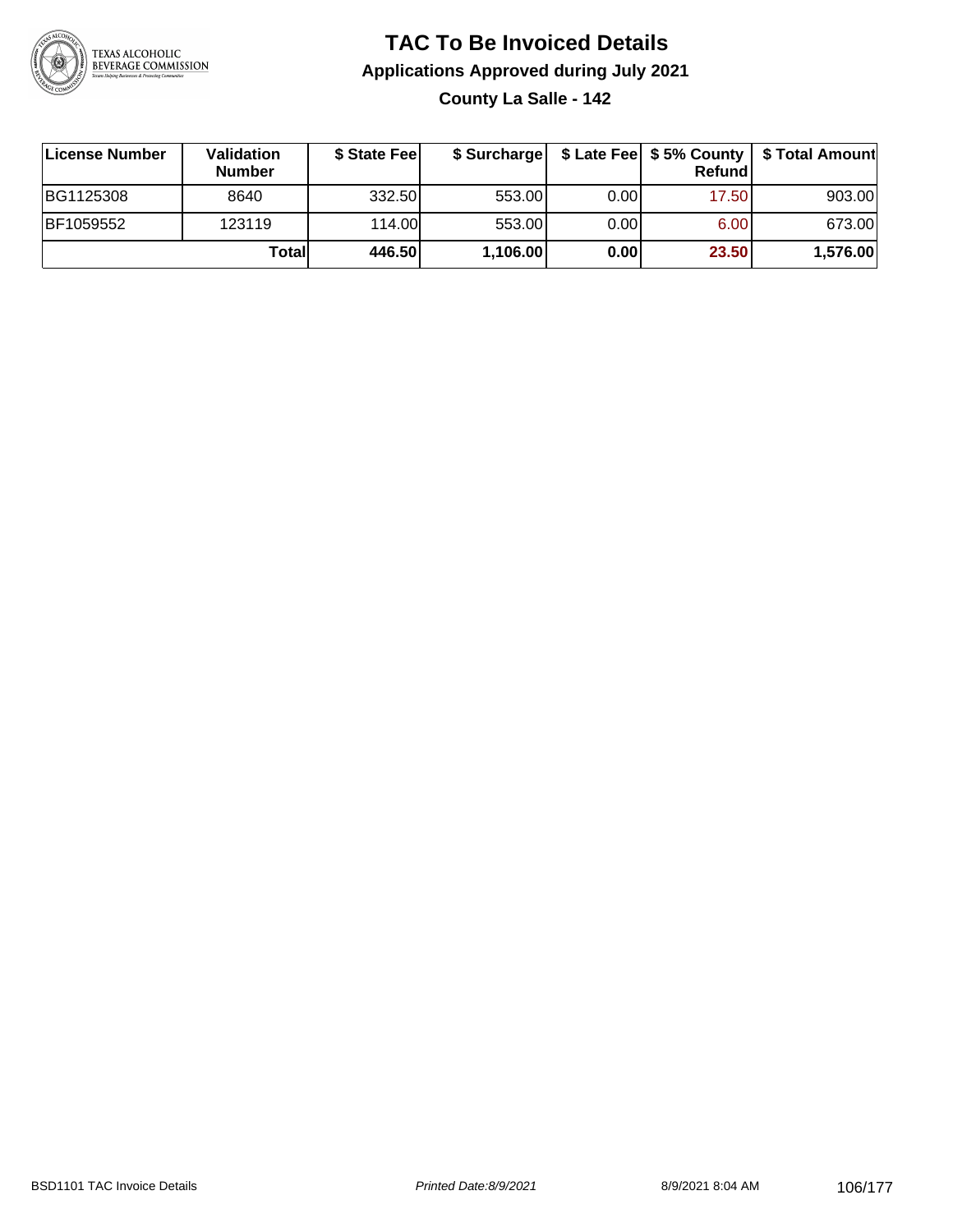

**County Lee - 144**

| License Number  | <b>Validation</b><br><b>Number</b> | \$ State Feel |        |      | Refundl | \$ Surcharge   \$ Late Fee   \$5% County   \$ Total Amount |
|-----------------|------------------------------------|---------------|--------|------|---------|------------------------------------------------------------|
| <b>BF989323</b> | 122669                             | 114.00        | 553.00 | 0.00 | 6.00    | 673.00                                                     |
|                 | Totall                             | <b>114.00</b> | 553.00 | 0.00 | 6.00    | 673.00                                                     |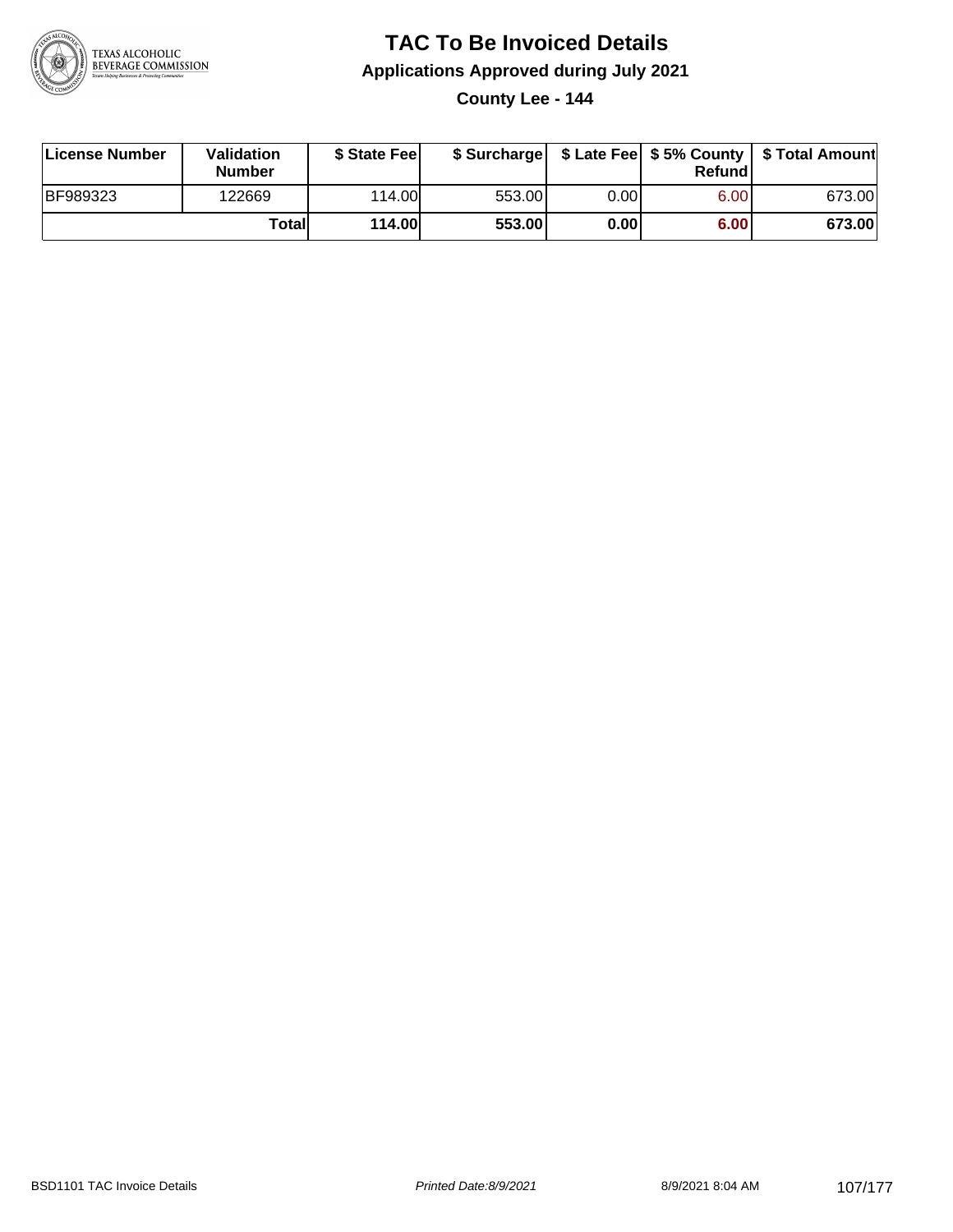

### **TAC To Be Invoiced Details Applications Approved during July 2021 County Leon - 145**

| License Number | Validation<br><b>Number</b> | \$ State Fee |        |      | Refund | \$ Surcharge   \$ Late Fee   \$5% County   \$ Total Amount |
|----------------|-----------------------------|--------------|--------|------|--------|------------------------------------------------------------|
| BQ909249       | 511143                      | 114.00L      | 553.00 | 0.00 | 6.00   | 673.00                                                     |
|                | Totall                      | 114.00       | 553.00 | 0.00 | 6.00   | 673.00                                                     |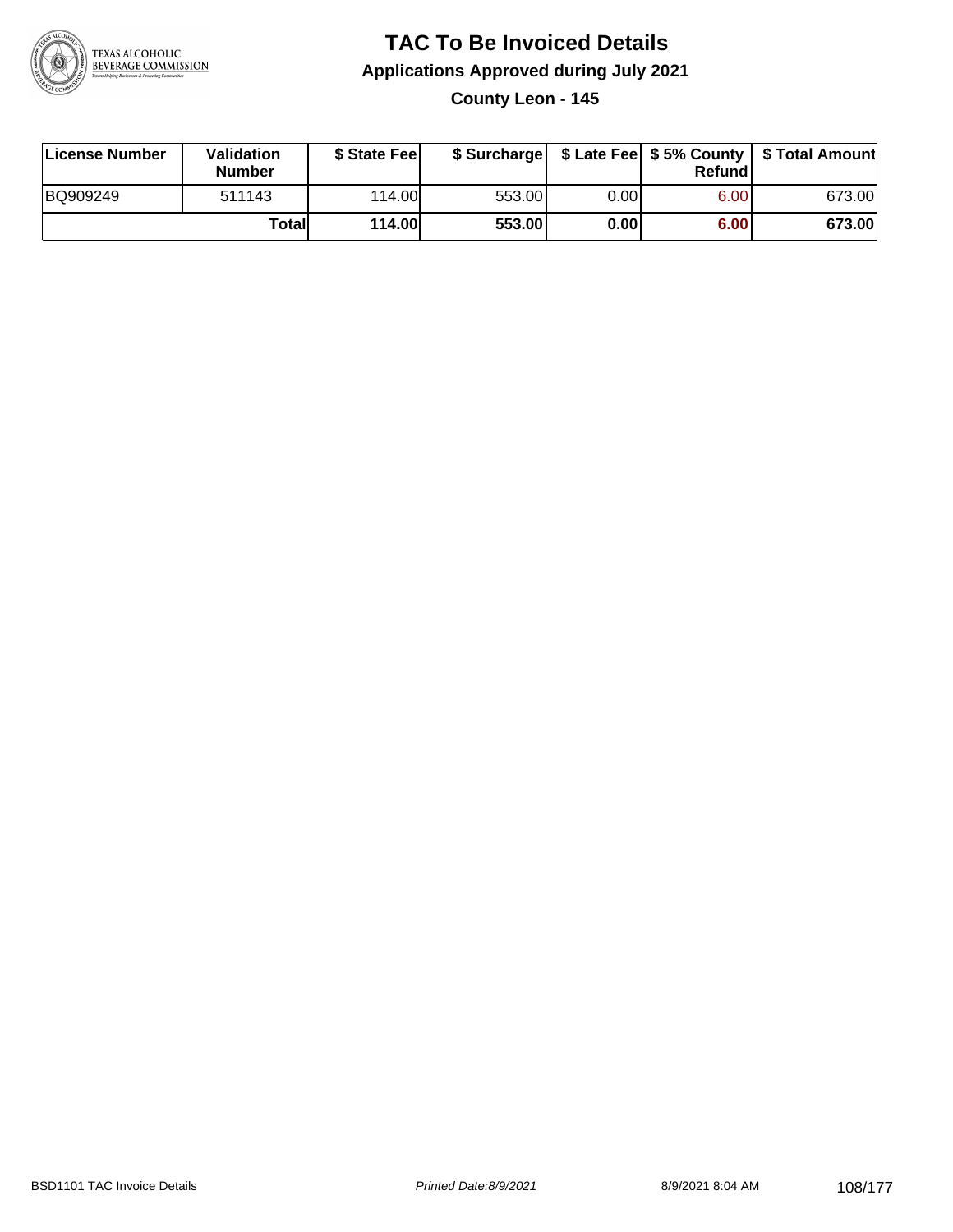

#### **TAC To Be Invoiced Details Applications Approved during July 2021 County Liberty - 146**

| License Number | Validation<br><b>Number</b> | \$ State Fee | \$ Surcharge |      | Refund | \$ Late Fee   \$5% County   \$ Total Amount |
|----------------|-----------------------------|--------------|--------------|------|--------|---------------------------------------------|
| BQ1125472      | 9097                        | 114.00L      | 553.00       | 0.00 | 6.00   | 673.00                                      |
| BF1126519      | 9496                        | 114.00L      | 553.00       | 0.00 | 6.00   | 673.00                                      |
|                | Total                       | 228.00       | 1,106.00     | 0.00 | 12.00  | 1,346.00                                    |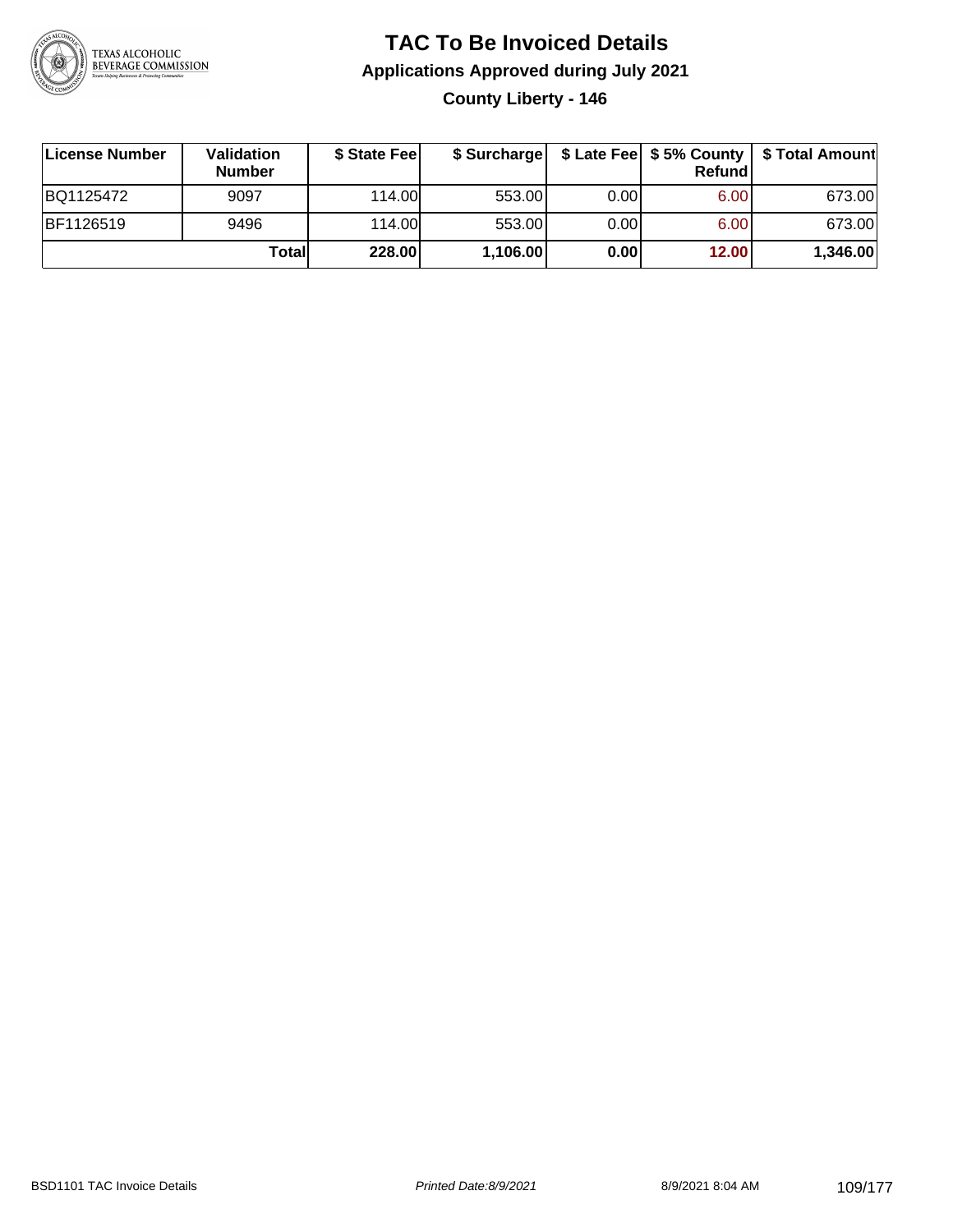

**County Limestone - 147**

| License Number | Validation<br><b>Number</b> | \$ State Fee | \$ Surcharge |       | Refundl | \$ Late Fee   \$5% County   \$ Total Amount |
|----------------|-----------------------------|--------------|--------------|-------|---------|---------------------------------------------|
| BG1125557      | 9218                        | 332.50       | 553.00       | 0.00  | 17.50   | 903.00                                      |
| BQ915584       | 122776                      | 114.00       | 553.00       | 0.00  | 6.00    | 673.00                                      |
| BF989641       | 123052                      | 114.00       | 553.00       | 0.001 | 6.00    | 673.00                                      |
|                | Totall                      | 560.50       | 1,659.00     | 0.00  | 29.50   | 2,249.00                                    |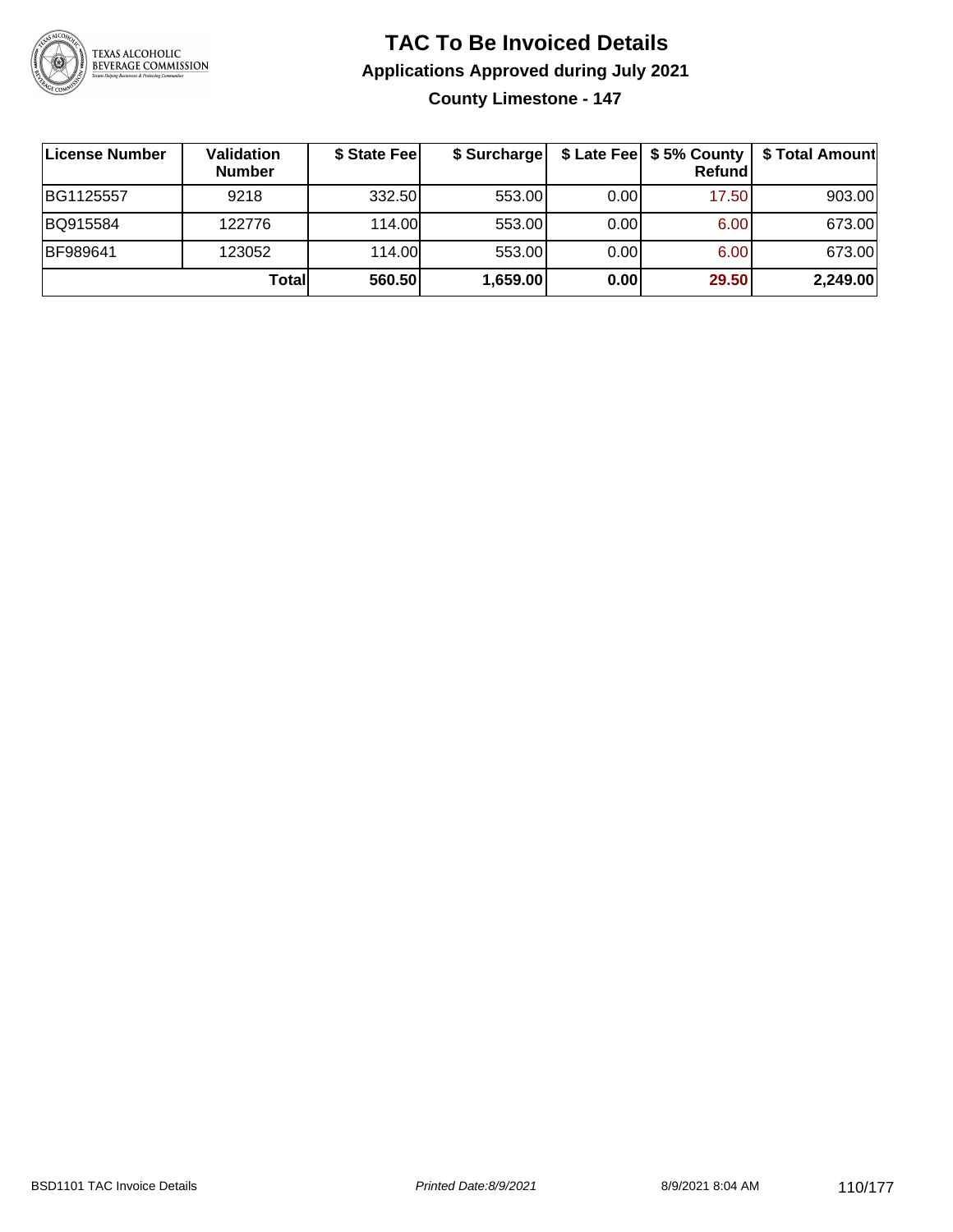

**County Live Oak - 149**

| License Number  | <b>Validation</b><br><b>Number</b> | \$ State Feel |        |      | Refundl | \$ Surcharge   \$ Late Fee   \$5% County   \$ Total Amount |
|-----------------|------------------------------------|---------------|--------|------|---------|------------------------------------------------------------|
| <b>BG989601</b> | 123106                             | 332.50        | 553.00 | 0.00 | 17.50   | 903.00                                                     |
|                 | Totall                             | 332.50        | 553.00 | 0.00 | 17.50   | 903.00                                                     |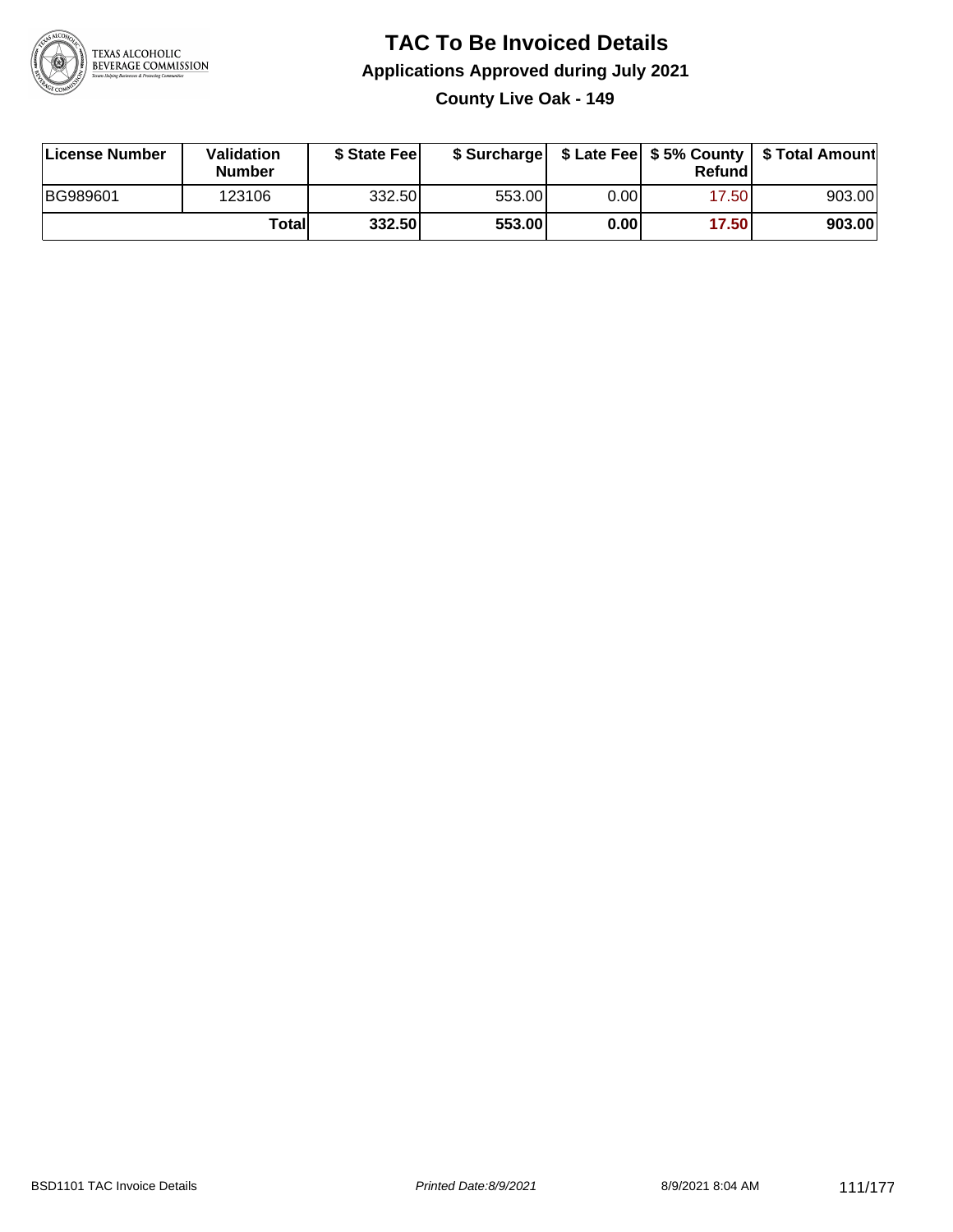

#### **TAC To Be Invoiced Details Applications Approved during July 2021 County Lubbock - 152**

| <b>License Number</b> | <b>Validation</b><br><b>Number</b> | \$ State Fee | \$ Surcharge | \$ Late Fee | \$5% County<br>Refund | \$ Total Amount |
|-----------------------|------------------------------------|--------------|--------------|-------------|-----------------------|-----------------|
| BG1124673             | 8203                               | 332.50       | 553.00       | 0.00        | 17.50                 | 903.00          |
| BQ1123583             | 8563                               | 114.00       | 553.00       | 0.00        | 6.00                  | 673.00          |
| BF1124635             | 8832                               | 114.00       | 553.00       | 0.00        | 6.00                  | 673.00          |
| BG1126042             | 9445                               | 332.50       | 553.00       | 0.00        | 17.50                 | 903.00          |
| BP1126042             | 9445                               | 950.00       | 426.00       | 0.00        | 50.00                 | 1,426.00        |
| BQ846964              | 122567                             | 114.00       | 553.00       | 0.00        | 6.00                  | 673.00          |
| BQ915167              | 122568                             | 114.00       | 553.00       | 0.00        | 6.00                  | 673.00          |
| BG989318              | 122959                             | 332.50       | 553.00       | 0.00        | 17.50                 | 903.00          |
| BG1061361             | 123045                             | 332.50       | 553.00       | 0.00        | 17.50                 | 903.00          |
| BP1061361             | 123045                             | 950.00       | 426.00       | 0.00        | 50.00                 | 1,426.00        |
| BQ847462              | 123126                             | 114.00       | 553.00       | 0.00        | 6.00                  | 673.00          |
| BF847414              | 123577                             | 114.00       | 553.00       | 0.00        | 6.00                  | 673.00          |
| BQ990108              | 123896                             | 114.00       | 553.00       | 0.00        | 6.00                  | 673.00          |
| BG1063688             | 124326                             | 332.50       | 553.00       | 0.00        | 17.50                 | 903.00          |
|                       | <b>Total</b>                       | 4,360.50     | 7,488.00     | 0.00        | 229.50                | 12,078.00       |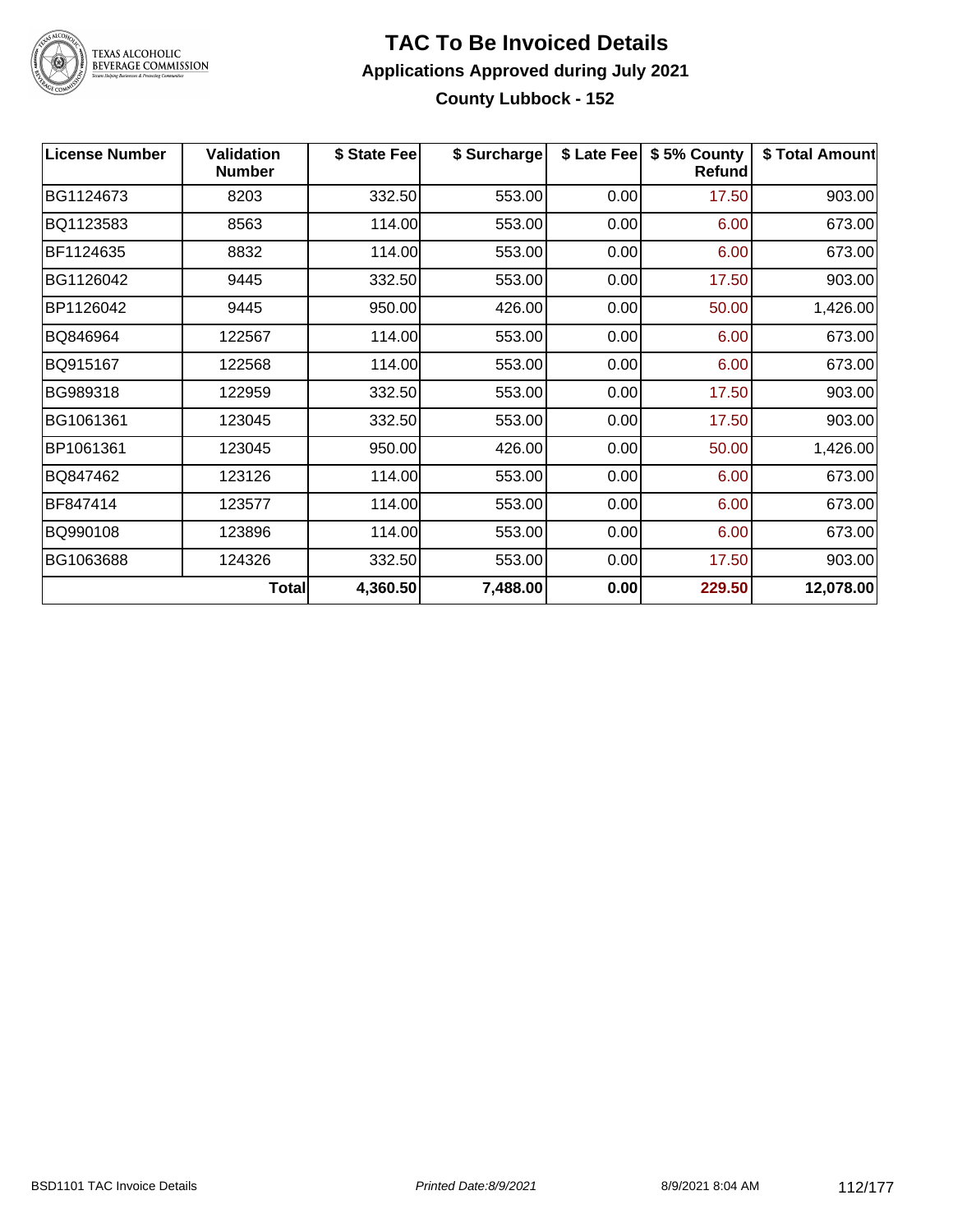

# TEXAS ALCOHOLIC<br>BEVERAGE COMMISSION

#### **TAC To Be Invoiced Details Applications Approved during July 2021 County McLennan - 155**

| <b>License Number</b> | <b>Validation</b><br><b>Number</b> | \$ State Fee | \$ Surcharge | \$ Late Fee | \$5% County<br>Refund | \$ Total Amount |
|-----------------------|------------------------------------|--------------|--------------|-------------|-----------------------|-----------------|
| BQ1123575             | 8388                               | 114.00       | 553.00       | 0.00        | 6.00                  | 673.00          |
| BQ1124313             | 8758                               | 114.00       | 553.00       | 0.00        | 6.00                  | 673.00          |
| BQ1124602             | 8850                               | 114.00       | 553.00       | 0.00        | 6.00                  | 673.00          |
| BF1061296             | 122109                             | 114.00       | 553.00       | 0.00        | 6.00                  | 673.00          |
| BF1061268             | 122111                             | 114.00       | 553.00       | 0.00        | 6.00                  | 673.00          |
| BF1061241             | 122113                             | 114.00       | 553.00       | 0.00        | 6.00                  | 673.00          |
| BG989170              | 123562                             | 332.50       | 553.00       | 0.00        | 17.50                 | 903.00          |
| BQ916625              | 123858                             | 114.00       | 553.00       | 0.00        | 6.00                  | 673.00          |
| BF990615              | 123940                             | 114.00       | 553.00       | 0.00        | 6.00                  | 673.00          |
| BG1053010             | 509742                             | 332.50       | 553.00       | 0.00        | 17.50                 | 903.00          |
| BL1053010             | 509742                             | 475.00       | 327.00       | 0.00        | 25.00                 | 827.00          |
| BQ849179              | 512487                             | 114.00       | 553.00       | 0.00        | 6.00                  | 673.00          |
| BQ1065040             | 512499                             | 114.00       | 553.00       | 0.00        | 6.00                  | 673.00          |
| BQ989548              | 514376                             | 114.00       | 553.00       | 0.00        | 6.00                  | 673.00          |
|                       | Total                              | 2,394.00     | 7,516.00     | 0.00        | 126.00                | 10,036.00       |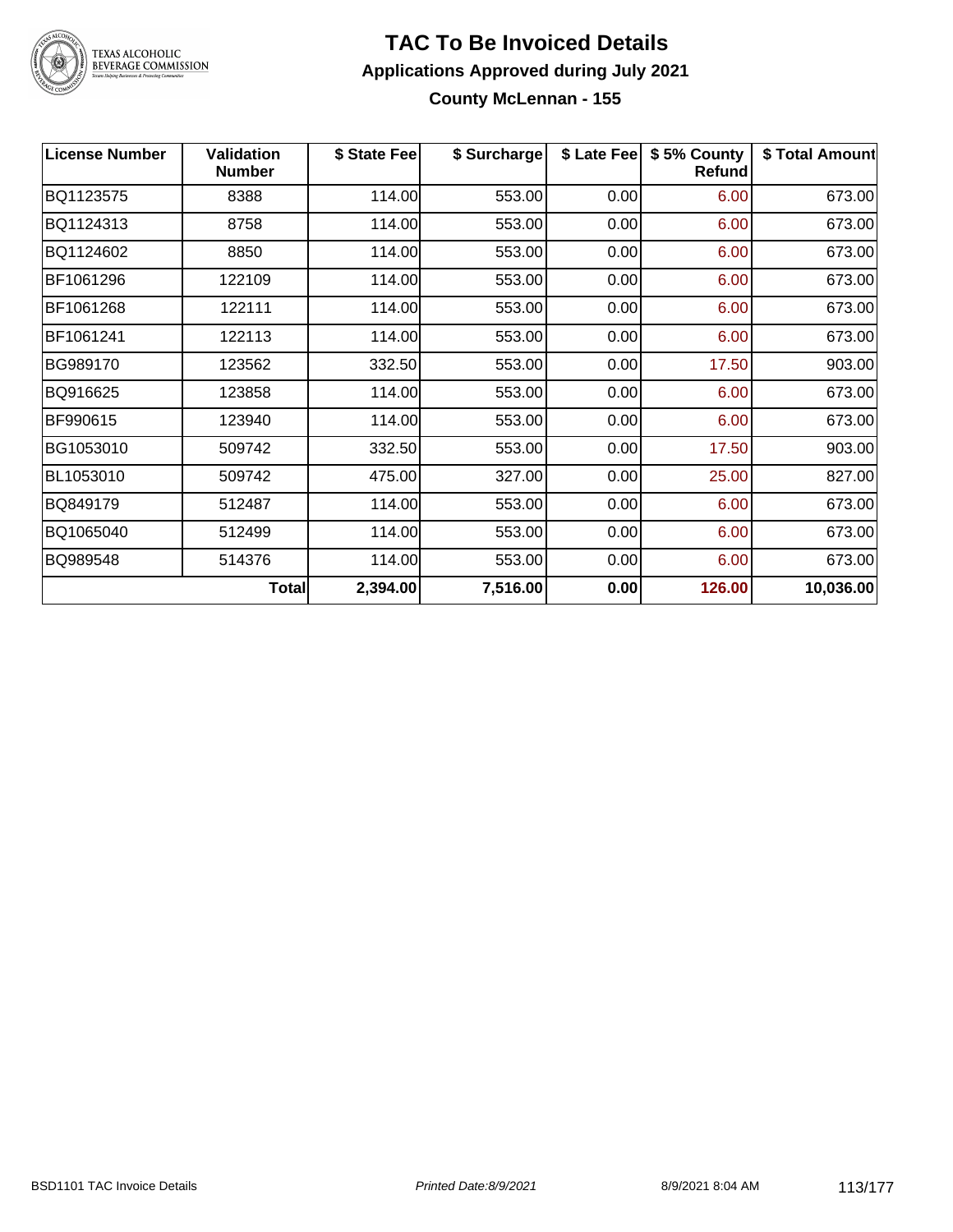

#### **TAC To Be Invoiced Details Applications Approved during July 2021 County Madison - 157**

| License Number | Validation<br><b>Number</b> | \$ State Fee |          |      | Refundl | \$ Surcharge   \$ Late Fee   \$5% County   \$ Total Amount |
|----------------|-----------------------------|--------------|----------|------|---------|------------------------------------------------------------|
| BQ914366       | 124197                      | 114.00L      | 553.00   | 0.00 | 6.00    | 673.00                                                     |
| BQ850140       | 513871                      | 114.00L      | 553.00   | 0.00 | 6.00    | 673.00                                                     |
|                | Total                       | 228.00       | 1,106.00 | 0.00 | 12.00   | 1,346.00                                                   |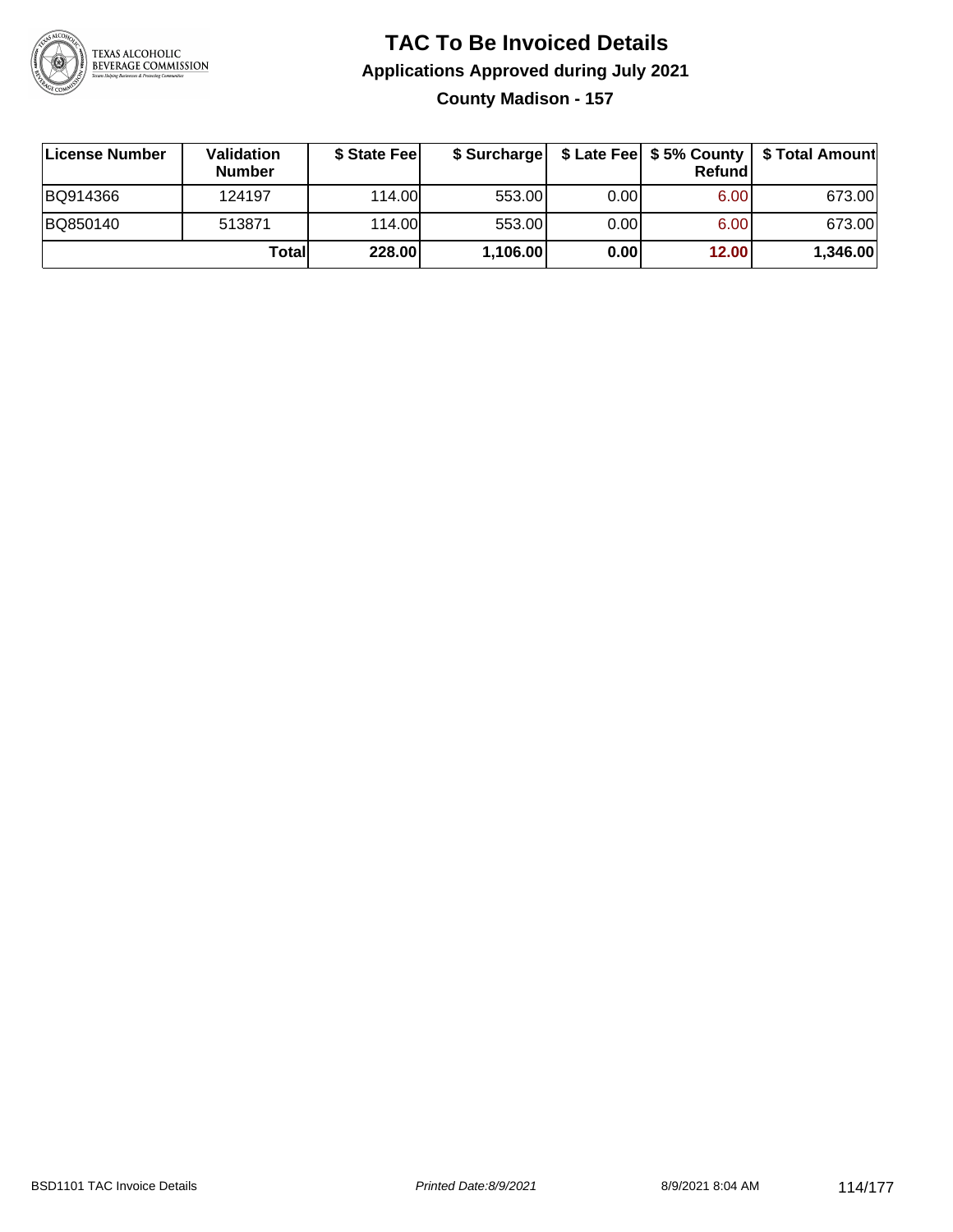

#### **TAC To Be Invoiced Details Applications Approved during July 2021 County Mason - 160**

| License Number | Validation<br><b>Number</b> | \$ State Fee |        |      | Refund | \$ Surcharge   \$ Late Fee   \$5% County   \$ Total Amount |
|----------------|-----------------------------|--------------|--------|------|--------|------------------------------------------------------------|
| BG1126713      | 8503                        | 332.50       | 553.00 | 0.00 | 17.50  | 903.00                                                     |
|                | Total                       | 332.50       | 553.00 | 0.00 | 17.50  | 903.00                                                     |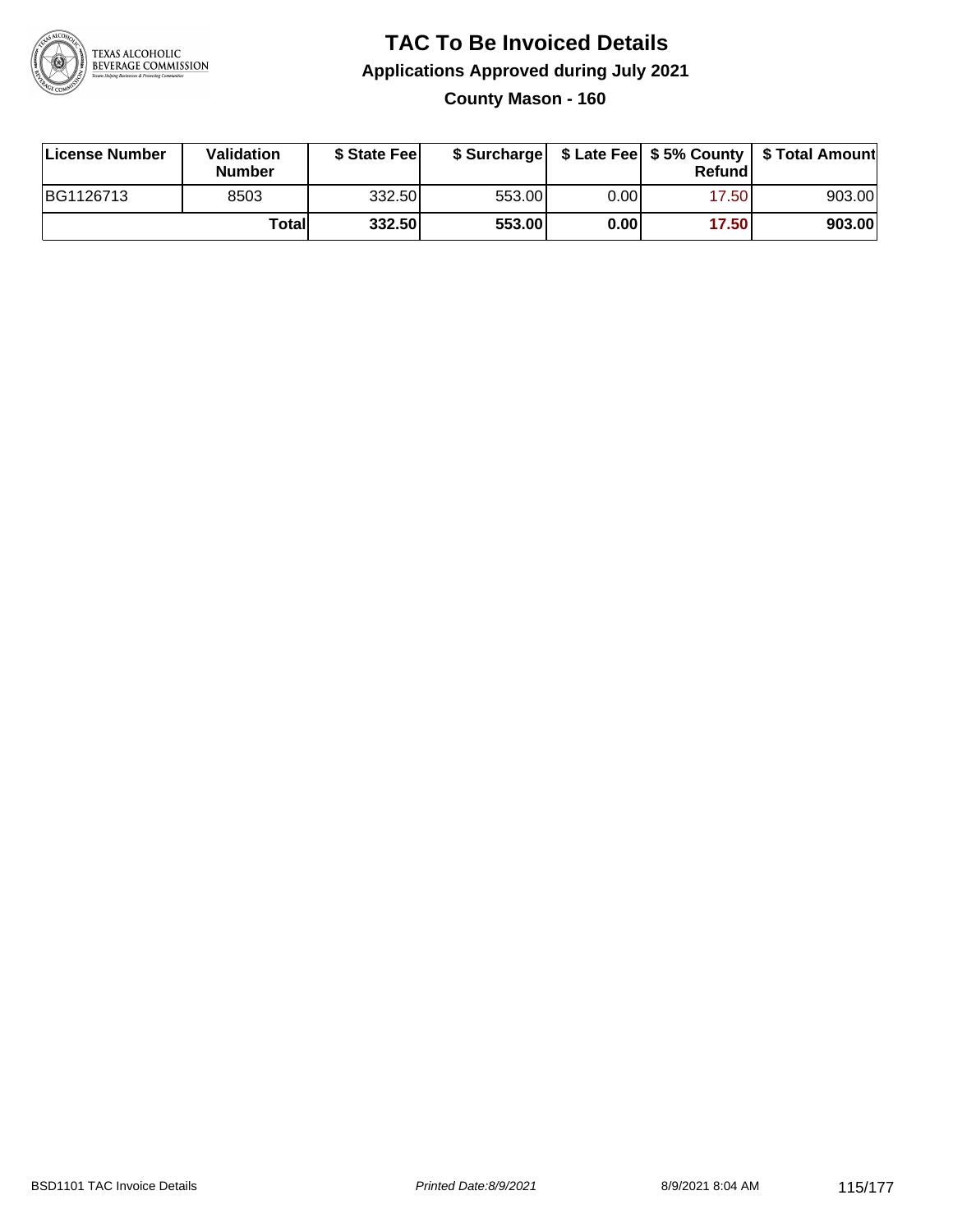

#### **TAC To Be Invoiced Details Applications Approved during July 2021 County Matagorda - 161**

| ∣License Number | Validation<br><b>Number</b> | \$ State Feel | \$ Surcharge |      | Refund | \$ Late Fee   \$5% County   \$ Total Amount |
|-----------------|-----------------------------|---------------|--------------|------|--------|---------------------------------------------|
| BG987432        | 123402                      | 332.50        | 553.00       | 0.00 | 17.50  | 903.00                                      |
| BG1060807       | 124217                      | 332.50        | 553.00       | 0.00 | 17.50  | 903.00                                      |
|                 | Totall                      | 665.00        | 1,106.00     | 0.00 | 35.00  | 1,806.00                                    |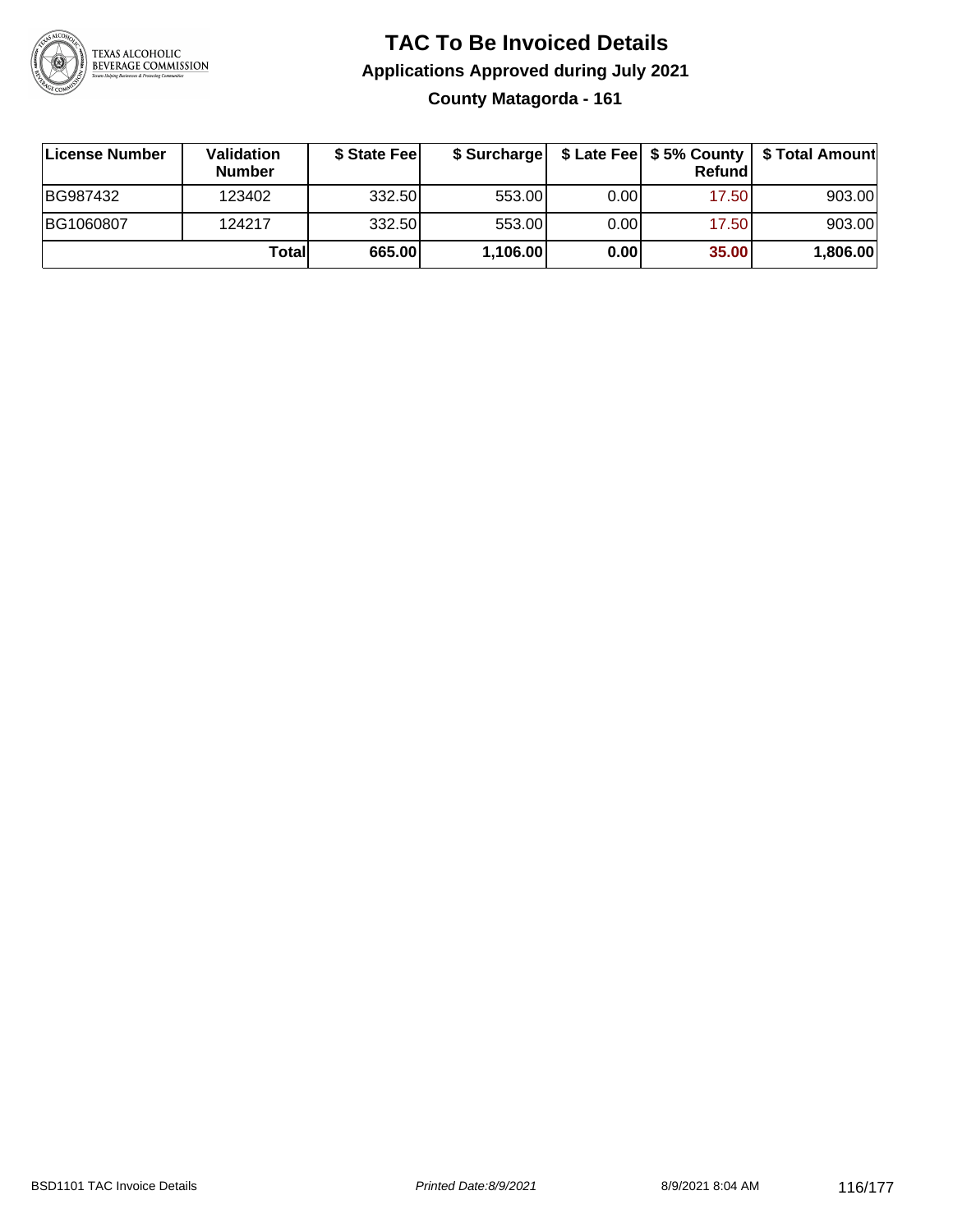

#### **TAC To Be Invoiced Details Applications Approved during July 2021 County Maverick - 162**

| License Number | Validation<br><b>Number</b> | \$ State Fee | \$ Surcharge | \$ Late Fee | \$5% County<br>Refundl | \$ Total Amount |
|----------------|-----------------------------|--------------|--------------|-------------|------------------------|-----------------|
| BQ1125077      | 9348                        | 114.00       | 553.00       | 0.00        | 6.00                   | 673.00          |
| BE780381       | 123765                      | 285.00       | 553.00       | 0.00        | 15.00                  | 853.00          |
| BL780381       | 123765                      | 475.00       | 327.00       | 0.00        | 25.00                  | 827.00          |
| BQ917516       | 124267                      | 114.00       | 553.00       | 0.00        | 6.00                   | 673.00          |
| BQ916582       | 512491                      | 114.00       | 553.00       | 0.00        | 6.00                   | 673.00          |
|                | Total                       | 1,102.00     | 2,539.00     | 0.00        | 58.00                  | 3,699.00        |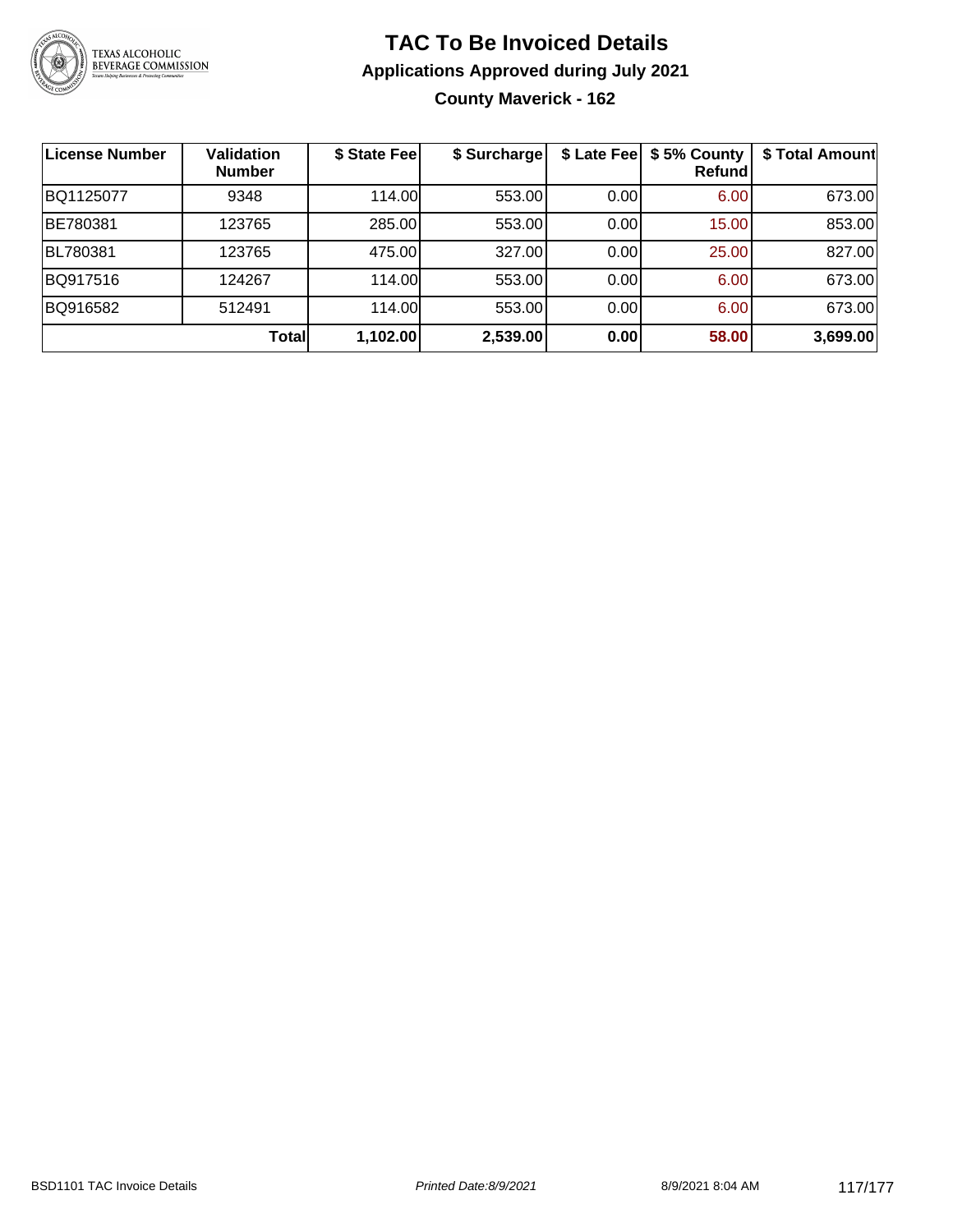

#### **TAC To Be Invoiced Details Applications Approved during July 2021 County Medina - 163**

| License Number | <b>Validation</b><br><b>Number</b> | \$ State Fee  |        |      | Refundl | \$ Surcharge   \$ Late Fee   \$5% County   \$ Total Amount |
|----------------|------------------------------------|---------------|--------|------|---------|------------------------------------------------------------|
| BQ848528       | 123864                             | 114.00        | 553.00 | 0.00 | 6.00    | 673.00                                                     |
|                | Totall                             | <b>114.00</b> | 553.00 | 0.00 | 6.00    | 673.00                                                     |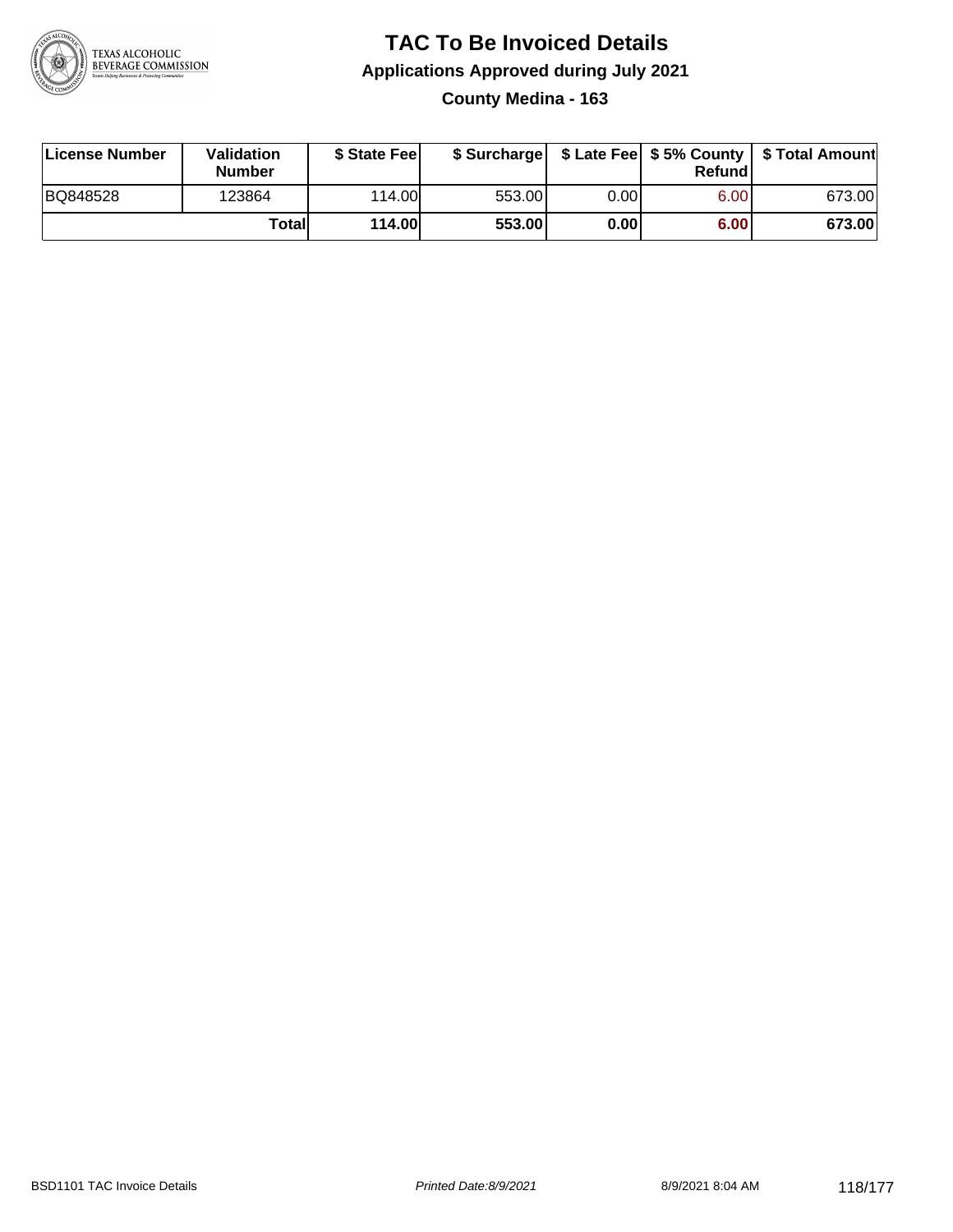

#### **TAC To Be Invoiced Details Applications Approved during July 2021 County Midland - 165**

| License Number | Validation<br><b>Number</b> | \$ State Fee | \$ Surcharge |      | Refundl | \$ Late Fee   \$5% County   \$ Total Amount |
|----------------|-----------------------------|--------------|--------------|------|---------|---------------------------------------------|
| BQ1123655      | 8029                        | 114.00L      | 553.00       | 0.00 | 6.00    | 673.00                                      |
| BG1125384      | 8539                        | 332.50       | 553.00       | 0.00 | 17.50   | 903.00                                      |
| BG917003       | 515081                      | 332.50       | 553.00       | 0.00 | 17.50   | 903.00                                      |
|                | Totall                      | 779.00       | 1,659.00     | 0.00 | 41.00   | 2,479.00                                    |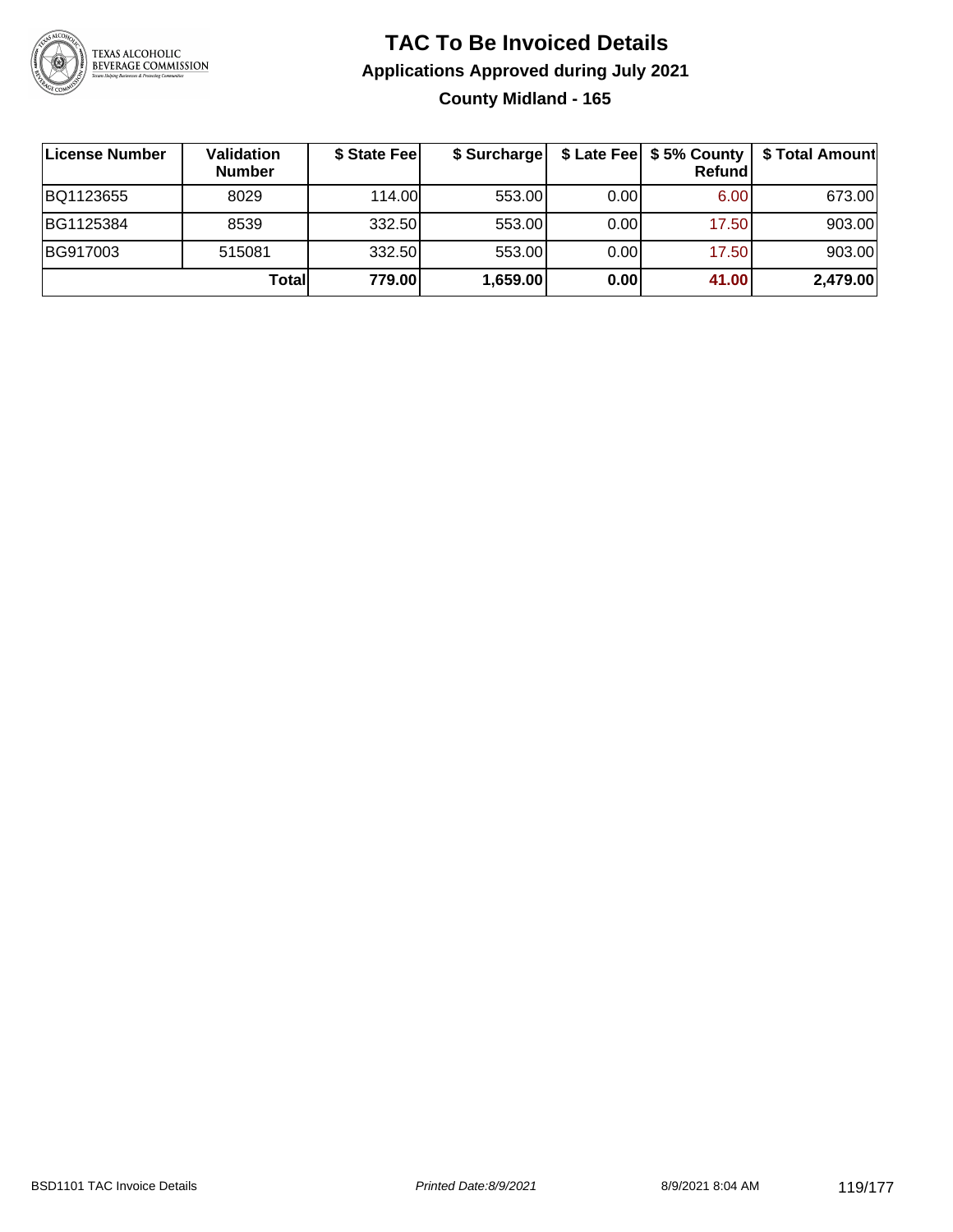

#### **TAC To Be Invoiced Details Applications Approved during July 2021 County Mitchell - 168**

| License Number | Validation<br>Number | \$ State Fee  |        |      | Refundl | \$ Surcharge   \$ Late Fee   \$5% County   \$ Total Amount |
|----------------|----------------------|---------------|--------|------|---------|------------------------------------------------------------|
| BQ915263       | 123073               | 114.00L       | 553.00 | 0.00 | 6.00    | 673.00                                                     |
|                | Totall               | <b>114.00</b> | 553.00 | 0.00 | 6.00    | 673.00                                                     |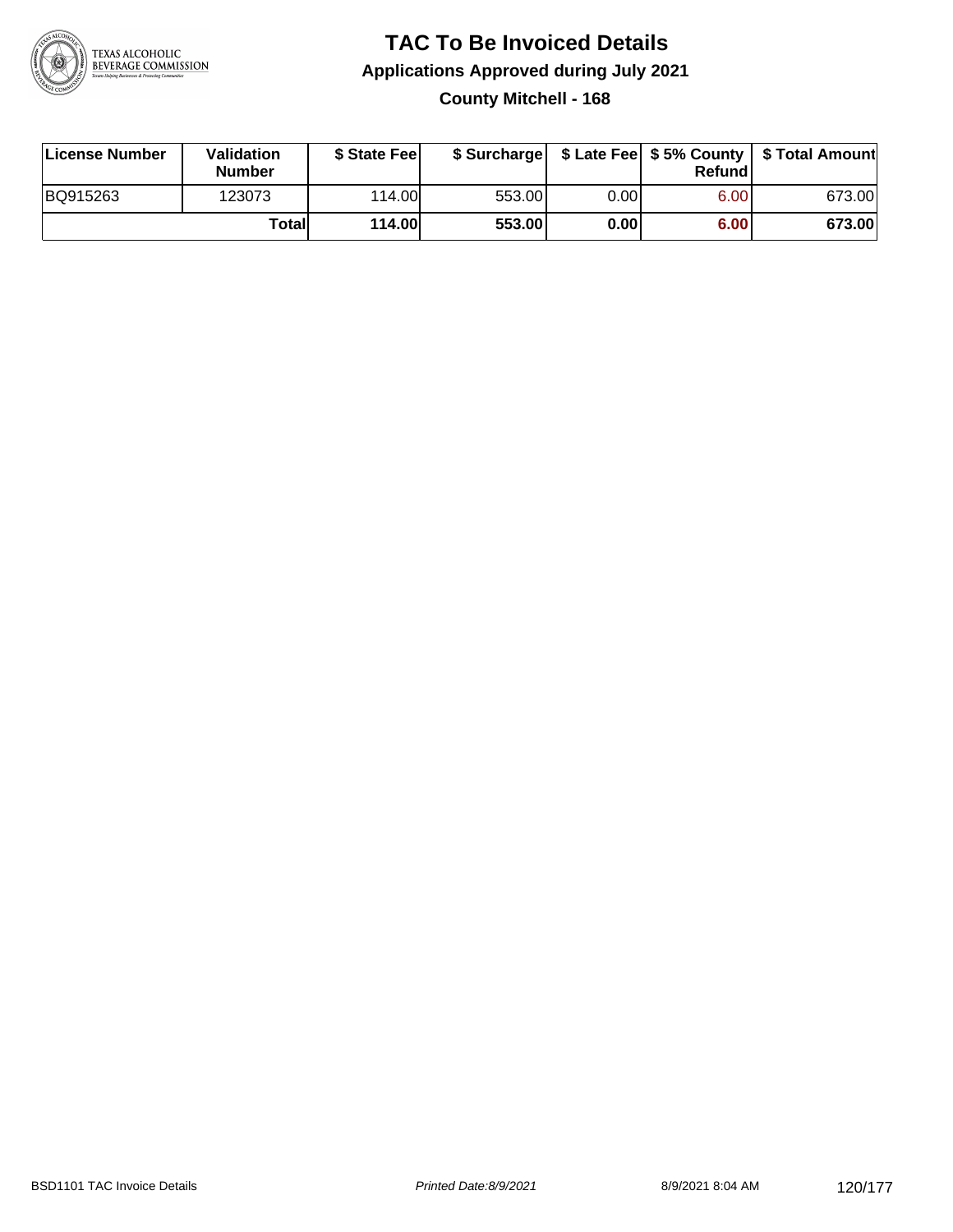

#### **TAC To Be Invoiced Details Applications Approved during July 2021 County Montague - 169**

| ∣License Number | Validation<br><b>Number</b> | \$ State Feel | \$ Surcharge |      | Refund | \$ Late Fee   \$5% County   \$ Total Amount |
|-----------------|-----------------------------|---------------|--------------|------|--------|---------------------------------------------|
| BG1125421       | 8355                        | 332.50        | 553.00       | 0.00 | 17.50  | 903.00                                      |
| BQ1126576       | 9683                        | 114.00L       | 553.00       | 0.00 | 6.00   | 673.00                                      |
| BG915831        | 123741                      | 332.50        | 553.00       | 0.00 | 17.50  | 903.00                                      |
|                 | Total                       | 779.00        | 1,659.00     | 0.00 | 41.00  | 2,479.00                                    |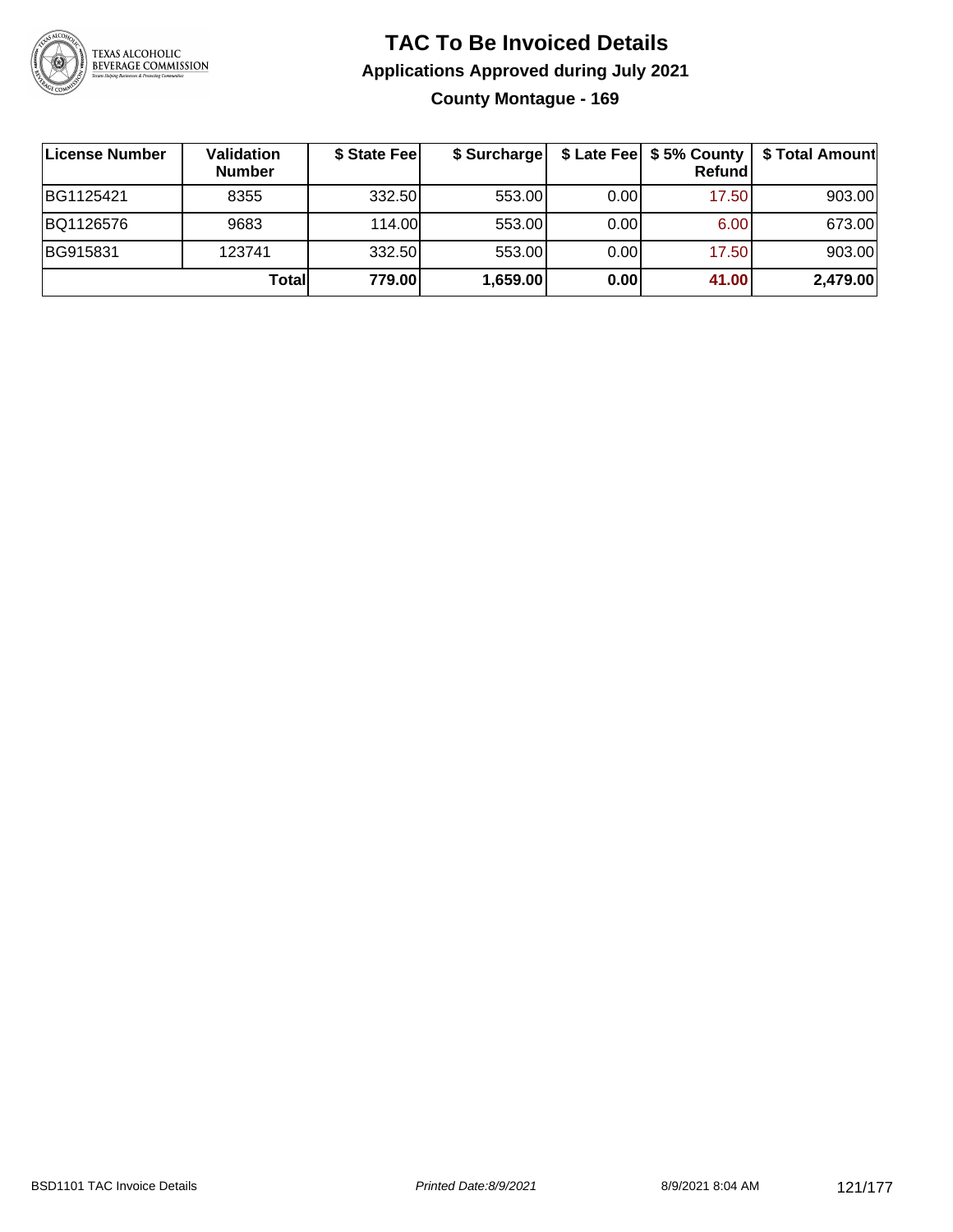

# TEXAS ALCOHOLIC<br>BEVERAGE COMMISSION

#### **TAC To Be Invoiced Details Applications Approved during July 2021 County Montgomery - 170**

| <b>License Number</b> | Validation<br><b>Number</b> | \$ State Fee | \$ Surcharge |        | \$ Late Fee   \$5% County<br>Refund | \$ Total Amount |
|-----------------------|-----------------------------|--------------|--------------|--------|-------------------------------------|-----------------|
| BG1123778             | 7690                        | 332.50       | 553.00       | 0.00   | 17.50                               | 903.00          |
| BQ1123808             | 7736                        | 114.00       | 553.00       | 0.00   | 6.00                                | 673.00          |
| BQ1124492             | 7835                        | 114.00       | 553.00       | 0.00   | 6.00                                | 673.00          |
| BF1123996             | 7972                        | 114.00       | 553.00       | 0.00   | 6.00                                | 673.00          |
| BG1124706             | 8460                        | 332.50       | 553.00       | 0.00   | 17.50                               | 903.00          |
| BQ1123595             | 8507                        | 114.00       | 553.00       | 0.00   | 6.00                                | 673.00          |
| BQ1123581             | 8508                        | 114.00       | 553.00       | 0.00   | 6.00                                | 673.00          |
| BF1125350             | 8518                        | 114.00       | 553.00       | 0.00   | 6.00                                | 673.00          |
| BQ1124173             | 8549                        | 114.00       | 553.00       | 0.00   | 6.00                                | 673.00          |
| BF1124728             | 8857                        | 114.00       | 553.00       | 0.00   | 6.00                                | 673.00          |
| BQ1124777             | 8964                        | 114.00       | 553.00       | 0.00   | 6.00                                | 673.00          |
| BQ1124902             | 9049                        | 114.00       | 553.00       | 0.00   | 6.00                                | 673.00          |
| BG1123880             | 9109                        | 332.50       | 553.00       | 0.00   | 17.50                               | 903.00          |
| BQ1124671             | 9222                        | 114.00       | 553.00       | 0.00   | 6.00                                | 673.00          |
| BQ1126098             | 9507                        | 114.00       | 553.00       | 0.00   | 6.00                                | 673.00          |
| <b>BF777775</b>       | 122386                      | 114.00       | 553.00       | 100.00 | 6.00                                | 773.00          |
| BF915180              | 122423                      | 114.00       | 553.00       | 0.00   | 6.00                                | 673.00          |
| BQ988098              | 122600                      | 114.00       | 553.00       | 0.00   | 6.00                                | 673.00          |
| BQ779557              | 122604                      | 114.00       | 553.00       | 0.00   | 6.00                                | 673.00          |
| BQ914661              | 122618                      | 114.00       | 553.00       | 0.00   | 6.00                                | 673.00          |
| BF780536              | 122816                      | 114.00       | 553.00       | 0.00   | 6.00                                | 673.00          |
| BQ846155              | 122982                      | 114.00       | 553.00       | 0.00   | 6.00                                | 673.00          |
| BQ1062086             | 123145                      | 114.00       | 553.00       | 0.00   | 6.00                                | 673.00          |
| BQ990107              | 123301                      | 114.00       | 553.00       | 0.00   | 6.00                                | 673.00          |
| BG988361              | 123507                      | 332.50       | 553.00       | 0.00   | 17.50                               | 903.00          |
| BQ916474              | 123783                      | 114.00       | 553.00       | 0.00   | 6.00                                | 673.00          |
| BF990671              | 124067                      | 114.00       | 553.00       | 0.00   | 6.00                                | 673.00          |
| BG990225              | 124210                      | 332.50       | 553.00       | 0.00   | 17.50                               | 903.00          |
| BG779912              | 514043                      | 332.50       | 553.00       | 0.00   | 17.50                               | 903.00          |
| BG833429              | 514200                      | 332.50       | 553.00       | 0.00   | 17.50                               | 903.00          |
| BG778547              | 514507                      | 332.50       | 553.00       | 0.00   | 17.50                               | 903.00          |
|                       | <b>Total</b>                | 5,282.00     | 17,143.00    | 100.00 | 278.00                              | 22,803.00       |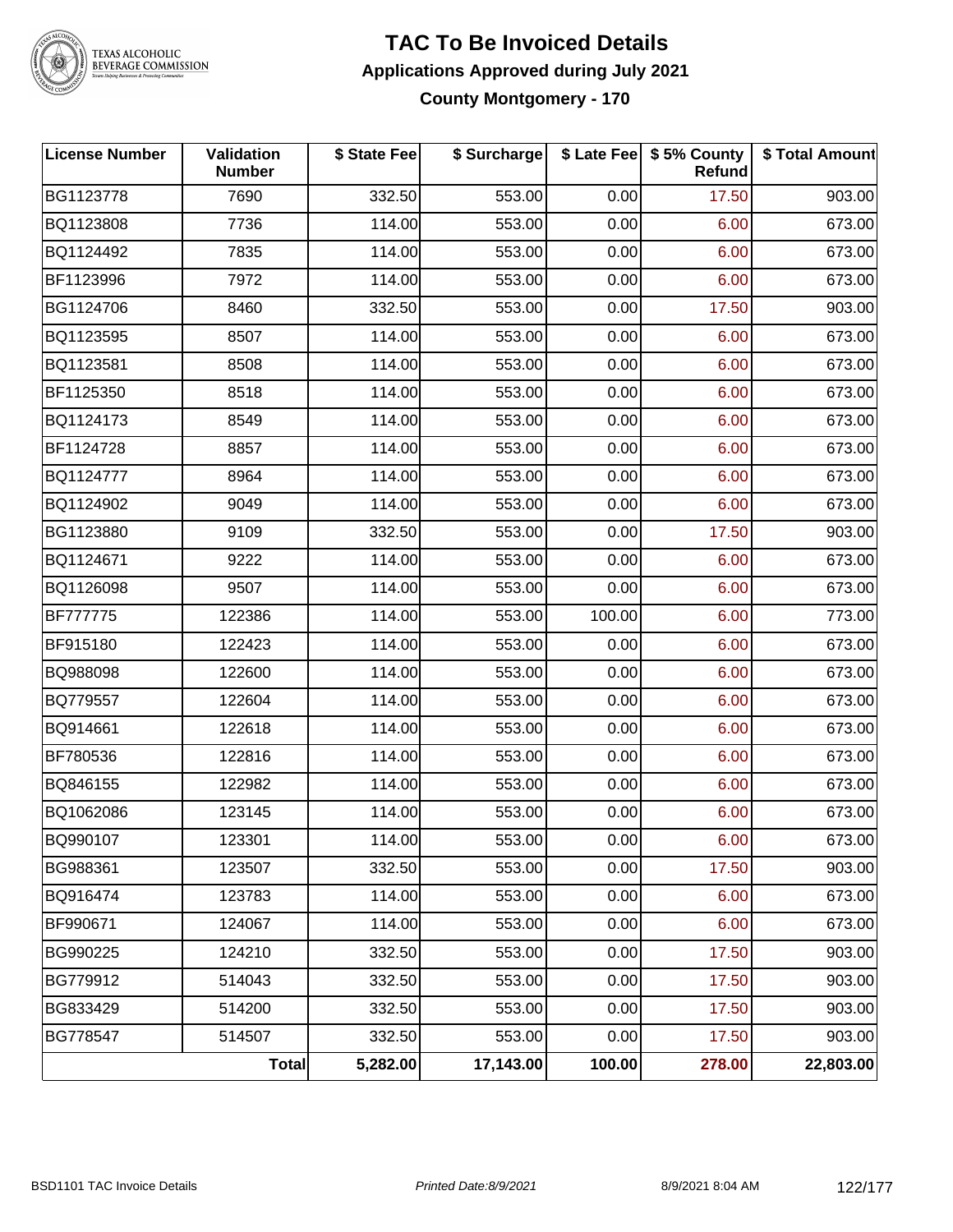

**County Moore - 171**

| License Number | Validation<br>Number | \$ State Fee  |        |      | Refund | \$ Surcharge   \$ Late Fee   \$5% County   \$ Total Amount |
|----------------|----------------------|---------------|--------|------|--------|------------------------------------------------------------|
| BQ779419       | 122692               | 114.00L       | 553.00 | 0.00 | 6.00   | 673.00                                                     |
|                | Totall               | <b>114.00</b> | 553.00 | 0.00 | 6.00   | 673.00                                                     |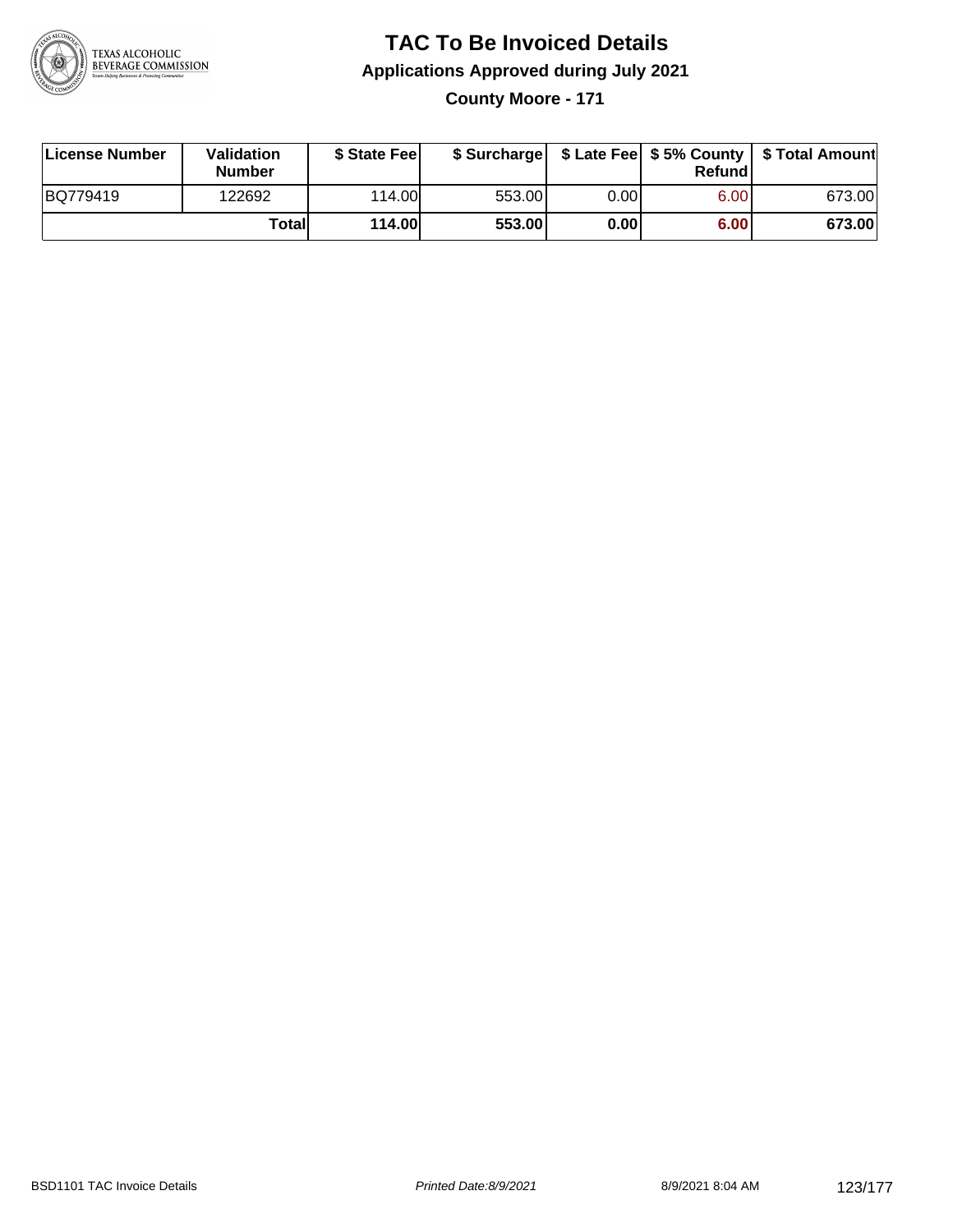

#### **TAC To Be Invoiced Details Applications Approved during July 2021 County Morris - 172**

| License Number   | Validation<br><b>Number</b> | \$ State Fee  |        |      | Refund | \$ Surcharge   \$ Late Fee   \$5% County   \$ Total Amount |
|------------------|-----------------------------|---------------|--------|------|--------|------------------------------------------------------------|
| <b>IBF991494</b> | 124377                      | 114.00L       | 553.00 | 0.00 | 6.00   | 673.00                                                     |
|                  | Totall                      | <b>114.00</b> | 553.00 | 0.00 | 6.00   | 673.00                                                     |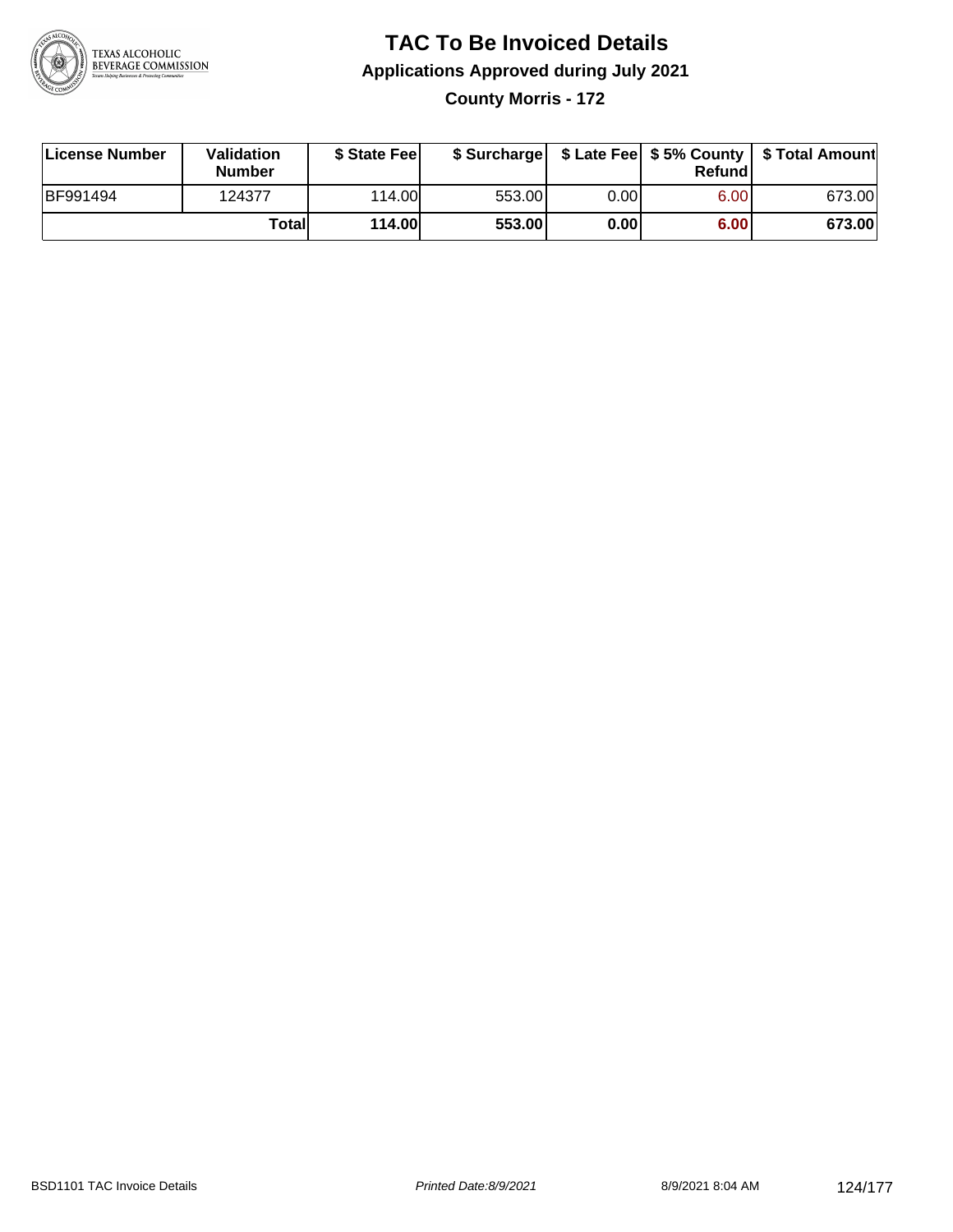

**County Nacogdoches - 174**

| <b>License Number</b> | Validation<br><b>Number</b> | \$ State Fee | \$ Surcharge |       | \$ Late Fee   \$5% County<br><b>Refund</b> | <b>\$ Total Amount</b> |
|-----------------------|-----------------------------|--------------|--------------|-------|--------------------------------------------|------------------------|
| BF1124829             | 7750                        | 114.00L      | 553.00       | 0.001 | 6.00                                       | 673.00                 |
| <b>BF1123913</b>      | 8786                        | 114.00       | 553.00       | 0.00  | 6.00                                       | 673.00                 |
| BF1062212             | 514529                      | 114.00       | 553.00       | 0.00  | 6.00                                       | 673.00                 |
|                       | Total                       | 342.00       | 1,659.00     | 0.00  | 18.00                                      | 2,019.00               |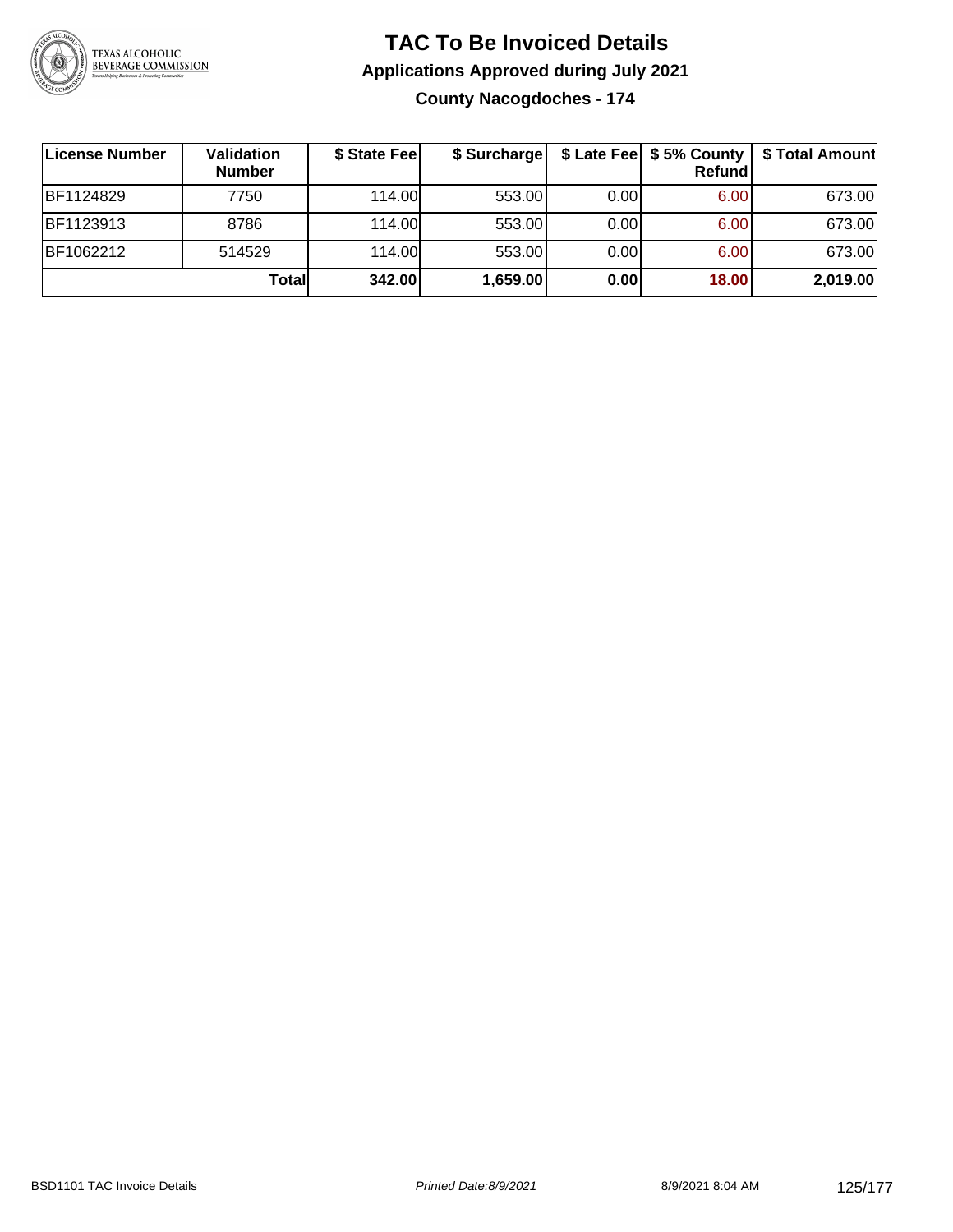

**County Nolan - 177**

| License Number | Validation<br><b>Number</b> | \$ State Fee  | \$ Surcharge |      | Refundl | \$ Late Fee   \$5% County   \$ Total Amount |
|----------------|-----------------------------|---------------|--------------|------|---------|---------------------------------------------|
| BQ1124665      | 8302                        | 114.00        | 553.00       | 0.00 | 6.00    | 673.00                                      |
|                | Totall                      | <b>114.00</b> | 553.00       | 0.00 | 6.00    | 673.00                                      |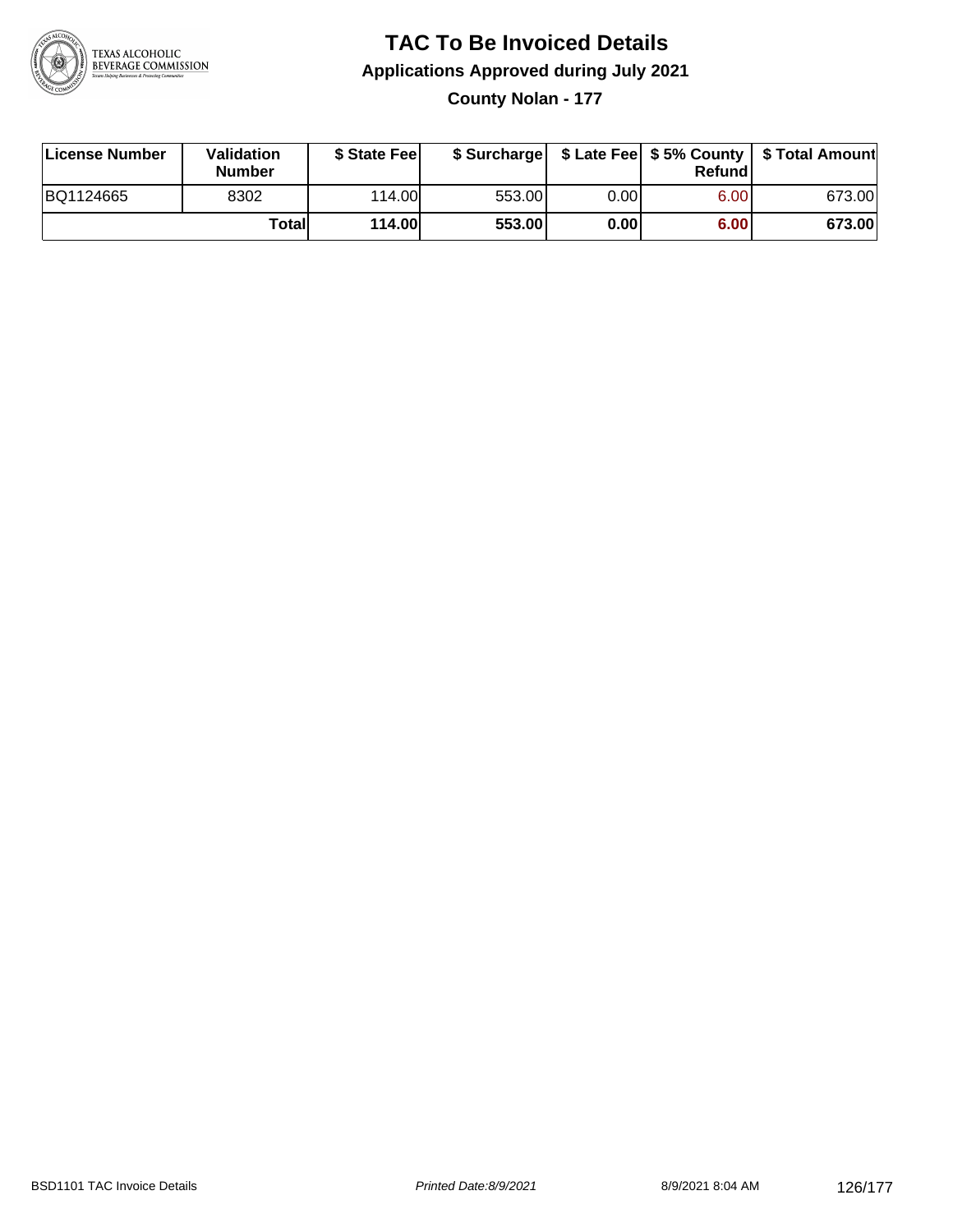

#### **TAC To Be Invoiced Details Applications Approved during July 2021 County Nueces - 178**

| <b>License Number</b> | <b>Validation</b><br><b>Number</b> | \$ State Fee | \$ Surcharge | \$ Late Fee | \$5% County<br>Refund | \$ Total Amount |
|-----------------------|------------------------------------|--------------|--------------|-------------|-----------------------|-----------------|
| BC1123785             | 8173                               | 142.50       | 701.00       | 0.00        | 7.50                  | 851.00          |
| BQ1124303             | 8663                               | 114.00       | 553.00       | 0.00        | 6.00                  | 673.00          |
| BG1124078             | 8798                               | 332.50       | 553.00       | 0.00        | 17.50                 | 903.00          |
| BQ1124588             | 8834                               | 114.00       | 553.00       | 0.00        | 6.00                  | 673.00          |
| BG1125425             | 8893                               | 332.50       | 553.00       | 0.00        | 17.50                 | 903.00          |
| BF1125345             | 8912                               | 114.00       | 553.00       | 0.00        | 6.00                  | 673.00          |
| BF1124721             | 8915                               | 114.00       | 553.00       | 0.00        | 6.00                  | 673.00          |
| BQ1124655             | 8943                               | 114.00       | 553.00       | 0.00        | 6.00                  | 673.00          |
| BF1124697             | 8958                               | 114.00       | 553.00       | 0.00        | 6.00                  | 673.00          |
| BG1125175             | 9061                               | 332.50       | 553.00       | 0.00        | 17.50                 | 903.00          |
| BQ1125822             | 9200                               | 114.00       | 553.00       | 0.00        | 6.00                  | 673.00          |
| BQ1060399             | 123044                             | 114.00       | 553.00       | 0.00        | 6.00                  | 673.00          |
| BG1062925             | 123711                             | 332.50       | 553.00       | 0.00        | 17.50                 | 903.00          |
| BL1062925             | 123711                             | 475.00       | 327.00       | 0.00        | 25.00                 | 827.00          |
| BQ990500              | 123933                             | 114.00       | 553.00       | 0.00        | 6.00                  | 673.00          |
|                       | <b>Total</b>                       | 2,973.50     | 8,217.00     | 0.00        | 156.50                | 11,347.00       |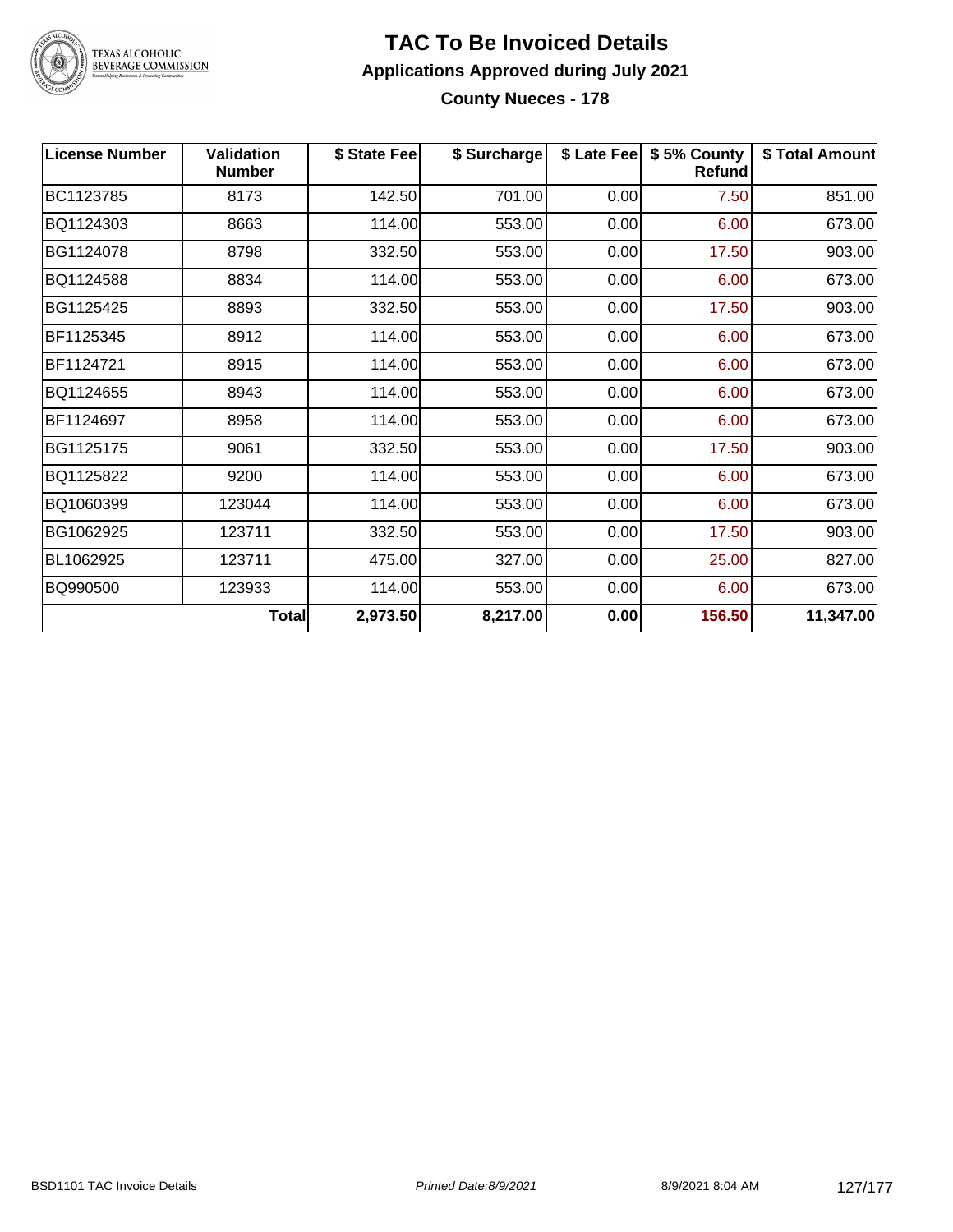

#### **TAC To Be Invoiced Details Applications Approved during July 2021 County Ochiltree - 179**

| License Number | Validation<br>Number | \$ State Fee  |        |      | Refundl | \$ Surcharge   \$ Late Fee   \$5% County   \$ Total Amount |
|----------------|----------------------|---------------|--------|------|---------|------------------------------------------------------------|
| BQ848092       | 124007               | 114.00        | 553.00 | 0.00 | 6.00    | 673.00                                                     |
|                | Totall               | <b>114.00</b> | 553.00 | 0.00 | 6.00    | 673.00                                                     |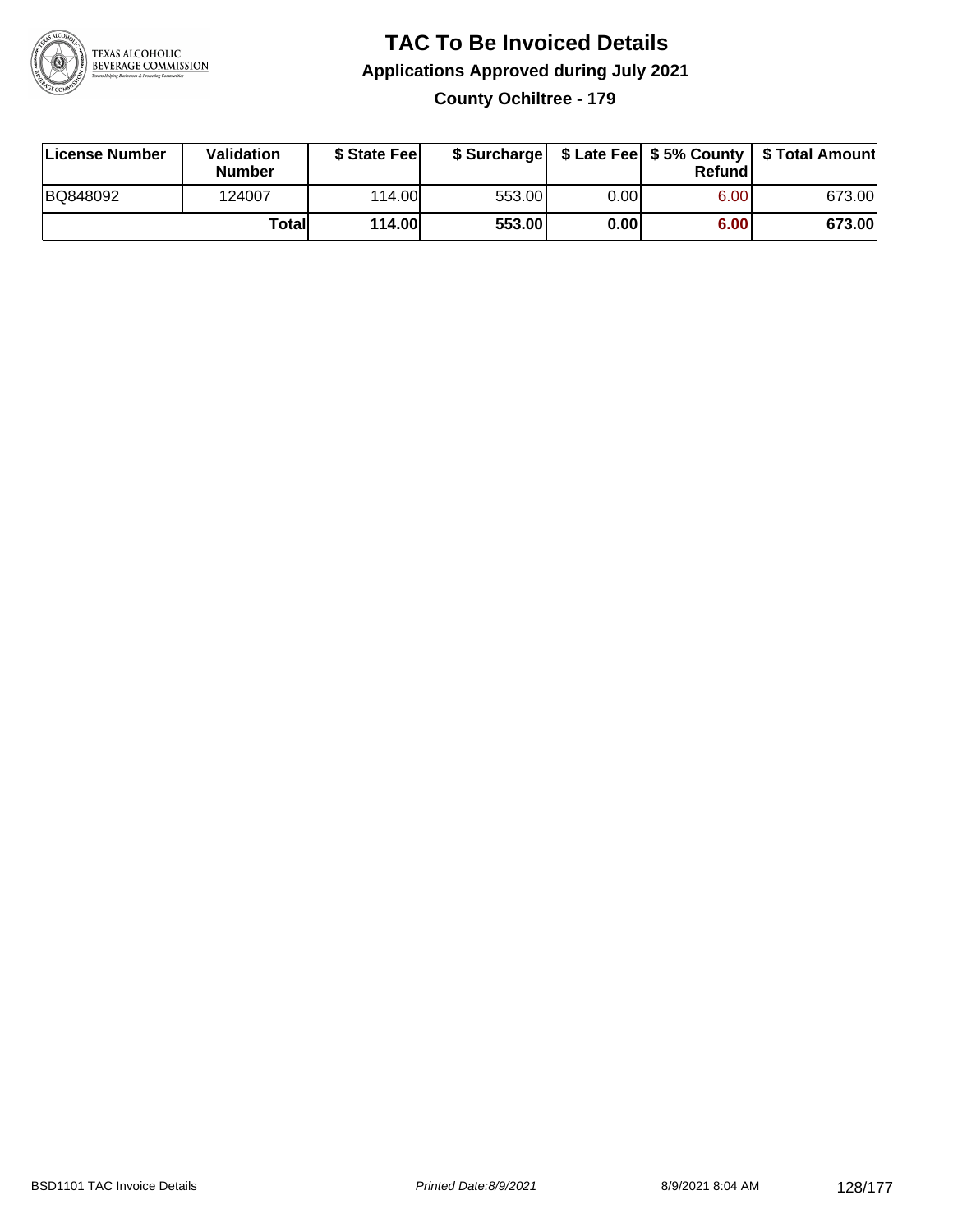

#### **TAC To Be Invoiced Details Applications Approved during July 2021 County Orange - 181**

| <b>License Number</b> | Validation<br><b>Number</b> | \$ State Fee | \$ Surcharge | \$ Late Fee | \$5% County<br>Refundl | \$ Total Amount |
|-----------------------|-----------------------------|--------------|--------------|-------------|------------------------|-----------------|
| BQ1123968             | 8401                        | 114.00       | 553.00       | 0.00        | 6.00                   | 673.00          |
| BQ1126751             | 8860                        | 114.00       | 553.00       | 0.00        | 6.00                   | 673.00          |
| BF1124800             | 9263                        | 114.00       | 553.00       | 0.00        | 6.00                   | 673.00          |
| BQ916600              | 123468                      | 114.00       | 553.00       | 0.00        | 6.00                   | 673.00          |
| BQ916685              | 123855                      | 114.00       | 553.00       | 0.00        | 6.00                   | 673.00          |
| BQ916704              | 123861                      | 114.00       | 553.00       | 0.00        | 6.00                   | 673.00          |
|                       | <b>Total</b>                | 684.00       | 3,318.00     | 0.00        | 36.00                  | 4,038.00        |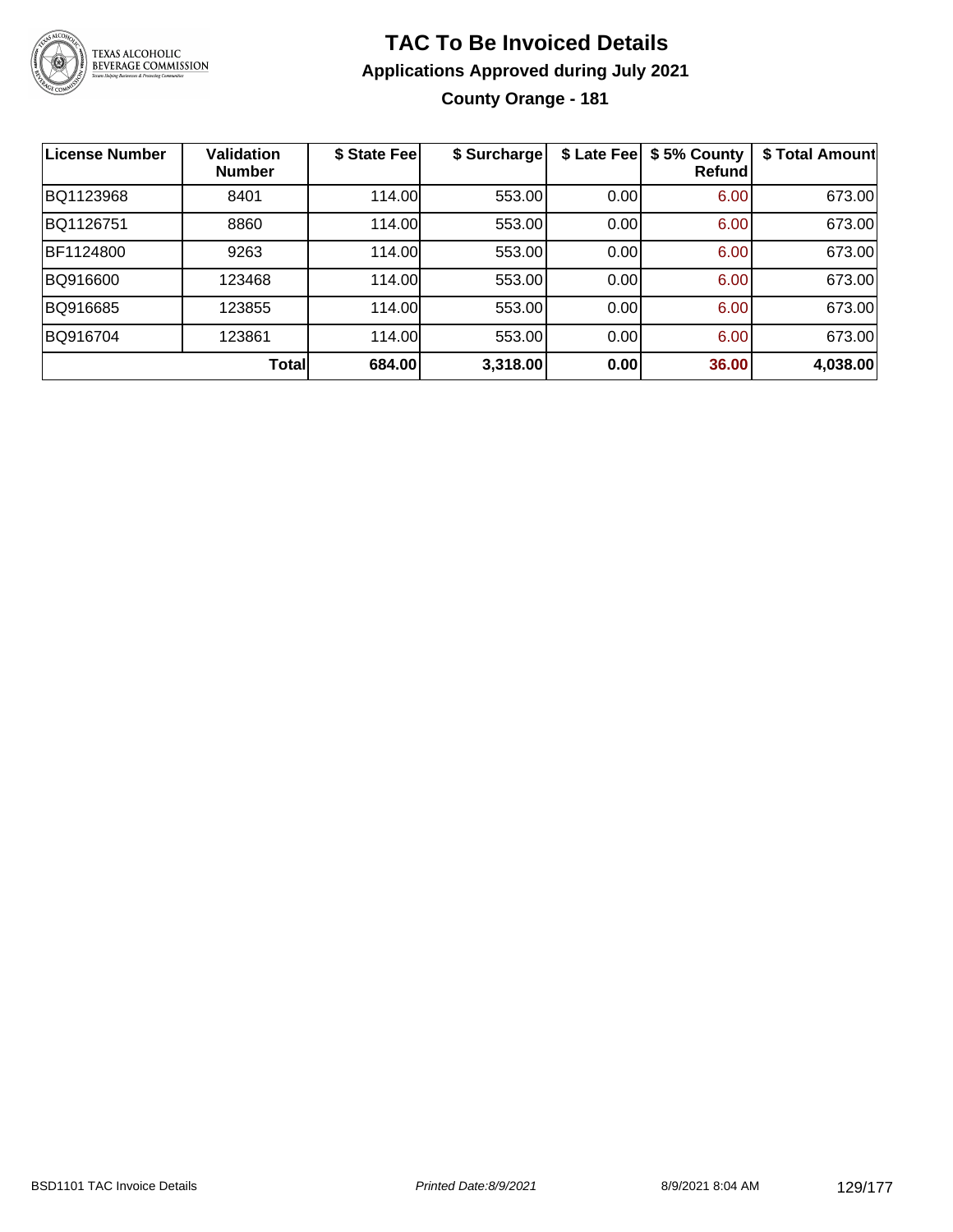

#### **TAC To Be Invoiced Details Applications Approved during July 2021 County Palo Pinto - 182**

| <b>∣License Number</b> | Validation<br><b>Number</b> | \$ State Fee | \$ Surcharge |      | Refundl | \$ Late Fee   \$5% County   \$ Total Amount |
|------------------------|-----------------------------|--------------|--------------|------|---------|---------------------------------------------|
| BQ1123604              | 8734                        | 114.00L      | 553.00       | 0.00 | 6.00    | 673.00                                      |
| BG1124374              | 9086                        | 332.50       | 553.00       | 0.00 | 17.50   | 903.00                                      |
| BQ780898               | 123501                      | 114.00       | 553.00       | 0.00 | 6.00    | 673.00                                      |
|                        | Totall                      | 560.50       | 1,659.00     | 0.00 | 29.50   | 2,249.00                                    |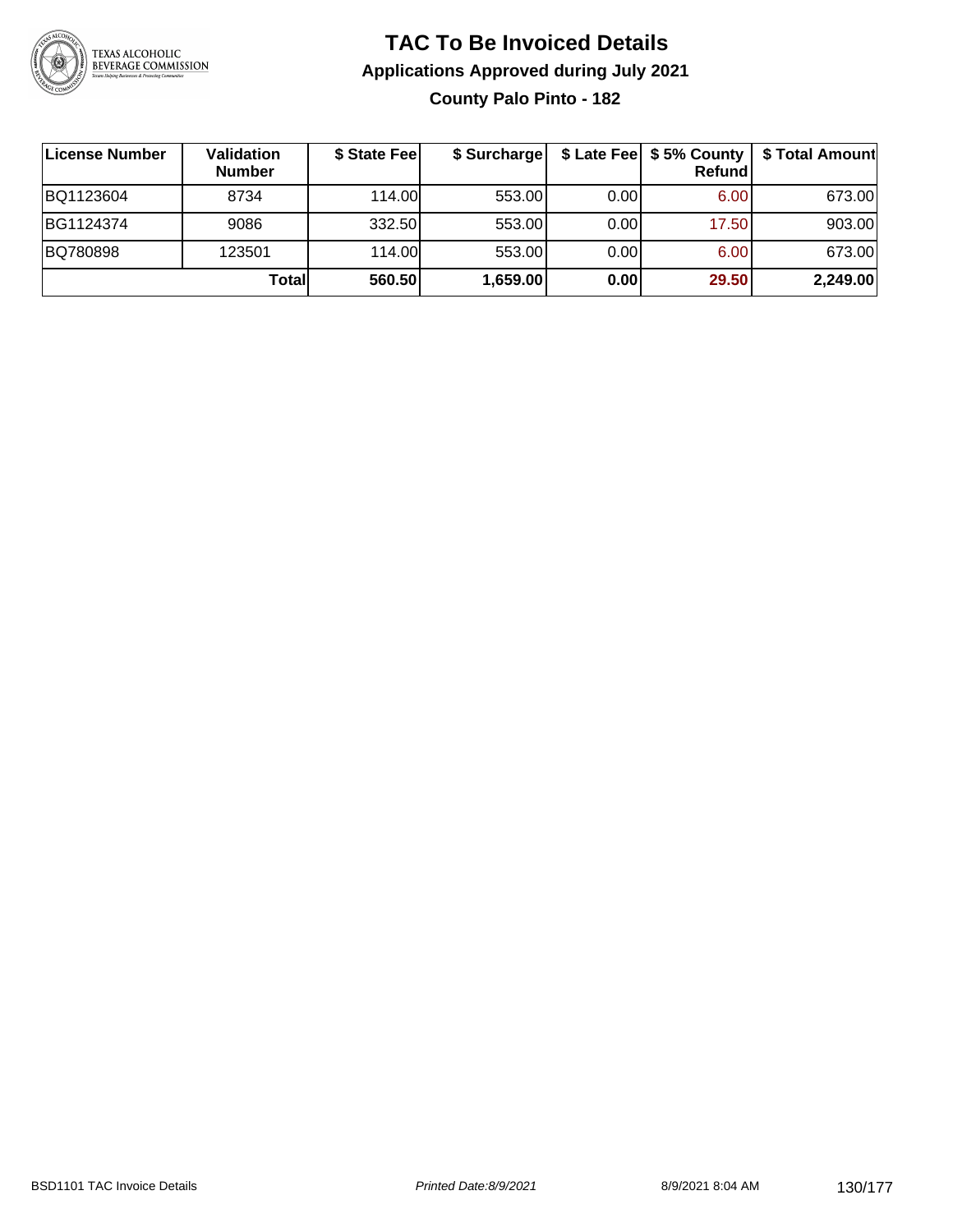

#### **TAC To Be Invoiced Details Applications Approved during July 2021 County Panola - 183**

| License Number | <b>Validation</b><br><b>Number</b> | \$ State Feel |          |       | Refundl | \$ Surcharge   \$ Late Fee   \$5% County   \$ Total Amount |
|----------------|------------------------------------|---------------|----------|-------|---------|------------------------------------------------------------|
| BQ1062762      | 123229                             | 114.00        | 553.00   | 0.001 | 6.00    | 673.00                                                     |
| BQ1063720      | 123906                             | 114.00        | 553.00   | 0.00  | 6.00    | 673.00                                                     |
|                | Totall                             | 228.00        | 1,106.00 | 0.00  | 12.00   | 1,346.00                                                   |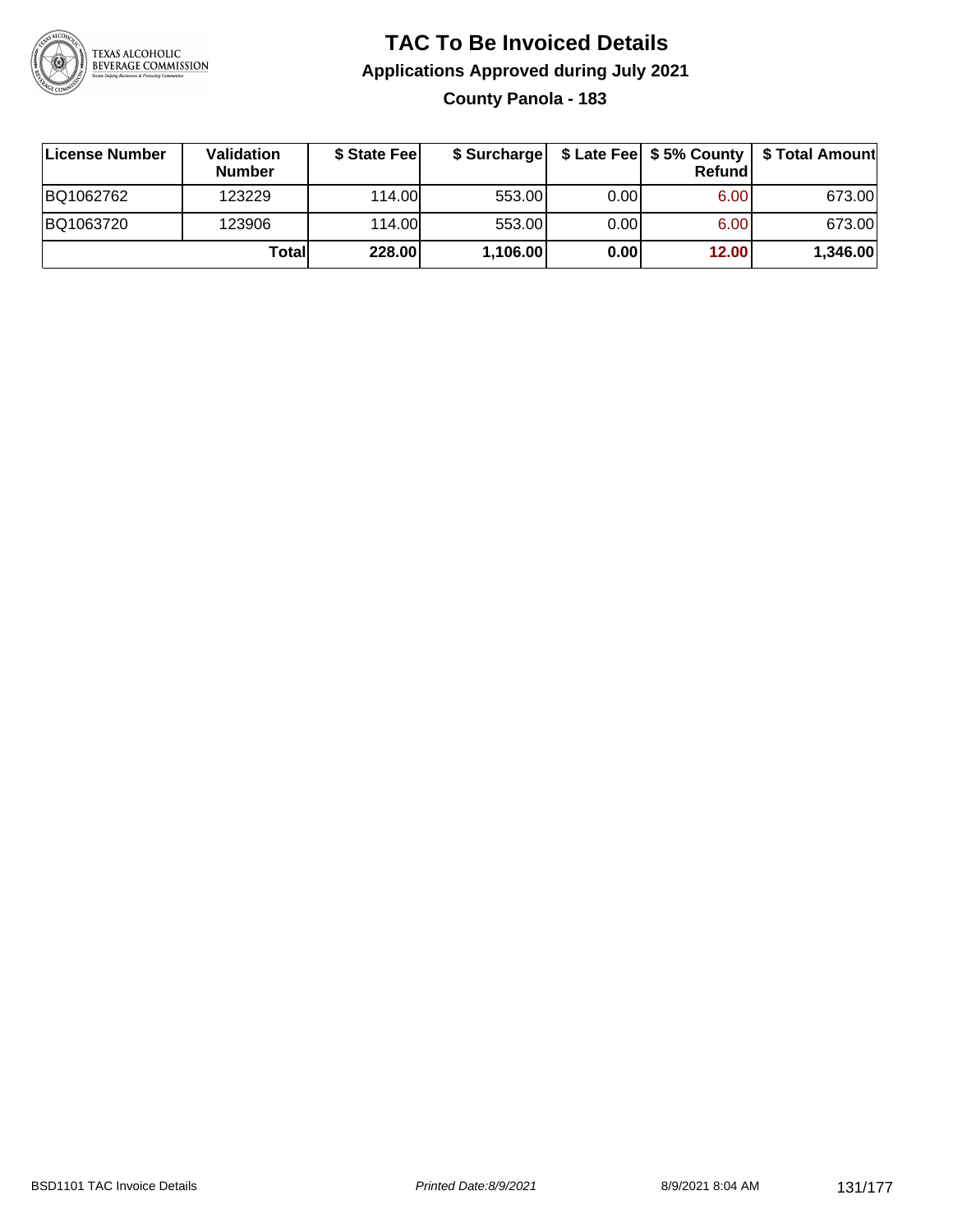

**County Parker - 184**

| <b>License Number</b> | <b>Validation</b><br><b>Number</b> | \$ State Fee | \$ Surcharge | \$ Late Fee | \$5% County<br>Refundl | \$ Total Amount |
|-----------------------|------------------------------------|--------------|--------------|-------------|------------------------|-----------------|
| BQ1123689             | 6954                               | 114.00       | 553.00       | 0.00        | 6.00                   | 673.00          |
| BF1124207             | 8668                               | 114.00       | 553.00       | 0.00        | 6.00                   | 673.00          |
| BG1124687             | 8840                               | 332.50       | 553.00       | 0.00        | 17.50                  | 903.00          |
| BQ1126548             | 9163                               | 114.00       | 553.00       | 0.00        | 6.00                   | 673.00          |
| BQ1126255             | 9487                               | 114.00       | 553.00       | 0.00        | 6.00                   | 673.00          |
| BQ1126257             | 9488                               | 114.00       | 553.00       | 0.00        | 6.00                   | 673.00          |
| BQ989978              | 123337                             | 114.00       | 553.00       | 0.00        | 6.00                   | 673.00          |
| BF914471              | 123616                             | 114.00       | 553.00       | 0.00        | 6.00                   | 673.00          |
| BQ917382              | 512489                             | 114.00       | 553.00       | 0.00        | 6.00                   | 673.00          |
|                       | <b>Total</b>                       | 1,244.50     | 4,977.00     | 0.00        | 65.50                  | 6,287.00        |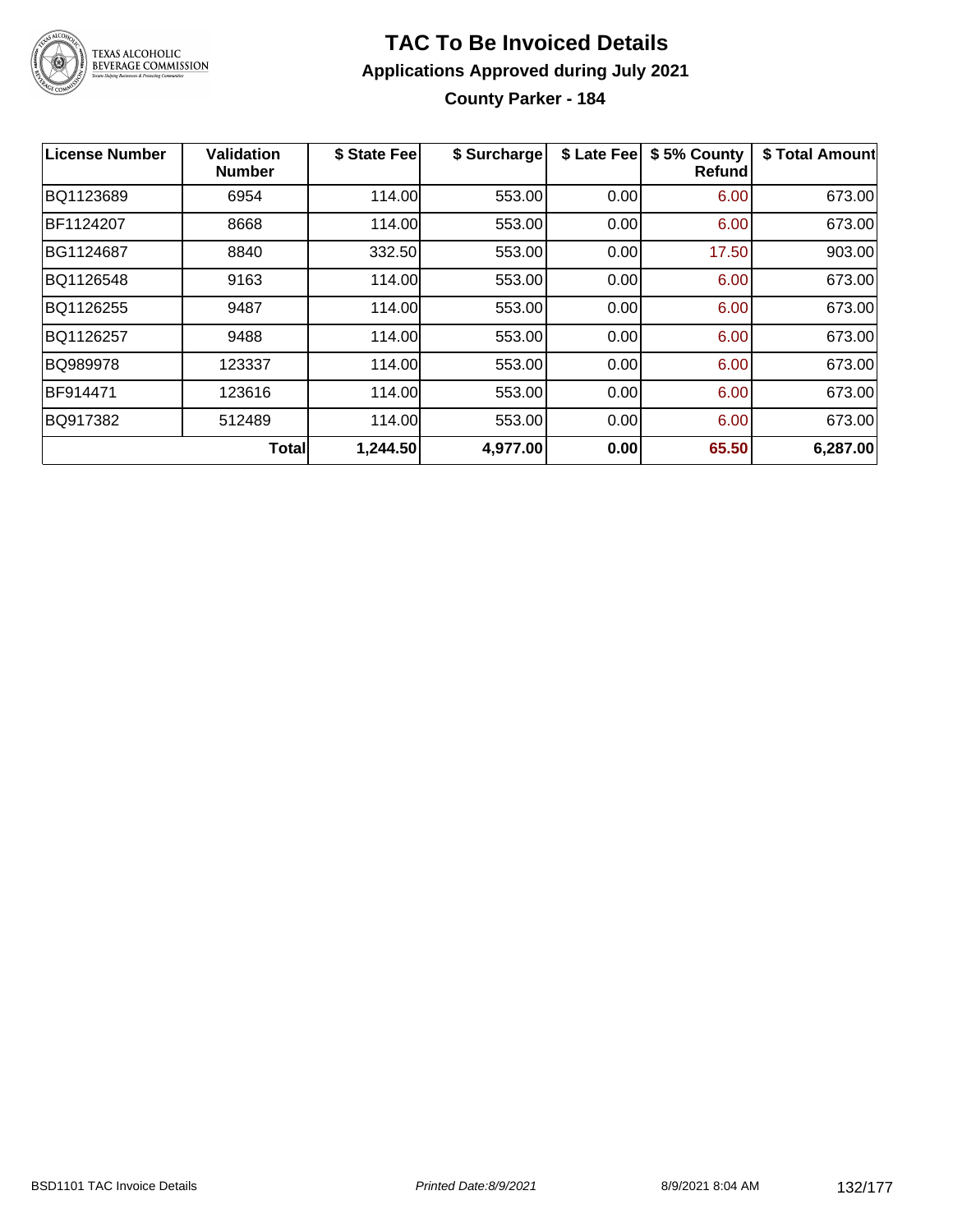

**County Pecos - 186**

| ∣License Number | Validation<br><b>Number</b> | \$ State Fee |          |      | Refundl | \$ Surcharge   \$ Late Fee   \$5% County   \$ Total Amount |
|-----------------|-----------------------------|--------------|----------|------|---------|------------------------------------------------------------|
| BF1126012       | 9303                        | 114.00       | 553.00   | 0.00 | 6.00    | 673.00                                                     |
| BG1061340       | 122851                      | 332.50       | 553.00   | 0.00 | 17.50   | 903.00                                                     |
|                 | Totall                      | 446.50       | 1,106.00 | 0.00 | 23.50   | 1,576.00                                                   |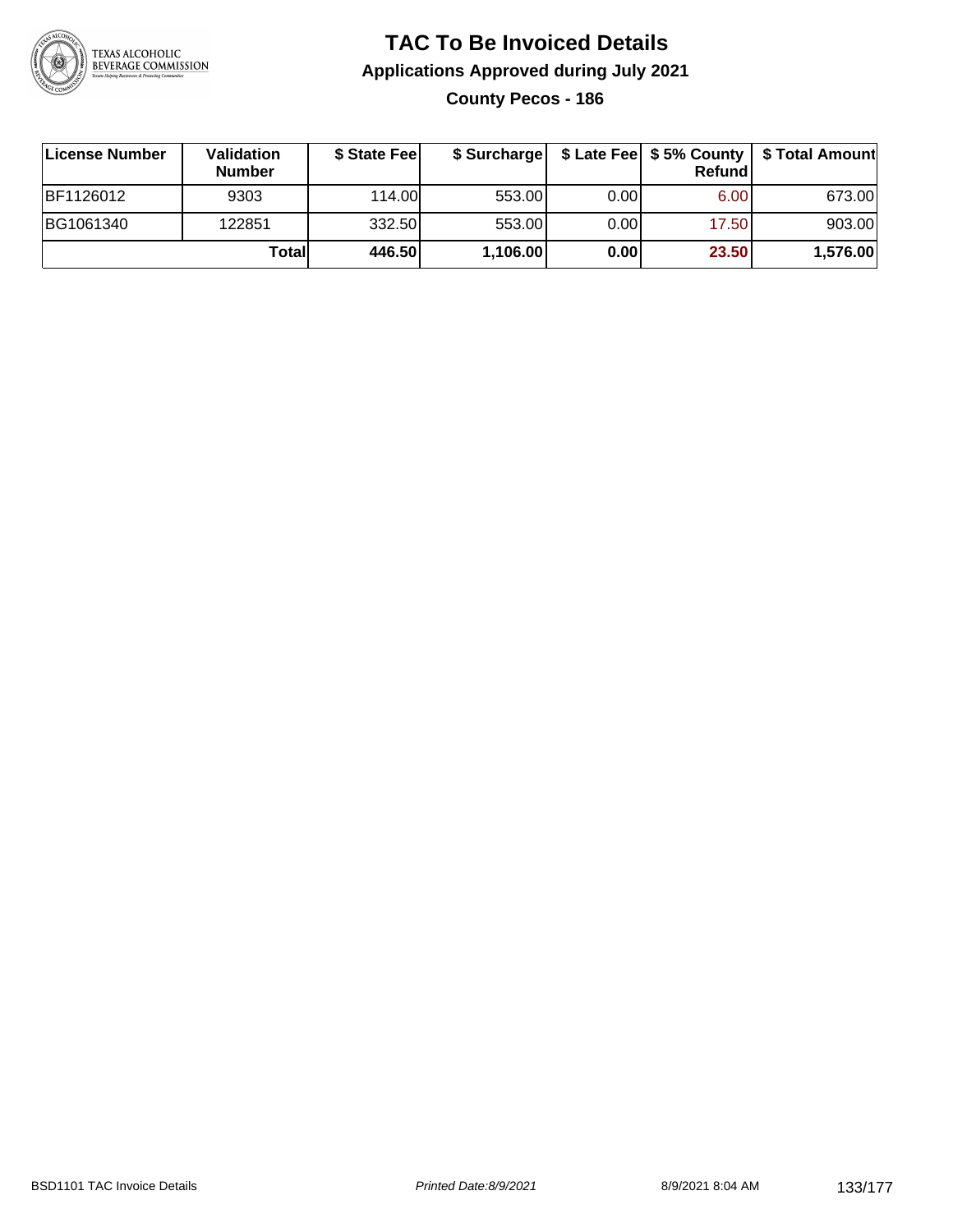

#### **TAC To Be Invoiced Details Applications Approved during July 2021 County Polk - 187**

| License Number | <b>Validation</b><br><b>Number</b> | \$ State Fee | \$ Surcharge | \$ Late Fee | \$5% County<br><b>Refund</b> | \$ Total Amount |
|----------------|------------------------------------|--------------|--------------|-------------|------------------------------|-----------------|
| BF1124767      | 8672                               | 114.00       | 553.00       | 0.00        | 6.00                         | 673.00          |
| BF1126371      | 9513                               | 114.00       | 553.00       | 0.00        | 6.00                         | 673.00          |
| BQ989009       | 123141                             | 114.00       | 553.00       | 0.00        | 6.00                         | 673.00          |
| BQ987815       | 514339                             | 114.00       | 553.00       | 0.00        | 6.00                         | 673.00          |
| BF1062209      | 514530                             | 114.00       | 553.00       | 0.00        | 6.00                         | 673.00          |
|                | <b>Total</b>                       | 570.00       | 2,765.00     | 0.00        | 30.00                        | 3,365.00        |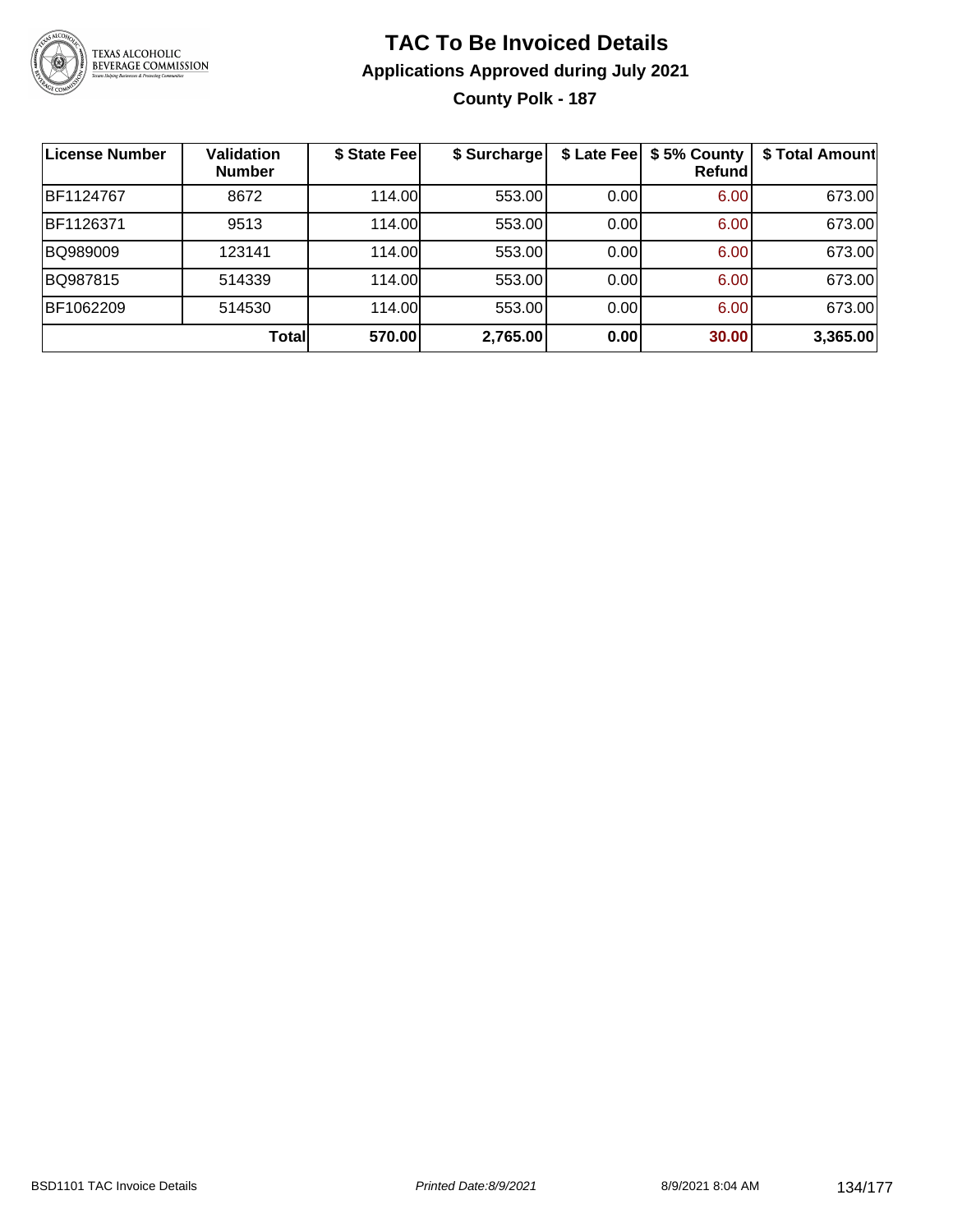

**County Potter - 188**

| License Number | Validation<br><b>Number</b> | \$ State Fee | \$ Surcharge |       | Refundl | \$ Late Fee   \$5% County   \$ Total Amount |
|----------------|-----------------------------|--------------|--------------|-------|---------|---------------------------------------------|
| BG1126399      | 8597                        | 332.50       | 553.00       | 0.001 | 17.50   | 903.00                                      |
| BQ846214       | 122620                      | 114.00       | 553.00       | 0.00  | 6.00    | 673.00                                      |
| BF848112       | 514641                      | 114.00       | 553.00       | 0.001 | 6.00    | 673.00                                      |
|                | Totall                      | 560.50       | 1,659.00     | 0.00  | 29.50   | 2,249.00                                    |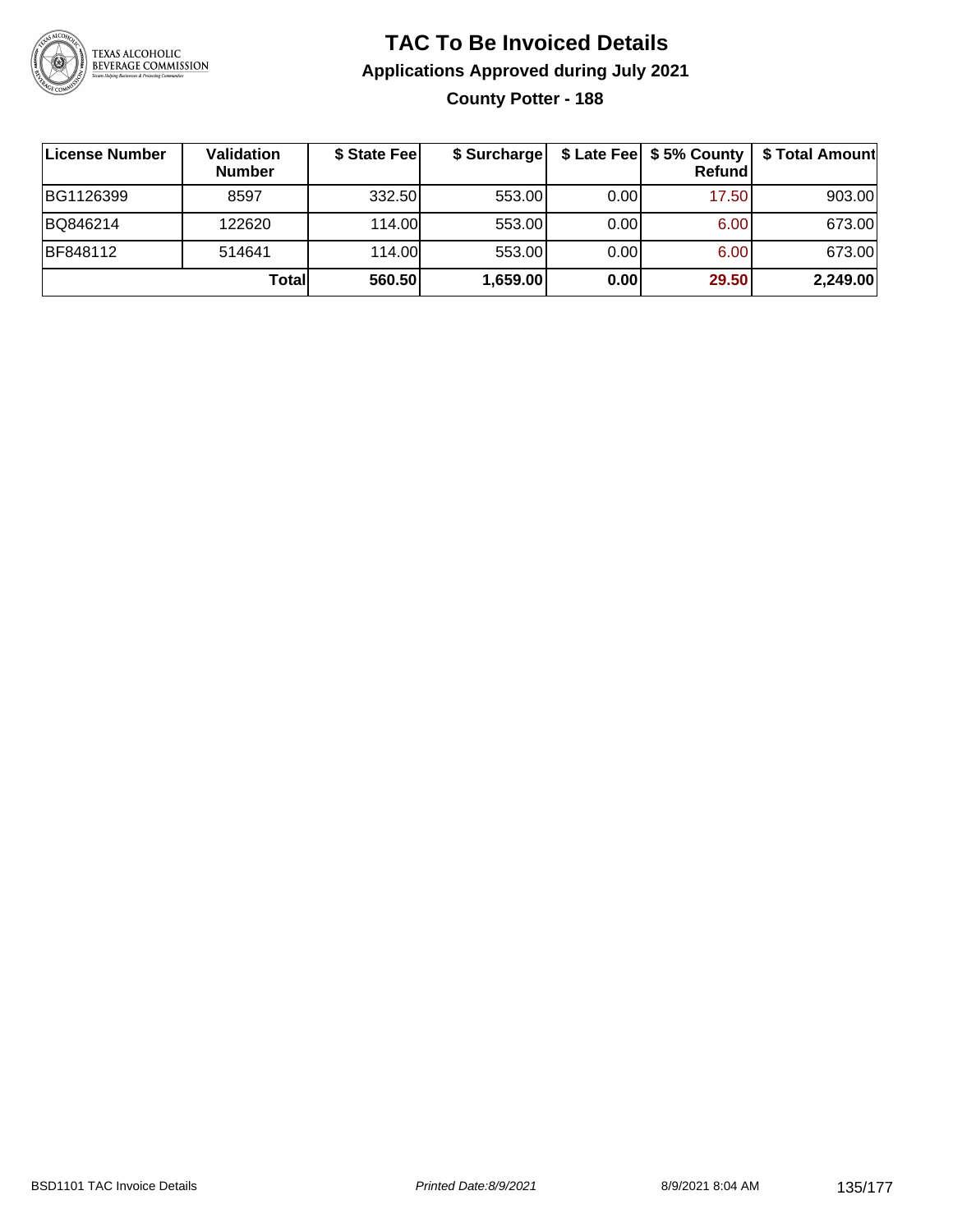

#### **TAC To Be Invoiced Details Applications Approved during July 2021 County Randall - 191**

| ∣License Number | Validation<br><b>Number</b> | \$ State Fee | \$ Surcharge |      | $$$ Late Fee $$5%$ County<br>Refundl | \$ Total Amount |
|-----------------|-----------------------------|--------------|--------------|------|--------------------------------------|-----------------|
| BF1124006       | 8827                        | 114.00L      | 553.00       | 0.00 | 6.00                                 | 673.00          |
| BG988937        | 122910                      | 332.50       | 553.00       | 0.00 | 17.50                                | 903.00          |
| <b>BF914595</b> | 124020                      | 114.00       | 553.00       | 0.00 | 6.00                                 | 673.00          |
|                 | Totall                      | 560.50       | 1,659.00     | 0.00 | 29.50                                | 2,249.00        |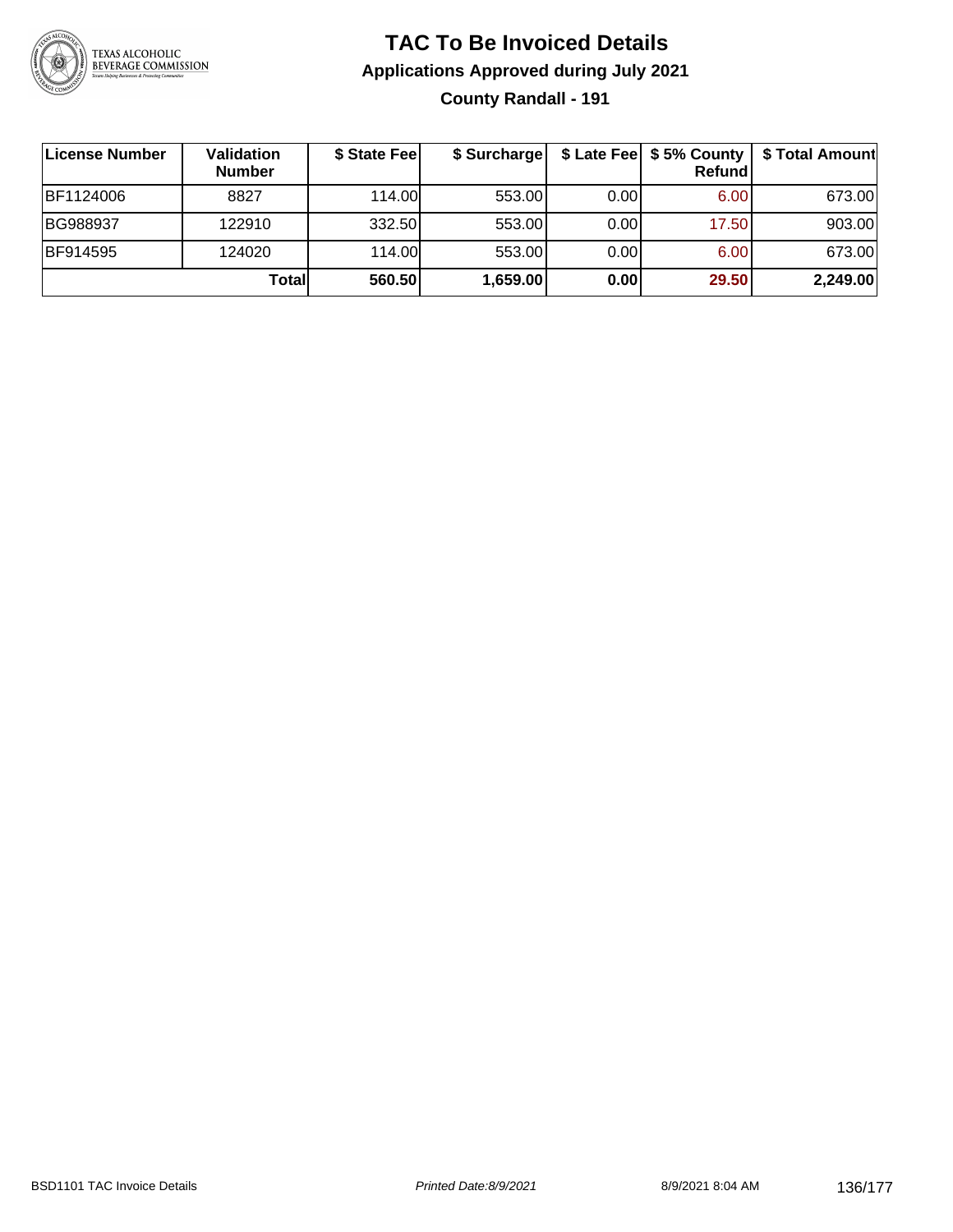

**County Red River - 194**

| License Number | Validation<br><b>Number</b> | \$ State Fee | \$ Surcharge |       | Refundl | \$ Late Fee   \$5% County   \$ Total Amount |
|----------------|-----------------------------|--------------|--------------|-------|---------|---------------------------------------------|
| BQ1125534      | 8842                        | 114.00       | 553.00       | 0.00  | 6.00    | 673.00                                      |
| BQ1125541      | 8843                        | 114.00L      | 553.00       | 0.001 | 6.00    | 673.00                                      |
|                | Totall                      | 228.00       | 1,106.00     | 0.00  | 12.00   | 1,346.00                                    |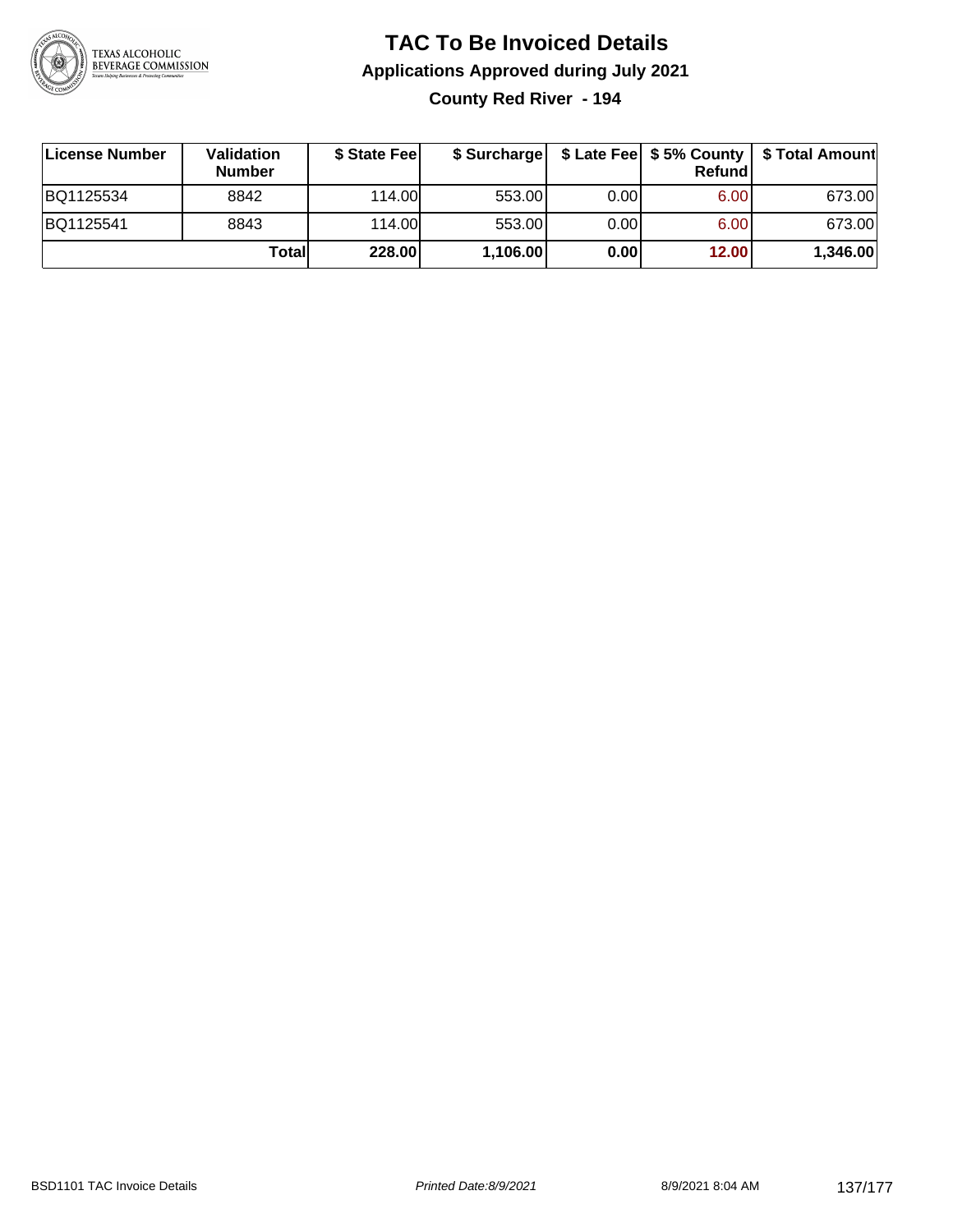

#### **TAC To Be Invoiced Details Applications Approved during July 2021 County Reeves - 195**

| License Number | <b>Validation</b><br><b>Number</b> | \$ State Feel | \$ Surcharge | \$ Late Fee | \$5% County<br>Refund | \$ Total Amount |
|----------------|------------------------------------|---------------|--------------|-------------|-----------------------|-----------------|
| BG1062097      | 122856                             | 332.50        | 553.00       | 0.00        | 17.50                 | 903.00          |
| BG1062386      | 123183                             | 332.50        | 553.00       | 0.00        | 17.50                 | 903.00          |
| BL1062386      | 123183                             | 475.00        | 327.00       | 0.00        | 25.00                 | 827.00          |
| BQ1060793      | 514472                             | 114.00        | 553.00       | 0.00        | 6.00                  | 673.00          |
| BQ1060899      | 514480                             | 114.00        | 553.00       | 0.00        | 6.00                  | 673.00          |
|                | Total                              | 1,368.00      | 2,539.00     | 0.00        | 72.00                 | 3,979.00        |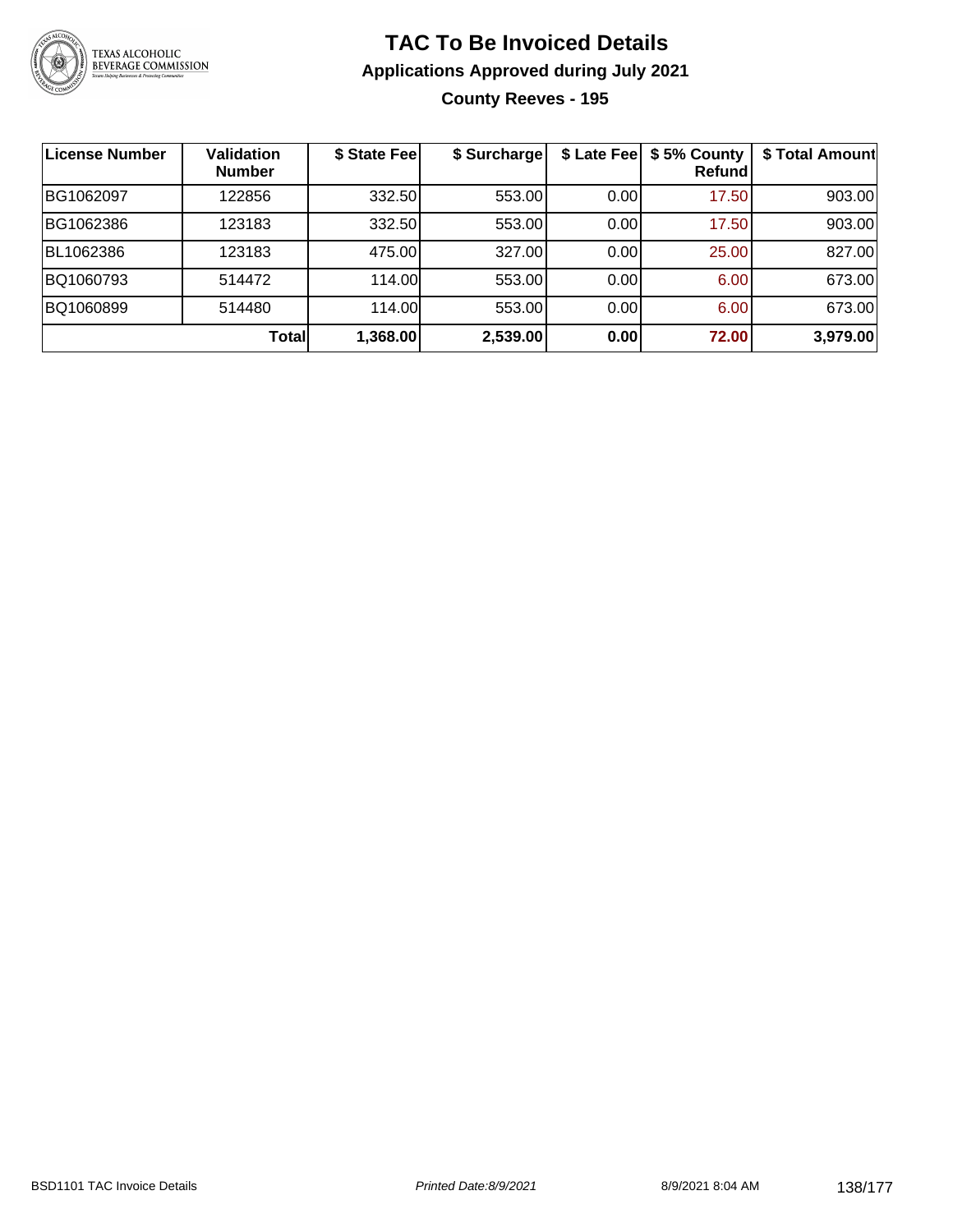

#### **TAC To Be Invoiced Details Applications Approved during July 2021 County Refugio - 196**

| License Number | Validation<br>Number | \$ State Fee  |        |        | Refundl | \$ Surcharge   \$ Late Fee   \$5% County   \$ Total Amount |
|----------------|----------------------|---------------|--------|--------|---------|------------------------------------------------------------|
| BQ913734       | 123867               | 114.00L       | 553.00 | 100.00 | 6.00    | 773.00                                                     |
|                | Totall               | <b>114.00</b> | 553.00 | 100.00 | 6.00    | 773.00                                                     |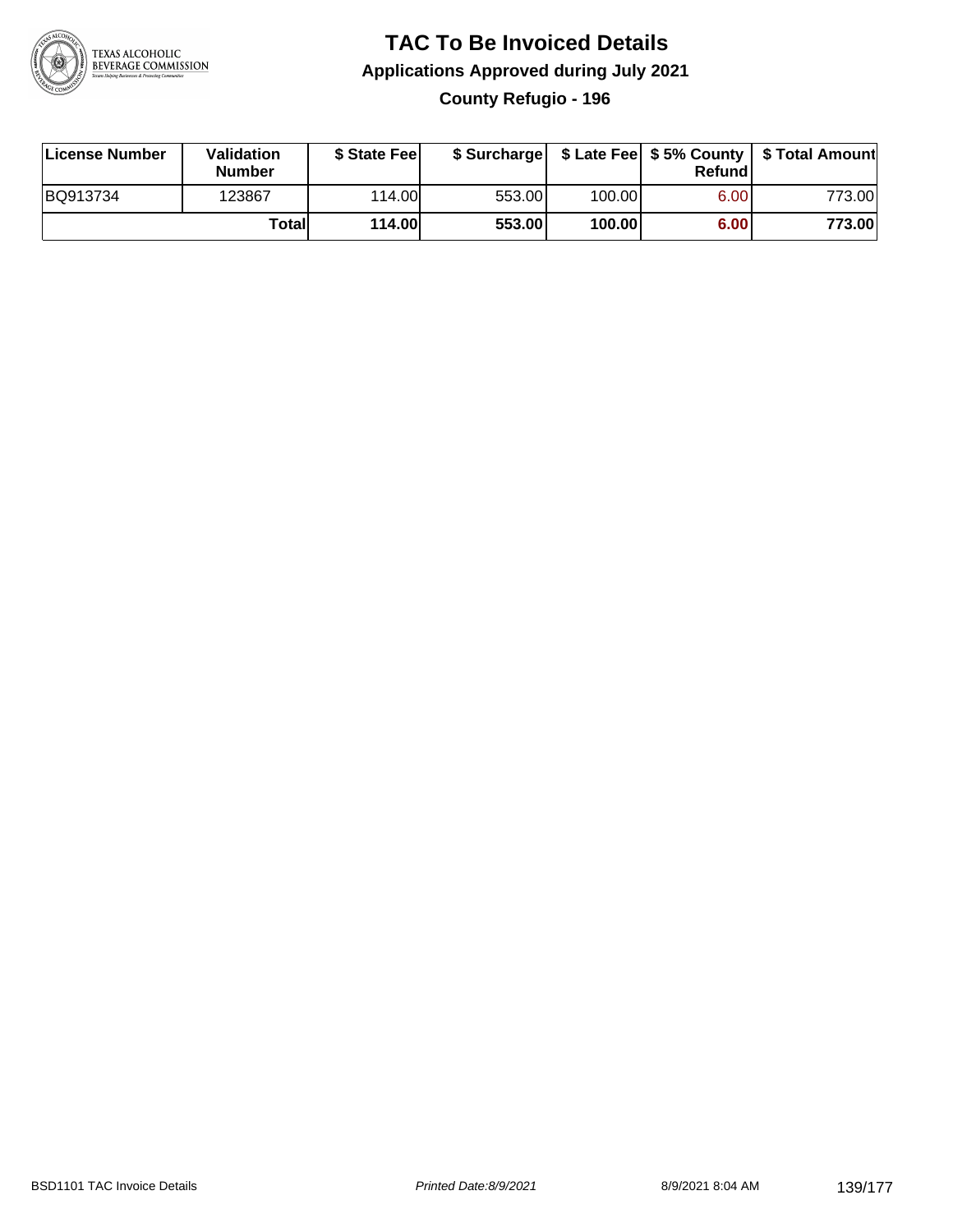

#### **TAC To Be Invoiced Details Applications Approved during July 2021 County Robertson - 198**

| License Number | <b>Validation</b><br><b>Number</b> | \$ State Feel |        |      | Refund | \$ Surcharge   \$ Late Fee   \$5% County   \$ Total Amount |
|----------------|------------------------------------|---------------|--------|------|--------|------------------------------------------------------------|
| BG1124633      | 8733                               | 332.50        | 553.00 | 0.00 | 17.50  | 903.00                                                     |
|                | Totall                             | 332.50        | 553.00 | 0.00 | 17.50  | 903.00                                                     |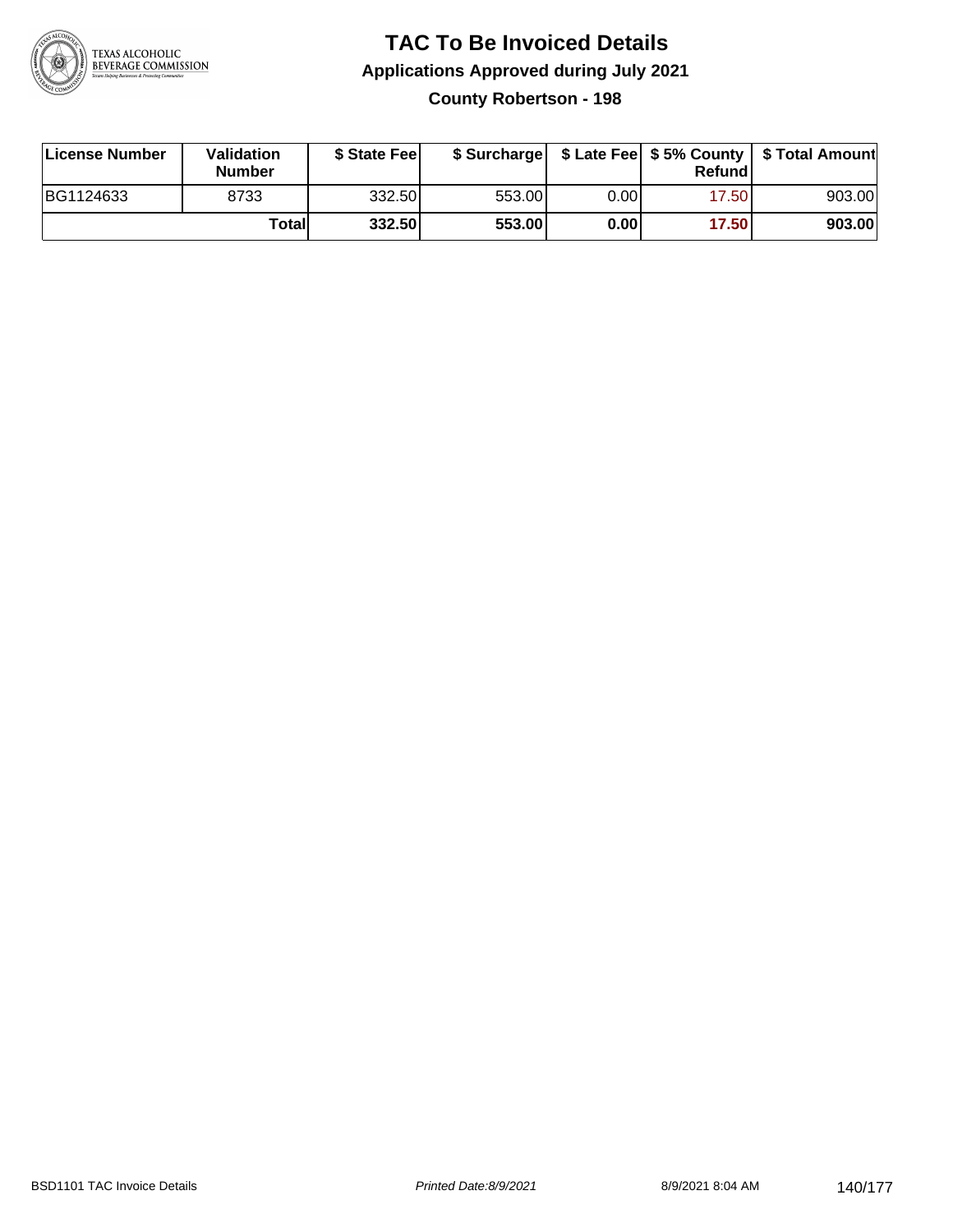

**County Rusk - 201**

| License Number | <b>Validation</b><br><b>Number</b> | \$ State Feel |        |      | Refundl | \$ Surcharge   \$ Late Fee   \$5% County   \$ Total Amount |
|----------------|------------------------------------|---------------|--------|------|---------|------------------------------------------------------------|
| BQ845526       | 122589                             | 114.00        | 553.00 | 0.00 | 6.00    | 673.00                                                     |
|                | Totall                             | <b>114.00</b> | 553.00 | 0.00 | 6.00    | 673.00                                                     |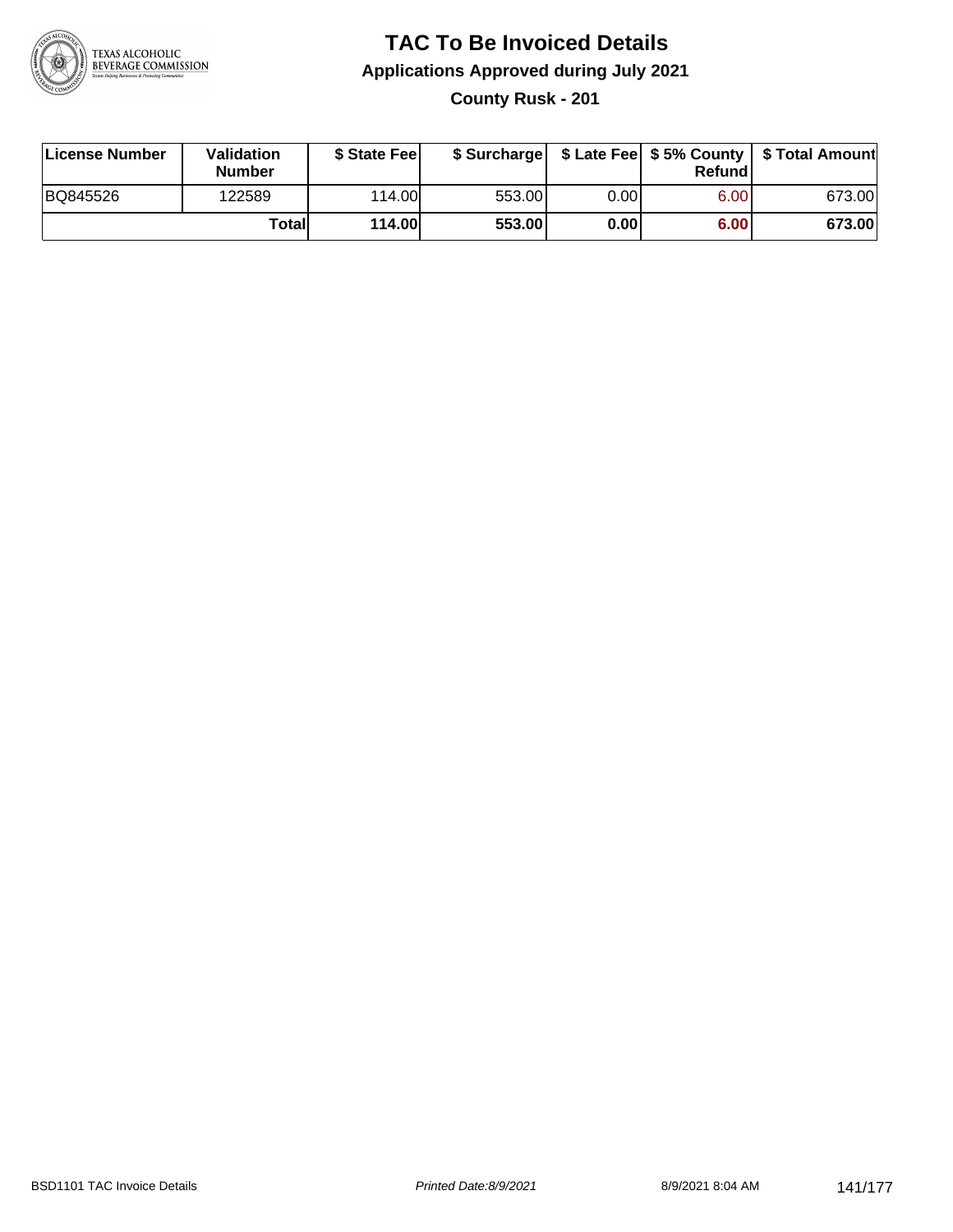

#### **TAC To Be Invoiced Details Applications Approved during July 2021 County San Patricio - 205**

| License Number | Validation<br><b>Number</b> | \$ State Feel | \$ Surcharge |      | Refund | \$ Late Fee   \$5% County   \$ Total Amount |
|----------------|-----------------------------|---------------|--------------|------|--------|---------------------------------------------|
| BG1123893      | 8773                        | 332.50        | 553.00       | 0.00 | 17.50  | 903.00                                      |
| BG1059868      | 123124                      | 332.50        | 553.00       | 0.00 | 17.50  | 903.00                                      |
| BQ1062883      | 514506                      | 114.00        | 553.00       | 0.00 | 6.00   | 673.00                                      |
|                | Totall                      | 779.00        | 1,659.00     | 0.00 | 41.00  | 2,479.00                                    |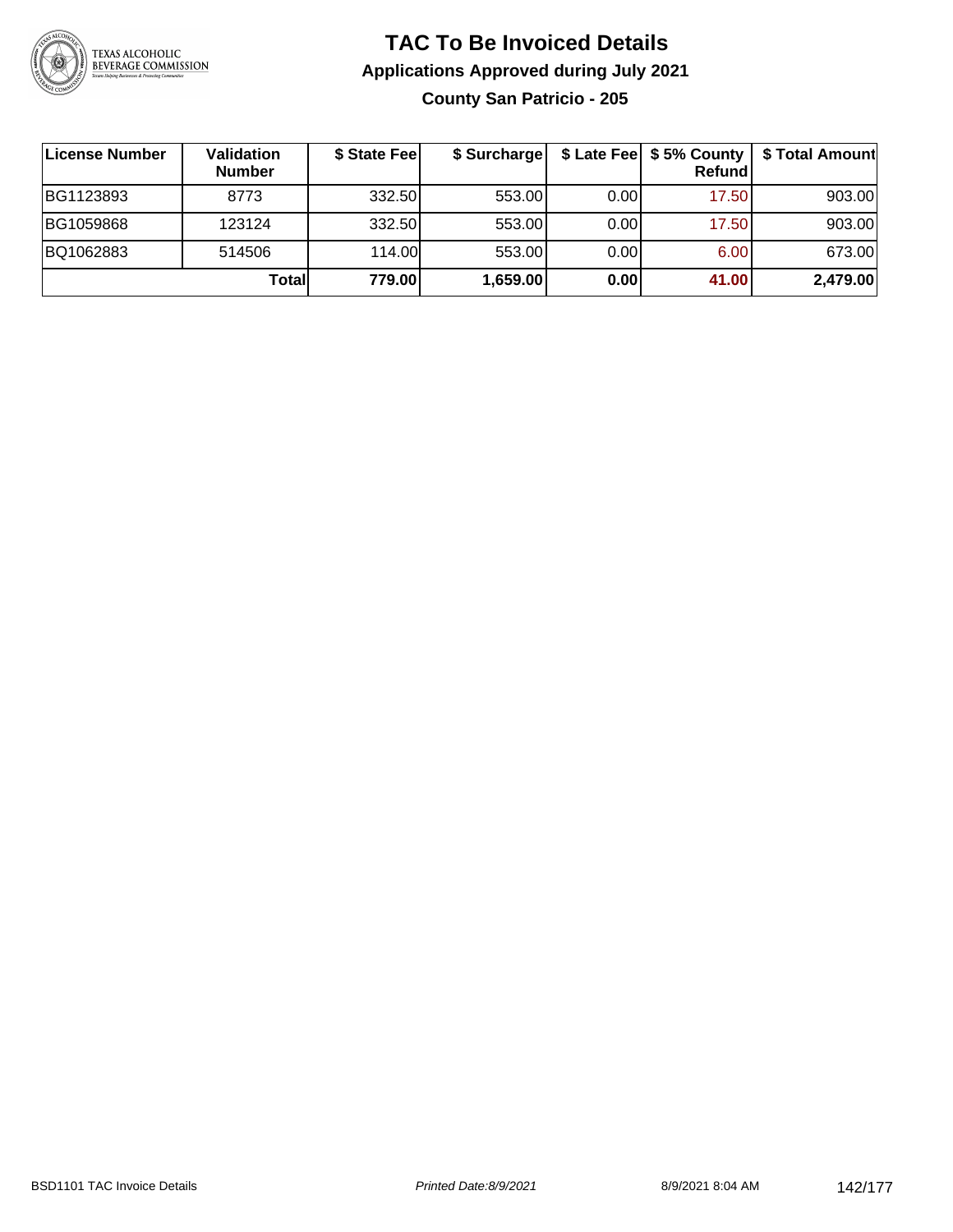

#### **TAC To Be Invoiced Details Applications Approved during July 2021 County San Saba - 206**

| ∣License Number | Validation<br><b>Number</b> | \$ State Feel | \$ Surcharge |      | Refund | \$ Late Fee   \$5% County   \$ Total Amount |
|-----------------|-----------------------------|---------------|--------------|------|--------|---------------------------------------------|
| BF1061923       | 122485                      | 114.00L       | 553.00       | 0.00 | 6.00   | 673.00                                      |
| BQ913707        | 123464                      | 114.00L       | 553.00       | 0.00 | 6.00   | 673.00                                      |
| BF1063091       | 123772                      | 114.00L       | 553.00       | 0.00 | 6.00   | 673.00                                      |
|                 | Total                       | 342.00        | 1,659.00     | 0.00 | 18.00  | 2,019.00                                    |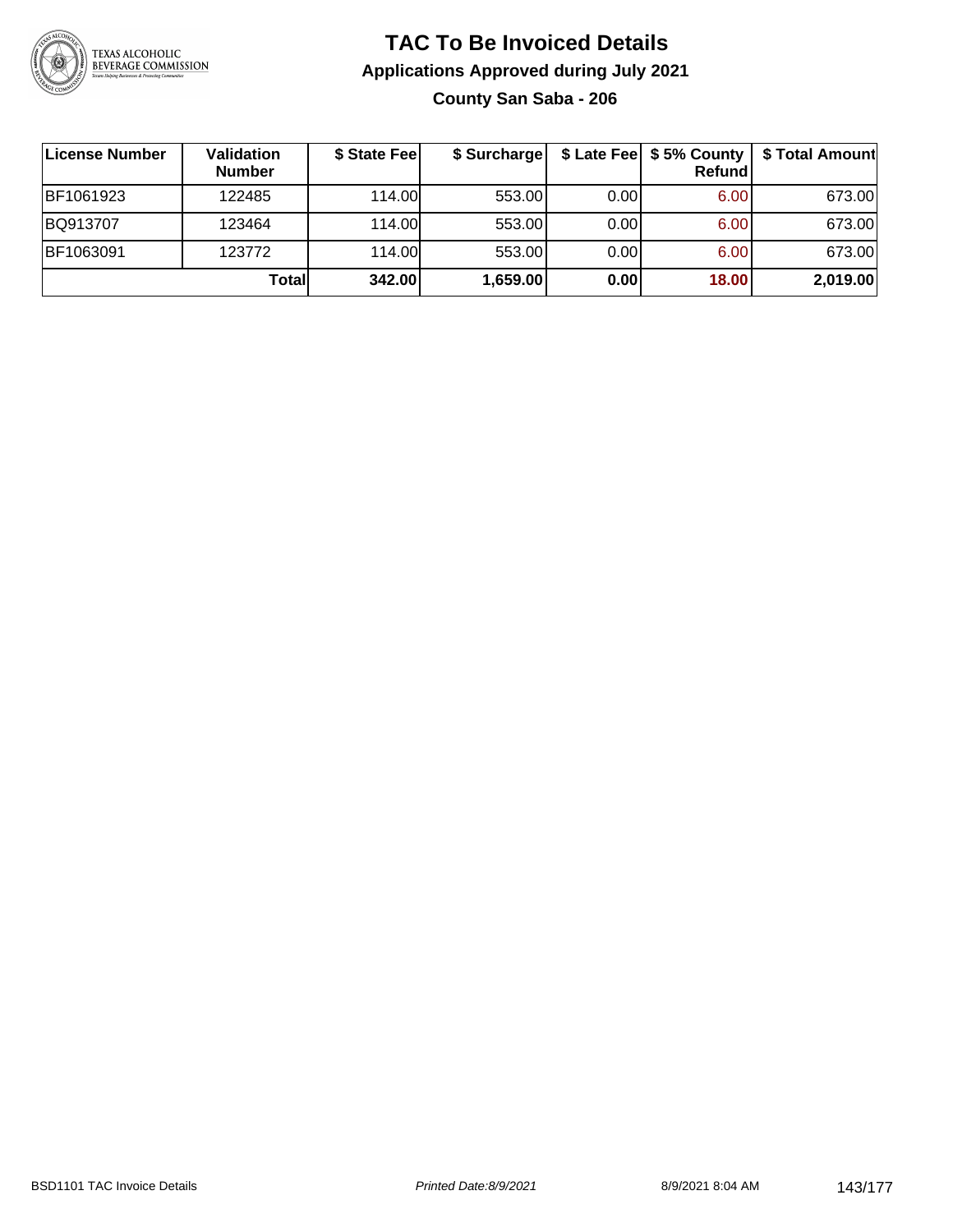

#### **TAC To Be Invoiced Details Applications Approved during July 2021 County Scurry - 208**

| License Number | Validation<br><b>Number</b> | \$ State Fee | \$ Surcharge |      | <b>Refund</b> | \$ Late Fee   \$5% County   \$ Total Amount |
|----------------|-----------------------------|--------------|--------------|------|---------------|---------------------------------------------|
| BQ1124578      | 8289                        | 114.00L      | 553.00       | 0.00 | 6.00          | 673.00                                      |
| BF1124543      | 8790                        | 114.00L      | 553.00       | 0.00 | 6.00          | 673.00                                      |
| BQ1126153      | 9372                        | 114.00       | 553.00       | 0.00 | 6.00          | 673.00                                      |
|                | Totall                      | 342.00       | 1,659.00     | 0.00 | 18.00         | 2,019.00                                    |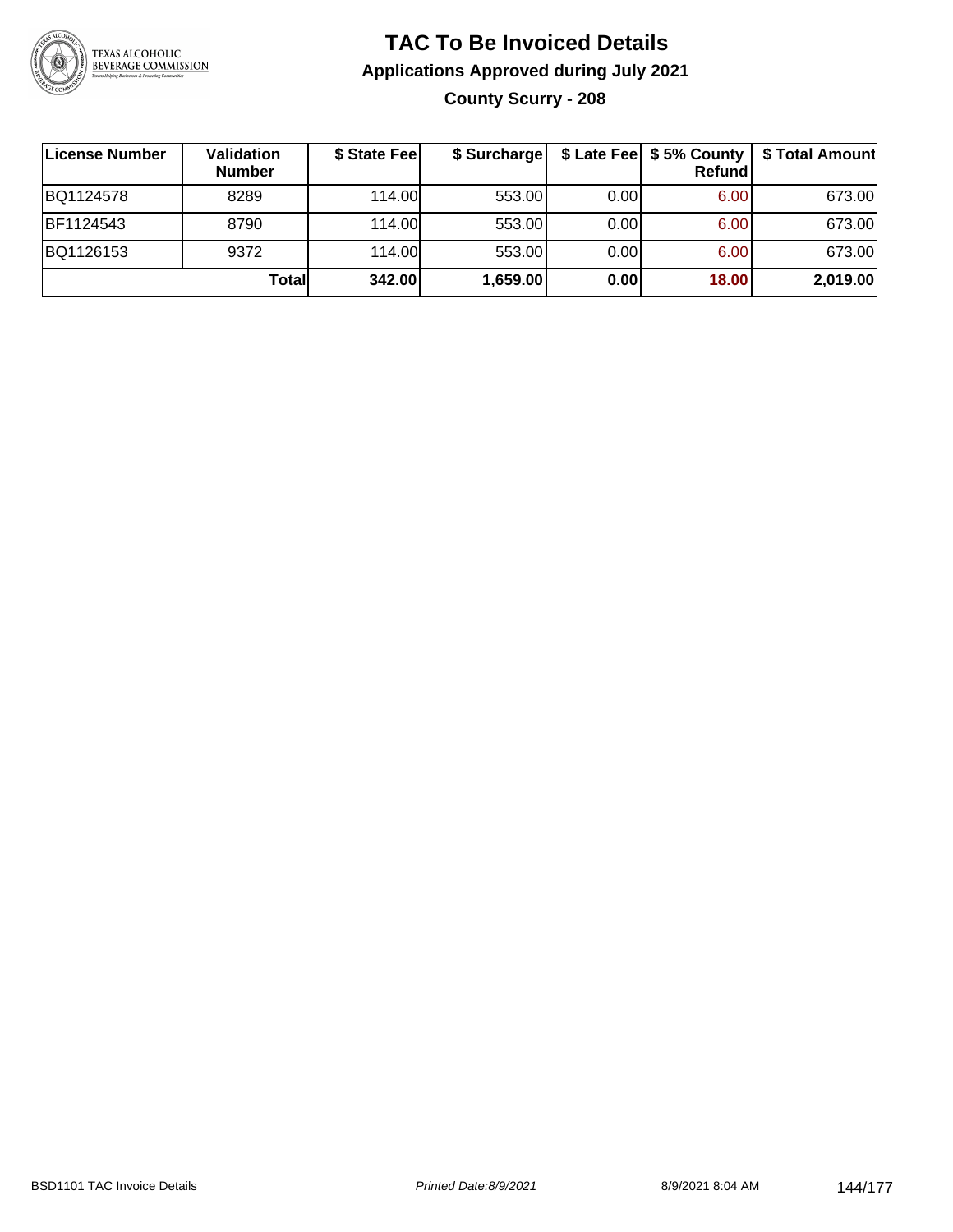

#### **TAC To Be Invoiced Details Applications Approved during July 2021 County Shelby - 210**

| License Number | Validation<br><b>Number</b> | \$ State Feel |        |       | Refundl | \$ Surcharge   \$ Late Fee   \$5% County   \$ Total Amount |
|----------------|-----------------------------|---------------|--------|-------|---------|------------------------------------------------------------|
| BG1124414      | 8272                        | 332.50        | 553.00 | 0.00  | 17.50   | 903.00                                                     |
|                | Totall                      | 332.50        | 553.00 | 0.001 | 17.50   | 903.00                                                     |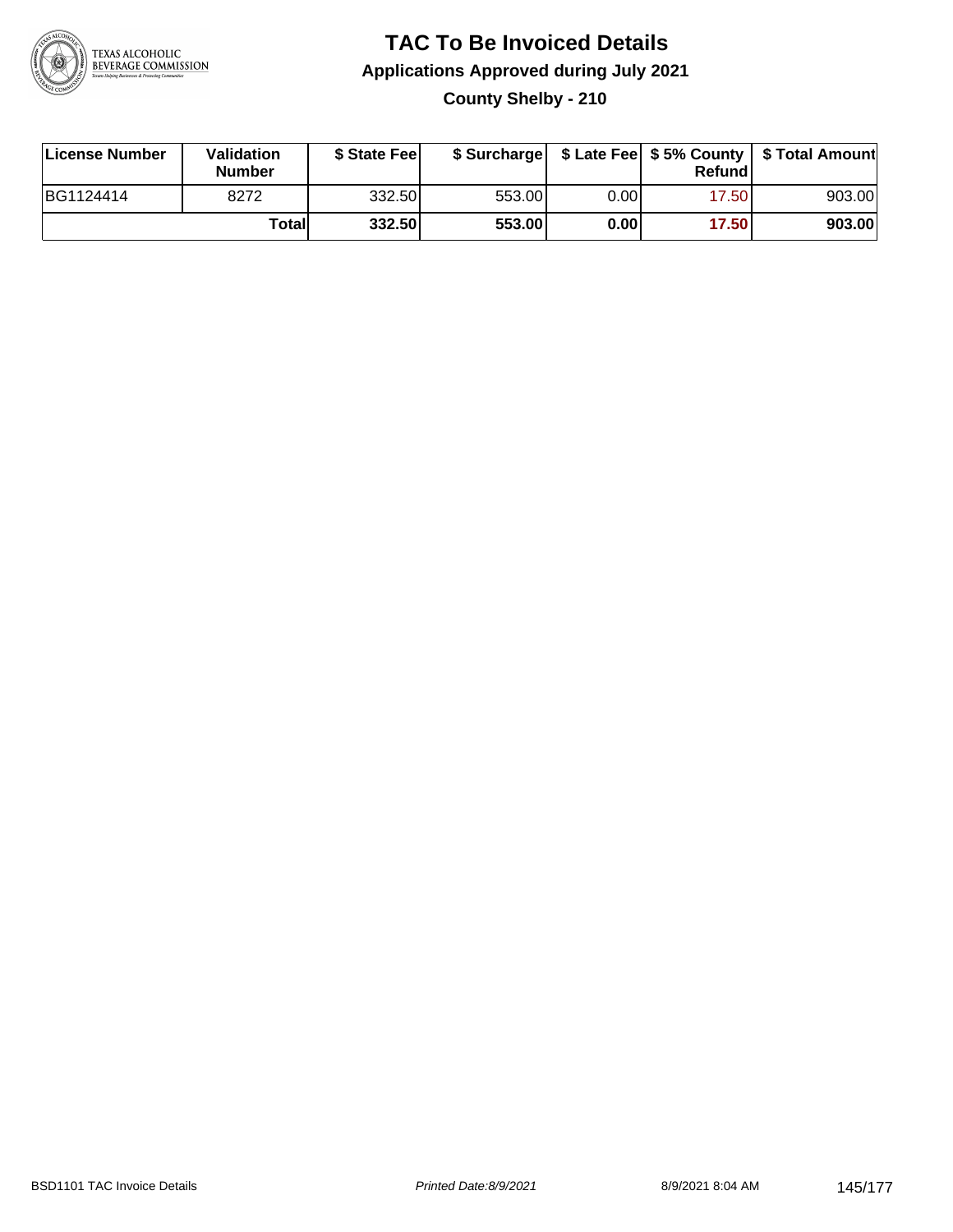

### **TAC To Be Invoiced Details Applications Approved during July 2021**

**County Smith - 212**

| <b>License Number</b> | <b>Validation</b><br><b>Number</b> | \$ State Fee | \$ Surcharge | \$ Late Fee | \$5% County<br>Refund | \$ Total Amount |
|-----------------------|------------------------------------|--------------|--------------|-------------|-----------------------|-----------------|
| BG1125481             | 8475                               | 332.50       | 553.00       | 0.00        | 17.50                 | 903.00          |
| BP1125481             | 8475                               | 950.00       | 426.00       | 0.00        | 50.00                 | 1,426.00        |
| BF1125134             | 8639                               | 114.00       | 553.00       | 0.00        | 6.00                  | 673.00          |
| BG1124380             | 8711                               | 332.50       | 553.00       | 0.00        | 17.50                 | 903.00          |
| BQ1124802             | 9142                               | 114.00       | 553.00       | 0.00        | 6.00                  | 673.00          |
| BQ1126574             | 9563                               | 114.00       | 553.00       | 0.00        | 6.00                  | 673.00          |
| BQ1126758             | 9657                               | 114.00       | 553.00       | 0.00        | 6.00                  | 673.00          |
| BQ915194              | 122421                             | 114.00       | 553.00       | 0.00        | 6.00                  | 673.00          |
| BQ846977              | 122617                             | 114.00       | 553.00       | 0.00        | 6.00                  | 673.00          |
| BF1061904             | 122645                             | 114.00       | 553.00       | 0.00        | 6.00                  | 673.00          |
| BQ915526              | 122794                             | 114.00       | 553.00       | 0.00        | 6.00                  | 673.00          |
| BQ990688              | 123895                             | 114.00       | 553.00       | 0.00        | 6.00                  | 673.00          |
| BQ915810              | 512373                             | 114.00       | 553.00       | 0.00        | 6.00                  | 673.00          |
|                       | Total                              | 2,755.00     | 7,062.00     | 0.00        | 145.00                | 9,962.00        |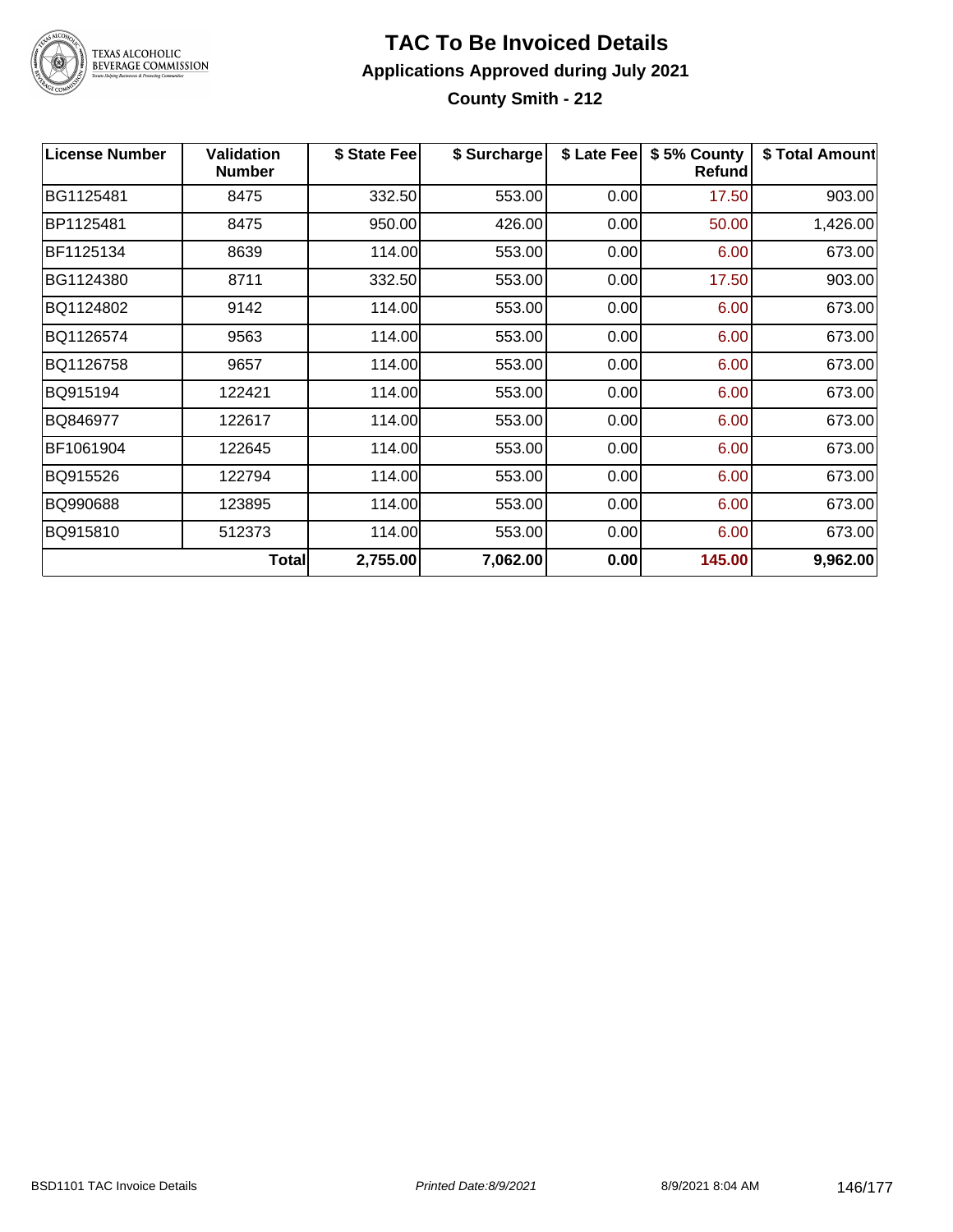

# **TAC To Be Invoiced Details Applications Approved during July 2021**

**County Starr - 214**

| ∣License Number | Validation<br><b>Number</b> | \$ State Feel |          |       | Refundl | \$ Surcharge   \$ Late Fee   \$5% County   \$ Total Amount |
|-----------------|-----------------------------|---------------|----------|-------|---------|------------------------------------------------------------|
| BQ1126226       | 9418                        | 114.00L       | 553.00   | 0.001 | 6.00    | 673.00                                                     |
| BQ849864        | 512482                      | 114.00        | 553.00   | 0.00  | 6.00    | 673.00                                                     |
|                 | Totall                      | 228.00        | 1,106.00 | 0.00  | 12.00   | 1,346.00                                                   |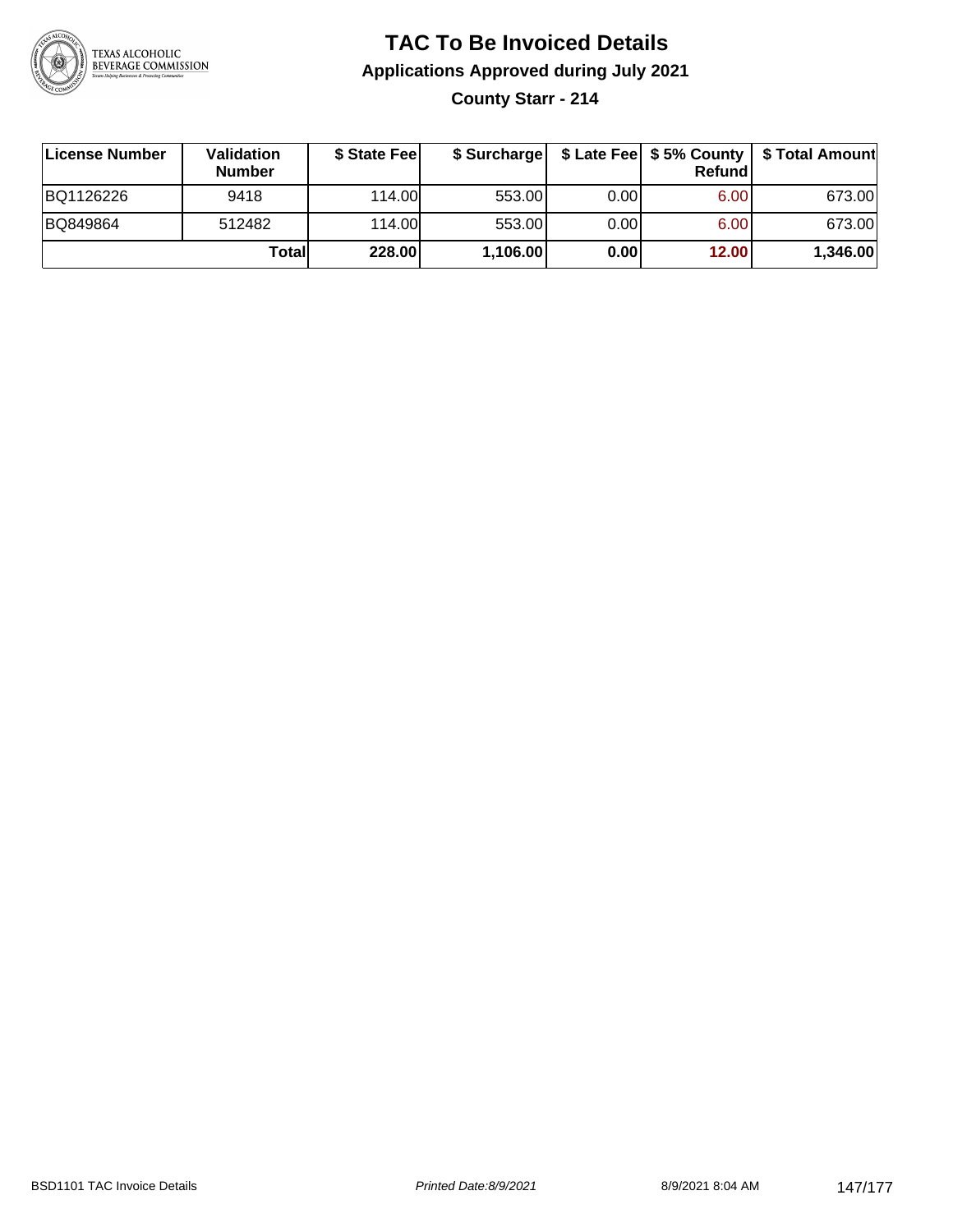

#### **TAC To Be Invoiced Details Applications Approved during July 2021 County Stephens - 215**

| License Number | Validation<br>Number | \$ State Fee |        |      | Refund | \$ Surcharge   \$ Late Fee   \$5% County   \$ Total Amount |
|----------------|----------------------|--------------|--------|------|--------|------------------------------------------------------------|
| BQ1062649      | 123282               | 114.00       | 553.00 | 0.00 | 6.00   | 673.00                                                     |
|                | Totall               | 114.00       | 553.00 | 0.00 | 6.00   | 673.00                                                     |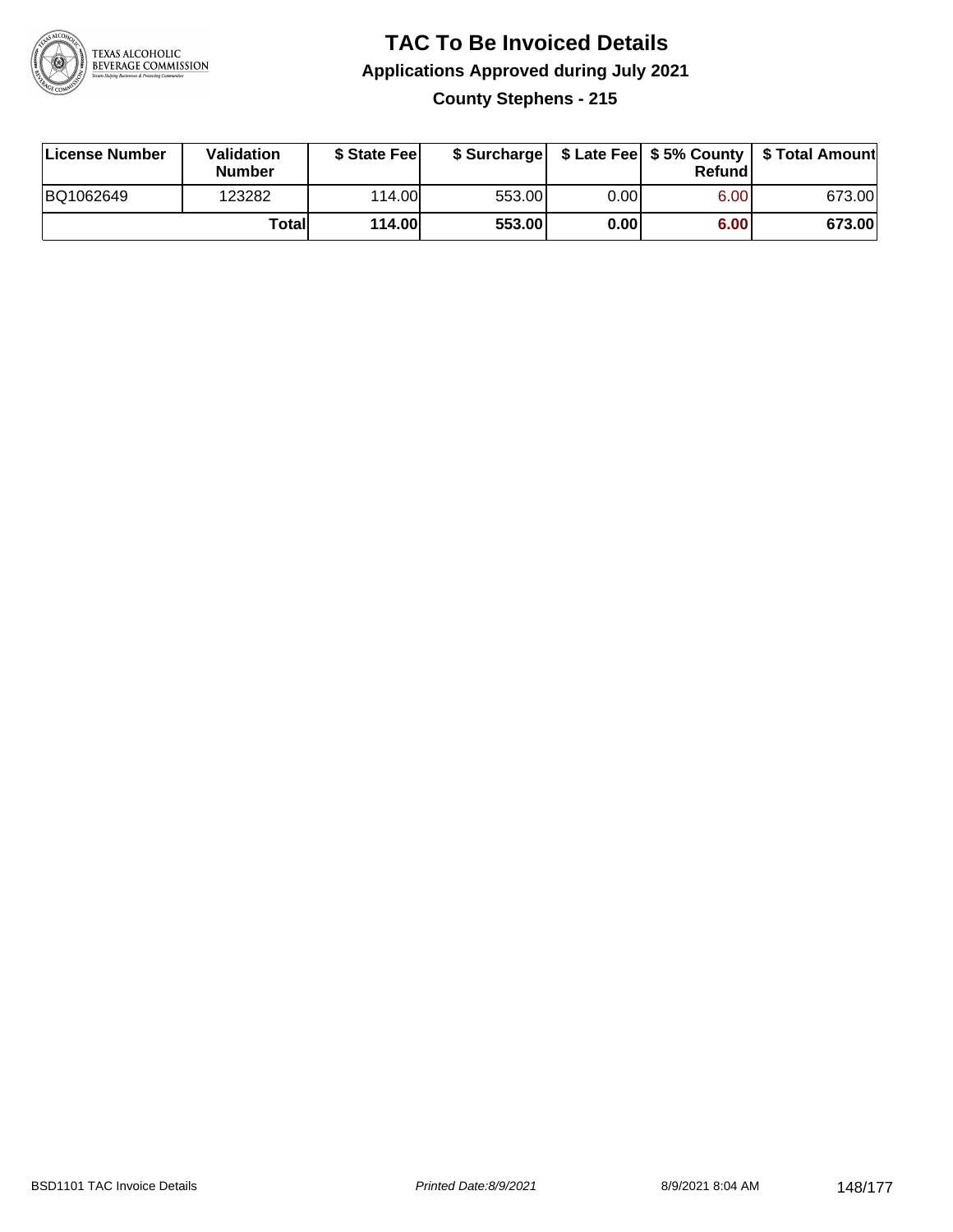

#### **TAC To Be Invoiced Details Applications Approved during July 2021 County Tarrant - 220**

| <b>License Number</b> | Validation<br><b>Number</b> | \$ State Fee | \$ Surcharge |      | \$ Late Fee   \$5% County<br><b>Refund</b> | \$ Total Amount |
|-----------------------|-----------------------------|--------------|--------------|------|--------------------------------------------|-----------------|
| BG1125347             | 8462                        | 1,900.00     | 553.00       | 0.00 | 100.00                                     | 2,553.00        |
| BF1125418             | 8741                        | 114.00       | 553.00       | 0.00 | 6.00                                       | 673.00          |
| BG1124678             | 8742                        | 1,900.00     | 553.00       | 0.00 | 100.00                                     | 2,553.00        |
| BG1125464             | 8780                        | 1,900.00     | 553.00       | 0.00 | 100.00                                     | 2,553.00        |
| BL1125464             | 8780                        | 475.00       | 327.00       | 0.00 | 25.00                                      | 827.00          |
| BF1124683             | 8789                        | 114.00       | 553.00       | 0.00 | 6.00                                       | 673.00          |
| BG1124272             | 8804                        | 1,900.00     | 553.00       | 0.00 | 100.00                                     | 2,553.00        |
| BQ1124116             | 8891                        | 114.00       | 553.00       | 0.00 | 6.00                                       | 673.00          |
| BQ1125454             | 8971                        | 114.00       | 553.00       | 0.00 | 6.00                                       | 673.00          |
| BG1124003             | 9055                        | 1,900.00     | 553.00       | 0.00 | 100.00                                     | 2,553.00        |
| BL1124003             | 9055                        | 475.00       | 327.00       | 0.00 | 25.00                                      | 827.00          |
| BQ1126172             | 9104                        | 114.00       | 553.00       | 0.00 | 6.00                                       | 673.00          |
| BF1126407             | 9166                        | 114.00       | 553.00       | 0.00 | 6.00                                       | 673.00          |
| BQ1125436             | 9268                        | 114.00       | 553.00       | 0.00 | 6.00                                       | 673.00          |
| BG1124878             | 9279                        | 1,900.00     | 553.00       | 0.00 | 100.00                                     | 2,553.00        |
| BG1126284             | 9323                        | 1,900.00     | 553.00       | 0.00 | 100.00                                     | 2,553.00        |
| BQ1126272             | 9330                        | 114.00       | 553.00       | 0.00 | 6.00                                       | 673.00          |
| BF1126100             | 9376                        | 114.00       | 553.00       | 0.00 | 6.00                                       | 673.00          |
| BG1125453             | 9412                        | 1,900.00     | 553.00       | 0.00 | 100.00                                     | 2,553.00        |
| BA1126198             | 9685                        | 1,425.00     | 651.00       | 0.00 | 75.00                                      | 2,151.00        |
| BA1126201             | 9720                        | 1,425.00     | 651.00       | 0.00 | 75.00                                      | 2,151.00        |
| BQ987023              | 122339                      | 114.00       | 553.00       | 0.00 | 6.00                                       | 673.00          |
| BQ1060104             | 122359                      | 114.00       | 553.00       | 0.00 | 6.00                                       | 673.00          |
| BF1061950             | 122536                      | 114.00       | 553.00       | 0.00 | 6.00                                       | 673.00          |
| BF1061933             | 122611                      | 114.00       | 553.00       | 0.00 | 6.00                                       | 673.00          |
| BQ780569              | 122618                      | 114.00       | 553.00       | 0.00 | 6.00                                       | 673.00          |
| BQ914662              | 122618                      | 114.00       | 553.00       | 0.00 | 6.00                                       | 673.00          |
| BG988291              | 122642                      | 1,425.00     | 553.00       | 0.00 | 75.00                                      | 2,053.00        |
| BG1059984             | 122657                      | 1,425.00     | 553.00       | 0.00 | 75.00                                      | 2,053.00        |
| BQ1059244             | 122698                      | 114.00       | 553.00       | 0.00 | 6.00                                       | 673.00          |
| BQ1061833             | 122742                      | 114.00       | 553.00       | 0.00 | 6.00                                       | 673.00          |
| BG1060758             | 122752                      | 1,425.00     | 553.00       | 0.00 | 75.00                                      | 2,053.00        |
| BG1059069             | 122762                      | 1,425.00     | 553.00       | 0.00 | 75.00                                      | 2,053.00        |
| BF1059595             | 122767                      | 114.00       | 553.00       | 0.00 | 6.00                                       | 673.00          |
| BQ845992              | 122852                      | 114.00       | 553.00       | 0.00 | 6.00                                       | 673.00          |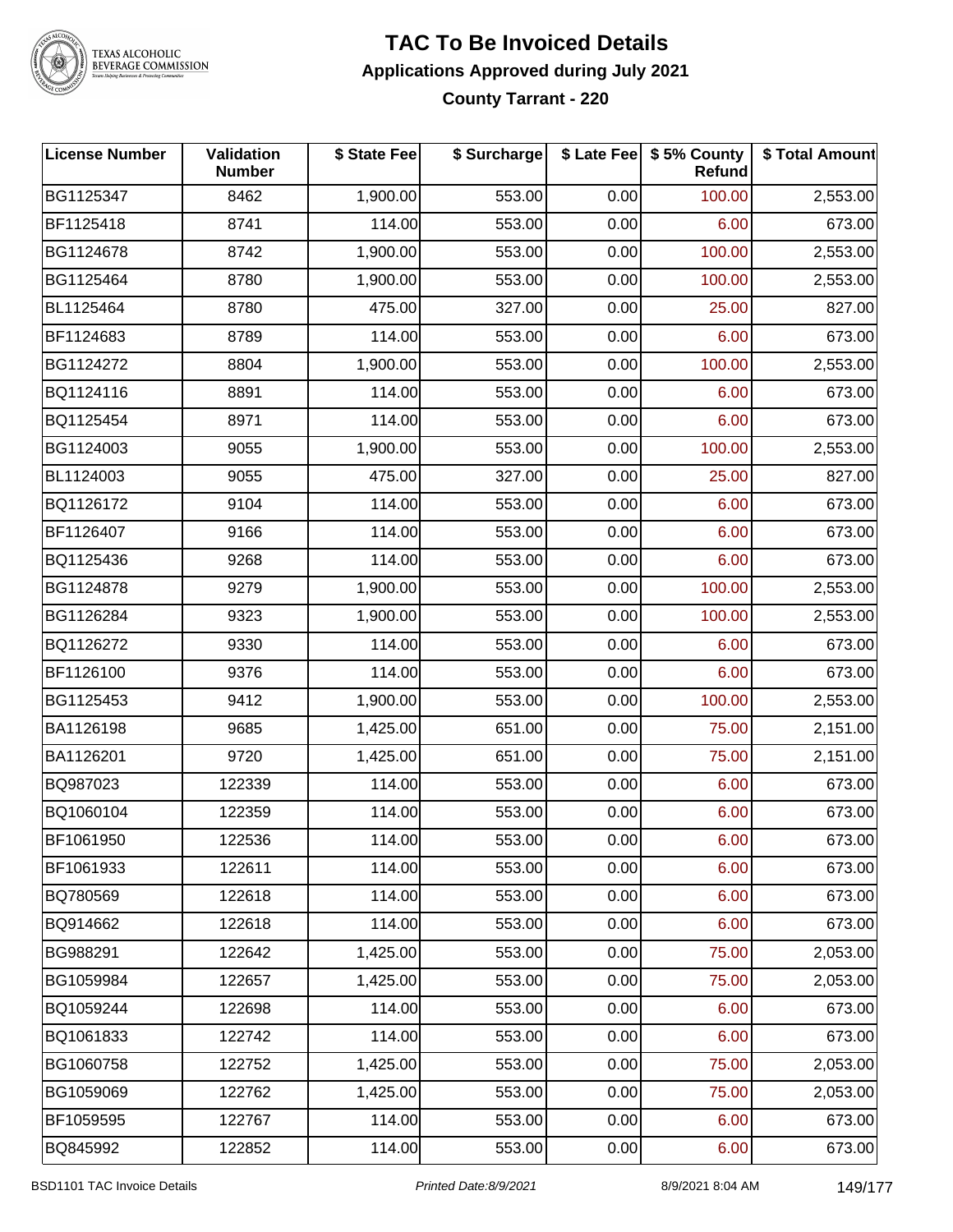| <b>License Number</b> | Validation<br><b>Number</b> | \$ State Fee | \$ Surcharge |        | \$ Late Fee   \$5% County<br>Refund | \$ Total Amount |
|-----------------------|-----------------------------|--------------|--------------|--------|-------------------------------------|-----------------|
| BQ987825              | 122852                      | 114.00       | 553.00       | 0.00   | 6.00                                | 673.00          |
| BG1062464             | 122906                      | 1,425.00     | 553.00       | 0.00   | 75.00                               | 2,053.00        |
| BQ988566              | 122954                      | 114.00       | 553.00       | 0.00   | 6.00                                | 673.00          |
| BQ988819              | 122961                      | 114.00       | 553.00       | 0.00   | 6.00                                | 673.00          |
| BG1059444             | 123061                      | 1,425.00     | 553.00       | 0.00   | 75.00                               | 2,053.00        |
| BQ1060836             | 123066                      | 114.00       | 553.00       | 0.00   | 6.00                                | 673.00          |
| BG1061691             | 123097                      | 1,425.00     | 553.00       | 0.00   | 75.00                               | 2,053.00        |
| BP1061691             | 123097                      | 950.00       | 426.00       | 0.00   | 50.00                               | 1,426.00        |
| BG913196              | 123207                      | 1,425.00     | 553.00       | 0.00   | 75.00                               | 2,053.00        |
| BQ1061995             | 123294                      | 114.00       | 553.00       | 0.00   | 6.00                                | 673.00          |
| BQ781144              | 123449                      | 114.00       | 553.00       | 0.00   | 6.00                                | 673.00          |
| BG1059361             | 123456                      | 1,425.00     | 553.00       | 0.00   | 75.00                               | 2,053.00        |
| BG912814              | 123593                      | 1,425.00     | 553.00       | 100.00 | 75.00                               | 2,153.00        |
| BF781766              | 123716                      | 114.00       | 553.00       | 0.00   | 6.00                                | 673.00          |
| BF988429              | 123796                      | 114.00       | 553.00       | 0.00   | 6.00                                | 673.00          |
| BF1060088             | 123811                      | 114.00       | 553.00       | 0.00   | 6.00                                | 673.00          |
| BQ913295              | 123877                      | 114.00       | 553.00       | 0.00   | 6.00                                | 673.00          |
| BG1062894             | 123904                      | 1,425.00     | 553.00       | 0.00   | 75.00                               | 2,053.00        |
| BG1050735             | 510343                      | 1,425.00     | 553.00       | 0.00   | 75.00                               | 2,053.00        |
| BL1050735             | 510343                      | 475.00       | 327.00       | 0.00   | 25.00                               | 827.00          |
| BQ849995              | 512471                      | 114.00       | 553.00       | 0.00   | 6.00                                | 673.00          |
| BE988357              | 513857                      | 1,425.00     | 553.00       | 0.00   | 75.00                               | 2,053.00        |
| BQ781745              | 514225                      | 114.00       | 553.00       | 0.00   | 6.00                                | 673.00          |
| BG875248              | 514430                      | 1,425.00     | 553.00       | 0.00   | 75.00                               | 2,053.00        |
| BL875248              | 514430                      | 475.00       | 327.00       | 0.00   | 25.00                               | 827.00          |
| BQ1061360             | 515486                      | 114.00       | 553.00       | 0.00   | 6.00                                | 673.00          |
|                       | <b>Total</b>                | 44,498.00    | 32,898.00    | 100.00 | 2,342.00                            | 79,838.00       |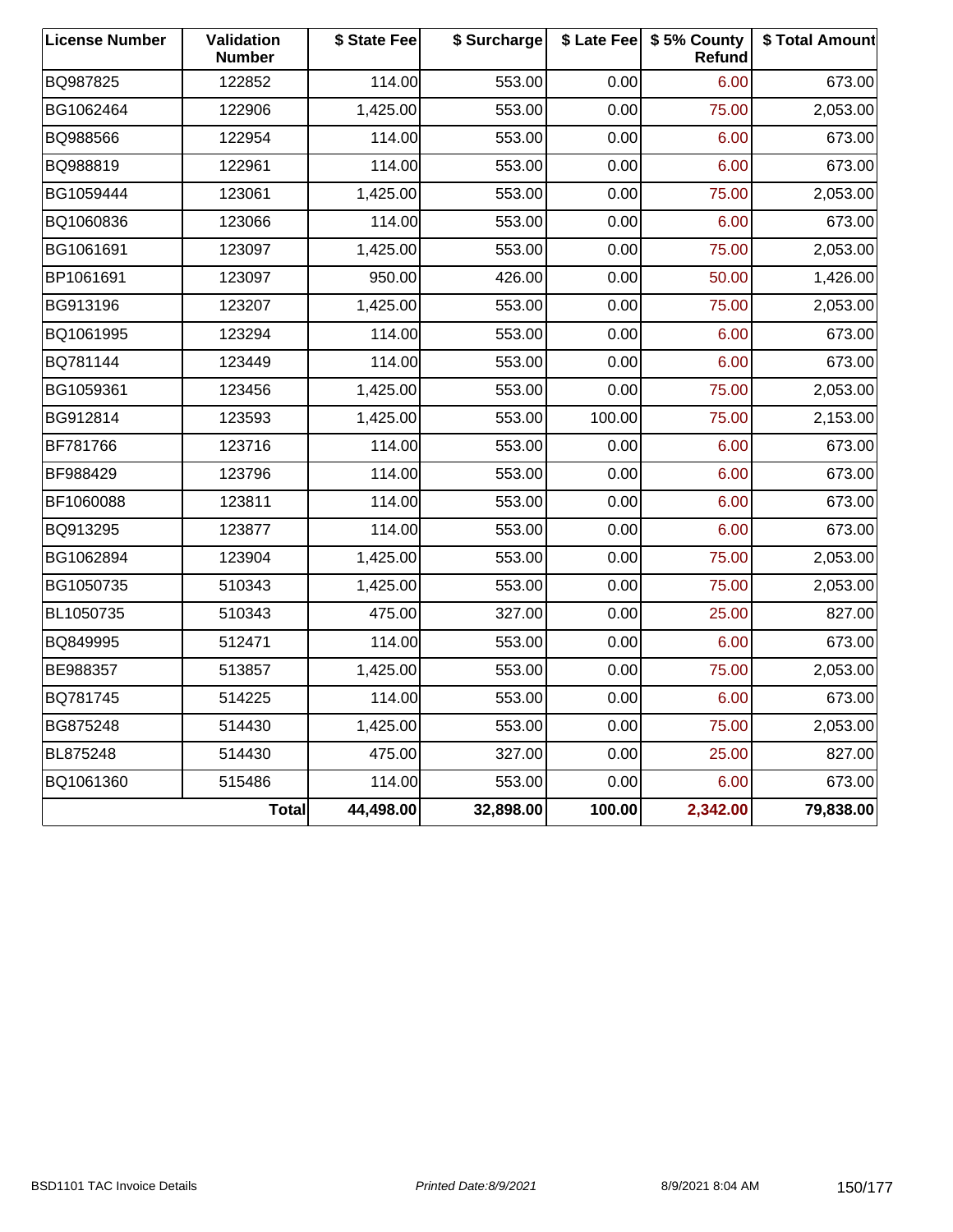

# **TAC To Be Invoiced Details Applications Approved during July 2021**

**County Taylor - 221**

| License Number  | <b>Validation</b><br><b>Number</b> | \$ State Fee | \$ Surcharge |      | \$ Late Fee   \$5% County  <br><b>Refund</b> | \$ Total Amount |
|-----------------|------------------------------------|--------------|--------------|------|----------------------------------------------|-----------------|
| BF1126360       | 9480                               | 114.00L      | 553.00       | 0.00 | 6.00                                         | 673.00          |
| <b>BF779874</b> | 122920                             | 114.00L      | 553.00       | 0.00 | 6.00                                         | 673.00          |
| BQ779492        | 123073                             | 114.00L      | 553.00       | 0.00 | 6.00                                         | 673.00          |
| BQ1063068       | 123812                             | 114.00       | 553.00       | 0.00 | 6.00                                         | 673.00          |
|                 | Totall                             | 456.00       | 2,212.00     | 0.00 | 24.00                                        | 2,692.00        |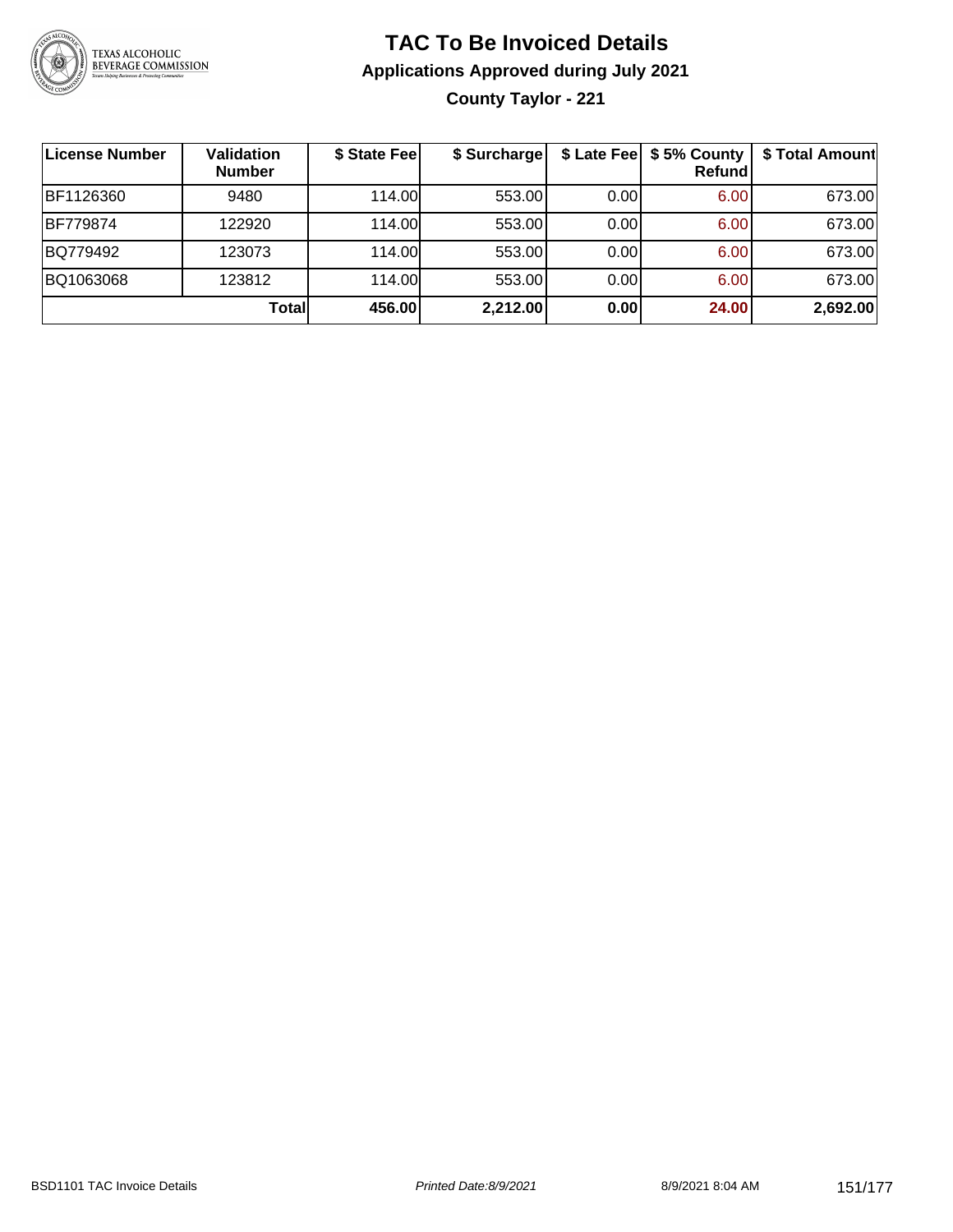

#### **TAC To Be Invoiced Details Applications Approved during July 2021 County Titus - 225**

| License Number | Validation<br><b>Number</b> | \$ State Fee  |        |      | Refund | \$ Surcharge   \$ Late Fee   \$5% County   \$ Total Amount |
|----------------|-----------------------------|---------------|--------|------|--------|------------------------------------------------------------|
| BQ1125326      | 9170                        | 114.00        | 553.00 | 0.00 | 6.00   | 673.00                                                     |
|                | Totall                      | <b>114.00</b> | 553.00 | 0.00 | 6.00   | 673.00                                                     |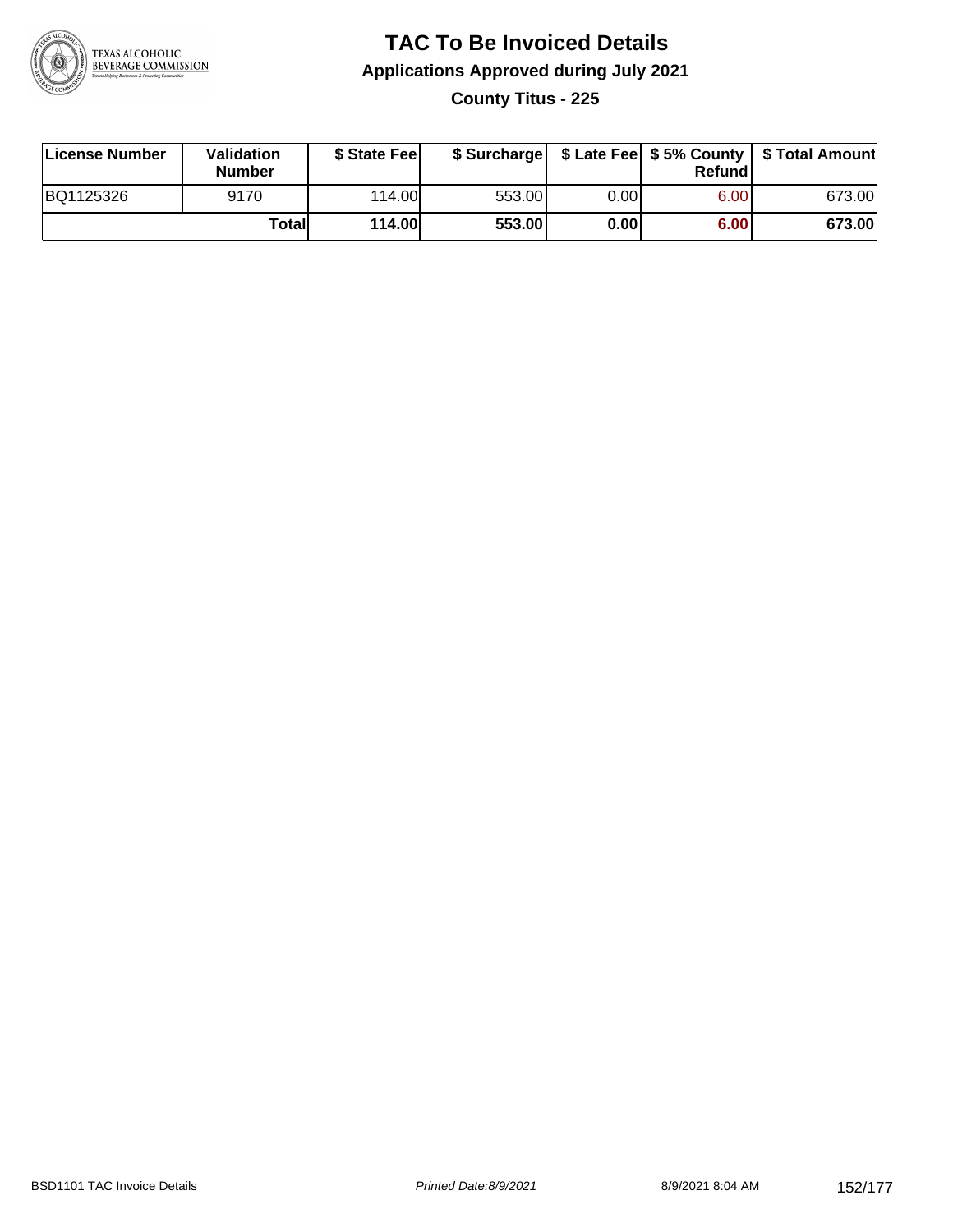

#### **TAC To Be Invoiced Details Applications Approved during July 2021 County Tom Green - 226**

| License Number | <b>Validation</b><br><b>Number</b> | \$ State Fee |          |       | Refundl | \$ Surcharge   \$ Late Fee   \$5% County   \$ Total Amount |
|----------------|------------------------------------|--------------|----------|-------|---------|------------------------------------------------------------|
| BG1057474      | 122992                             | 332.50       | 553.00   | 0.001 | 17.50   | 903.00                                                     |
| BQ914264       | 123876                             | 114.00       | 553.00   | 0.00  | 6.00    | 673.00                                                     |
|                | Totall                             | 446.50       | 1,106.00 | 0.00  | 23.50   | 1,576.00                                                   |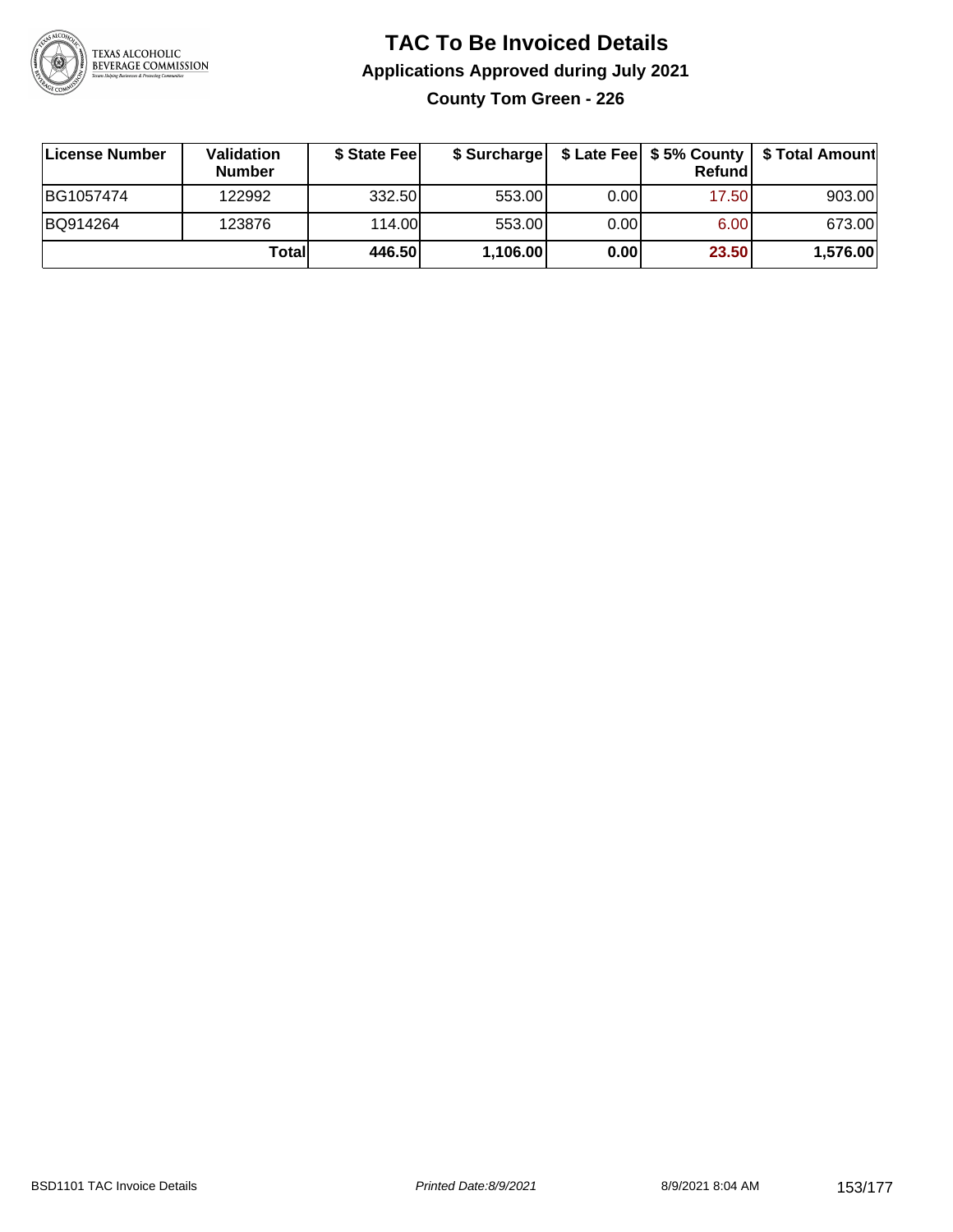

# TEXAS ALCOHOLIC<br>BEVERAGE COMMISSION

### **TAC To Be Invoiced Details Applications Approved during July 2021**

**County Travis - 227**

| <b>License Number</b> | Validation<br><b>Number</b> | \$ State Fee | \$ Surcharge |      | \$ Late Fee   \$5% County<br>Refund | \$ Total Amount |
|-----------------------|-----------------------------|--------------|--------------|------|-------------------------------------|-----------------|
| BG1124833             | 7263                        | 332.50       | 553.00       | 0.00 | 17.50                               | 903.00          |
| BG1125561             | 8028                        | 332.50       | 553.00       | 0.00 | 17.50                               | 903.00          |
| BA1125448             | 8089                        | 1,425.00     | 651.00       | 0.00 | 75.00                               | 2,151.00        |
| BQ1123884             | 8479                        | 114.00       | 553.00       | 0.00 | 6.00                                | 673.00          |
| BG1123906             | 8491                        | 332.50       | 553.00       | 0.00 | 17.50                               | 903.00          |
| BP1123906             | 8491                        | 950.00       | 426.00       | 0.00 | 50.00                               | 1,426.00        |
| BG1124017             | 8576                        | 332.50       | 553.00       | 0.00 | 17.50                               | 903.00          |
| BQ1124858             | 8757                        | 114.00       | 553.00       | 0.00 | 6.00                                | 673.00          |
| BG1124760             | 8849                        | 332.50       | 553.00       | 0.00 | 17.50                               | 903.00          |
| BQ1125820             | 8875                        | 114.00       | 553.00       | 0.00 | 6.00                                | 673.00          |
| BF1124955             | 9040                        | 114.00       | 553.00       | 0.00 | 6.00                                | 673.00          |
| BG1126223             | 9043                        | 332.50       | 553.00       | 0.00 | 17.50                               | 903.00          |
| BG1125007             | 9067                        | 332.50       | 553.00       | 0.00 | 17.50                               | 903.00          |
| BG1125694             | 9210                        | 332.50       | 553.00       | 0.00 | 17.50                               | 903.00          |
| BQ1125563             | 9255                        | 114.00       | 553.00       | 0.00 | 6.00                                | 673.00          |
| BQ1125612             | 9269                        | 114.00       | 553.00       | 0.00 | 6.00                                | 673.00          |
| BQ1045600             | 109096                      | 114.00       | 553.00       | 0.00 | 6.00                                | 673.00          |
| BG980054              | 118450                      | 332.50       | 553.00       | 0.00 | 17.50                               | 903.00          |
| BF989163              | 122243                      | 114.00       | 553.00       | 0.00 | 6.00                                | 673.00          |
| BQ989041              | 122682                      | 114.00       | 553.00       | 0.00 | 6.00                                | 673.00          |
| BQ914087              | 122731                      | 114.00       | 553.00       | 0.00 | 6.00                                | 673.00          |
| BQ846846              | 122754                      | 114.00       | 553.00       | 0.00 | 6.00                                | 673.00          |
| BF781002              | 122816                      | 114.00       | 553.00       | 0.00 | 6.00                                | 673.00          |
| BF988597              | 122868                      | 114.00       | 553.00       | 0.00 | 6.00                                | 673.00          |
| BQ989309              | 122870                      | 114.00       | 553.00       | 0.00 | 6.00                                | 673.00          |
| BQ780422              | 123109                      | 114.00       | 553.00       | 0.00 | 6.00                                | 673.00          |
| BQ915388              | 123350                      | 114.00       | 553.00       | 0.00 | 6.00                                | 673.00          |
| BG989418              | 123541                      | 332.50       | 553.00       | 0.00 | 17.50                               | 903.00          |
| BF1061644             | 123704                      | 114.00       | 553.00       | 0.00 | 6.00                                | 673.00          |
| BQ990118              | 123891                      | 114.00       | 553.00       | 0.00 | 6.00                                | 673.00          |
| BQ990319              | 123892                      | 114.00       | 553.00       | 0.00 | 6.00                                | 673.00          |
| BG916955              | 124329                      | 332.50       | 553.00       | 0.00 | 17.50                               | 903.00          |
| BQ1060394             | 514154                      | 114.00       | 553.00       | 0.00 | 6.00                                | 673.00          |
| BQ990894              | 514311                      | 114.00       | 553.00       | 0.00 | 6.00                                | 673.00          |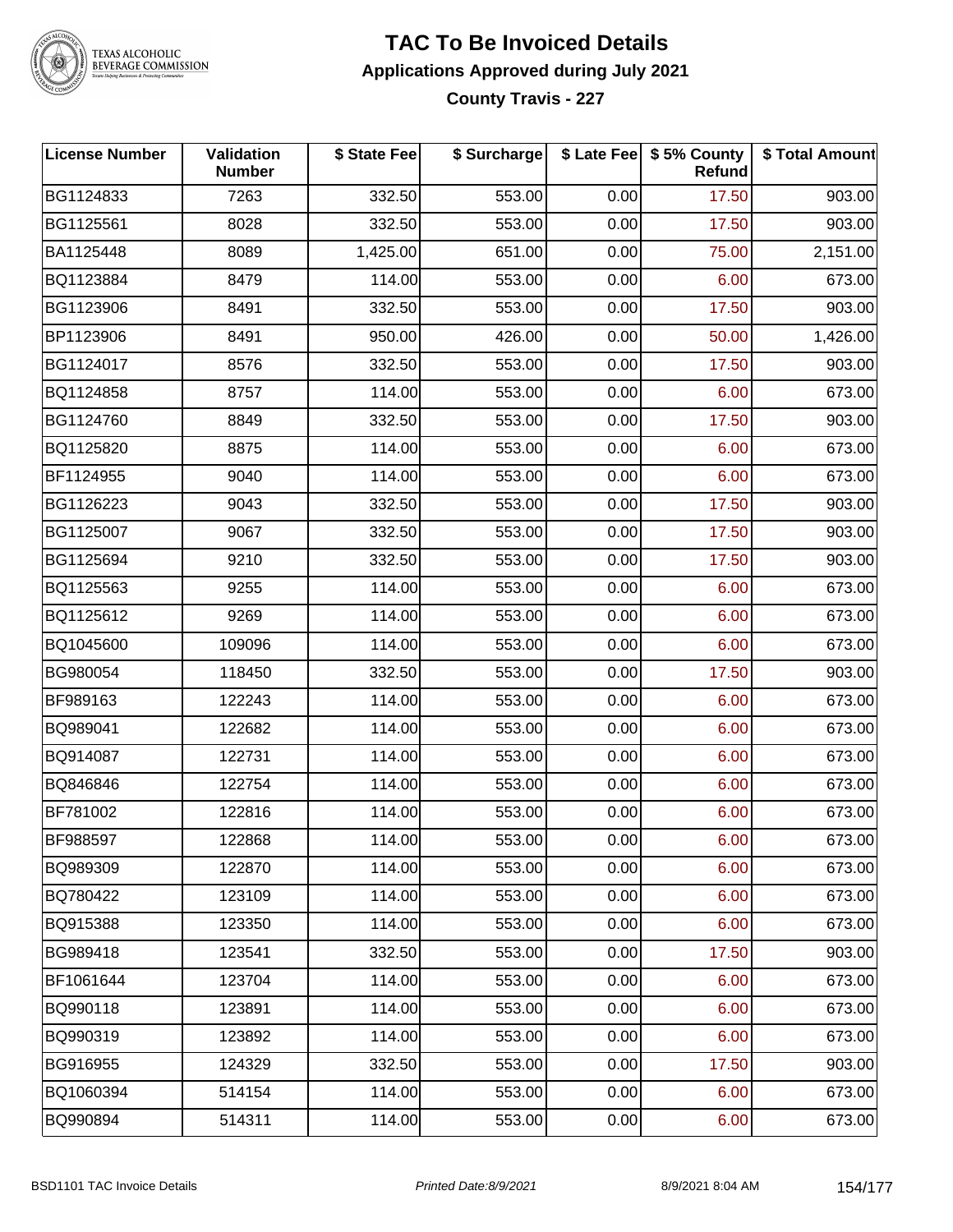| License Number | <b>Validation</b><br><b>Number</b> | \$ State Fee |           |       | Refundl | \$ Surcharge   \$ Late Fee   \$5% County   \$ Total Amount |
|----------------|------------------------------------|--------------|-----------|-------|---------|------------------------------------------------------------|
| BG1062734      | 514374                             | 332.50       | 553.00    | 0.00I | 17.50   | 903.00                                                     |
|                | Totall                             | 8,759.00     | 19,326.00 | 0.00  | 461.00  | 28,546.00                                                  |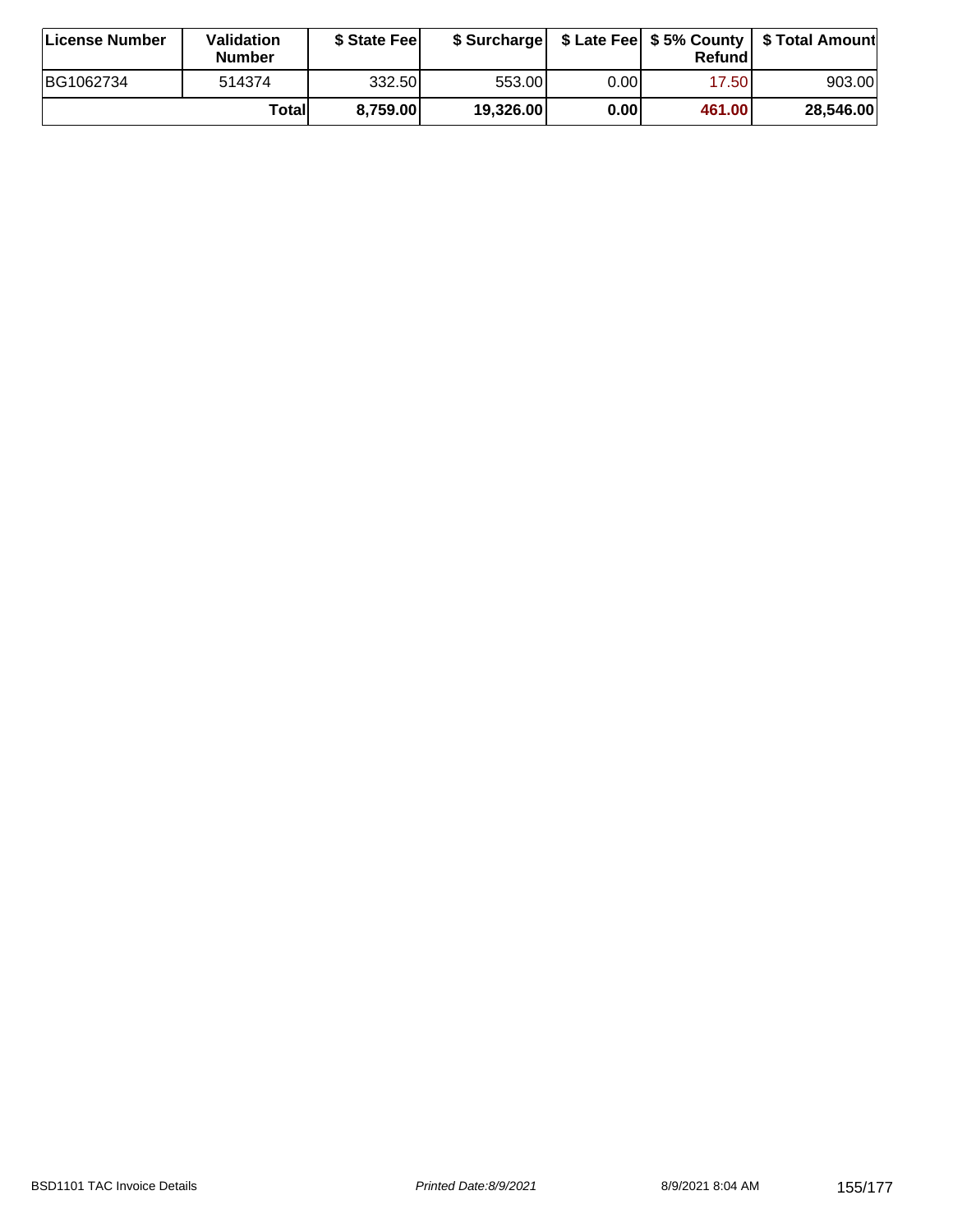

#### **TAC To Be Invoiced Details Applications Approved during July 2021 County Upshur - 230**

| License Number | Validation<br><b>Number</b> | \$ State Fee  | \$ Surcharge |      | Refundl | \$ Late Fee   \$5% County   \$ Total Amount |
|----------------|-----------------------------|---------------|--------------|------|---------|---------------------------------------------|
| BQ1063371      | 123920                      | 114.00        | 553.00       | 0.00 | 6.00    | 673.00                                      |
|                | Totall                      | <b>114.00</b> | 553.00       | 0.00 | 6.00    | 673.00                                      |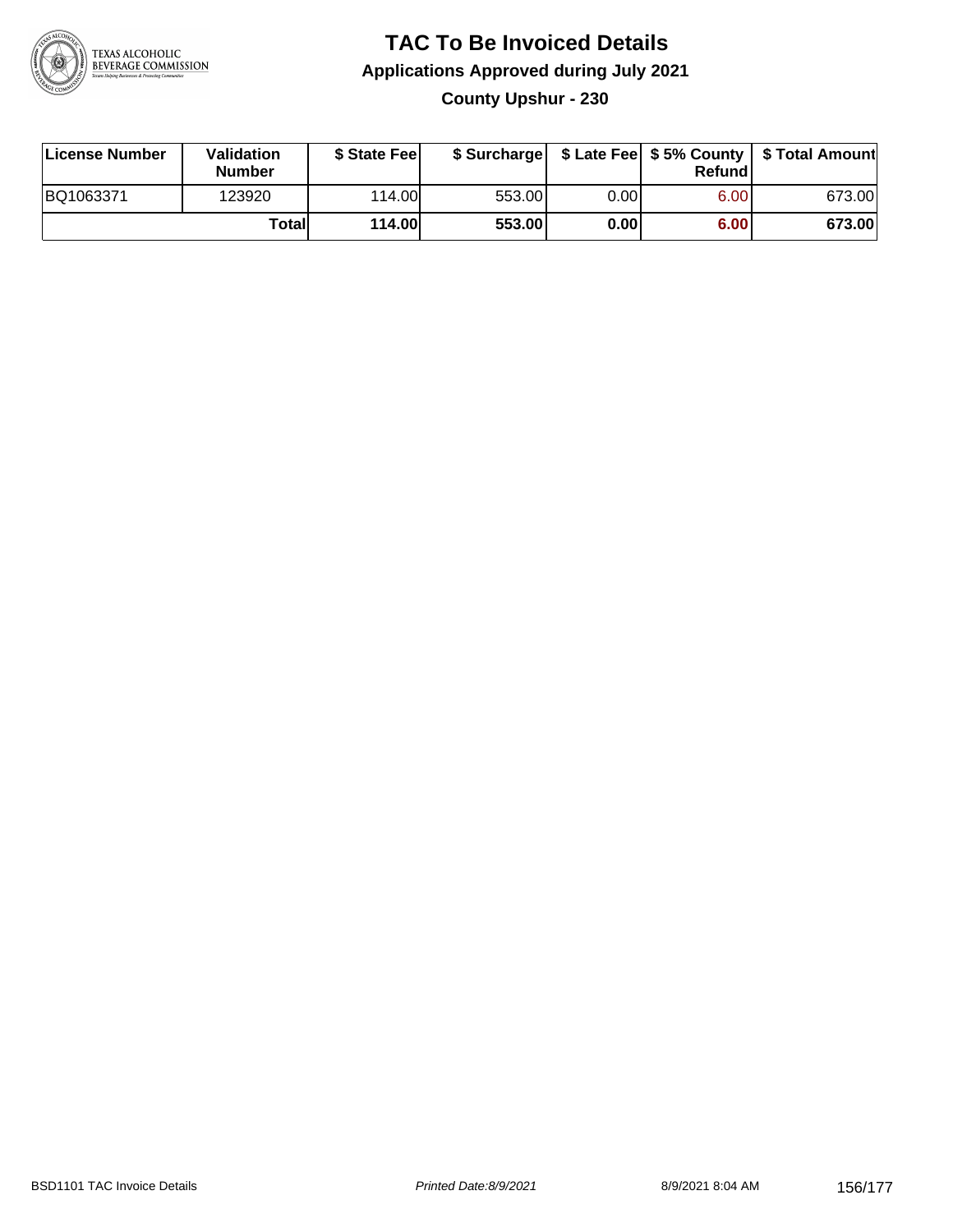

#### **TAC To Be Invoiced Details Applications Approved during July 2021 County Uvalde - 232**

| <b>License Number</b> | Validation<br><b>Number</b> | \$ State Fee | \$ Surcharge |      | \$ Late Fee   \$5% County<br><b>Refund</b> | \$ Total Amount |
|-----------------------|-----------------------------|--------------|--------------|------|--------------------------------------------|-----------------|
| BQ1124424             | 8432                        | 114.00L      | 553.00       | 0.00 | 6.00                                       | 673.00          |
| BG1125231             | 9215                        | 332.50       | 553.00       | 0.00 | 17.50                                      | 903.00          |
| BQ1126565             | 9826                        | 114.00       | 553.00       | 0.00 | 6.00                                       | 673.00          |
| BQ1062553             | 123938                      | 114.00L      | 553.00       | 0.00 | 6.00                                       | 673.00          |
|                       | Totall                      | 674.50       | 2,212.00     | 0.00 | 35.50                                      | 2,922.00        |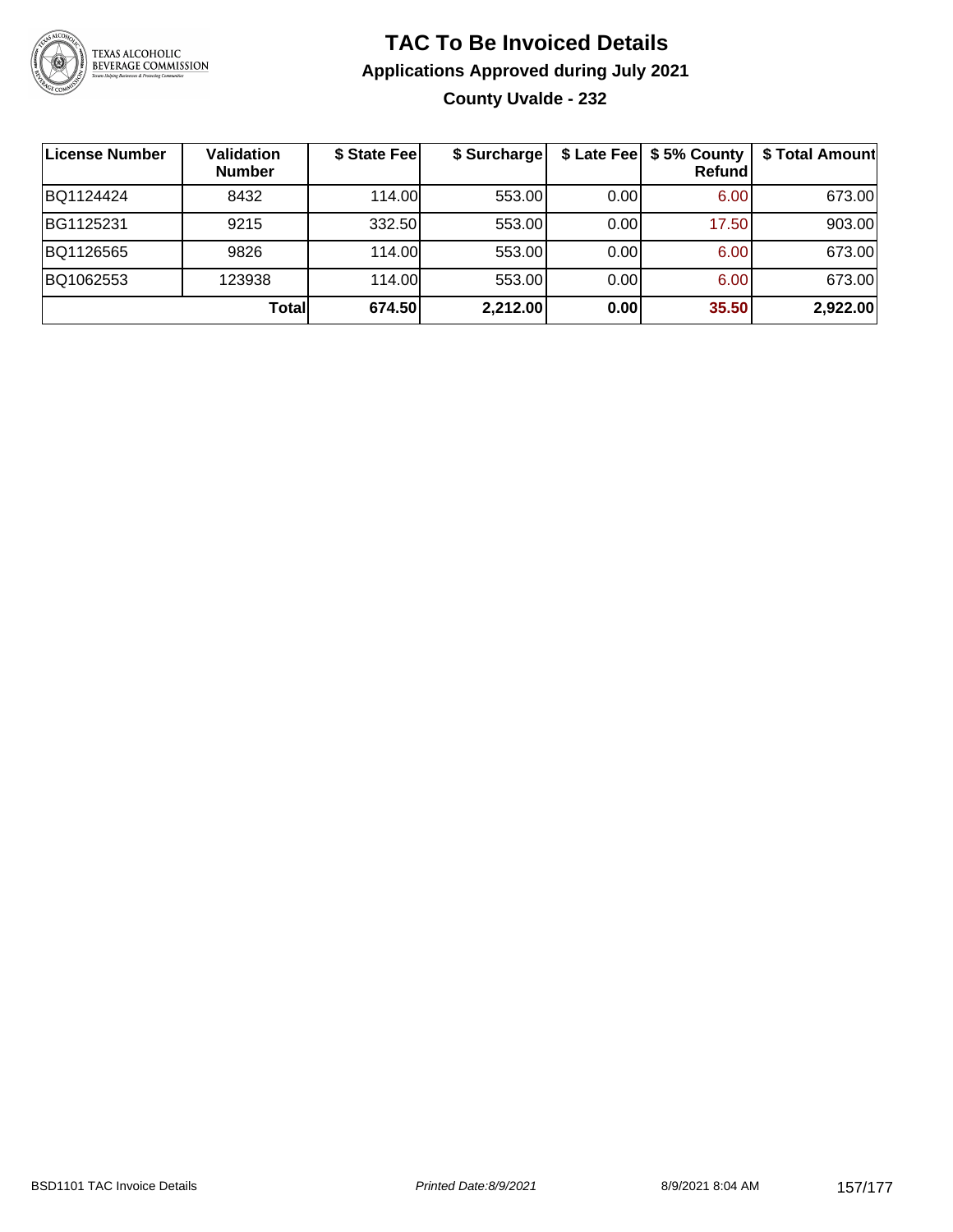

#### **TAC To Be Invoiced Details Applications Approved during July 2021 County Val Verde - 233**

| License Number | Validation<br><b>Number</b> | \$ State Feel |        |      | Refund | \$ Surcharge   \$ Late Fee   \$5% County   \$ Total Amount |
|----------------|-----------------------------|---------------|--------|------|--------|------------------------------------------------------------|
| BG1126311      | 9548                        | 332.50        | 553.00 | 0.00 | 17.50  | 903.00                                                     |
|                | Totall                      | 332.50        | 553.00 | 0.00 | 17.50  | 903.00                                                     |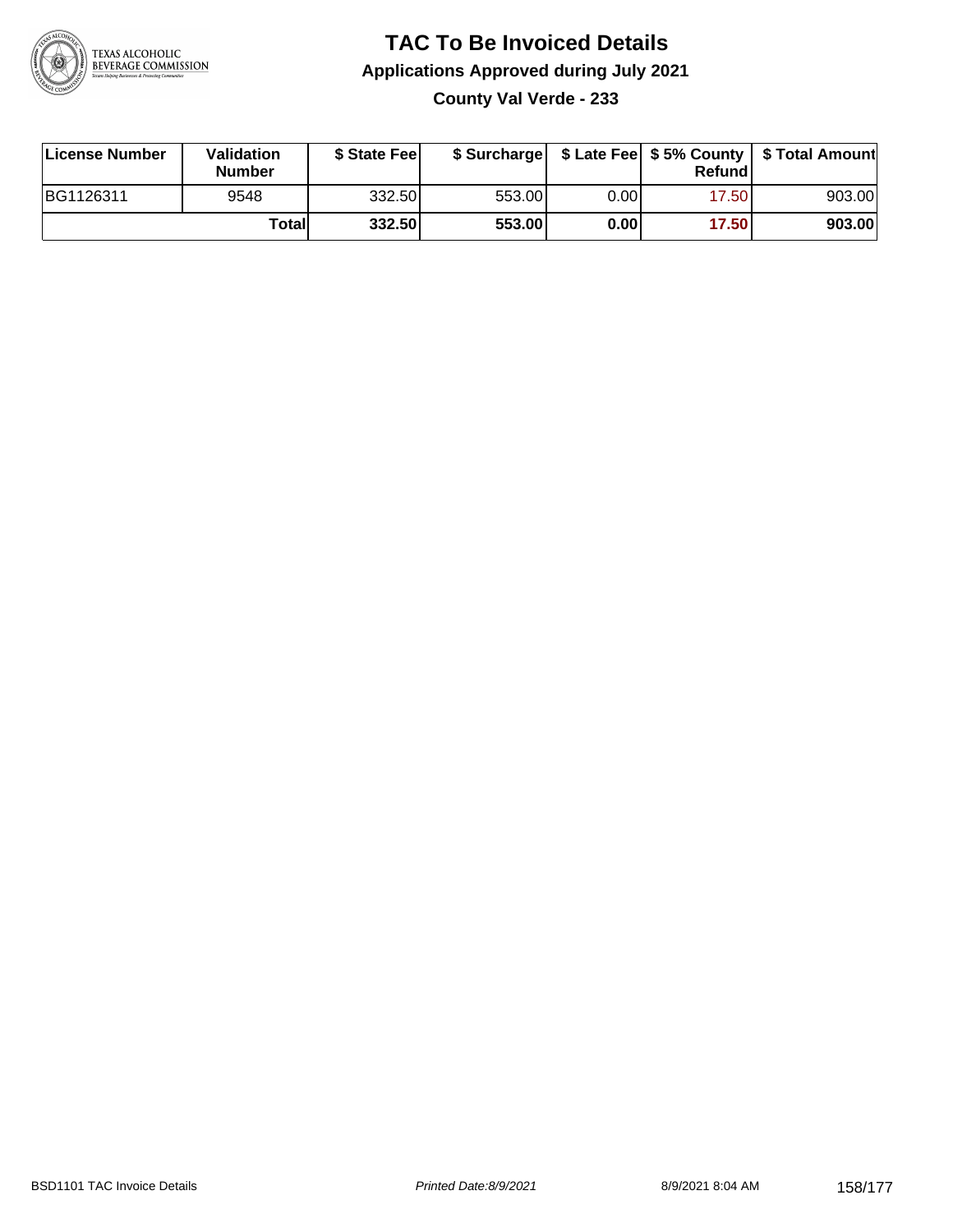

#### **TAC To Be Invoiced Details Applications Approved during July 2021 County Van Zandt - 234**

| License Number | Validation<br><b>Number</b> | \$ State Fee  |        |      | Refund | \$ Surcharge   \$ Late Fee   \$5% County   \$ Total Amount |
|----------------|-----------------------------|---------------|--------|------|--------|------------------------------------------------------------|
| BQ990325       | 513871                      | 114.00L       | 553.00 | 0.00 | 6.00   | 673.00                                                     |
|                | Totall                      | <b>114.00</b> | 553.00 | 0.00 | 6.00   | 673.00                                                     |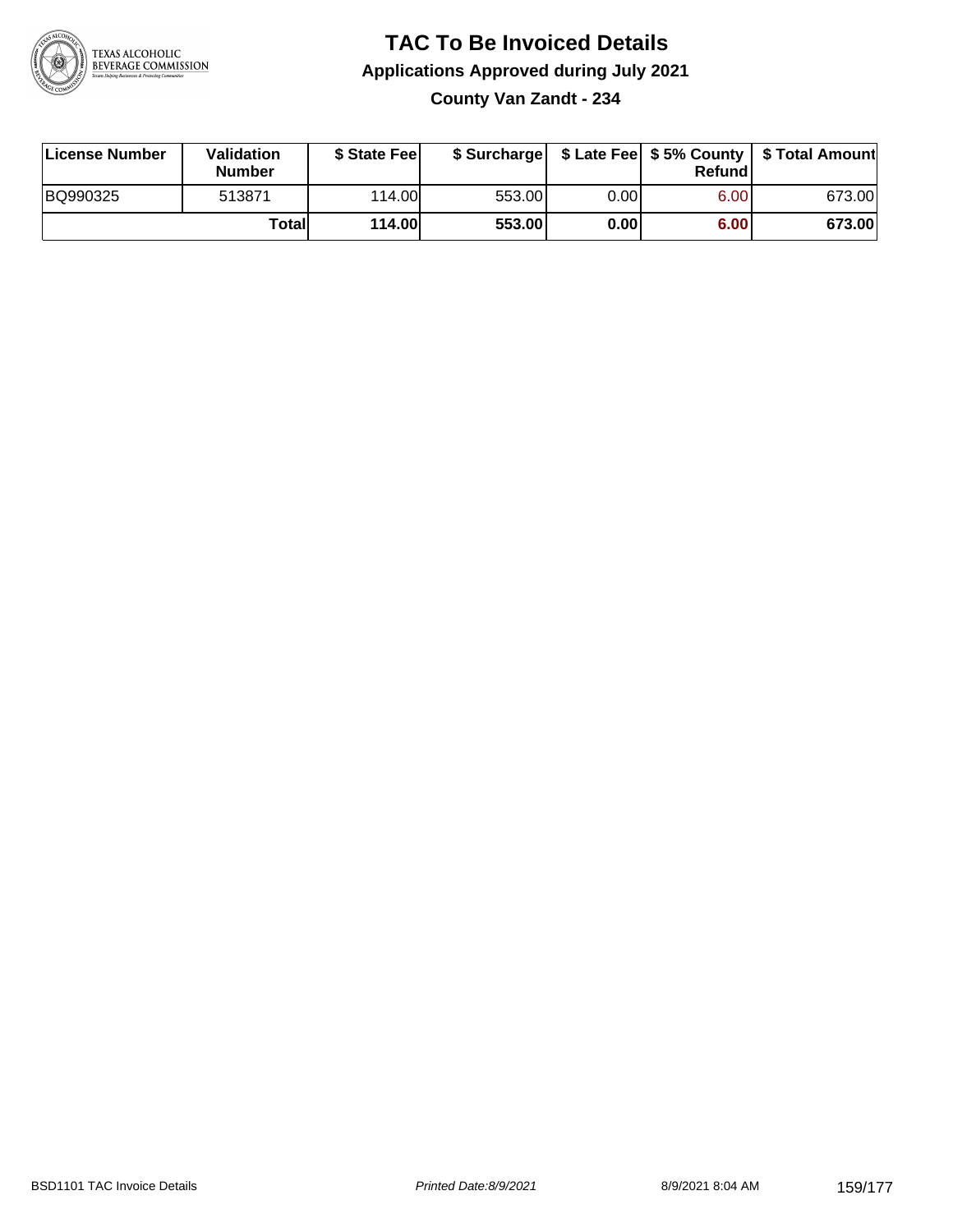

#### **TAC To Be Invoiced Details Applications Approved during July 2021 County Victoria - 235**

| License Number | Validation<br><b>Number</b> | \$ State Fee | \$ Surcharge |      | \$ Late Fee   \$5% County<br><b>Refund</b> | \$ Total Amount |
|----------------|-----------------------------|--------------|--------------|------|--------------------------------------------|-----------------|
| BF1124501      | 8288                        | 114.00       | 553.00       | 0.00 | 6.00                                       | 673.00          |
| BG1124942      | 8728                        | 332.50       | 553.00       | 0.00 | 17.50                                      | 903.00          |
| BF1062120      | 123159                      | 114.00       | 553.00       | 0.00 | 6.00                                       | 673.00          |
| BG987249       | 123212                      | 332.50       | 553.00       | 0.00 | 17.50                                      | 903.00          |
|                | Totall                      | 893.00       | 2,212.00     | 0.00 | 47.00                                      | 3,152.00        |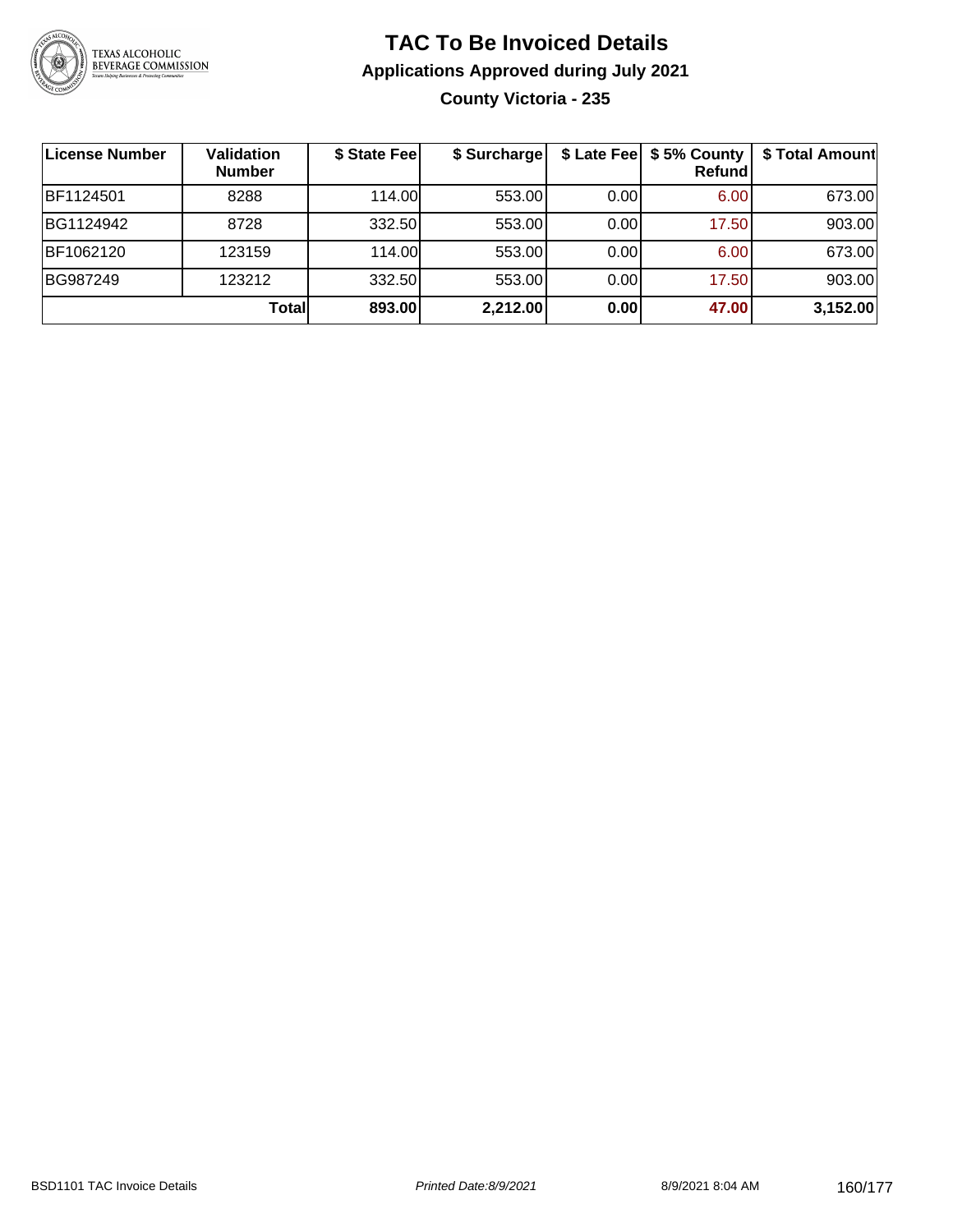

#### **TAC To Be Invoiced Details Applications Approved during July 2021 County Walker - 236**

| License Number | <b>Validation</b><br><b>Number</b> | \$ State Fee | \$ Surcharge |       | Refund | \$ Late Fee   \$5% County   \$ Total Amount |
|----------------|------------------------------------|--------------|--------------|-------|--------|---------------------------------------------|
| BG1126500      | 9542                               | 332.50       | 553.00       | 0.001 | 17.50  | 903.00                                      |
| BQ846608       | 123057                             | 114.00L      | 553.00       | 0.001 | 6.00   | 673.00                                      |
| BQ914873       | 123254                             | 114.00L      | 553.00       | 0.001 | 6.00   | 673.00                                      |
|                | Totall                             | 560.50       | 1,659.00     | 0.00  | 29.50  | 2,249.00                                    |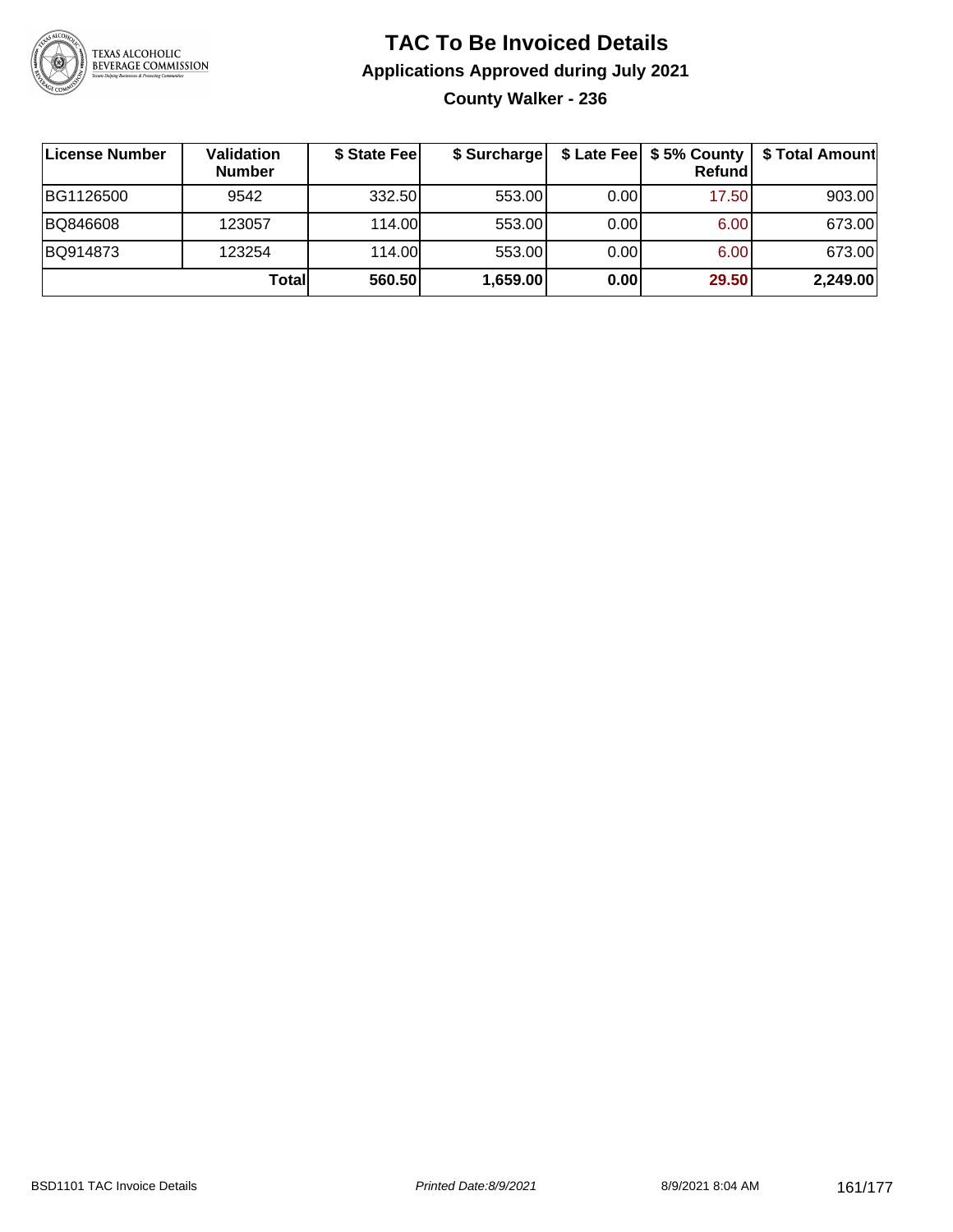

## **TAC To Be Invoiced Details Applications Approved during July 2021**

**County Waller - 237**

| License Number | <b>Validation</b><br><b>Number</b> | \$ State Fee | \$ Surcharge |       | Refundl | \$ Late Fee   \$5% County   \$ Total Amount |
|----------------|------------------------------------|--------------|--------------|-------|---------|---------------------------------------------|
| BQ988156       | 123424                             | 114.00       | 553.00       | 0.001 | 6.00    | 673.00                                      |
| BQ917575       | 512473                             | 114.00       | 553.00       | 0.001 | 6.00    | 673.00                                      |
|                | Totall                             | 228.00       | 1,106.00     | 0.00  | 12.00   | 1,346.00                                    |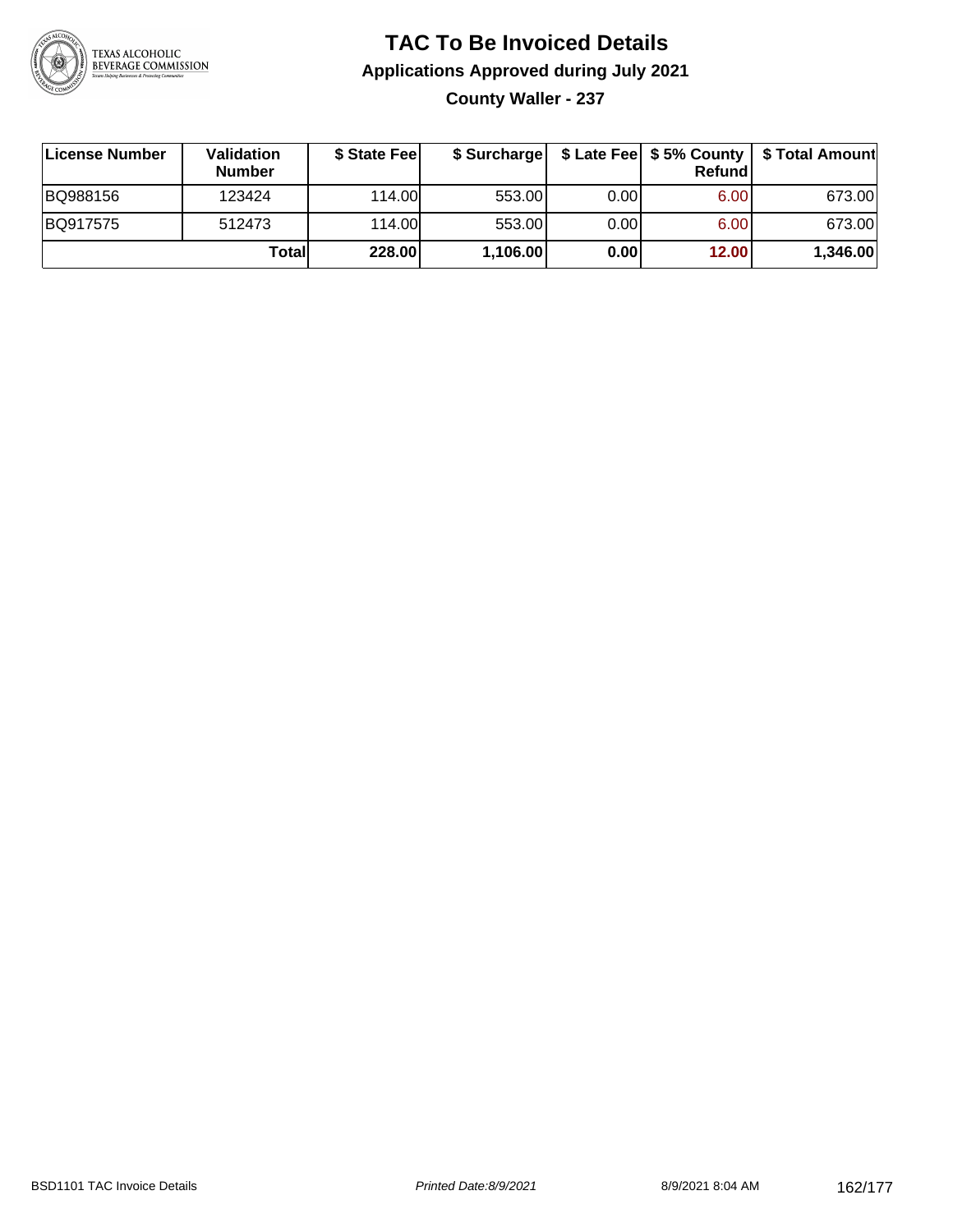

#### **TAC To Be Invoiced Details Applications Approved during July 2021 County Ward - 238**

| License Number | Validation<br><b>Number</b> | \$ State Fee | \$ Surcharge |      | \$ Late Fee   \$5% County  <br>Refund | \$ Total Amount |
|----------------|-----------------------------|--------------|--------------|------|---------------------------------------|-----------------|
| BF1125485      | 9257                        | 114.00       | 553.00       | 0.00 | 6.00                                  | 673.00          |
| BF1125710      | 9261                        | 114.00       | 553.00       | 0.00 | 6.00                                  | 673.00          |
| BG1062126      | 122857                      | 332.50       | 553.00       | 0.00 | 17.50                                 | 903.00          |
|                | Totall                      | 560.50       | 1,659.00     | 0.00 | 29.50                                 | 2,249.00        |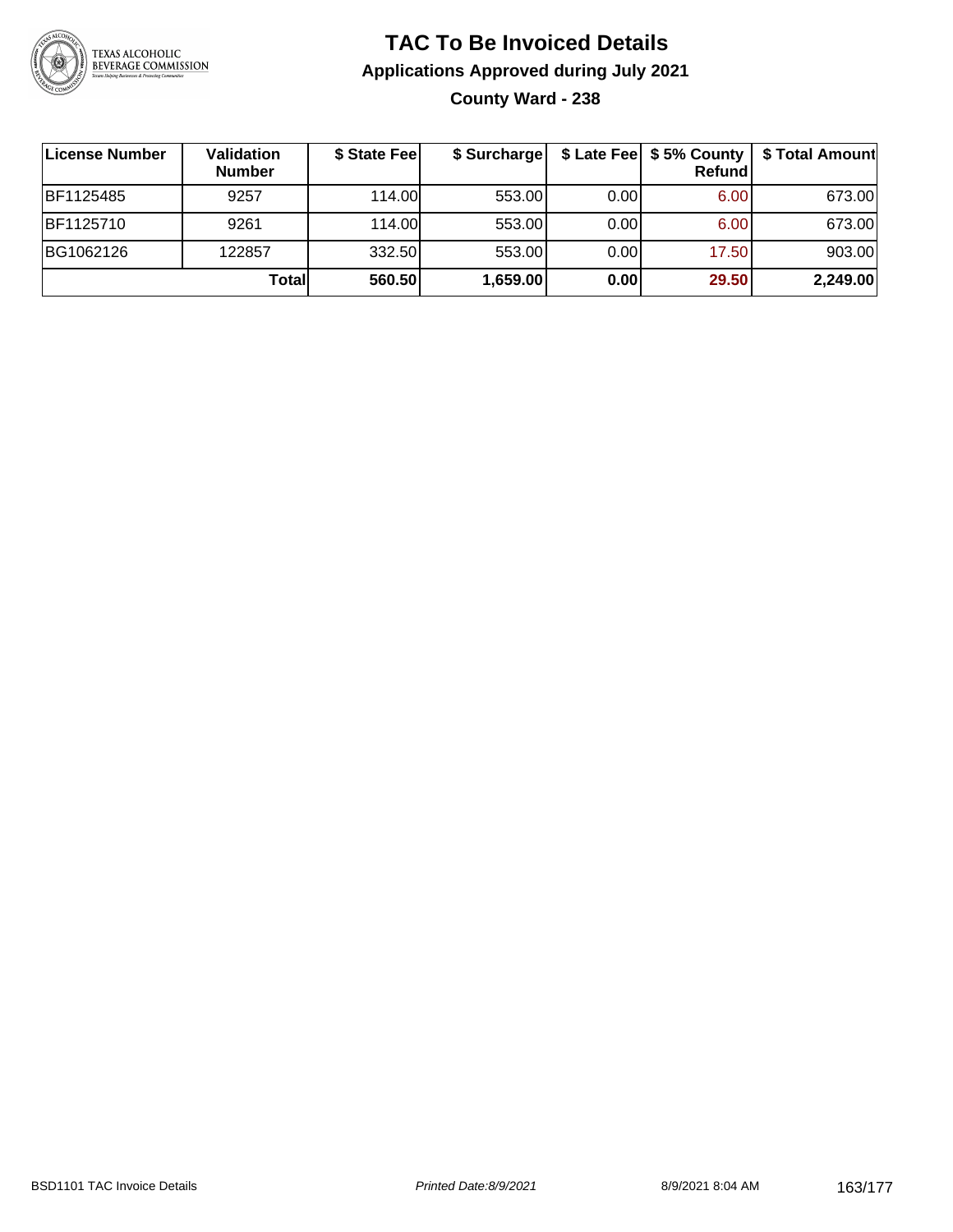

#### **TAC To Be Invoiced Details Applications Approved during July 2021 County Washington - 239**

| License Number | <b>Validation</b><br><b>Number</b> | \$ State Fee |          |       | Refundl | \$ Surcharge   \$ Late Fee   \$5% County   \$ Total Amount |
|----------------|------------------------------------|--------------|----------|-------|---------|------------------------------------------------------------|
| BG1125327      | 7851                               | 332.50       | 553.00   | 0.001 | 17.50   | 903.00                                                     |
| BF1063538      | 123898                             | 114.00       | 553.00   | 0.00  | 6.00    | 673.00                                                     |
|                | Totall                             | 446.50       | 1,106.00 | 0.00  | 23.50   | 1,576.00                                                   |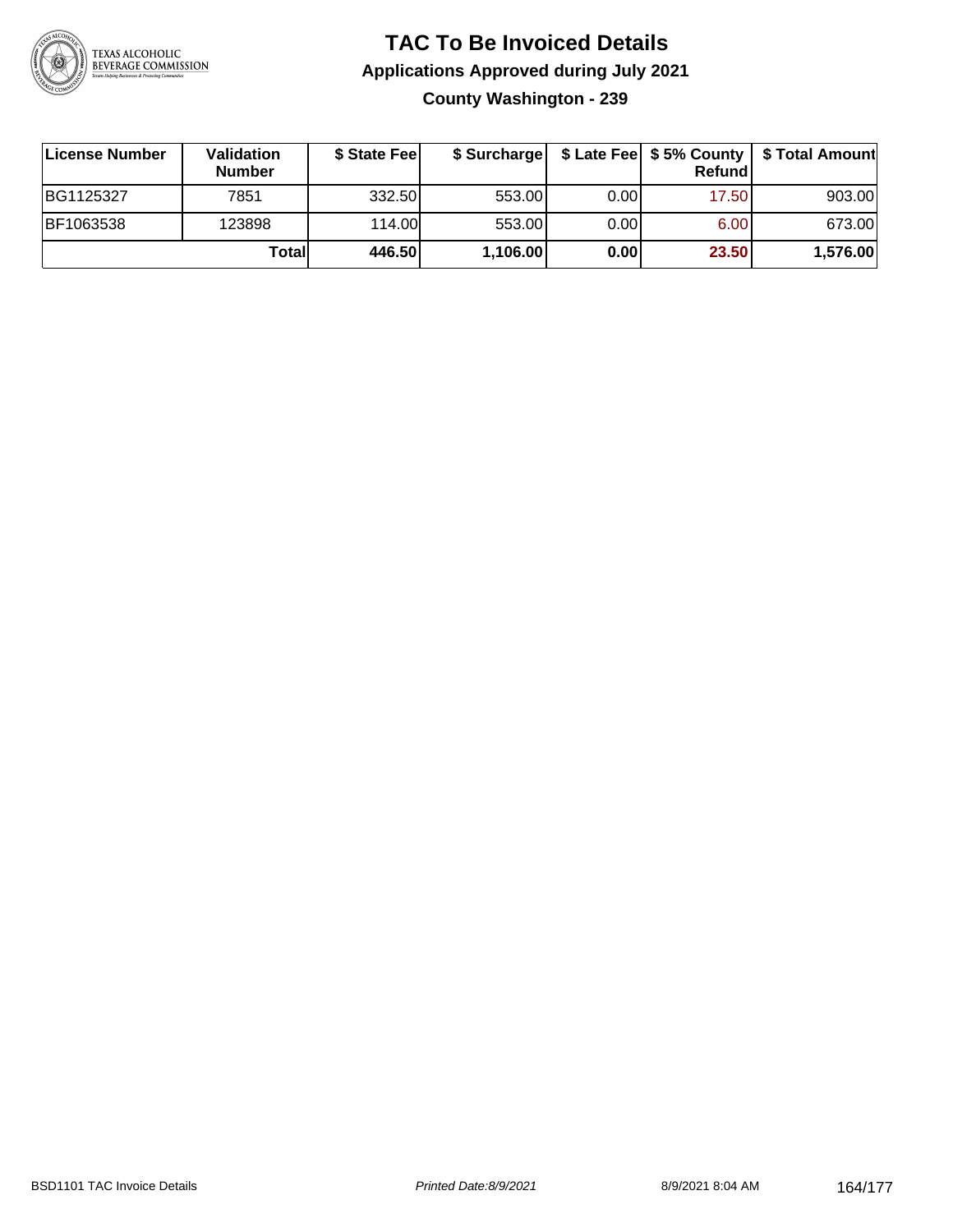

#### **TAC To Be Invoiced Details Applications Approved during July 2021 County Webb - 240**

| License Number  | <b>Validation</b><br><b>Number</b> | \$ State Fee | \$ Surcharge | \$ Late Fee | \$5% County<br>Refund | \$ Total Amount |
|-----------------|------------------------------------|--------------|--------------|-------------|-----------------------|-----------------|
| BG1125020       | 8602                               | 332.50       | 553.00       | 0.00        | 17.50                 | 903.00          |
| BQ1124680       | 8753                               | 114.00       | 553.00       | 0.00        | 6.00                  | 673.00          |
| BF1124629       | 9065                               | 114.00       | 553.00       | 0.00        | 6.00                  | 673.00          |
| BQ1062196       | 123326                             | 114.00       | 553.00       | 0.00        | 6.00                  | 673.00          |
| BG779580        | 123981                             | 332.50       | 553.00       | 0.00        | 17.50                 | 903.00          |
| <b>BL779580</b> | 123981                             | 475.00       | 327.00       | 0.00        | 25.00                 | 827.00          |
| BQ848434        | 124204                             | 114.00       | 553.00       | 0.00        | 6.00                  | 673.00          |
| <b>BG989980</b> | 514485                             | 332.50       | 553.00       | 0.00        | 17.50                 | 903.00          |
| <b>BL989980</b> | 514485                             | 475.00       | 327.00       | 0.00        | 25.00                 | 827.00          |
|                 | <b>Total</b>                       | 2,403.50     | 4,525.00     | 0.00        | 126.50                | 7,055.00        |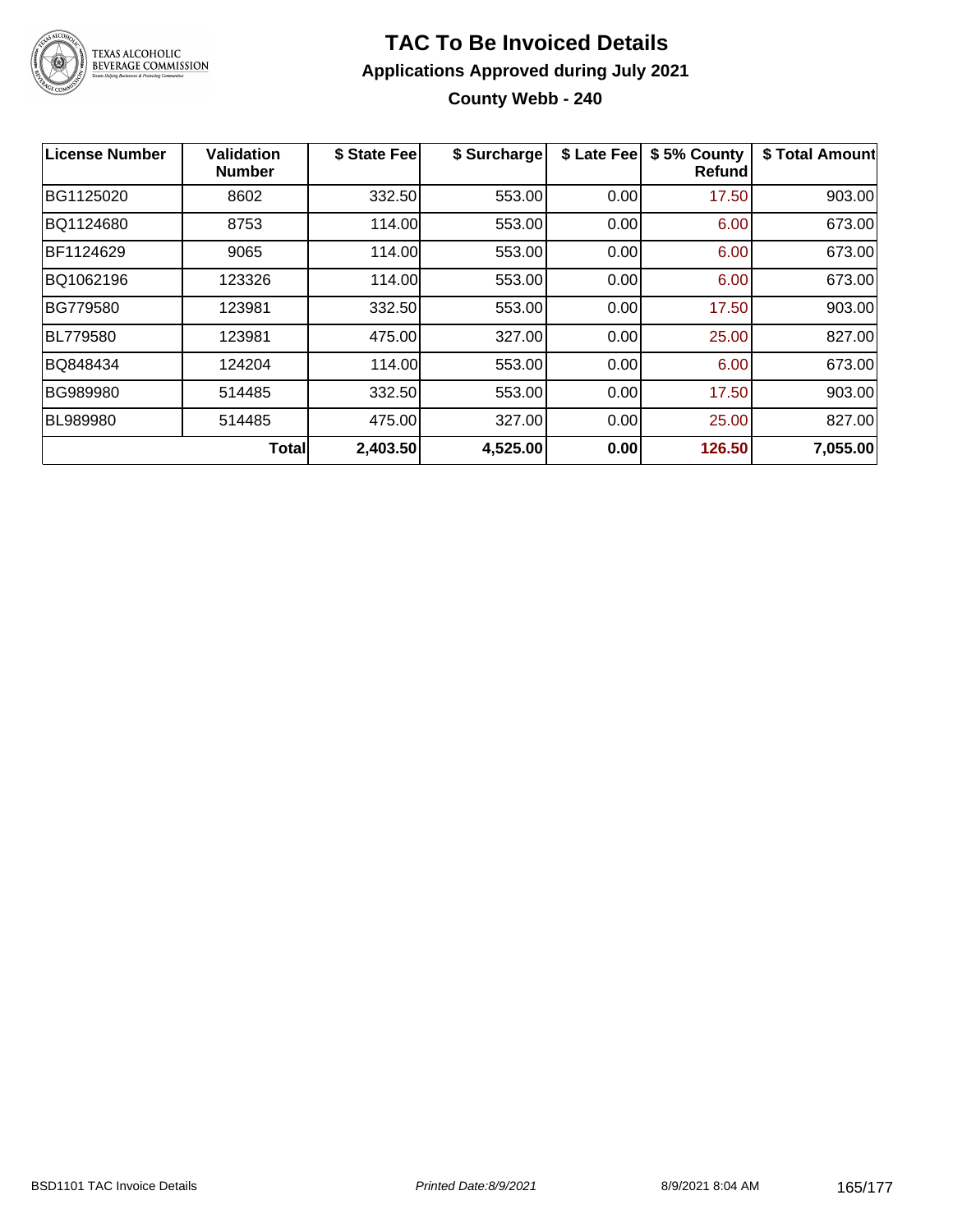

#### **TAC To Be Invoiced Details Applications Approved during July 2021 County Wharton - 241**

| License Number | Validation<br><b>Number</b> | \$ State Feel | \$ Surcharge |      | Refund |          |
|----------------|-----------------------------|---------------|--------------|------|--------|----------|
| BQ1124072      | 7734                        | 114.00        | 553.00       | 0.00 | 6.00   | 673.00   |
| BQ989038       | 123605                      | 114.00        | 553.00       | 0.00 | 6.00   | 673.00   |
|                | Totall                      | 228.00        | 1,106.00     | 0.00 | 12.00  | 1,346.00 |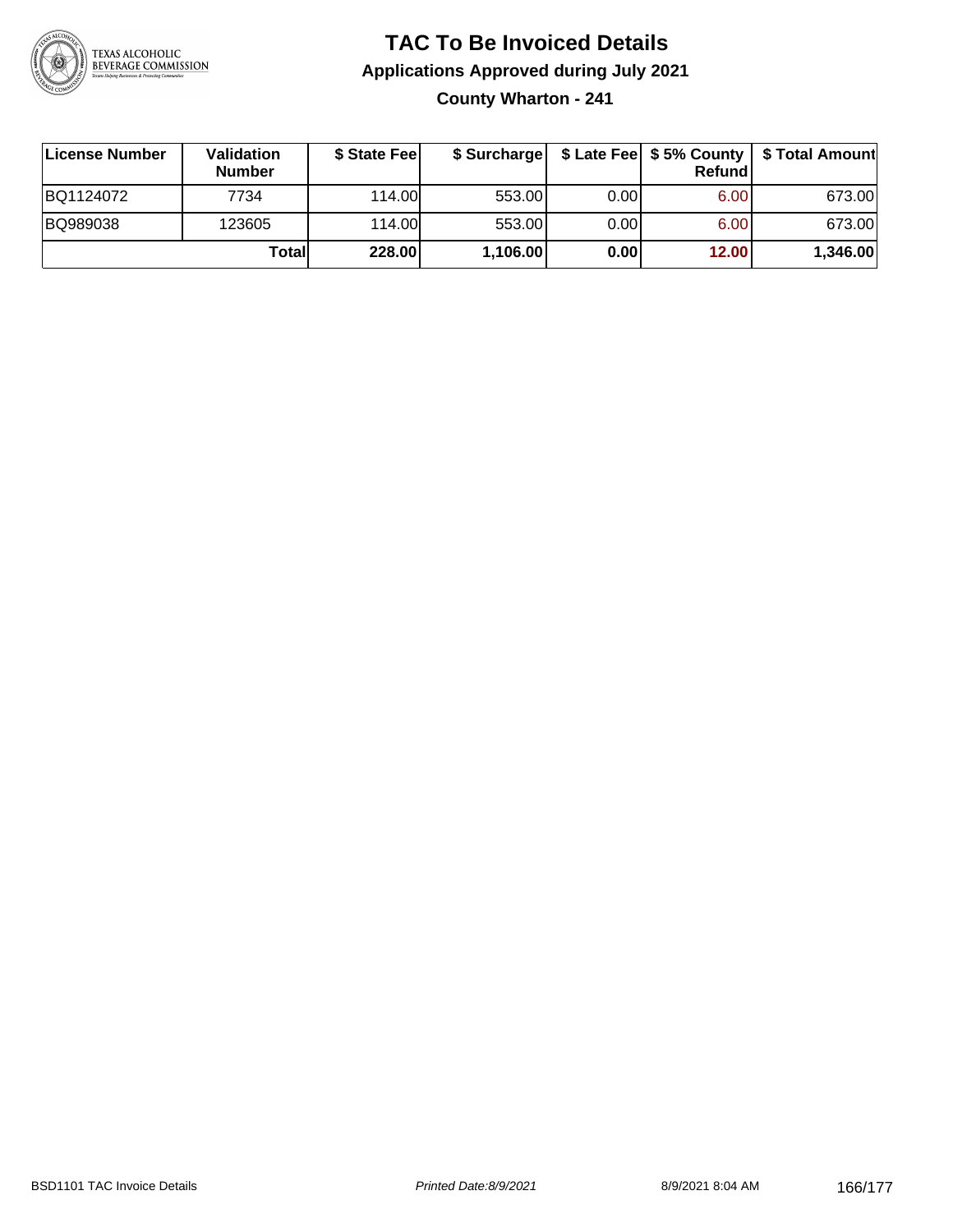

#### **TAC To Be Invoiced Details Applications Approved during July 2021 County Wheeler - 242**

| ∣License Number | Validation<br><b>Number</b> | \$ State Fee  |        |      | Refund | \$ Surcharge   \$ Late Fee   \$5% County   \$ Total Amount |
|-----------------|-----------------------------|---------------|--------|------|--------|------------------------------------------------------------|
| BQ915258        | 123354                      | 114.00L       | 553.00 | 0.00 | 6.00   | 673.00                                                     |
|                 | Total                       | <b>114.00</b> | 553.00 | 0.00 | 6.00   | 673.00                                                     |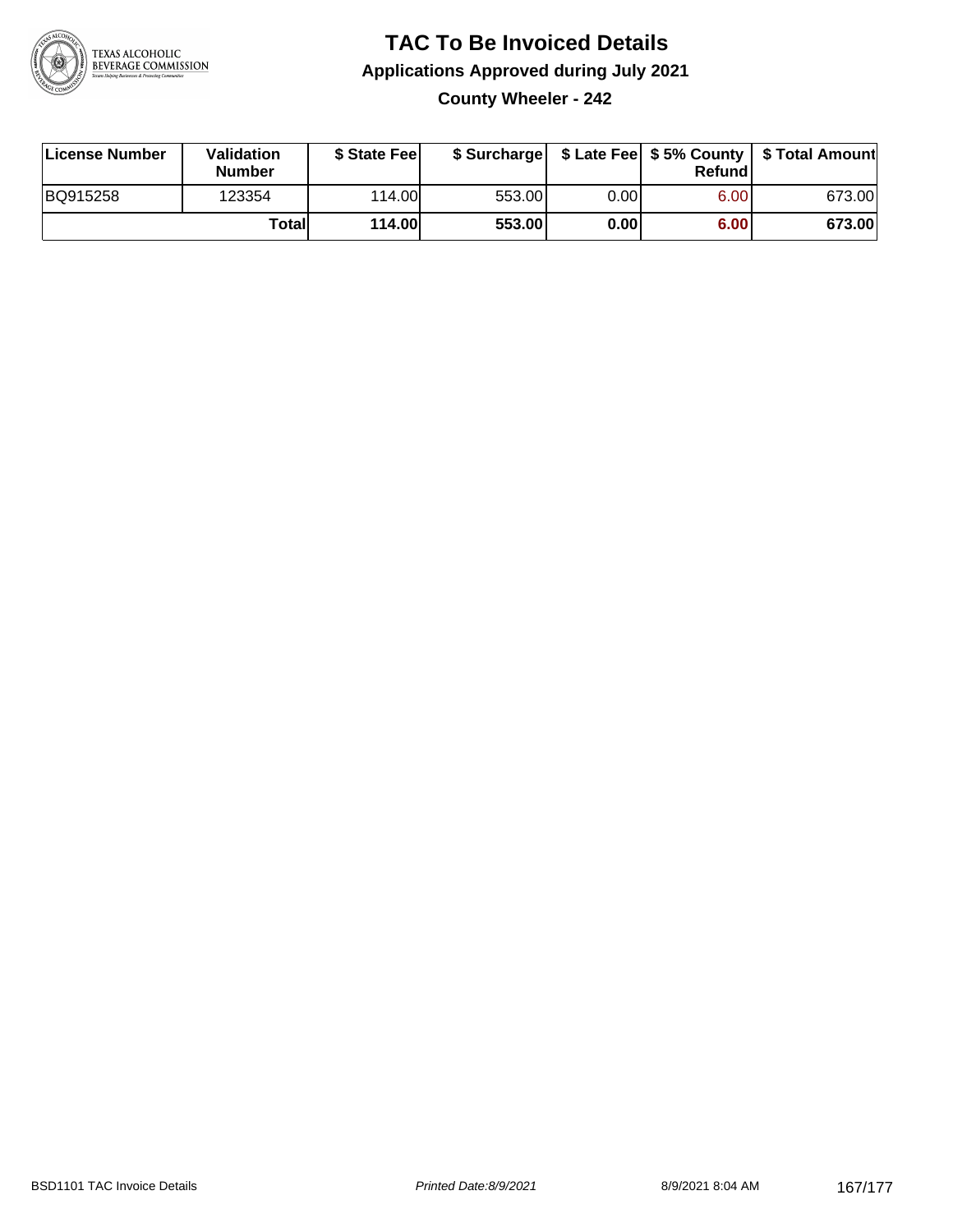

#### **TAC To Be Invoiced Details Applications Approved during July 2021 County Wichita - 243**

| <b>License Number</b> | <b>Validation</b><br><b>Number</b> | \$ State Fee | \$ Surcharge | \$ Late Fee | \$5% County<br>Refund | \$ Total Amount |
|-----------------------|------------------------------------|--------------|--------------|-------------|-----------------------|-----------------|
| BQ1124865             | 8197                               | 114.00       | 553.00       | 0.00        | 6.00                  | 673.00          |
| BG1124667             | 8759                               | 332.50       | 553.00       | 0.00        | 17.50                 | 903.00          |
| BQ1124801             | 9186                               | 114.00       | 553.00       | 0.00        | 6.00                  | 673.00          |
| BF987341              | 122402                             | 114.00       | 553.00       | 0.00        | 6.00                  | 673.00          |
| BQ915593              | 122783                             | 114.00       | 553.00       | 0.00        | 6.00                  | 673.00          |
| BQ846825              | 123815                             | 114.00       | 553.00       | 0.00        | 6.00                  | 673.00          |
|                       | <b>Total</b>                       | 902.50       | 3,318.00     | 0.00        | 47.50                 | 4,268.00        |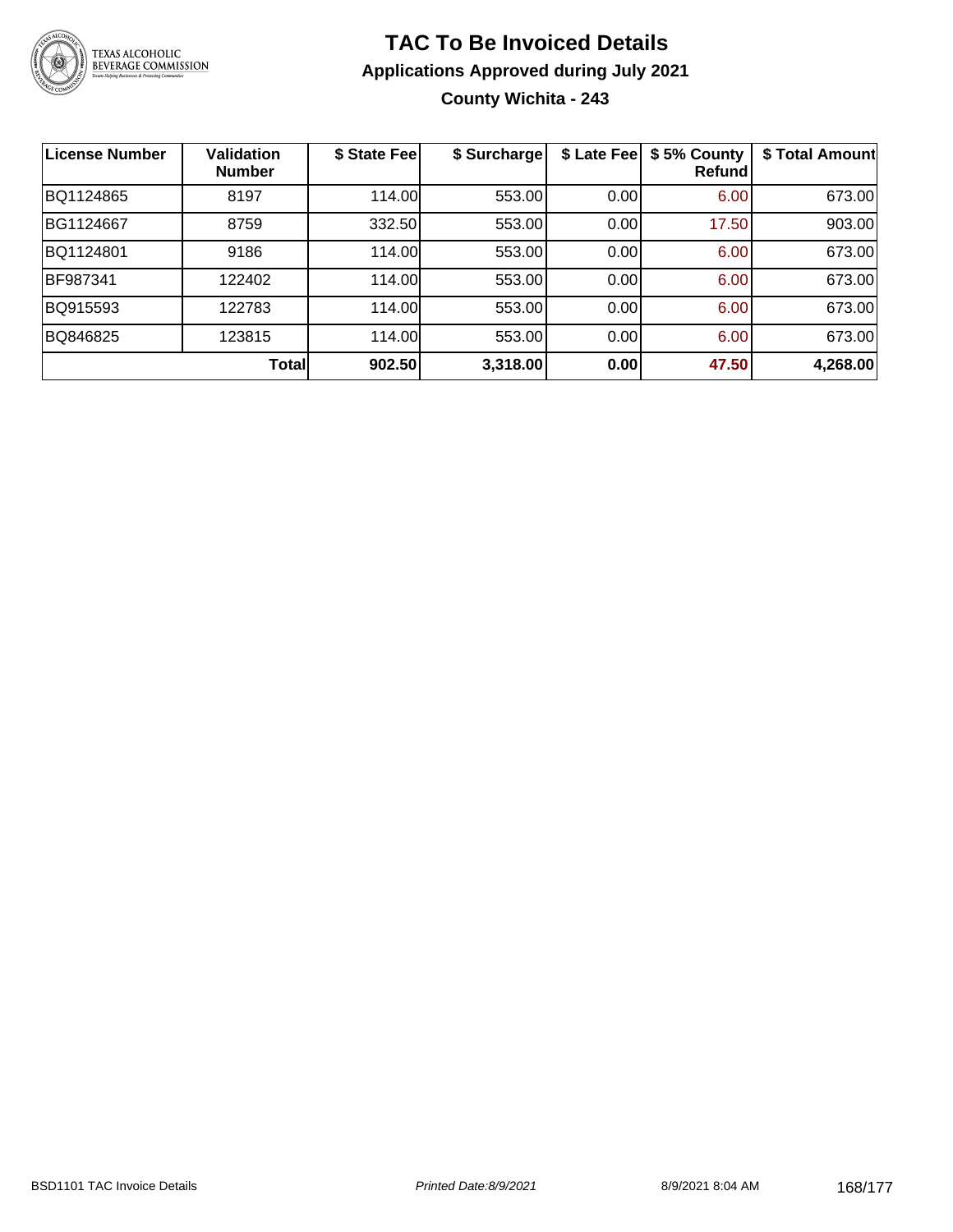

#### **TAC To Be Invoiced Details Applications Approved during July 2021 County Willacy - 245**

| License Number | Validation<br><b>Number</b> | \$ State Feel |        |       | Refundl | \$ Surcharge   \$ Late Fee   \$5% County   \$ Total Amount |
|----------------|-----------------------------|---------------|--------|-------|---------|------------------------------------------------------------|
| BQ779098       | 122884                      | 114.00        | 553.00 | 0.00  | 6.00    | 673.00                                                     |
|                | <b>Total</b>                | <b>114.00</b> | 553.00 | 0.001 | 6.00    | 673.00                                                     |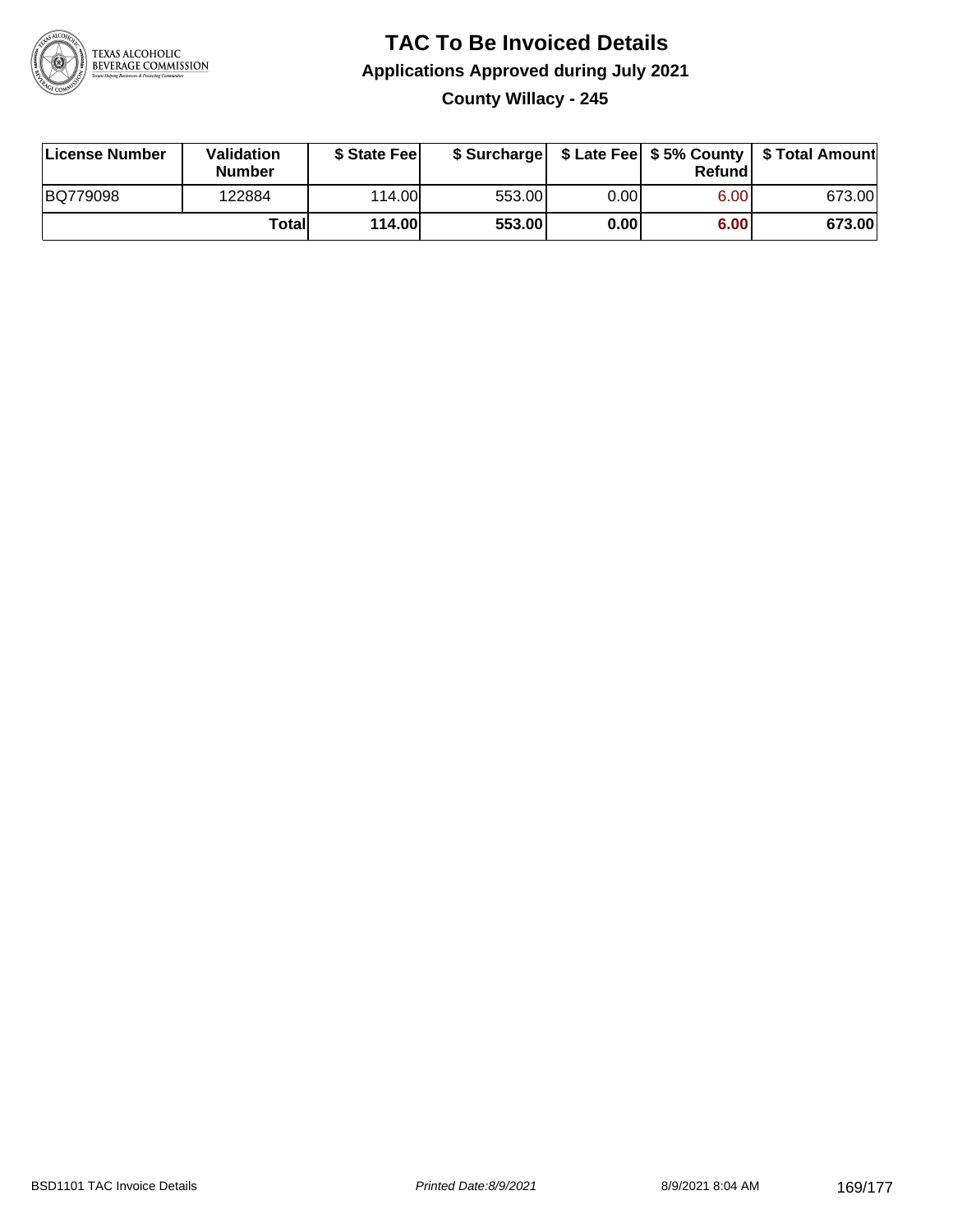

#### **TAC To Be Invoiced Details Applications Approved during July 2021 County Williamson - 246**

| <b>License Number</b> | Validation<br><b>Number</b> | \$ State Fee | \$ Surcharge |      | \$ Late Fee   \$5% County<br>Refund | \$ Total Amount |
|-----------------------|-----------------------------|--------------|--------------|------|-------------------------------------|-----------------|
| BG1124016             | 8604                        | 332.50       | 553.00       | 0.00 | 17.50                               | 903.00          |
| BQ1124165             | 8709                        | 114.00       | 553.00       | 0.00 | 6.00                                | 673.00          |
| BF1124825             | 8738                        | 114.00       | 553.00       | 0.00 | 6.00                                | 673.00          |
| BQ1125300             | 9191                        | 114.00       | 553.00       | 0.00 | 6.00                                | 673.00          |
| BG1125271             | 9360                        | 332.50       | 553.00       | 0.00 | 17.50                               | 903.00          |
| BQ1125441             | 9382                        | 114.00       | 553.00       | 0.00 | 6.00                                | 673.00          |
| BQ988763              | 122350                      | 114.00       | 553.00       | 0.00 | 6.00                                | 673.00          |
| BF987318              | 122402                      | 114.00       | 553.00       | 0.00 | 6.00                                | 673.00          |
| BQ1060103             | 122732                      | 114.00       | 553.00       | 0.00 | 6.00                                | 673.00          |
| BG1062307             | 122782                      | 332.50       | 553.00       | 0.00 | 17.50                               | 903.00          |
| BG845590              | 123017                      | 332.50       | 553.00       | 0.00 | 17.50                               | 903.00          |
| BG988583              | 123155                      | 332.50       | 553.00       | 0.00 | 17.50                               | 903.00          |
| BG1062683             | 123364                      | 332.50       | 553.00       | 0.00 | 17.50                               | 903.00          |
| BG913323              | 123384                      | 332.50       | 553.00       | 0.00 | 17.50                               | 903.00          |
| BP913323              | 123384                      | 950.00       | 426.00       | 0.00 | 50.00                               | 1,426.00        |
| BQ1061776             | 123559                      | 114.00       | 553.00       | 0.00 | 6.00                                | 673.00          |
| BQ847629              | 123567                      | 114.00       | 553.00       | 0.00 | 6.00                                | 673.00          |
| BG1062656             | 123794                      | 332.50       | 553.00       | 0.00 | 17.50                               | 903.00          |
| BQ990514              | 123919                      | 114.00       | 553.00       | 0.00 | 6.00                                | 673.00          |
| BQ1062231             | 514161                      | 114.00       | 553.00       | 0.00 | 6.00                                | 673.00          |
|                       | <b>Total</b>                | 4,864.00     | 10,933.00    | 0.00 | 256.00                              | 16,053.00       |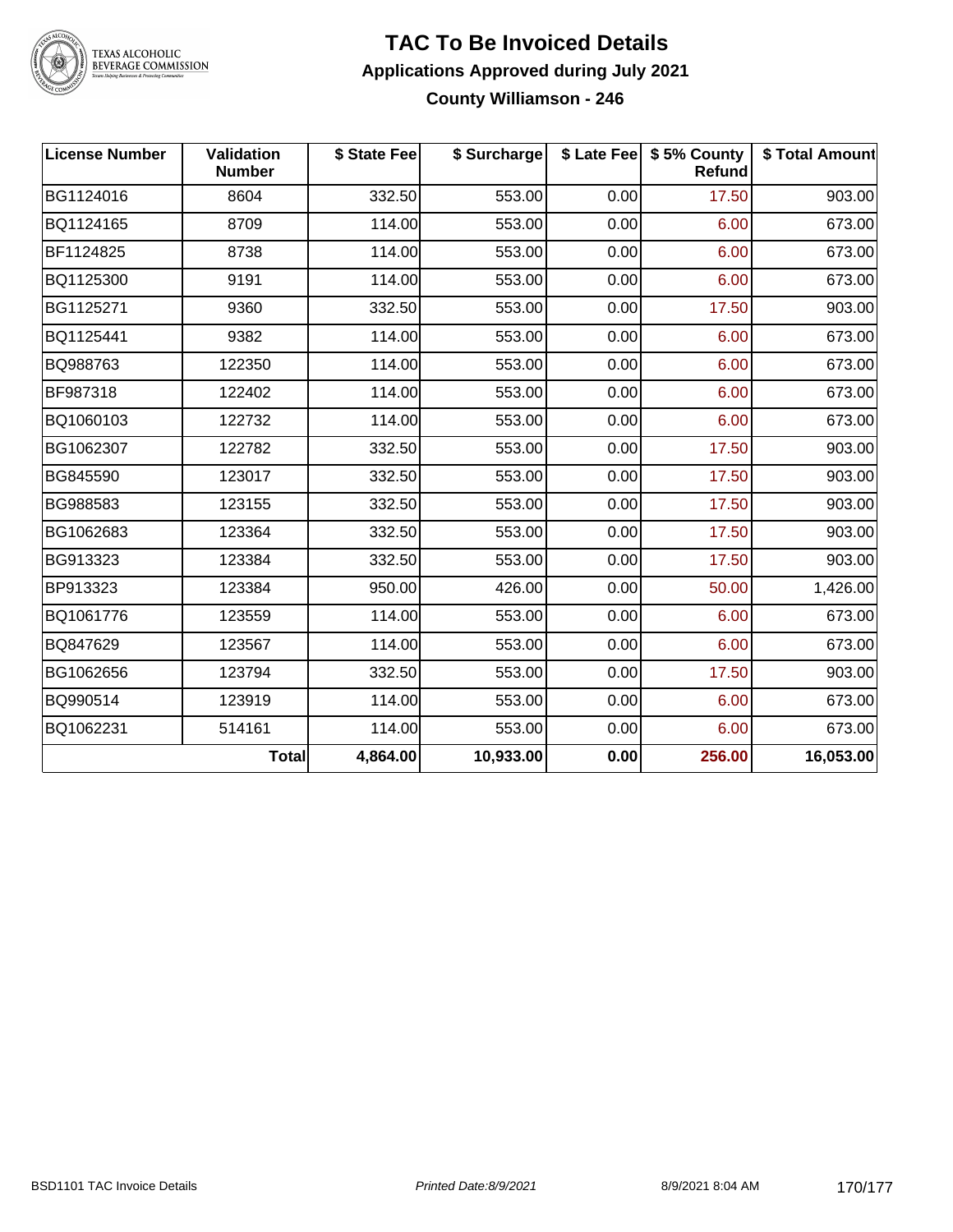

#### **TAC To Be Invoiced Details Applications Approved during July 2021 County Wilson - 247**

| License Number | Validation<br><b>Number</b> | \$ State Fee | \$ Surcharge |      | <b>Refund</b> | \$ Late Fee   \$5% County   \$ Total Amount |
|----------------|-----------------------------|--------------|--------------|------|---------------|---------------------------------------------|
| BG1123794      | 8297                        | 332.50       | 553.00       | 0.00 | 17.50         | 903.00                                      |
| BF1123936      | 8627                        | 114.00L      | 553.00       | 0.00 | 6.00          | 673.00                                      |
| BQ1124423      | 8794                        | 114.00L      | 553.00       | 0.00 | 6.00          | 673.00                                      |
|                | Totall                      | 560.50       | 1,659.00     | 0.00 | 29.50         | 2,249.00                                    |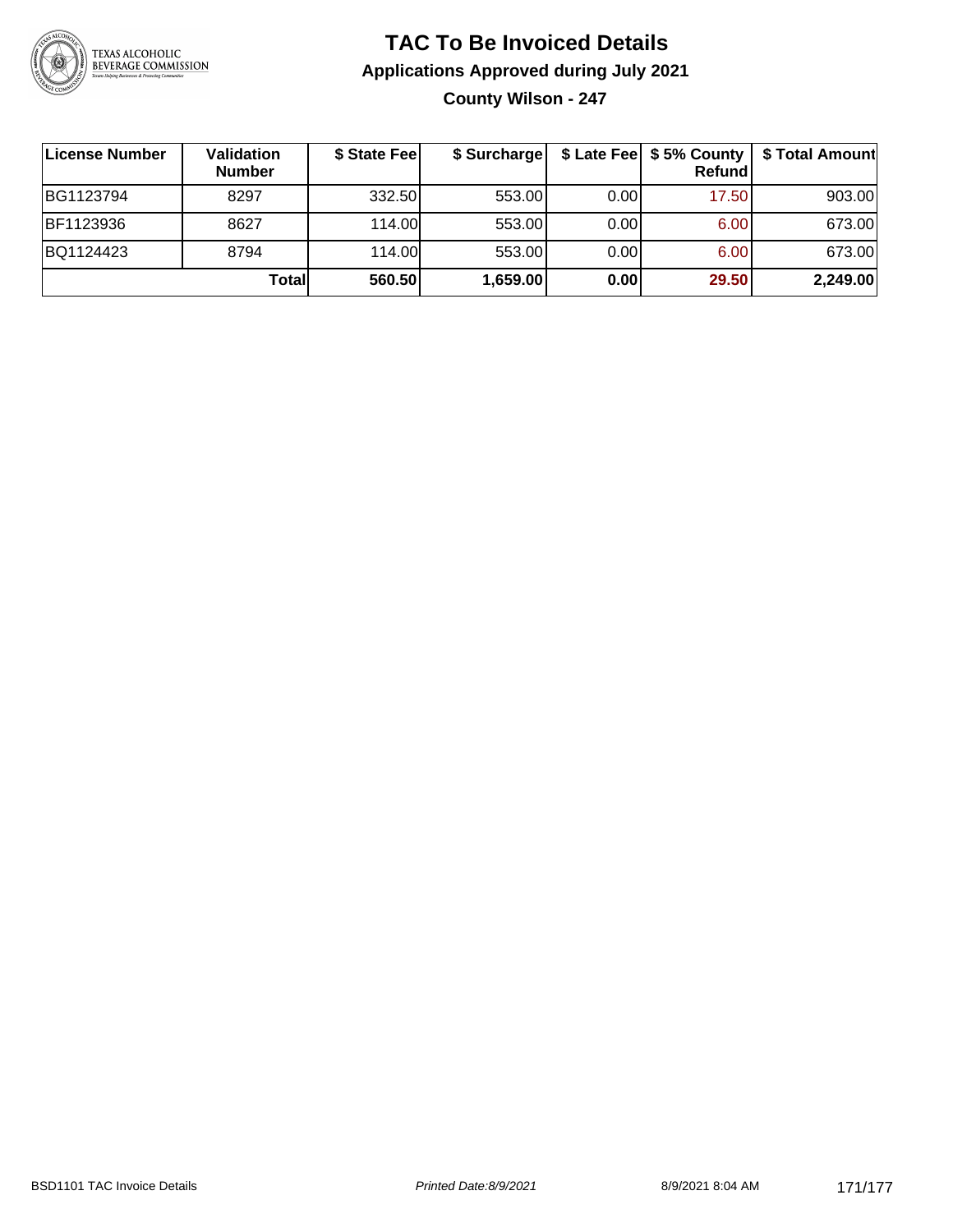

#### **TAC To Be Invoiced Details Applications Approved during July 2021 County Winkler - 248**

| ∣License Number | <b>Validation</b><br><b>Number</b> | \$ State Fee | \$ Surcharge |      | \$ Late Fee   \$5% County<br>Refundl | \$ Total Amount |
|-----------------|------------------------------------|--------------|--------------|------|--------------------------------------|-----------------|
| BG1126675       | 9662                               | 332.50       | 553.00       | 0.00 | 17.50                                | 903.00          |
| BQ1062314       | 122775                             | 114.00       | 553.00       | 0.00 | 6.00                                 | 673.00          |
| BG1061262       | 122841                             | 332.50       | 553.00       | 0.00 | 17.50                                | 903.00          |
|                 | Totall                             | 779.00       | 1,659.00     | 0.00 | 41.00                                | 2,479.00        |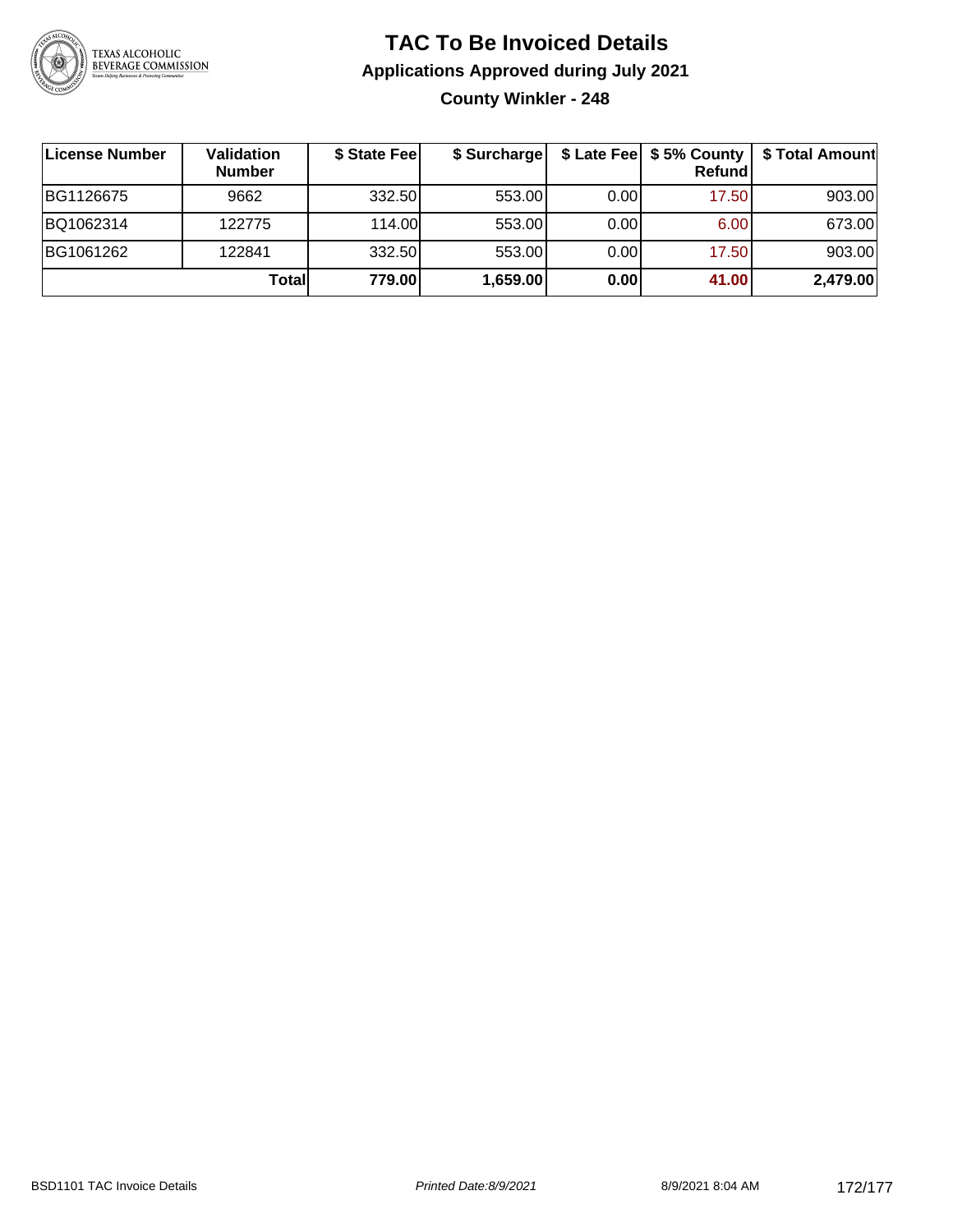

#### **TAC To Be Invoiced Details Applications Approved during July 2021 County Wise - 249**

| License Number | Validation<br><b>Number</b> | \$ State Feel | \$ Surcharge |      | Refund | \$ Late Fee   \$5% County   \$ Total Amount |
|----------------|-----------------------------|---------------|--------------|------|--------|---------------------------------------------|
| BQ1126262      | 9990                        | 114.00        | 553.00       | 0.00 | 6.00   | 673.00                                      |
| BQ987353       | 512411                      | 114.00        | 553.00       | 0.00 | 6.00   | 673.00                                      |
|                | Totall                      | 228.00        | 1,106.00     | 0.00 | 12.00  | 1,346.00                                    |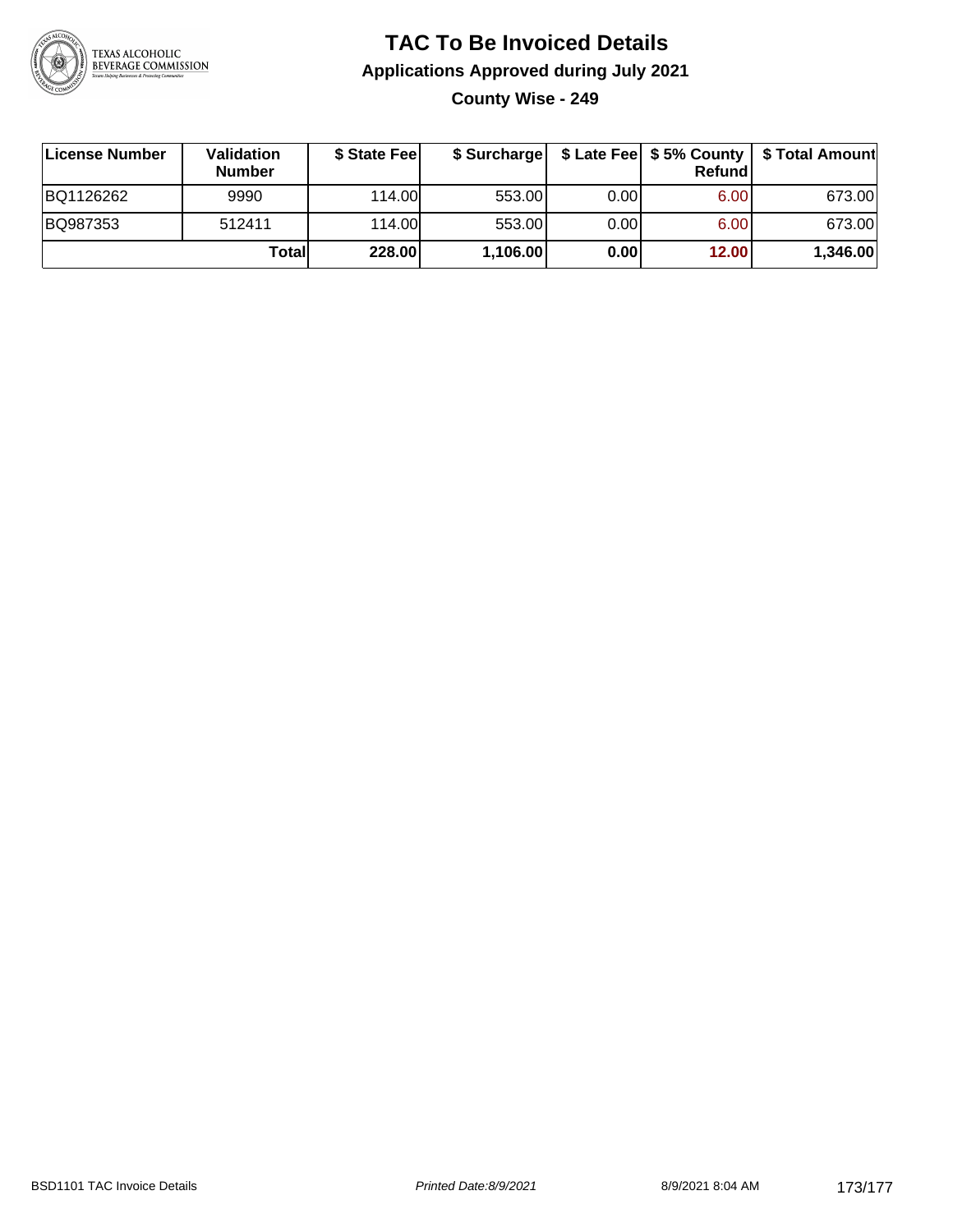

#### **TAC To Be Invoiced Details Applications Approved during July 2021 County Wood - 250**

| License Number | <b>Validation</b><br><b>Number</b> | \$ State Feel |          |       | Refundl | \$ Surcharge   \$ Late Fee   \$5% County   \$ Total Amount |
|----------------|------------------------------------|---------------|----------|-------|---------|------------------------------------------------------------|
| BQ915164       | 122419                             | 114.00        | 553.00   | 0.001 | 6.00    | 673.00                                                     |
| BQ778082       | 122454                             | 114.00        | 553.00   | 0.00  | 6.00    | 673.00                                                     |
|                | Total                              | 228.00        | 1,106.00 | 0.00  | 12.00   | 1,346.00                                                   |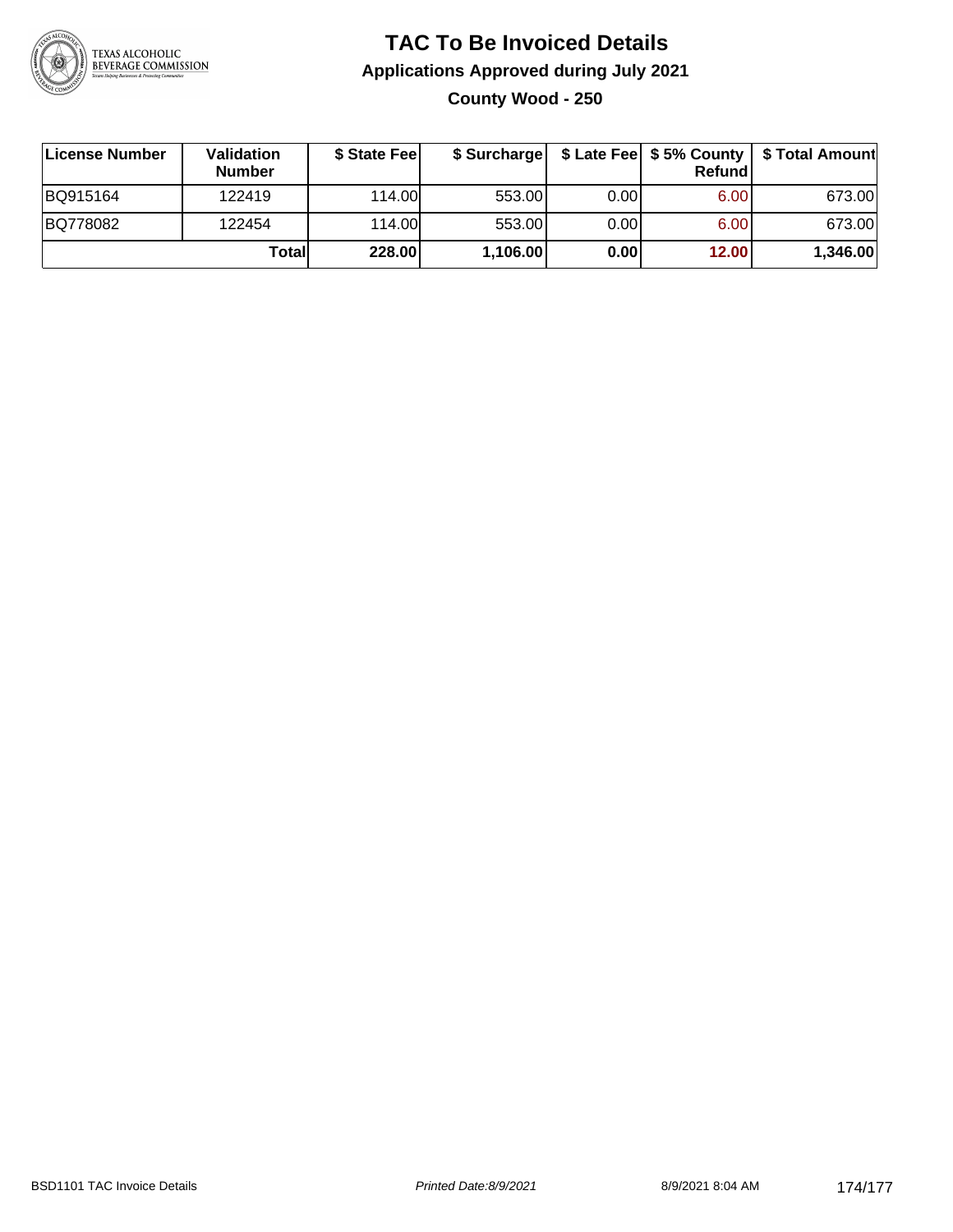

## **TAC To Be Invoiced Details Applications Approved during July 2021**

**County Yoakum - 251**

| License Number | <b>Validation</b><br><b>Number</b> | \$ State Feel |        |      | Refundl | \$ Surcharge   \$ Late Fee   \$5% County   \$ Total Amount |
|----------------|------------------------------------|---------------|--------|------|---------|------------------------------------------------------------|
| BQ846732       | 123073                             | 114.00L       | 553.00 | 0.00 | 6.00    | 673.00                                                     |
|                | Totall                             | <b>114.00</b> | 553.00 | 0.00 | 6.00    | 673.00                                                     |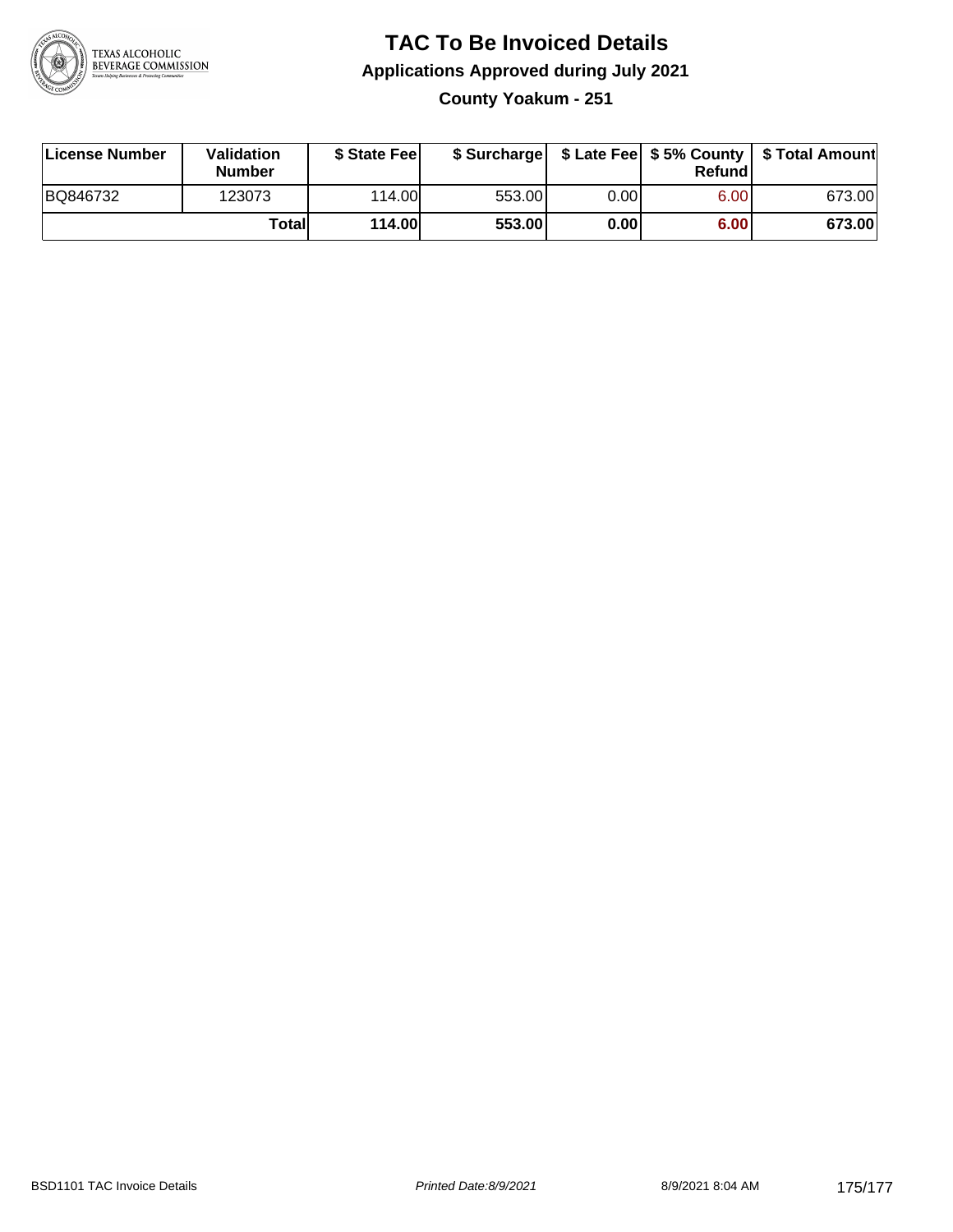

#### **TAC To Be Invoiced Details Applications Approved during July 2021 County Zavala - 254**

**License Number Validation Number \$ State Fee \$ Surcharge \$ Late Fee \$ 5% County Refund \$ Total Amount** BG1125052 9362 332.50 553.00 0.00 17.50 903.00 BL1125052 9362 475.00 327.00 0.00 25.00 827.00 **Total 807.50 880.00 0.00 42.50 1,730.00**